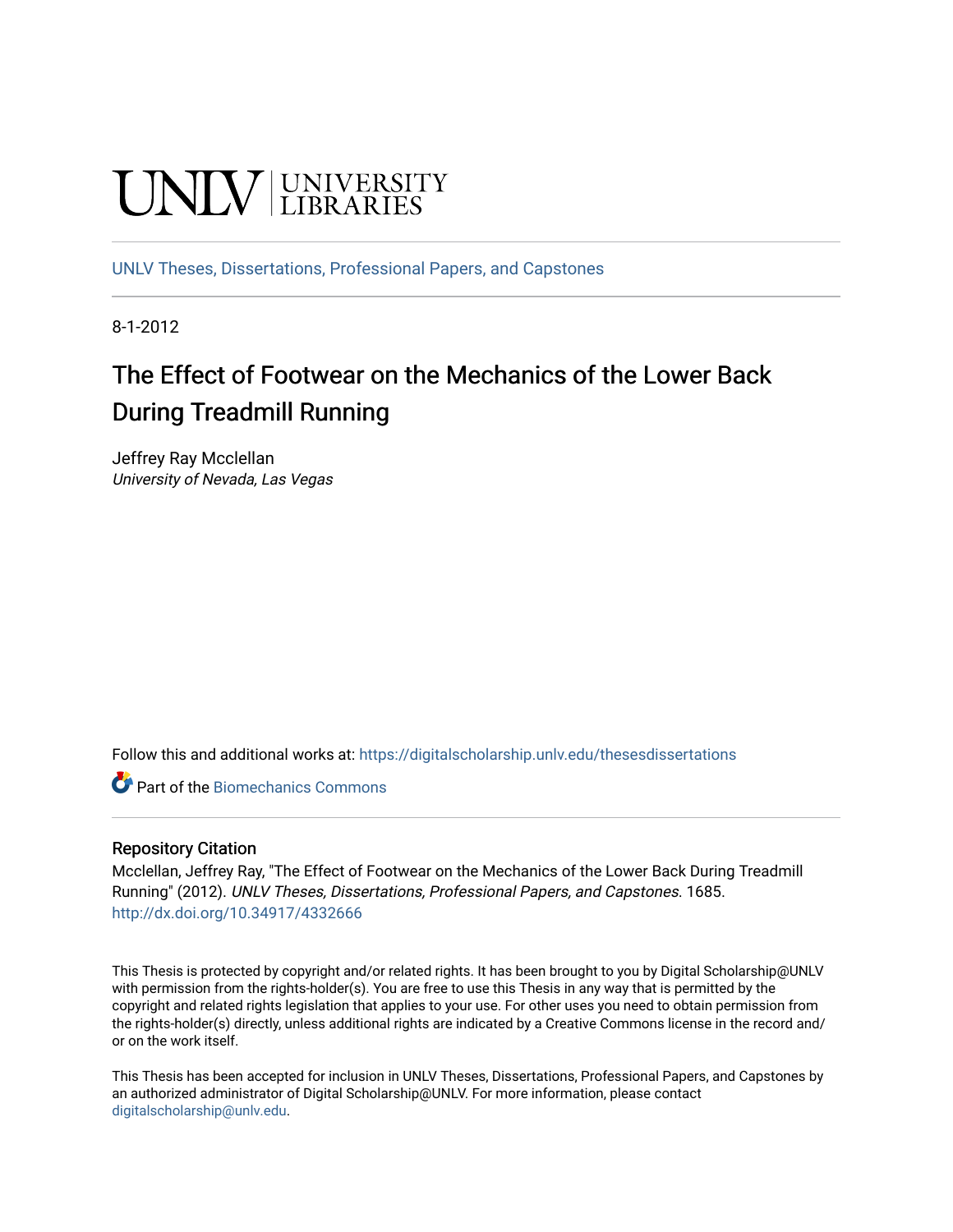# THE EFFECT OF FOOTWEAR ON THE MECHANICS OF THE LOWER BACK DURING TREADMILL RUNNING

by

Jeffrey Ray McClellan

Bachelor of Science Brigham Young University 2008

A thesis submitted in partial fulfillment of the requirements for the

**Master of Science in Kinesiology Department of Kinesiology and Nutrition Sciences School of Allied Health Sciences Graduate College** 

> **University of Nevada, Las Vegas August 2012**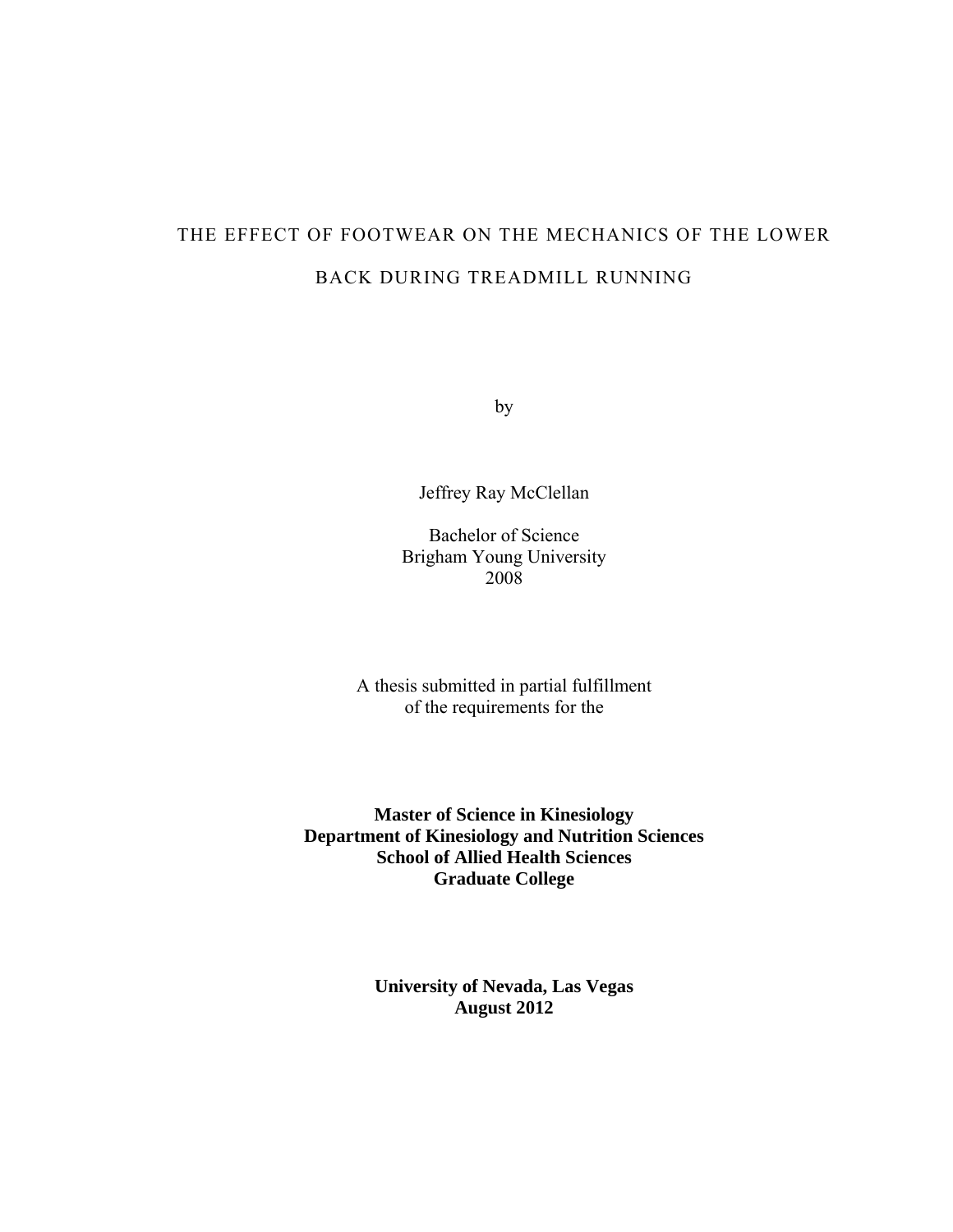

## THE GRADUATE COLLEGE

We recommend the thesis prepared under our supervision by

# **Jeffrey McClellan**

entitled

# **The Effect of Footwear on the Mechanics of the Lower Back during Treadmill Running**

be accepted in partial fulfillment of the requirements for the degree of

## **Master of Science in Kinesiology**

Department of Kinesiology and Nutrition Sciences

Janet Dufek, Committee Chair

Antonio Santo, Committee Member

John Mercer, Committee Member

Robbin Hickman, Graduate College Representative

Thomas Piechota, Ph. D., Interim Vice President for Research and Graduate Studies and Dean of the Graduate College

**August 2012**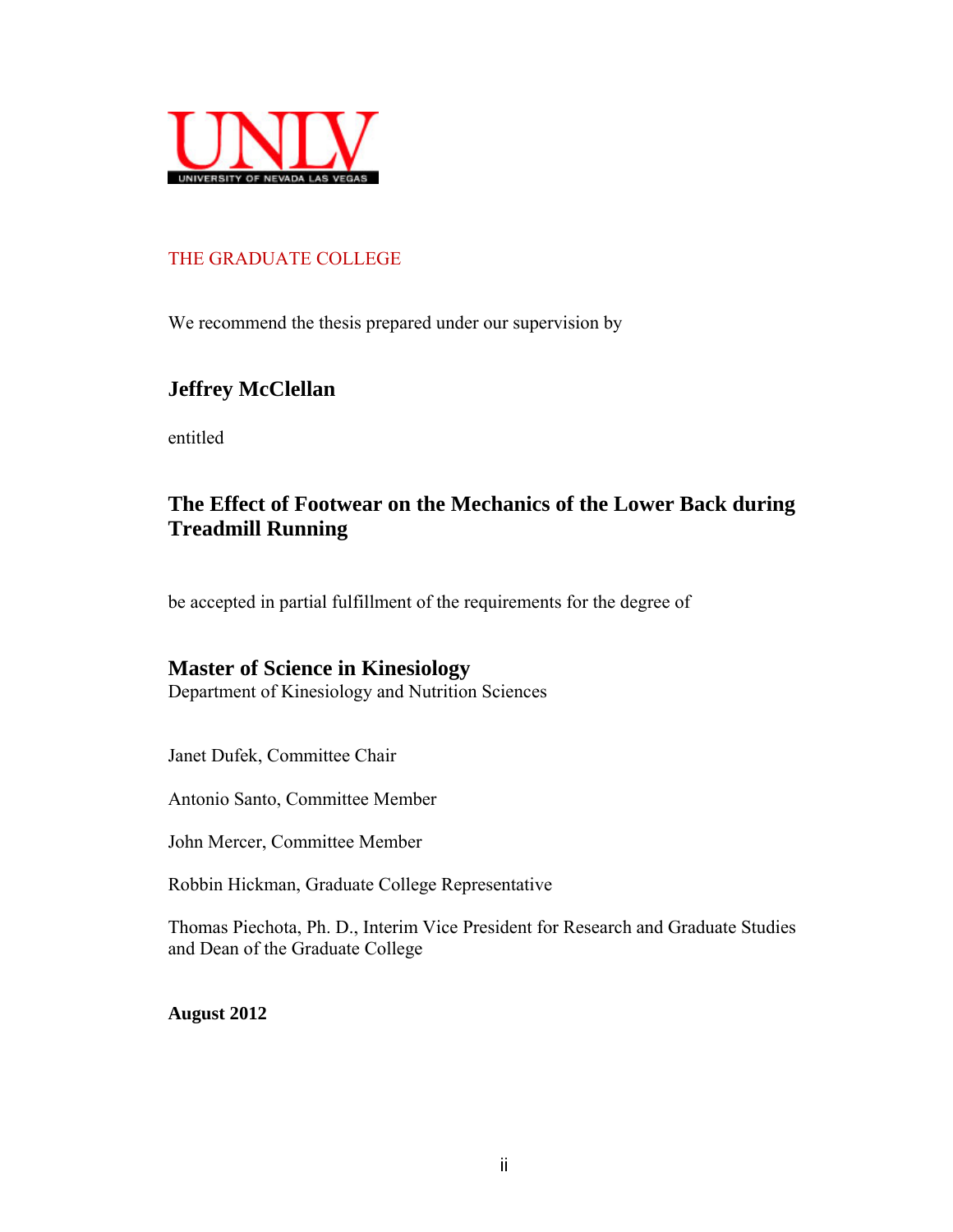Copyright by Jeffrey Ray McClellan 2012 All rights reserved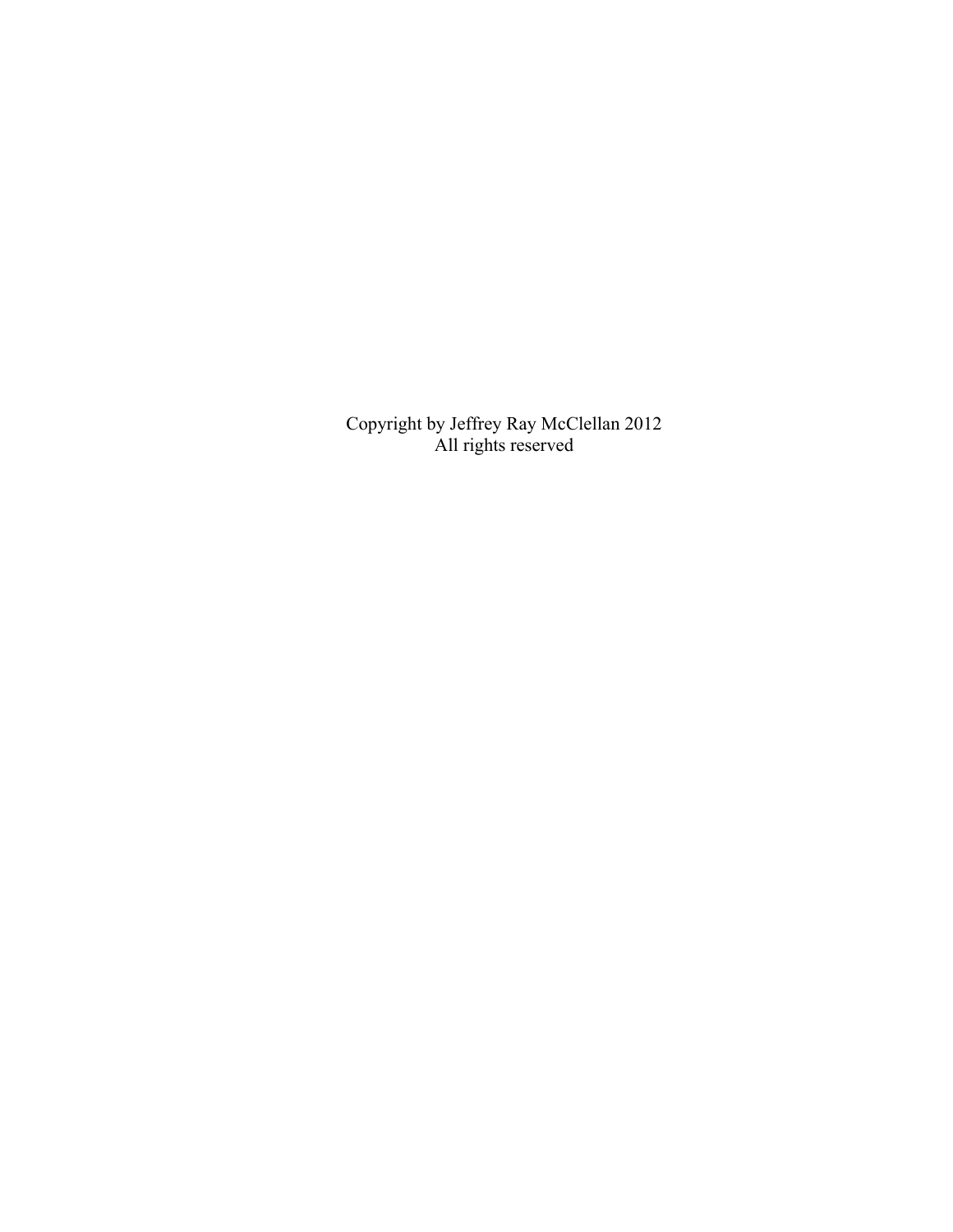#### **Abstract**

#### **The Effect of Footwear on the Mechanics of the Lower Back During Treadmill Running**

by

Jeffrey Ray McClellan

Janet Dufek, Examination Committee Chair Associate Professor of Kinesiology University of Nevada, Las Vegas

Little is known regarding the effect that footwear cushioning can have on the mechanics of the low back. The purpose of this study was to 1) determine the material characteristics of a minimalist running shoe tested with and without a commercially available shoe insole, 2) determine if there are differences in lower back or knee kinematics when minimalist shoes are worn with and without a shoe insole during treadmill running, and 3) determine if there are differences in levels of muscle activation when minimalist shoes are worn with and without a shoe insole during treadmill running. Following the receipt of informed consent 10 subjects (age 33.3±13.0 years, height  $168.5\pm9.8$  cm, mass  $64.5\pm13.5$  kg) ran on the treadmill while wearing a minimalist running shoe with (IN) and without (OUT) added cushioning. Following determination of each subjects preferred running speed, a running warm-up was performed while wearing the test shoes during IN and OUT. Study subjects were then instrumented with surface electrodes on the left erector spinae, rectus abdominis, and biceps femoris, while also being instrumented with electrogoniometers placed over the lumbar spine, and the lateral side of the left knee. Subjects ran on the treadmill for two minutes at their preferred speed after which data collection took place for an additional 45 seconds with

iii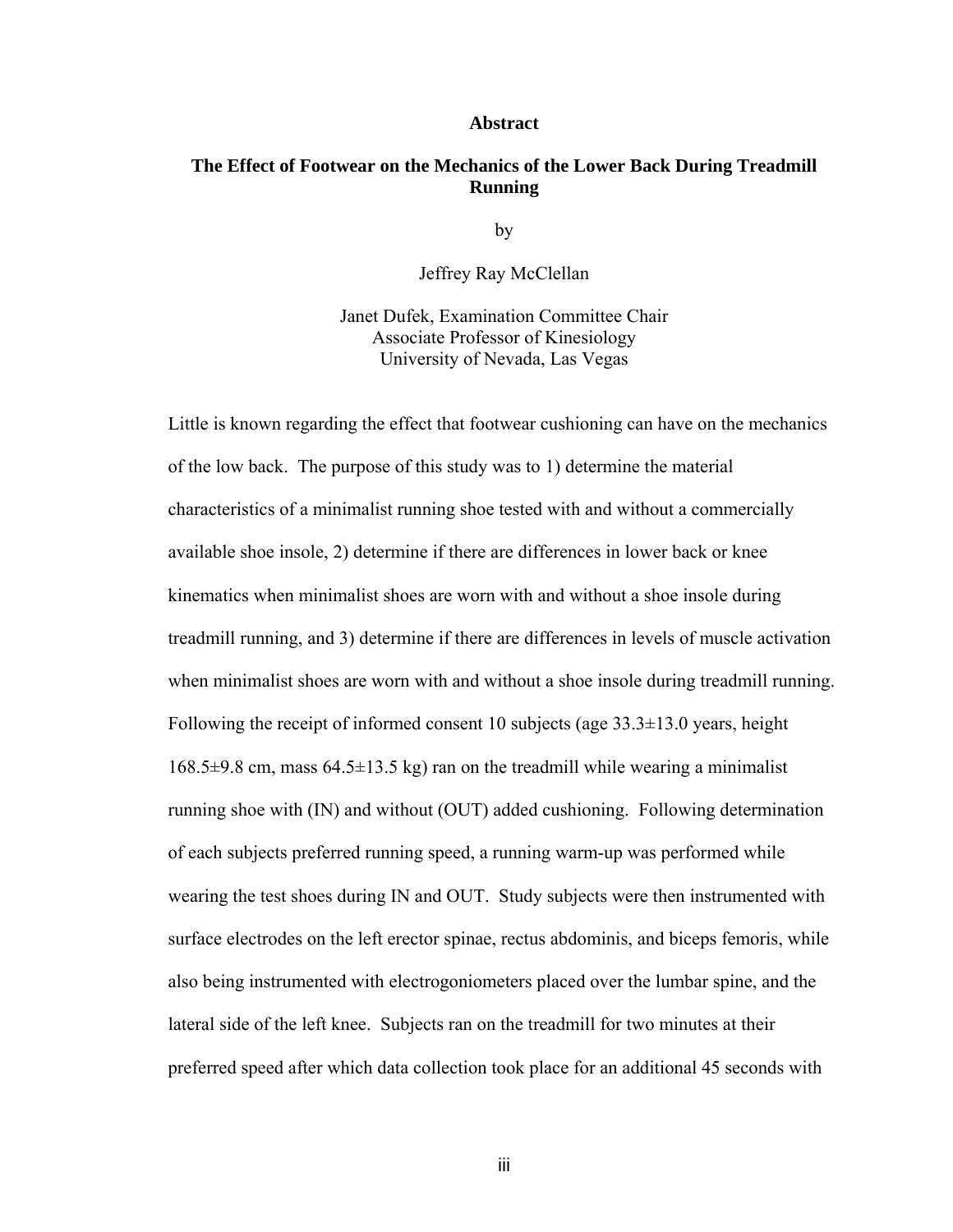shoe condition order being counterbalanced. The first ten running strides were extracted for analysis. Muscle activity and kinematics were extracted using a telemetry system for electromyography (TeleMyo 2400T, G2; Noraxon USA Inc. Scottsdale, AZ; 1500Hz), with the fully rectified, normalized signal from the surface electrodes being used to calculated average muscle activity for the erector spinae (ES), the rectus abdominis (RA), and the biceps femoris (BF) during the stance phase of running, using peak extension from the knee electrogoniometer to determine stance. Kinematic analysis was performed using the knee and back electrogoniometers which included calculating knee range of motion (KnROM), knee angle at the moments of peak extension (KnExt) and peak flexion (KnFlx), low back range of motion (BaROM), and average flexion/extension of the low back (BaPos). Following subject testing, Paired T-tests ( $\alpha$ =0.05) were performed to compare the test conditions. Impact testing of the test shoes was also performed at the heel (HL) and forefoot (FF) of all shoes during IN and OUT using a mechanical impact tester (Exeter Research Inc. Brentwood, NH; 3000Hz). Testing followed a modified American Standard for Testing Materials (ASTM) test procedure (ASTM F-1614). A missle head (mass 8.5kg; diameter 45mm) was dropped from a height of 50 mm with twenty pre-impacts being performed, followed by data being collected during ten test impacts. Peak acceleration (PA) and peak pressure (PP) were extracted from test results, and Independent T-tests ( $\alpha$ =0.01) were used to separately compare HL and FF during IN and OUT while also comparing IN and OUT during HL and FF. Results for impact testing showed differences between HL and FF during IN for all variables, with differences between IN and OUT being observed during HL and FF for all variables. Results for KnFlx showed increases in maximum knee flexion when cushioned inserts

iversity of the control of the control of the control of the control of the control of the control of the control of the control of the control of the control of the control of the control of the control of the control of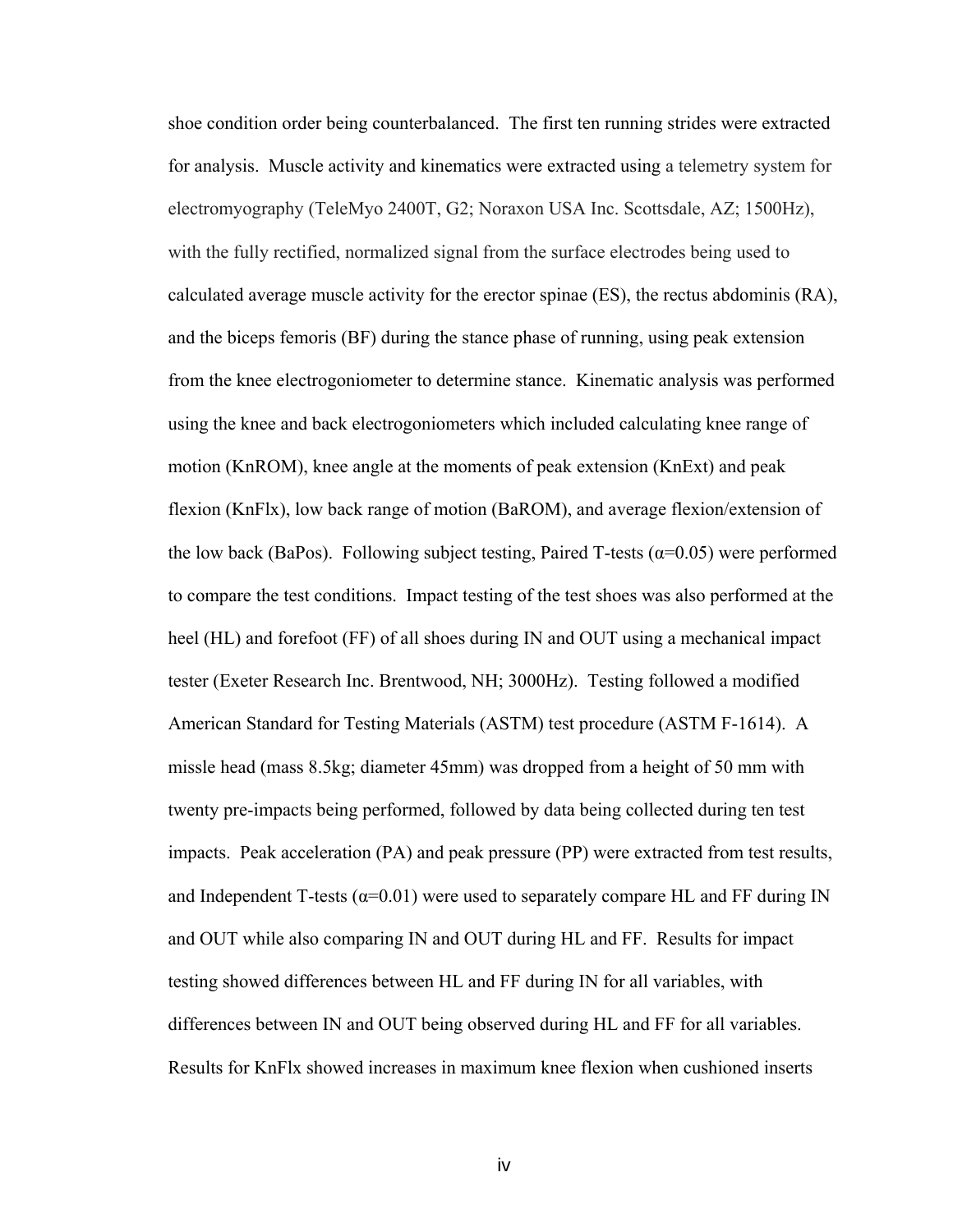were placed in the shoes  $(32.2\pm4.7^{\circ}$  with inserts vs.  $30.3\pm5.5^{\circ}$  without inserts). These results suggest that differences in shoe cushioning material do not significantly affect mechanics of the low back during running, although implications for knee stiffness do exist.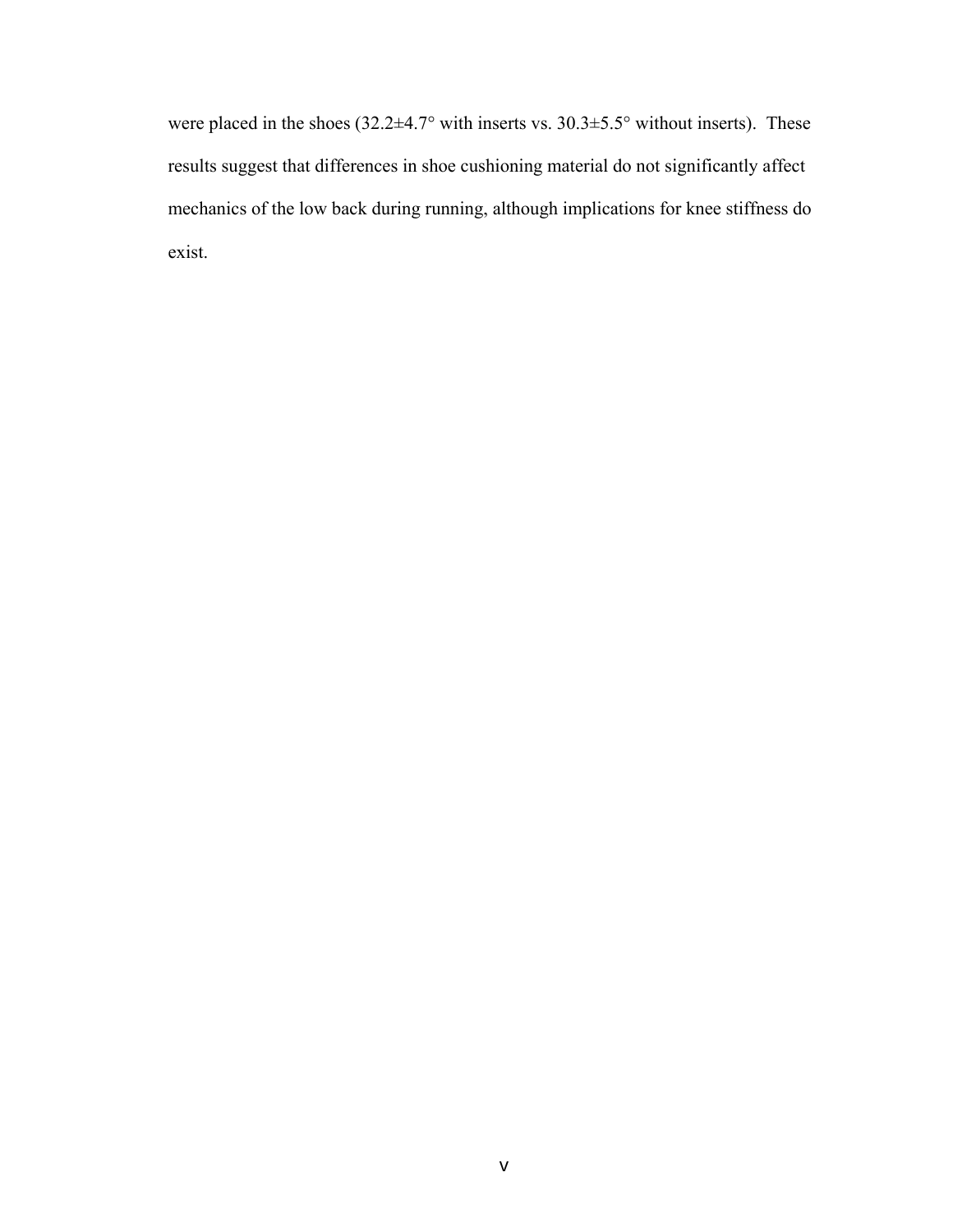#### **Acknowledgements**

Many thanks are to be offered to the members of my thesis committee for their support and help as I worked toward completion of my thesis. Additional thanks to Dr. Dufek, for advice given, for the time spent reading and editing my thesis, and for the time spent working with me as my advisor over the past two years. Many thanks as well to Dr. Mercer for the aid that was provided in helping me to learn Matlab, and for providing Matlab files that I could use to process EMG data.

Many thanks should also be given to Altra® Footwear who kindly donated the shoes that were used for this study.

 Most of all, I would like to thank my beautiful wife for her help and support as I worked towards completion of my thesis and masters studies. Whether it was acting as a pilot research subject, or helping me instrument myself as I ran through the test protocol, Kimia was always there to provide help and support.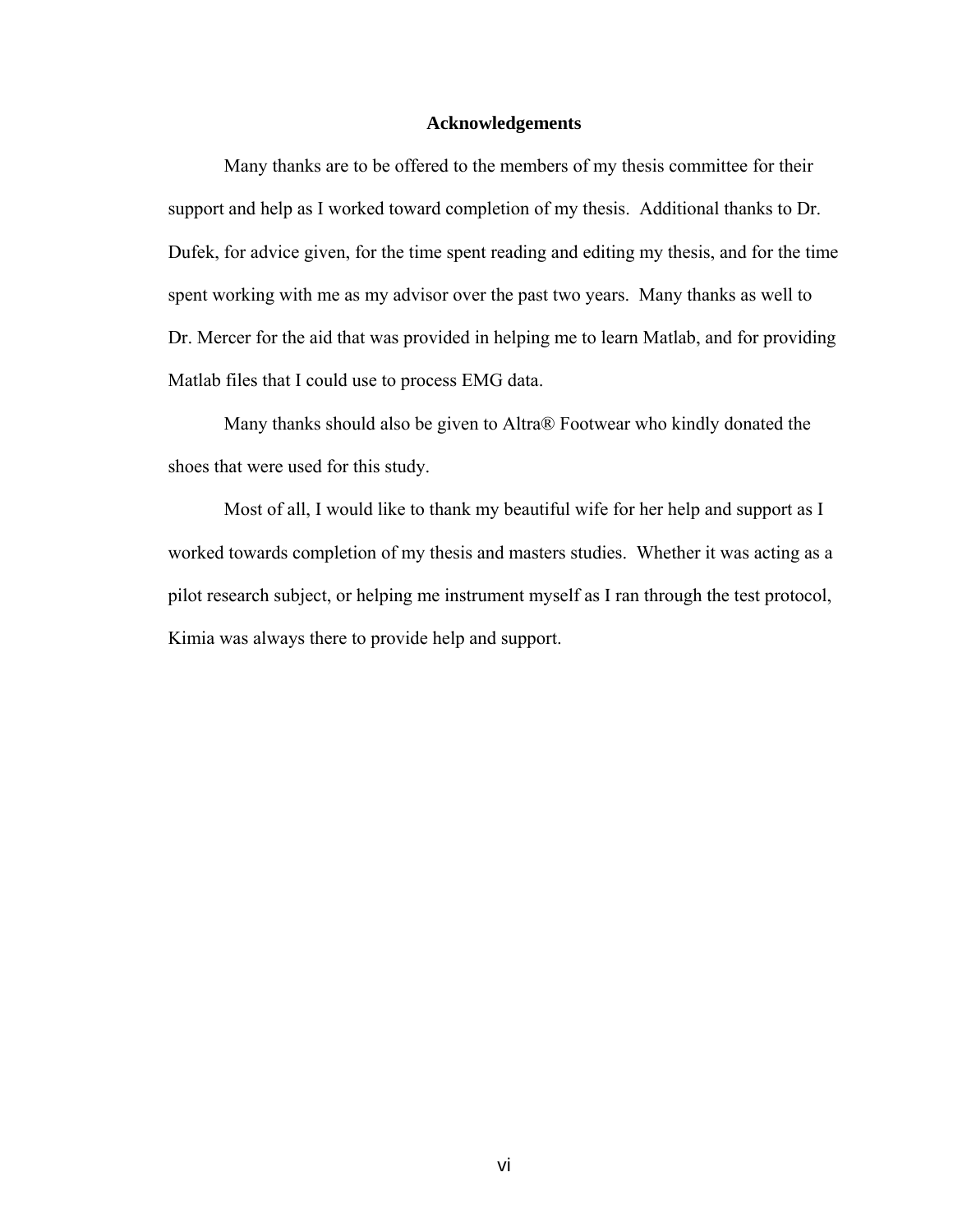# **Table of Contents**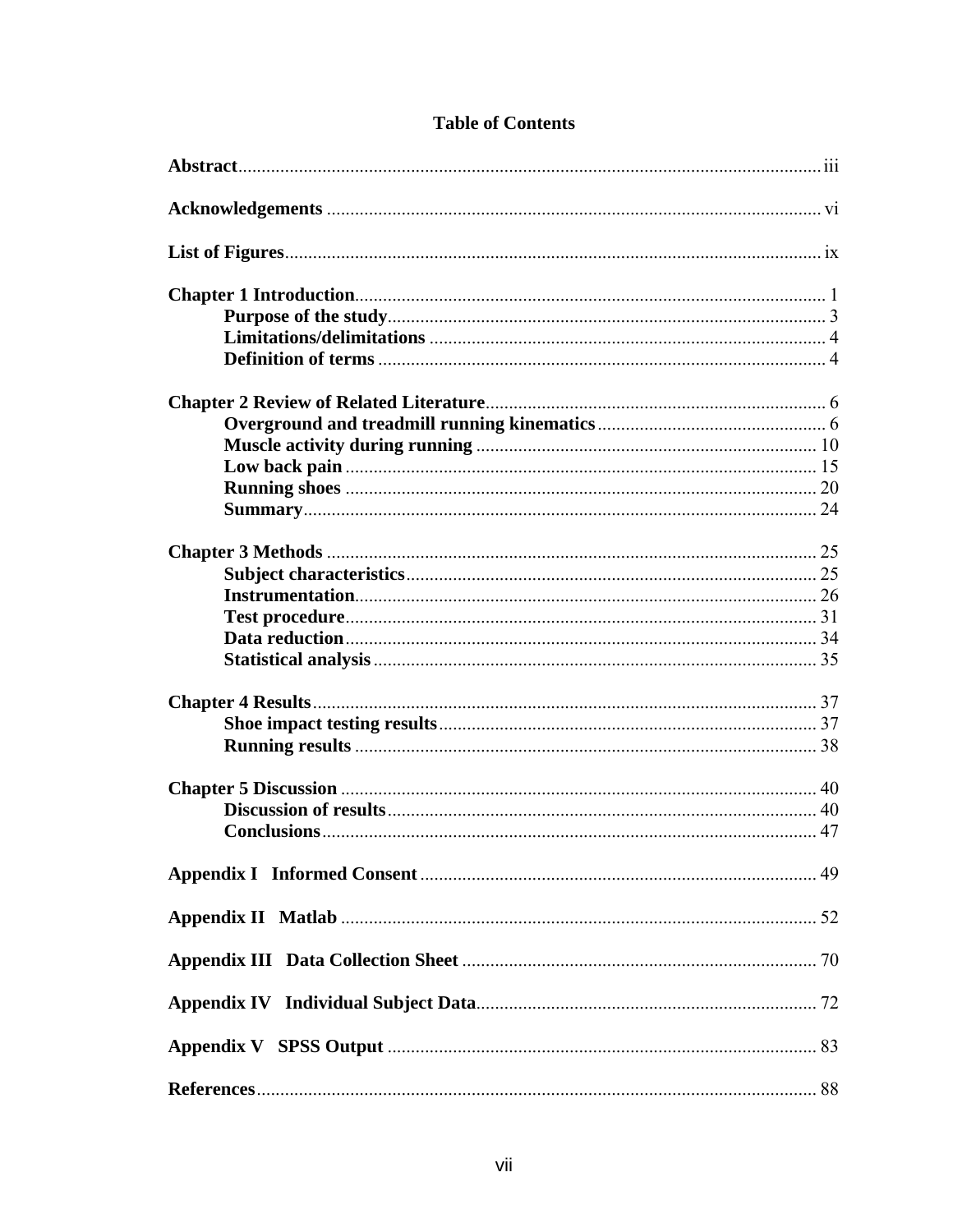| - 70 |  |
|------|--|
|      |  |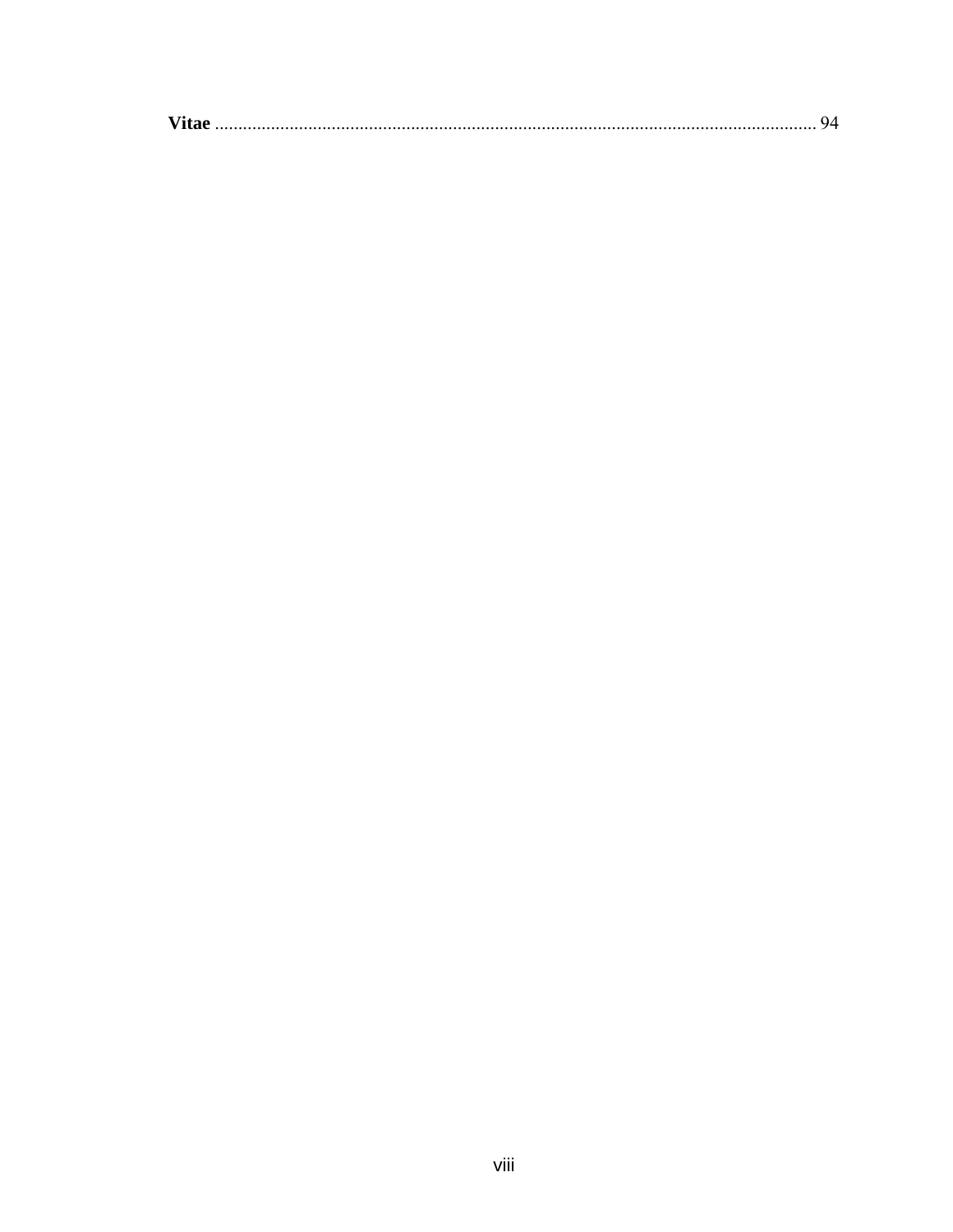# **List of Figures**

|                                                                    | 27 |
|--------------------------------------------------------------------|----|
|                                                                    | 27 |
|                                                                    | 27 |
|                                                                    | 28 |
|                                                                    |    |
| Lumbar Electrogoniometer, Erector Spinae electrodes, and grounding |    |
|                                                                    | 30 |
|                                                                    |    |
|                                                                    |    |
|                                                                    |    |
|                                                                    |    |
|                                                                    |    |
|                                                                    |    |
|                                                                    |    |
|                                                                    |    |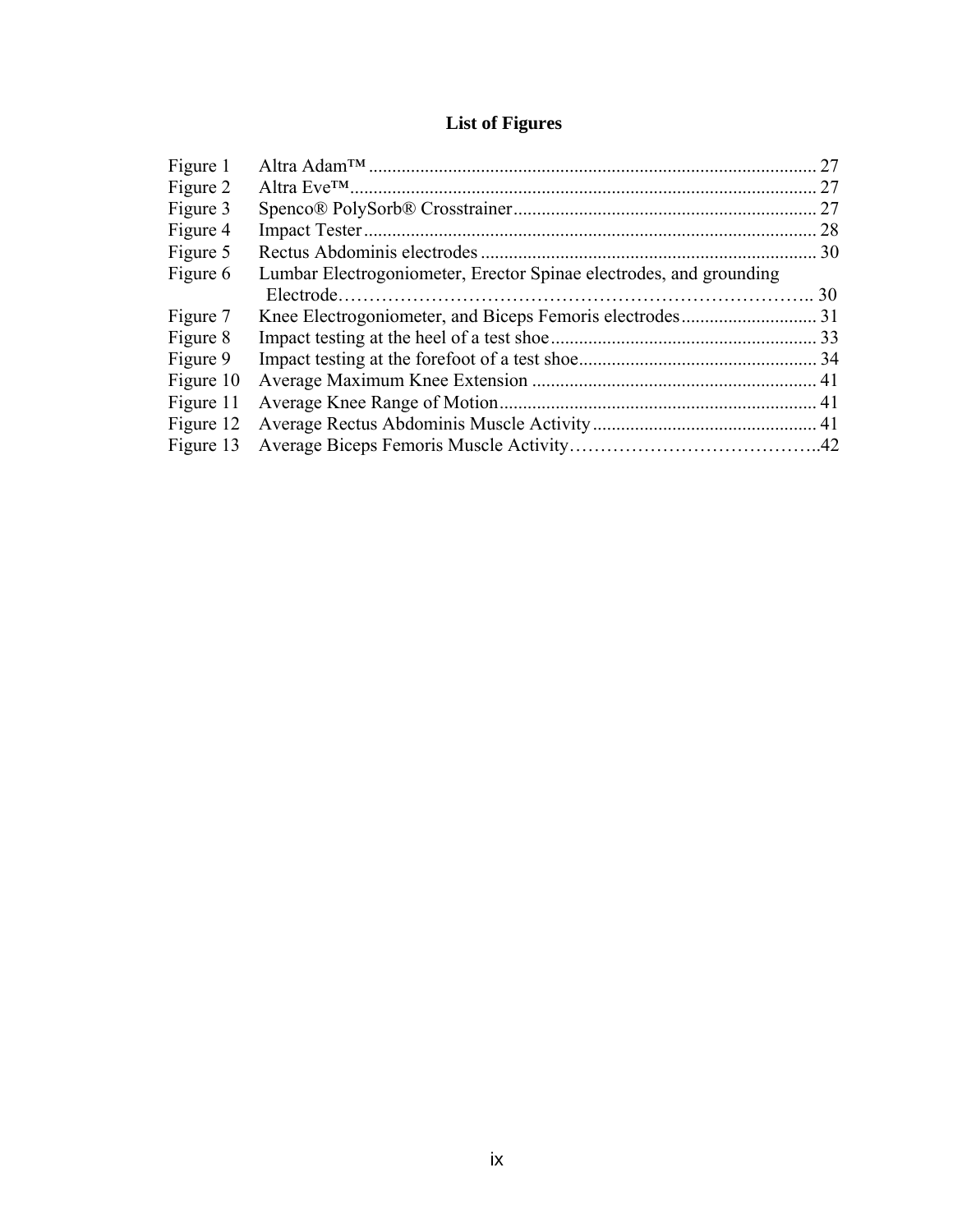#### **Chapter 1**

#### **Introduction**

 Running is a widespread form of physical activity participated in frequently by roughly 18 million people in the United States, with participation rates growing steadily (Running USA, 2011). Injuries among runners have been found to occur fairly regularly, with 47 percent of runners reporting some sort of injury during a two year period (Jacobs & Berson, 1986). Research has been performed which attempts to determine the nature and cause of various injuries. Injury to the knee has been reported as the most prevalent form of injury experienced by runners (Jacobs & Berson, 1986; James, Bates, & Osternig, 1978; Taunton, Ryan, Clement, McKenzie, Lloyd-Smith, Zumbo, 2003). Injury to the low back, while not as common has still been reported to comprise 5-15 percent of running injuries (Jacobs & Berson, 1986; Taunton et al. 2003). Attempts have also been made to aid in the prevention and treatment of injuries with the prescribed use of running shoes or orthoses comprising two methods of attempted injury prevention/rehabilitation (James et al. 1978).

While the prevalence of low back injuries among runners is fairly small, the prevalence of low back pain is a widespread problem in our society, with 80% of injuries to the low back being classified as non-specific or of unknown origin (Njoo & Van der Does, 1994). Low back injuries of all types have been classified as one of the most costly types of injury commonly found in industrialized countries (Vogt, Pfeifer, Portscher, & Banzer, 2001), affecting between 70-85% of all people at some point in their lives (Andersson, 1999). As such, understanding the nature and cause of low back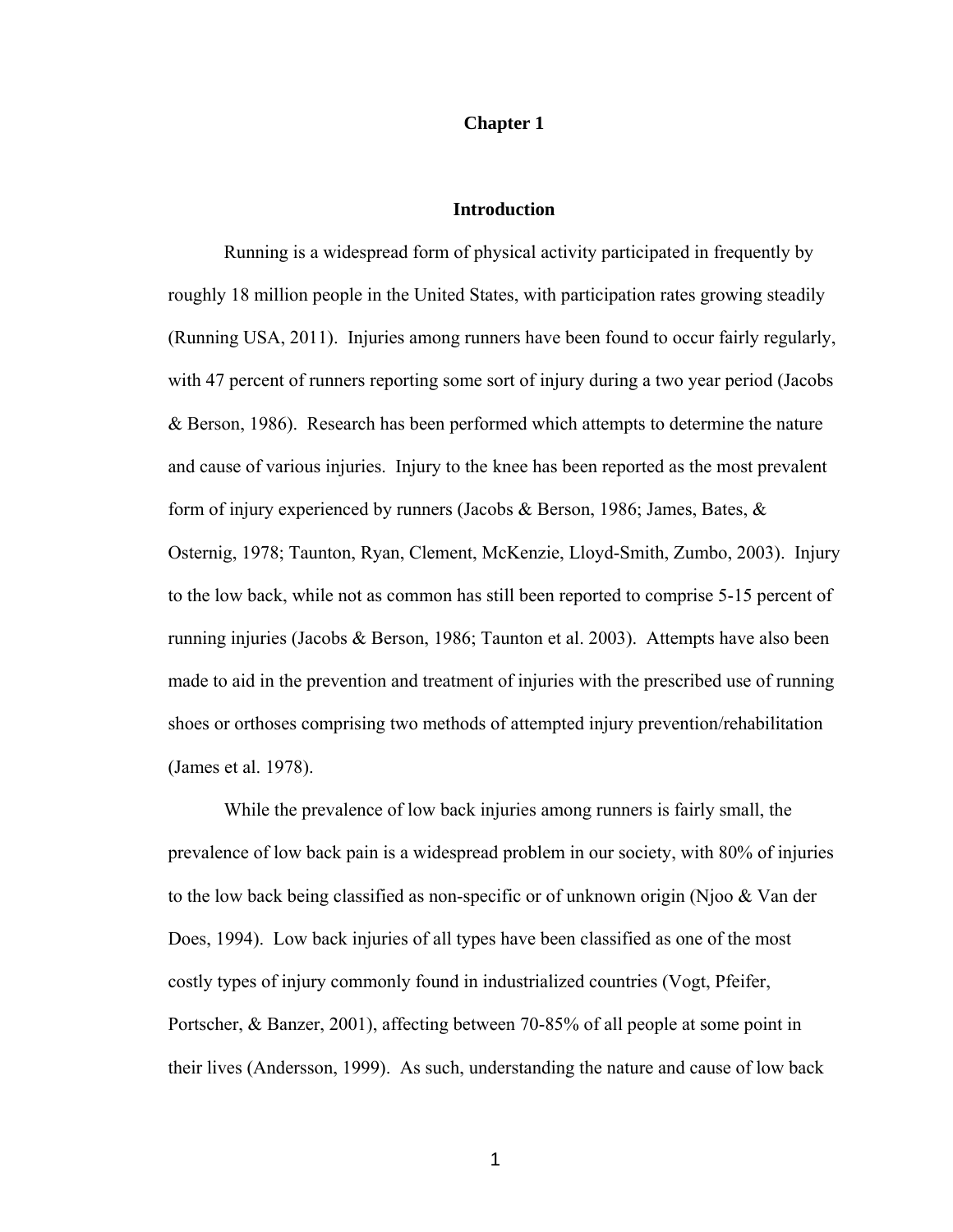pain with a focus on understanding non-specific low back pain is desirable. Research into the mechanics of the low back is necessitated in order to help develop this understanding. Despite this need to understand low back mechanics, few research studies have been performed which examine the mechanics of the lower back during running. The studies performed have focused on low back kinematics (Hart, Kerrigan, Fritz, & Ingersoll, 2009; Levine, Colston, Whittle, Pharo, & Marcellin-Little, 2007; Schache, Blanch, Rath, Wrigley, & Bennell, 2002; Seay, Van Emmerik, & Hamill, 2011), lumbosacral forces (Seay, Selbie, & Hamill, 2008), low back muscle activity and accelerometry (Ogon, Aleksiev, Spratt, Pope, & Saltzman, 2001), and joint stiffness when non-specific low back pain is present (Hamill, Moses, & Seay, 2009).

Of studies performed that examined low back mechanics only one examined the effect of the material properties of footwear cushioning on low back mechanics (Ogon et al. 2001). None of the studies combined the use of kinematics and electromyography to study function of the low back. As such, the effect that a running shoe's material can have on either the development or treatment of low back pain is unknown. Additionally, recent literature has called into question the evidence surrounding the general prescription of running footwear for the treatment or prevention of injuries (Richards, Magin, & Callister, 2009). In recent years the popularization of minimalist footwear designed to simulate running barefoot has led to additional questioning among the general public regarding the efficacy of injury prevention resultant to wearing traditional running shoes. In order to determine the efficacy of injury prevention due to use of different types of footwear, longitudinal studies must be performed which examine runners across time who wear the various types of footwear in training.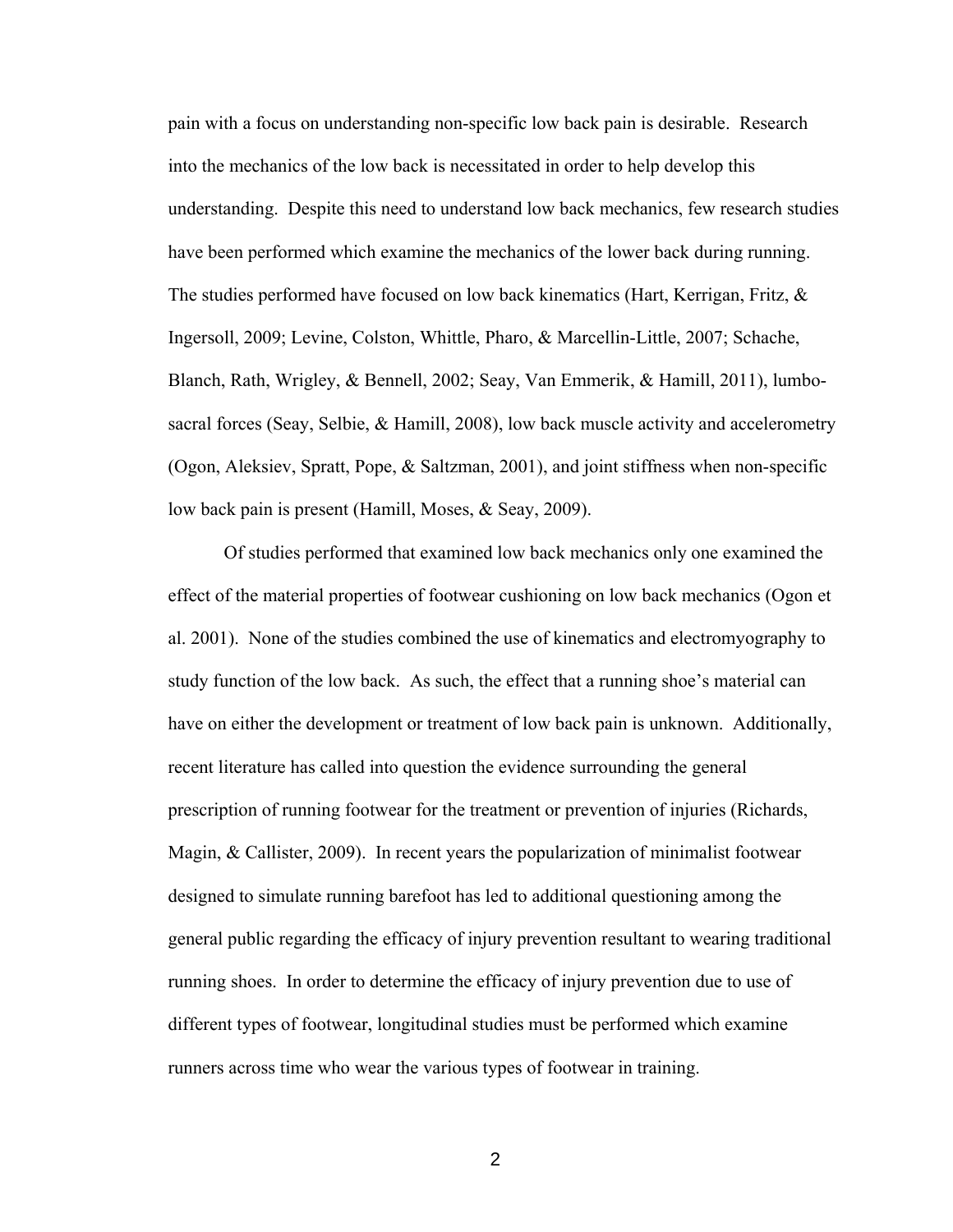Discussion regarding the use of minimalist footwear or barefoot running has also taken place as a result of research findings that indicate barefoot or minimally shod runners contact the ground with the foot in a more plantar flexed position than their shod counterparts, initially striking the ground with the forefoot versus the heel, while demonstrating lower peak ground reaction forces (Lieberman, Venkadesan, Werbel, Daoud, D'Andrea, Davis, Mang'eni, & Pitsiladis, 2010). As the only previous study to examine low back mechanics and the material properties of footwear constrained foot ground contact to heel only during barefoot and shod running, it is impossible to extend results to a population that does not consciously change foot strike patterns, or who contact the ground with a forefoot or midfoot strike pattern. Due to the lack of research studies addressing footwear material, low back muscular activity, and low back kinematics it would be advantageous to perform research that helps to develop a better understanding of the effect that the material properties of footwear can have in order to come to a better understanding of low back function during running.

#### **Study Purpose**

In order to better understand the relation of footwear cushioning to low back mechanics, the purpose of this study was to 1) determine the material characteristics of a minimalist running shoe tested with and without a commercially available shoe insole, 2) determine if there are differences in lower back or knee kinematics when minimalist shoes are worn with and without a shoe insole during treadmill running, and 3) determine if there are differences in levels of muscle activation when minimalist shoes are worn with and without a shoe insole during treadmill running.

<u>3</u>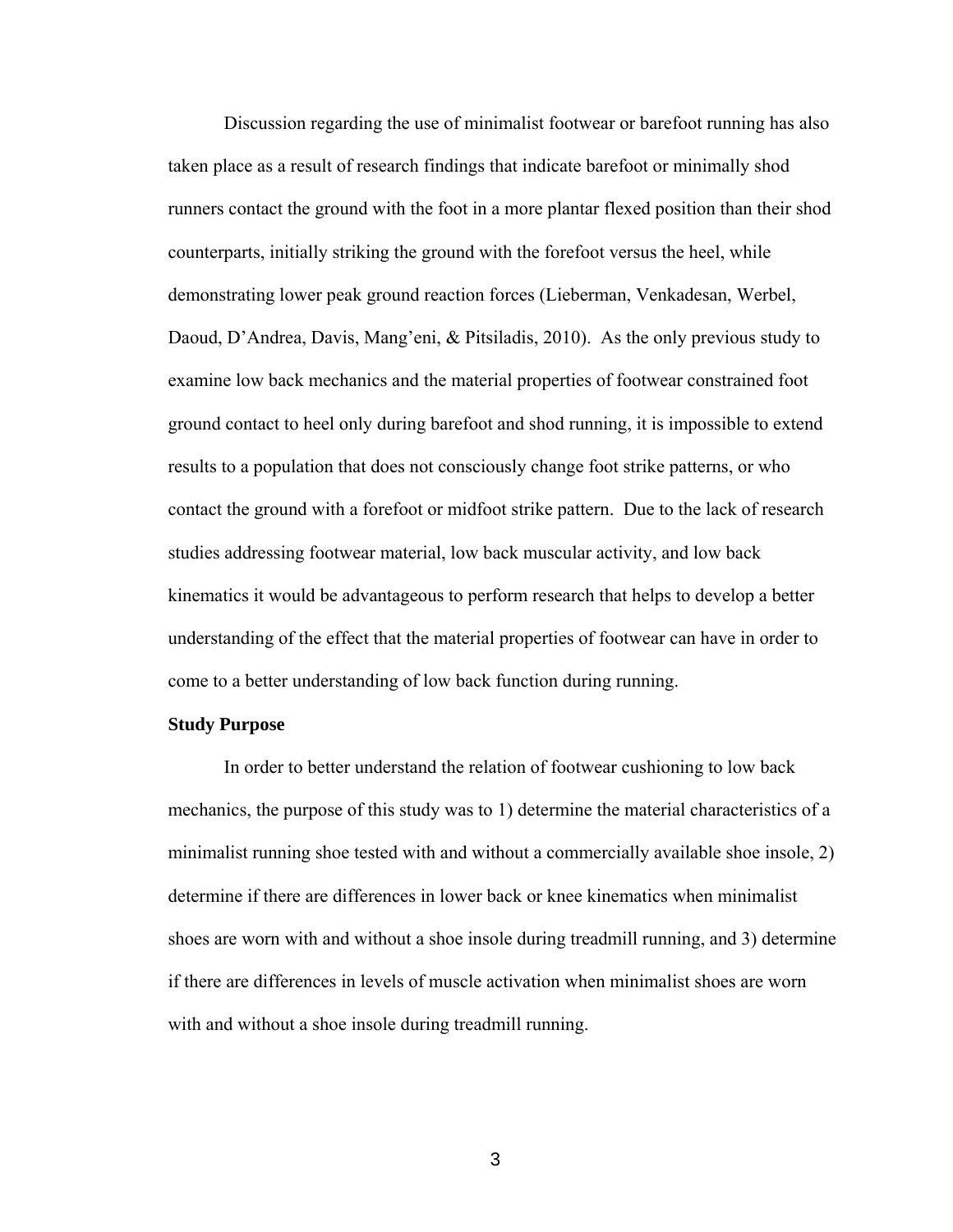#### **Limitations/Delimitations**

1) No constraints were made regarding foot alignment at ground contact and some subjects may have adopted different running styles in the various footwear conditions.

2) Subjects may have had different amounts of experience with barefoot/minimalist running which may have influenced running kinematics.

3) As study participants ran at a preferred speed there were variations in speed among participants.

4) As a minimalist shoe was used with and without an added insert, and no standard running footwear was used, study results do not necessarily reflect the differences between minimalist footwear and standard footwear.

5) Study trials were completed during treadmill running, and some differences may exist if the procedure were to be completed during over-ground running.

6) Analysis of electromyography was constrained to the stance phase of running, thus ignoring any anticipatory effect that footwear material may have on muscle activity.

7) Both men and women were used as study subjects, ignoring any gender differences that may exist in relation to muscle activity or running kinematics.

#### **Definitions**

- Biceps Femoris The muscle on the posterior and lateral side of the thigh which is involved with knee flexion, and lateral rotation.
- Erector Spinae A muscle group in the back that runs along the length of the spine, with origins at the ilium, the sacrum, and the lumbar vertebrae. It is involved with spinal flexion/extension, and lateral bending.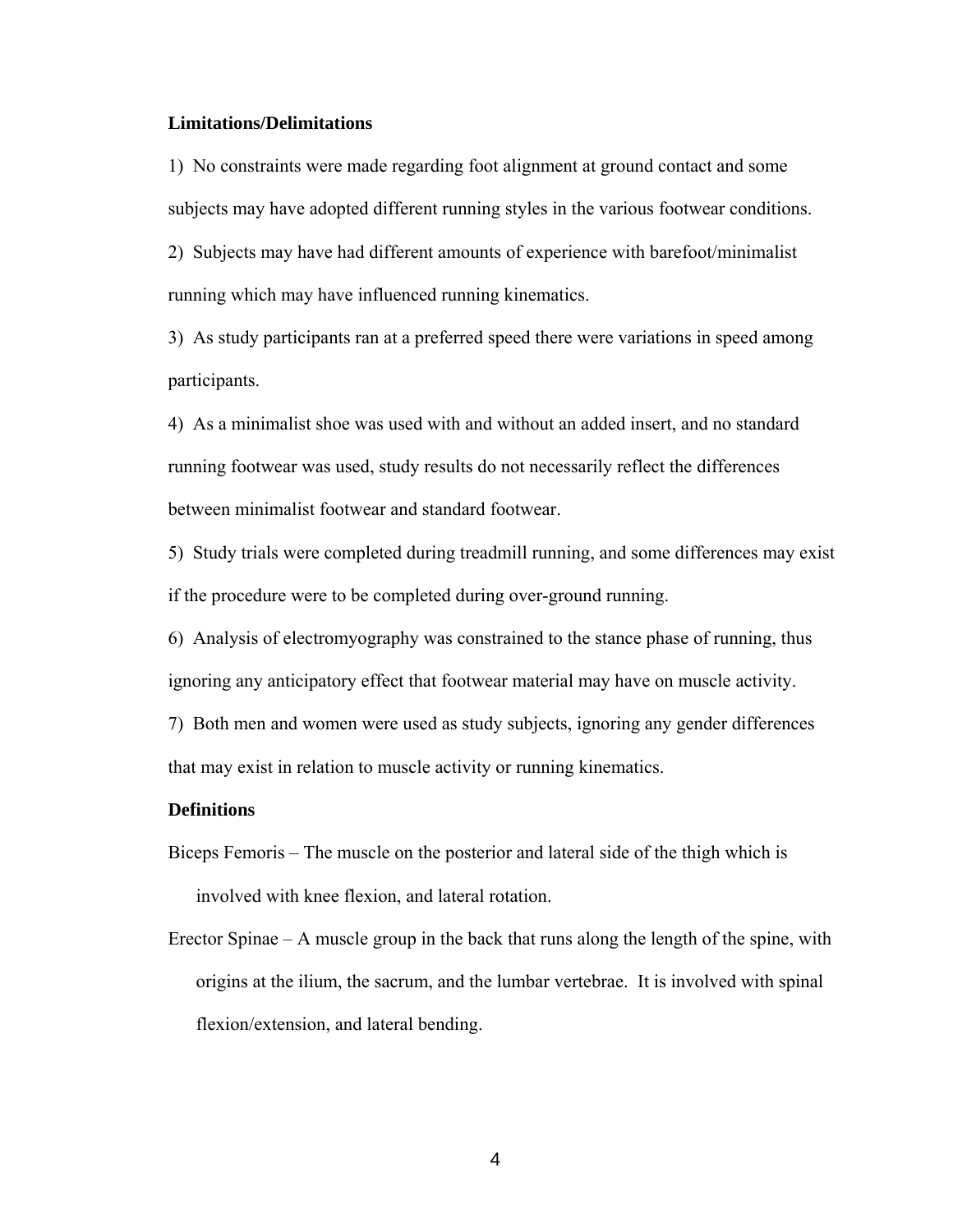- Fully Rectified EMG A process used to reduce and analyze EMG data where the absolute values for all data points are returned.
- Insole A material placed in a shoe that may be designed to improve comfort, decrease injury risk, eliminate odor, etc.
- Last The form upon which a shoe is designed, affecting shoe proportions, and being specific to shoe size, heel height, and potentially the gender of the wearer.
- Maximal Voluntary Contraction (MVC) An isometric contraction performed maximally in an effort to determine the peak level of muscle activity for a given muscle.
- Midsole The material in a shoe that lies between the shoe sole and the shoe insole with the general purpose to absorb impact shock.
- Minimalist Footwear Footwear which is designed to provide a minimal level of support for the foot while still providing protection against ground hazards.
- Pressure The amount of force that is exerted by an object over a given area of space. Calculated as Pressure  $=$  F/A.
- Rectus Abdominis A muscle running vertically along the abdomen which originates at the pubis, aiding in trunk stabilization, and trunk flexion.
- Surface Electromyography (EMG) The process through which electrodes attached to the skin are used to obtain an electrical signal from the underlying muscle.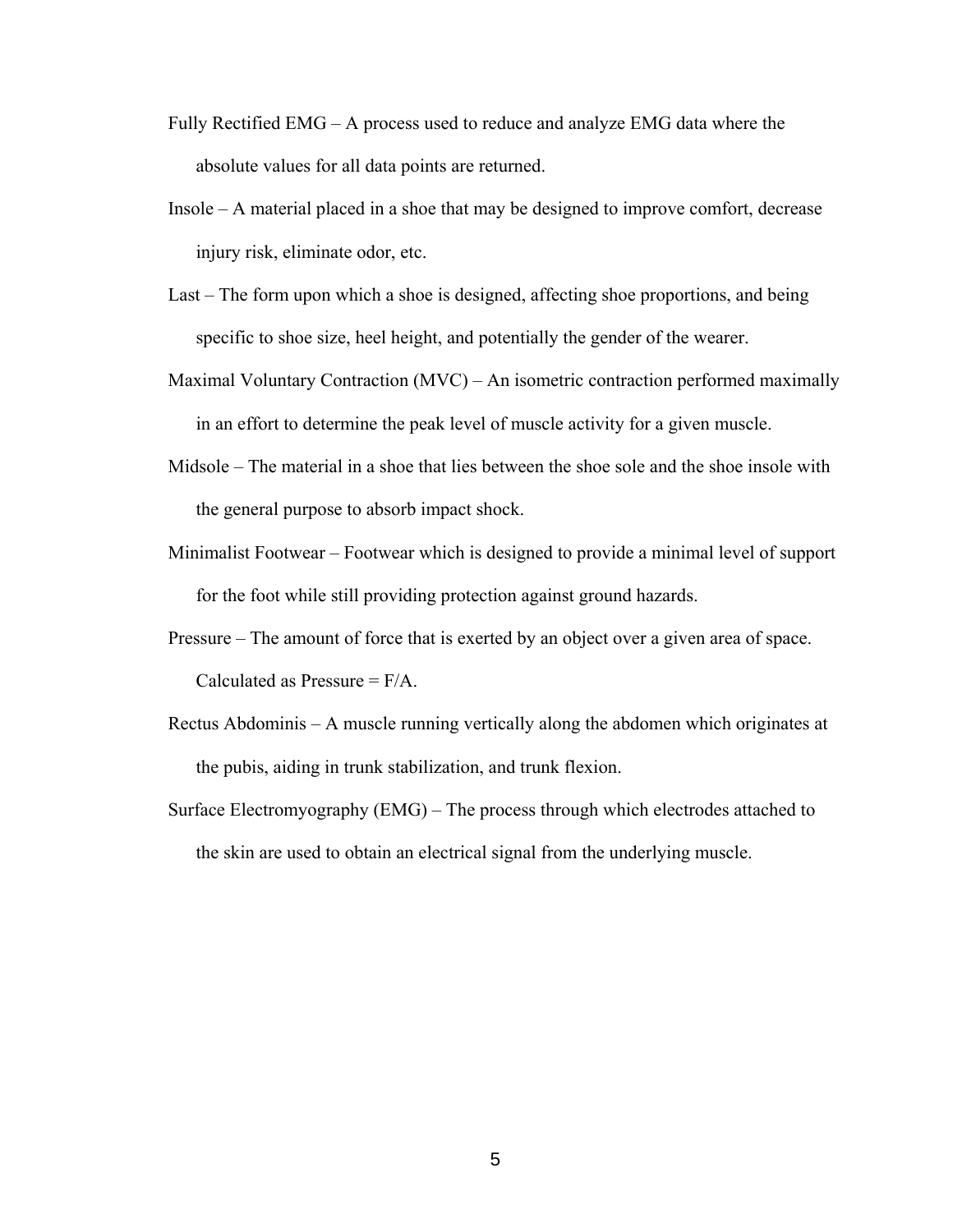#### **Chapter 2**

## **Review of Related Literature**

#### **Overground and Treadmill Running Kinematics**

 Running is an exercise activity regularly participated in by roughly 18 million people annually in the United States (Running USA, 2011). Due to the nature and constraints of modern society limitations have been placed on the practicality of running overground for many who wish to run as a form of exercise, leading some to choose treadmill running as their main mode of exercise. Approximately six percent of runners perform the majority of their training on the treadmill with the rest running primarily outdoors (Taunton et al. 2003). As many runners participate in both forms of running exercise, it is important to describe similarities and differences between the two forms of running while examining running kinematics as a whole.

#### **Treadmill and overground running.**

In general, both treadmill and overground running kinematics have been found to be very similar (Williams, 1985; Pink, Perry, Houglum, & Devine, 1994). At moderate speeds there are very few differences between the two mediums, however some research studies have reported a slightly higher cadence and decreased stride length while running on the treadmill (Elliott & Blanksby, 1976; Riley, Dicharry, Franz, Della Croce, Wilder, & Kerrigan, 2008). Of note is that Riley et al. (2008) reports that half of study subjects did not change cadence or stride length during treadmill running while Elliott and Blanksby (1976) only observed significant differences at speeds greater than 4.8m/s. Increased maximum and decreased minimum angles of knee flexion have also been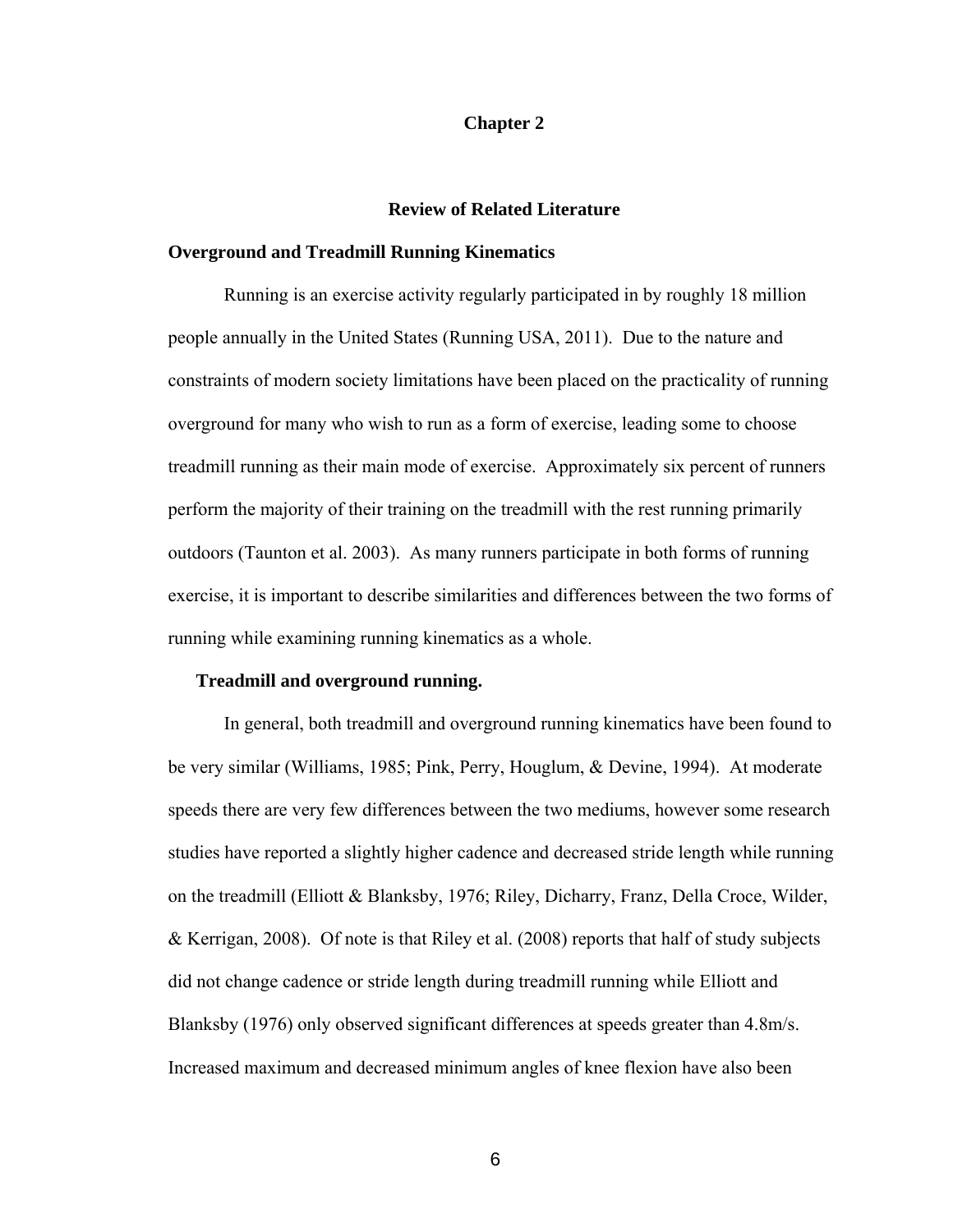reported when comparing treadmill and overground running kinematics (Riley et al. 2008), with less vertical displacement being recorded on the treadmill as well (Pink et al. 1994). With the exception of these minor differences there are relatively few changes that occur between treadmill and overground running kinematics while additional factors such as footwear (Bishop, Fiolkowski, Conrad, Brunt, & Horodyski, 2006; Hardin, van den Bogert, & Hamill, 2004; Lee Y, Kim YK, Kim YH, Kong, & Lee K, 2011; Lieberman et al. 2010; Lohman, Balan Sackiriyas, & Swen, 2011), and speed (Bishop et al. 2006; Mann & Hagy, 1980; Pink et al. 1994), can play a role in observable kinematic differences.

#### **Footwear related kinematic changes.**

 Footwear has been shown to influence running kinematics to varying degrees depending on the particular shoe being used. For example, Hardin et al. (2004) found differences in the velocity of ankle dorsiflexion when footwear of different hardness was worn, while also observing greater levels of knee and hip extension at foot contact when running over a hard surface. Lee et al. (2011) noted that individuals running in dress shoes demonstrated increased levels of ankle dorsiflexion on ground contact in comparison to individuals running in standard running shoes. It was thought that individuals increased ankle dorsiflexion in order to reduce the likelihood of slipping (Lee et al. 2011). Increased ankle dorsiflexion among shod vs. barefoot runners has also been observed when running in standard running shoes, with barefoot runners demonstrating a greater total range of motion at the ankle during running at 3.6m/s, with no difference being recorded at a slower velocity of 2.2m/s (Bishop et al. 2006). This is in agreement with research on minimalist footwear that found runners using minimalist shoes generally

<u>7</u>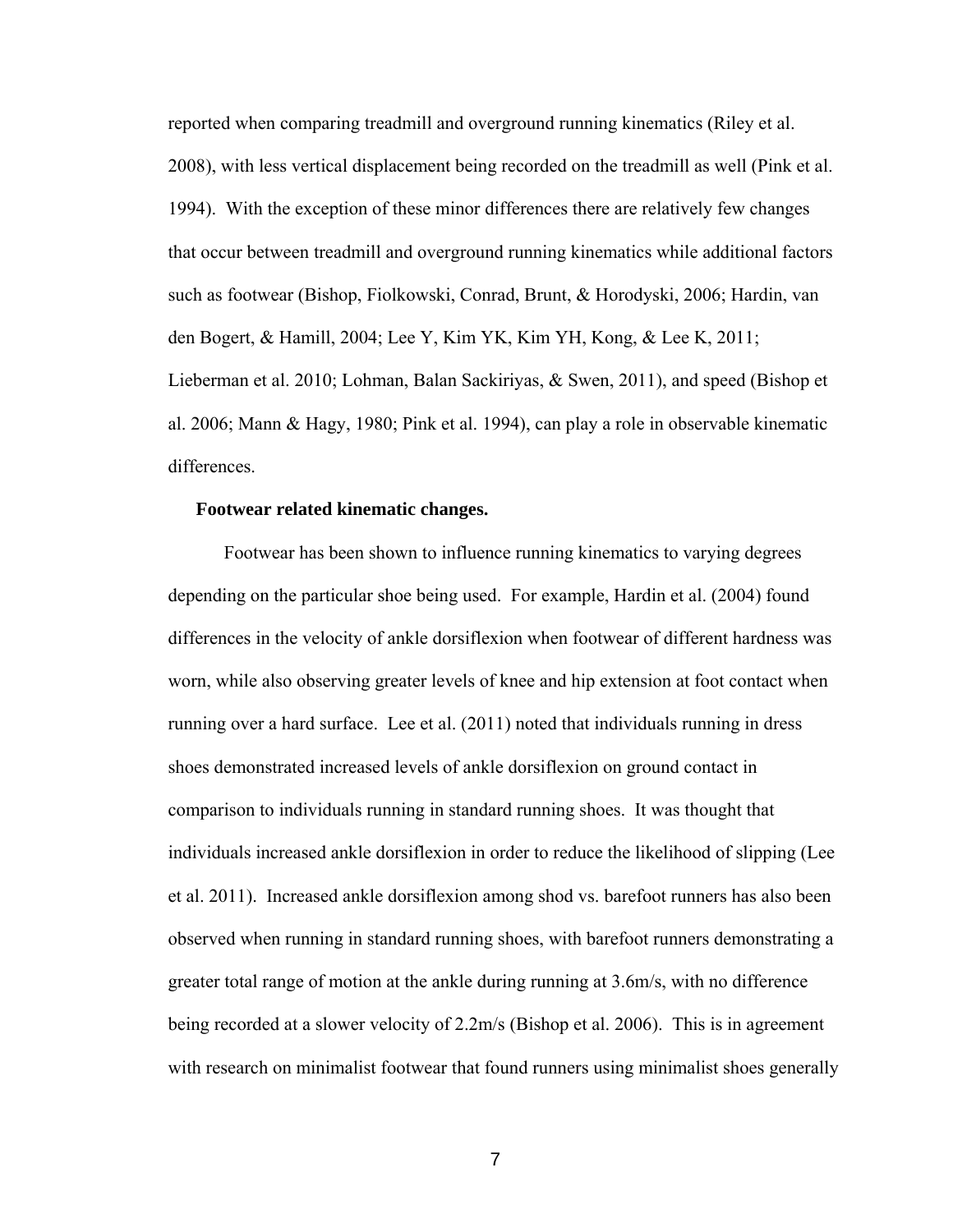used a midfoot or forefoot strike pattern with which to contact the ground, vs. heel contact employed by runners wearing standard running shoes (Lieberman et al. 2010; Lohman et al. 2011), while also demonstrating the dual effect that speed and footwear can have on running kinematics.

#### **Kinematic changes related to speed.**

 Further evidence that running speed affects running kinematics was provided by Bishop et al. (2006) as he found that runners demonstrated a greater range of motion at the knee joint when speeds were slow (2.2m/s) while demonstrating a lower range of motion when speeds were faster (3.6m/s). Results from other studies are not in agreement with those described by Bishop et al (2006), as others noted that there was increased knee flexion at ground contact when speed increased (Mann & Hagy, 1980), and increased knee flexion during the middle and late portions of the swing phase of running (Pink et al. 1994) which would subsequently lead to a higher range of motion at faster speeds (Mann & Hagy, 1980; Pink et al. 1994). Additionally, differences in hip (Mann & Hagy, 1980; Pink et al. 1994) and ankle (Mann & Hagy, 1980) kinematics were noted as an outcome of speed. Mann and Hagy (1980) described the hip as displaying decreased levels of extension and increased levels of flexion during sprinting, while the ankle was in a more plantar flexed position at ground contact but experienced a lesser magnitude of plantar flexion during sprinting. Pink et al. (1994) also observed a significant increase in hip flexion as a product of speed, while significant differences in ankle kinematics were not observed, and hip extension was shown to increase.

Differences between these studies are likely related to the speeds used as the slower of two speeds used by Mann and Hagy of 5.4m/s (1980) was faster than the fastest

<u>8</u> and the second second second second second second second second second second second second second second second second second second second second second second second second second second second second second second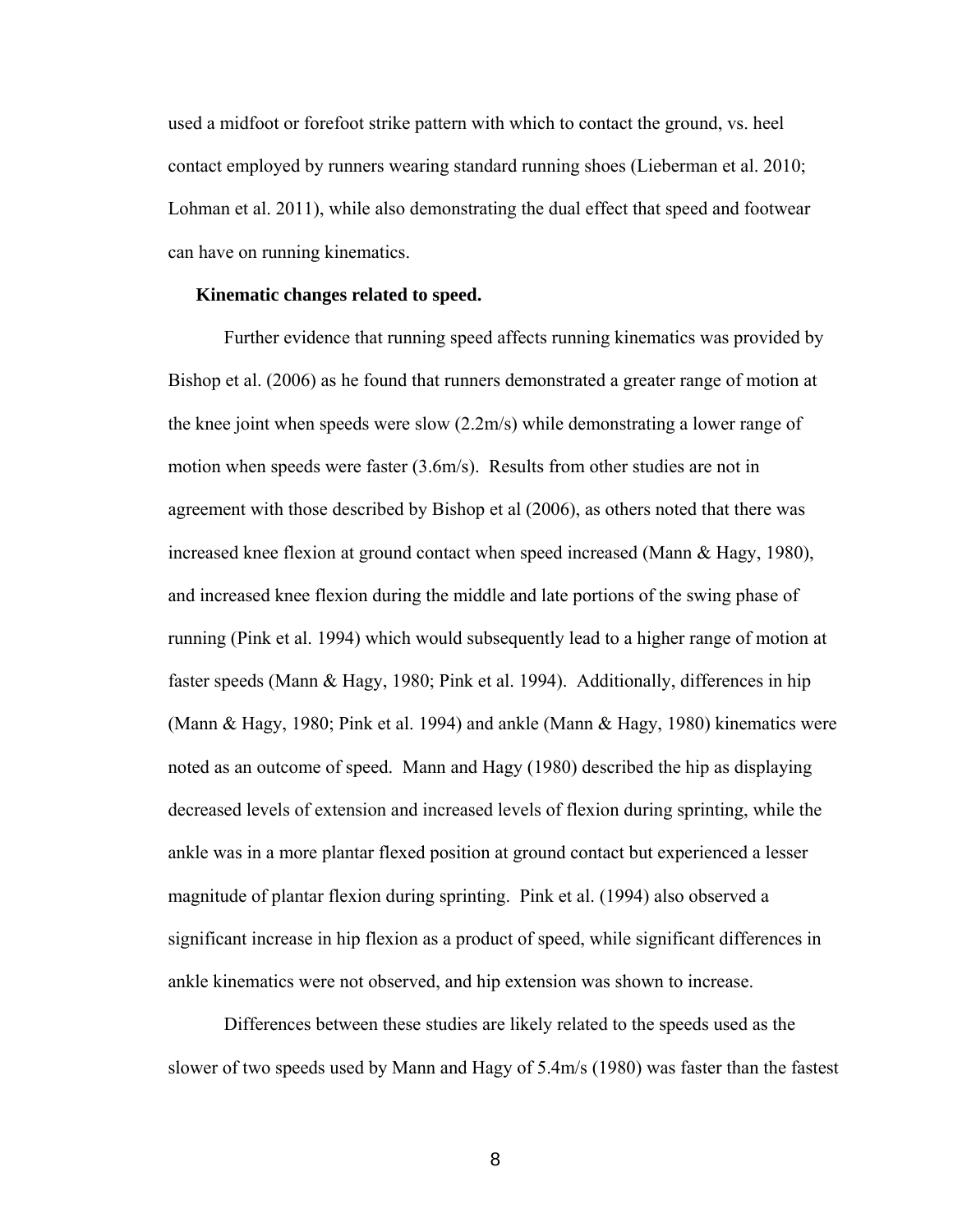speed used by Pink et al. (1994) or Bishop et al. (2006), while the slowest speed used by Bishop et al. (2006) of 2.2m/s was only slightly faster than speeds commonly used in some studies to test subjects while walking (Seay et al. 2011). Additional findings showed that during the stance phase of sprinting only knee flexion occurred (Mann  $\&$ Hagy, 1980), as opposed to distinct periods of knee flexion and extension being observable during sub maximal running (Mann & Hagy, 1980; Pink et al. 1994).

#### **Body segment range of motion during running.**

 In addition to identifying differences in running kinematics that may occur as a function of speed, footwear, etc., there seem to exist standard ranges in which segment angles may fall during running. In his classic review, Williams (1985) reported that maximum angles of thigh flexion during the swing phase of running will vary from 25°- 59° when measured at the thigh relative to a vertical plane at 90° to the right horizontal, with variations primarily being dependant on running velocity. During stance the thigh begins to extend prior to toe off, with levels of extension reached between 24° and 32°, and maximum extension being reached just following toe off, again using the same reference frame as used previously (Williams, 1985). Knee angle, calculated as the angle between the leg and the extension of the thigh has been shown to vary between 21°-30° at ground contact with maximum angles of extension occurring just prior to ground contact, while maximum angles of flexion will reach as high as  $120^{\circ}$  and as low as  $30^{\circ}$  depending on speed (Williams, 1985). Maximum extension of the knee has been further tested, with testing indicating that ground contact occurs approximately 20ms after maximum extension is reached during treadmill running, while toe-off occurs approximately 5ms before a second extension peak is reached (Fellin, Rose, Royer, & Davis, 2010). When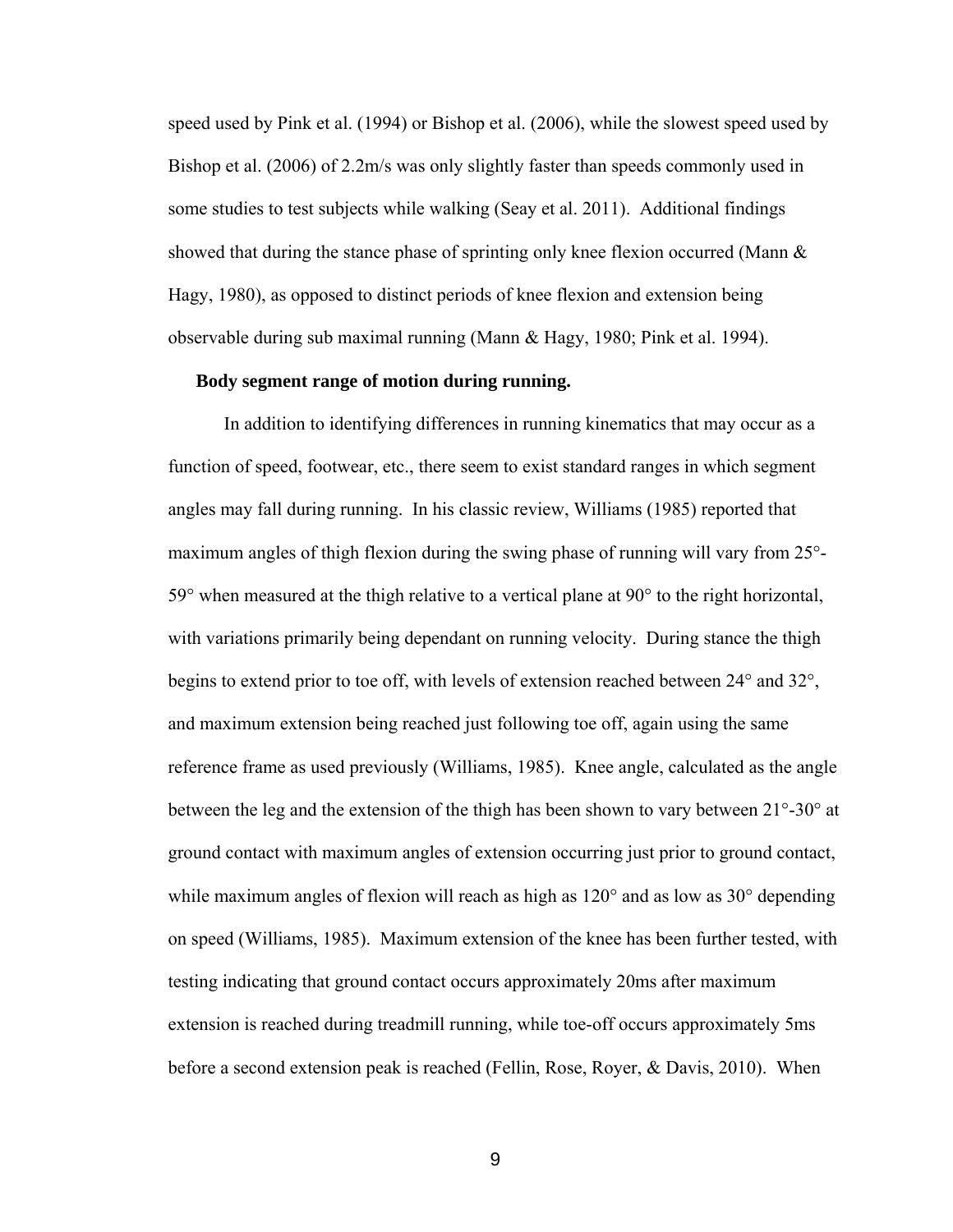measuring the ankle angle as the angle between the foot and the extension of the leg, angles of dorsiflexion have been reported between 84° and 101° at ground contact, while angles of plantarflexion have been reported between  $59^{\circ}$  and  $75^{\circ}$  at toe off (Williams, 1985).

While most research examining running kinematics has examined function of the hips, knees, and ankles, there is additional research that focuses on the kinematics of the trunk and pelvis (Hart et al. 2009; Levine et al. 2007; Schache et al. 2002; Seay et al. 2011). Coordination between the lumbar spine and the pelvis has been found to be very high, displaying a high correlation for anterior-posterior and lateral rotation (Schache et al. 2002; Seay et al. 2011). A forward lean of the trunk and anterior tilt to the pelvis have also been observed when subjects are running (Levine et al. 2007; Schache et al. 2002; Williams, 1985), with increased forward lean becoming apparent as a result of increases in speed (Seay et al. 2011), surface inclination (Levine et al. 2007), and following fatigue (Hart et al. 2009). Range of motion of the trunk and pelvis has also been found to be higher when subjects are running as opposed to walking (Levine et al. 2007; Seay et al. 2011), with average range of motion varying from approximately 10°-21° (Levine et al. 2007), and an average angle at the lower back between 22° (Schache et al. 2002) and 26° (Levine et al. 2007). Average inclination of the forward lean of the trunk has been reported between 4°-7° at both foot strike and toe off, with maximum levels reaching approximately 12°-13° during the middle of stance (Williams, 1985).

#### **Muscle Activity During Running**

 While kinematic descriptors of running are important and not to be discounted, it is also important to note the effect that running can have on the electrical activity of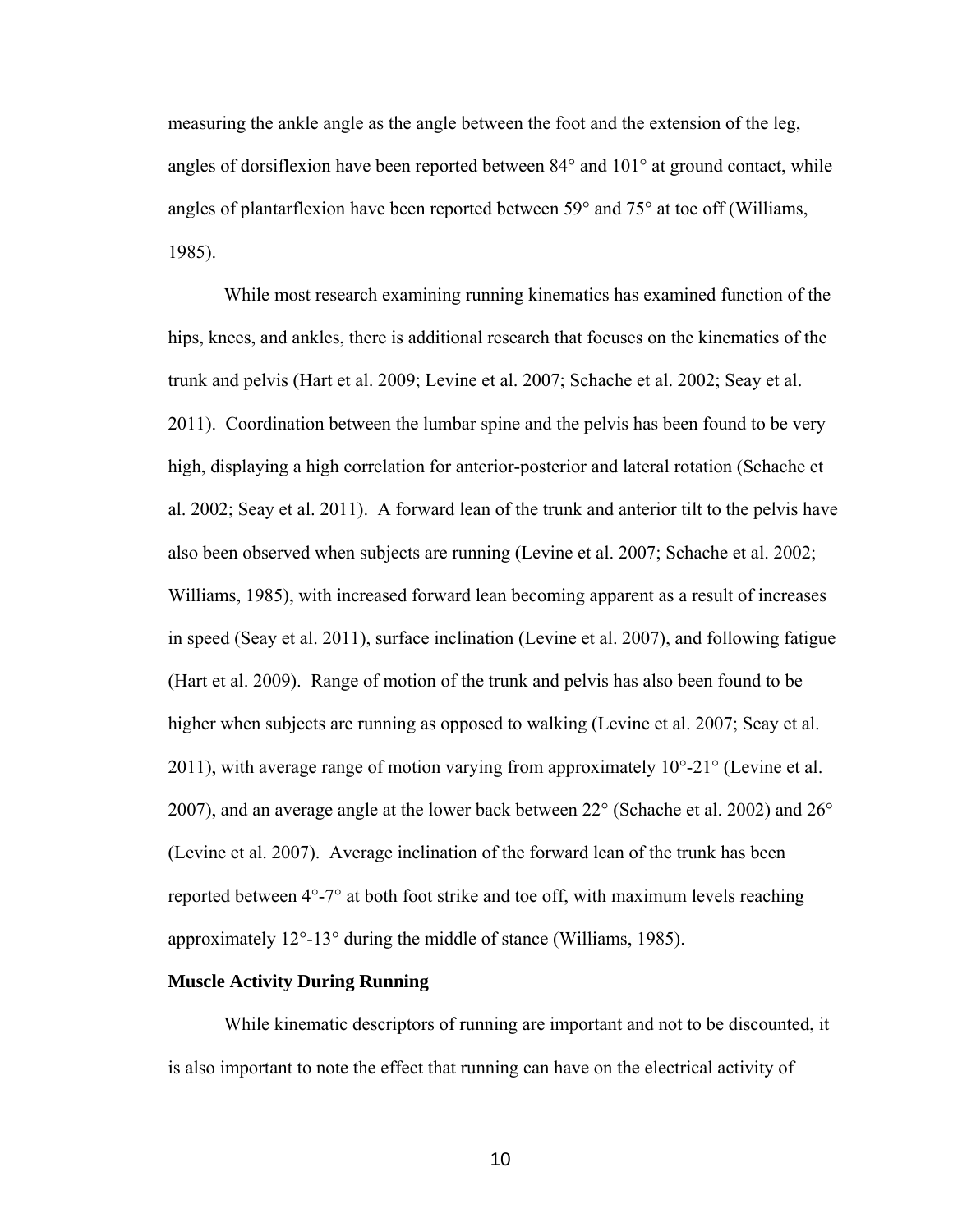various muscle groups, when tested using surface electromyography. For some uses surface electromyography can be difficult to quantify, as there is a large amount of intersubject variability for different lower extremity muscle groups, although inter-subject variability for the onset of muscle activation during various running gait phases remains low (Guidetti, Rivellini, & Figura, 1996). The signals received through use of surface electromyography must also be normalized in some fashion, with Soderberg and Knutsen (2000) advocating the adoption of study subjects performing maximum voluntary isometric contractions in order to normalize signals. The use of maximum voluntary isometric contractions is highly repeatable, but more variable than other forms of signal normalization such as using 70% of peak running speed or a sprint test for normalization (Albertus-Kajee, Tucker, Derman, Lamberts, & Lambert, 2011). While the use of maximum voluntary isometric contractions is repeatable and is the suggested form of normalization (Soderberg and Knutsen, 2000), it is not a good indicator of the highest possible levels of muscle activation that can be produced as research has indicated that when effort is high during running, the electromyographic signal will often reach levels higher than that produced by the maximum voluntary isometric contraction (Kyröläinen, Avela, & Komi, 2005).

#### **Timing of muscle activation.**

As mentioned previously, the differing muscle groups of the lower extremity have been found to display low variability in the onset of muscle activation during various gait phases (Guidetti et al., 1996). Several researchers have successfully identified the basic timing of muscle firing patterns during running (Flynn & Soutas-Little, 1993; Guidetti et al., 1996; Mann, Moran, & Dougherty, 1986). The most total muscle activity tends to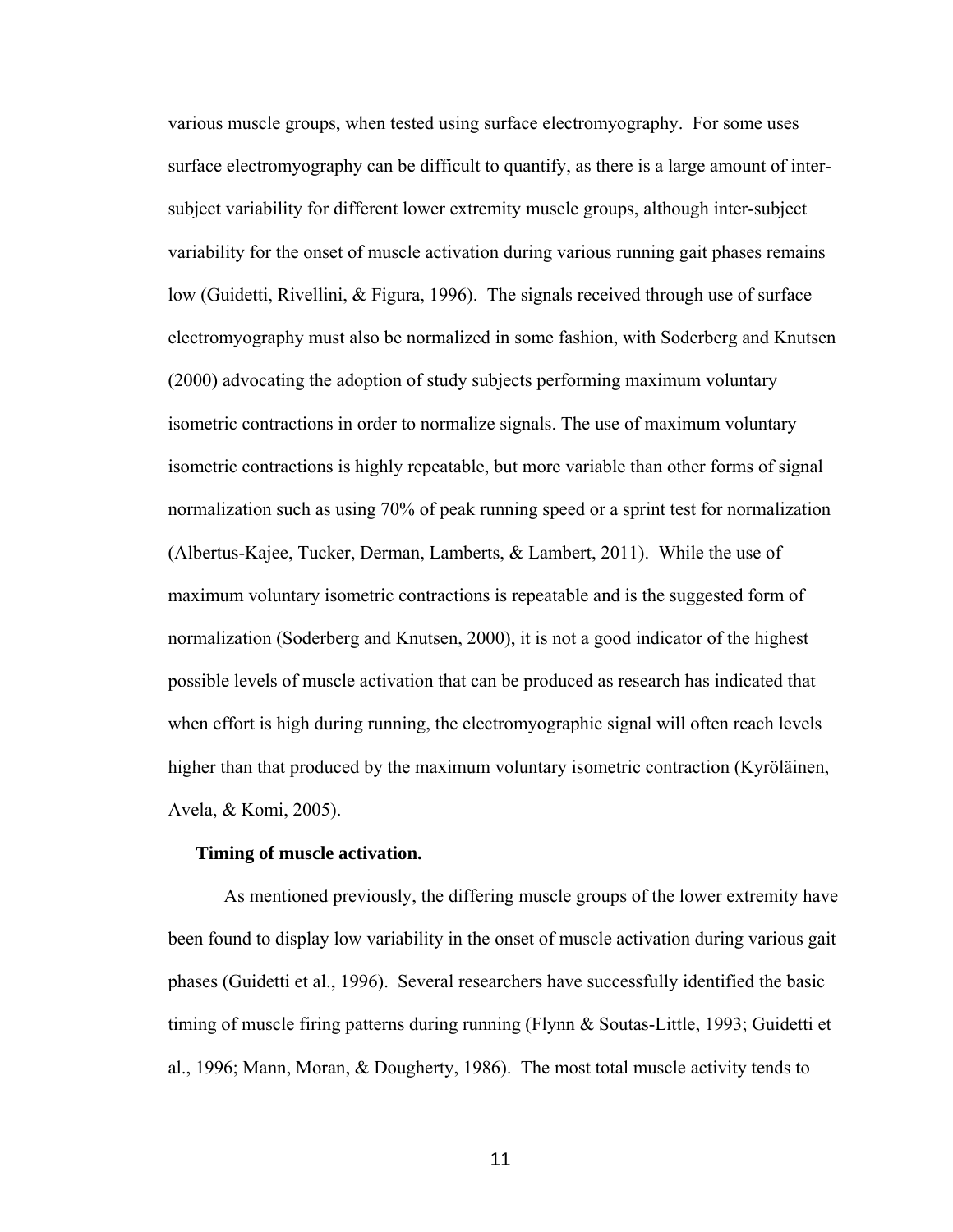occur during the stance phase of running, and during the terminal portion of the swing phase just prior to foot ground contact (Guidetti et al., 1996; Mann et al., 1986). During the middle portion of the swing phase when the contralateral foot has made contact with the ground the rectus femoris (Chumanov, Heiderscheit, & Thelen, 2011; Guidetti et al., 1996; Kyröläinen et al., 2005), erector spinae, and tibialis anterior (Guidetti et al., 1996; Mann et al., 1986) have shown additional periods of muscle activity, although some have only noted the increased rectus femoris activation at high speeds (Chumanov et al., 2011; Kyröläinen et al., 2005).

All lower extremity muscles tend to be activated at ground contact (Guidetti et al., 1996; Kyröläinen et al., 2005; Mann et al., 1986), with the noted exception that at times the biceps femoris has been found to activate only following the initiation of the stance phase (Flynn & Soutas-Little, 1993). Muscles of the lower extremity have also been found to remain activated for approximately 60-80% of the stance phase of running (Flynn & Soutas-Little, 1993). Guidetti et al. (1996) found that there are generally two distinct peaks in the electromyographic signal that is received from the muscle, occurring just prior to and following ground contact. The peak times of muscle activation that occurred tend to follow a distinct pattern, as the biceps femoris has the tendency to reach peak activation levels the earliest before, and the latest following ground contact, with the erector spinae similarly reaching its peak activation time the latest prior to, and the soonest following ground contact (Guidetti et al., 1996).

#### **Effect of speed on muscle activation.**

As speed has been shown to affect muscle activation of the rectus femoris in the studies by Kyröläinen et al. (2000) and Chumanov et al. (2011), likewise the rectus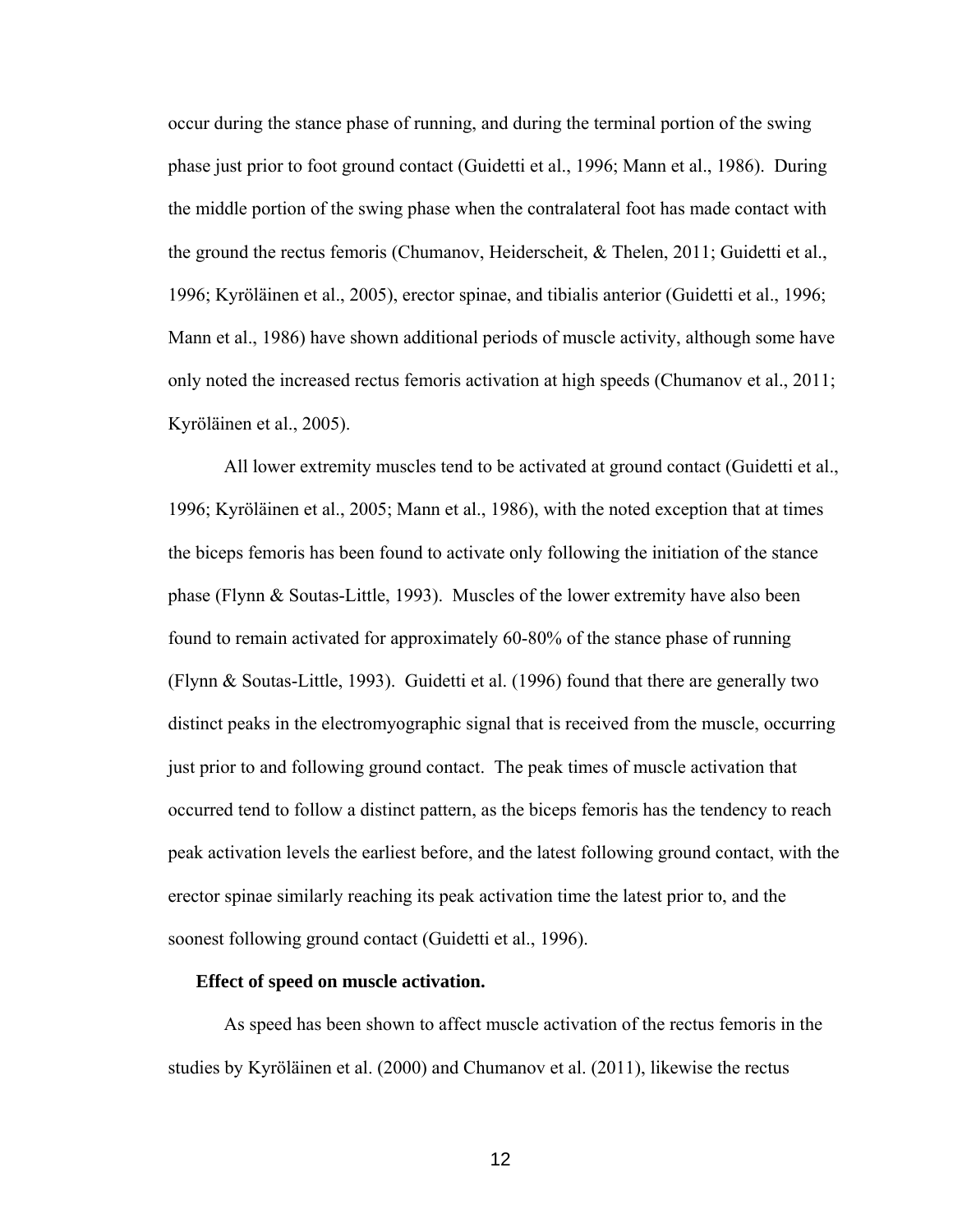abdominus has been shown to display increased levels of activity just prior to and following toe-off during sprinting (Mann et al., 1986). Additionally, the relative timing of peak gastrocnemius muscle activation appears to shift somewhat towards toe off during sprinting (Chumanov et al., 2011). In terms of the average magnitude of muscle activity recorded at various speeds, it has been found that all of the major lower extremity muscle groups tend to display increased muscle activity as speed increases (Liebenberg, Scharf, Forrest, Dufek, Masumoto, & Mercer, 2011). These results remained consistent even when subject weight was reduced to levels equaling 60% of subjects normal body weight (Liebenberg et al. 2011). During sprinting the greatest magnitude of muscle activation tends to shift towards the later stages of swing rather than stance, as the biceps femoris, medial hamstrings, and vastus lateralis have been shown to exhibit greater average levels of muscle activation during terminal swing than during stance (Chumanov et al., 2011).

#### **Effect of footwear on muscle activity.**

The use of footwear or orthoses is another factor which can potentially affect muscle activity during running as evidenced by a review of literature which cites many studies where differences between footwear/orthoses use and a control have been recorded (Murley, Landorf, Menz, & Bird, 2009). When comparing running with and without orthoses, differences have been noted in activation of the biceps femoris, and tibialis anterior (Nawoczenski & Ludewig, 1999), in addition to the vastus medialis, medial gastrocnemius, and peroneus longus (Kelley, Girard, & Racinais, 2011), with the general results indicating that muscular activity tends to increase in the more anterior portions of the leg when wearing orthoses, while other muscle groups tend to exhibit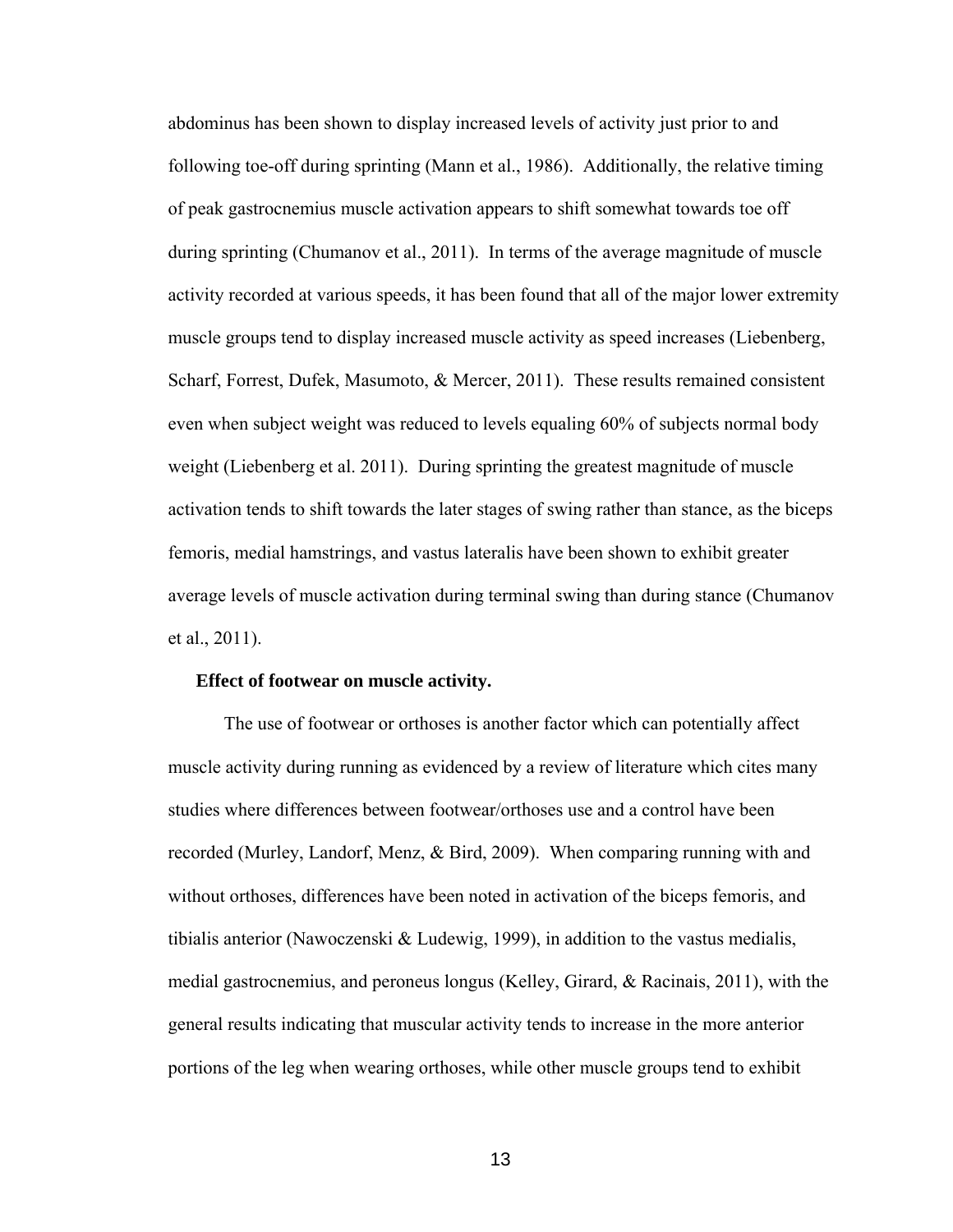decreased activation (Kelley et al., 2011; Nawoczenski & Ludewig, 1999). Mündermann, Wakeling, Nigg, Humble, and Stefanyshyn (2006) were in partial agreement with this observation, recording increased levels of peroneus longus and tibialis anterior muscle activation, but also recording increased biceps femoris activation, versus decreased muscle activation recorded by Nawoczenski & Ludewig (1999).

Von Tscharner, Goepfert, and Nigg (2003) found that when running either barefoot or in shoes, the timing of tibialis anterior muscle activity prior to heel-contact was the same; however, the timing of post heel-contact muscle activity demonstrated a muscular delay as a result of wearing shoes. Bird, Bendrups, and Payne (2003) reported an earlier onset of erector spinae activation and a later onset of gluteus medius activation when bilateral heel lifts were worn during walking. These results were substantiated by Lee, Jeong, and Freivalds (2001) who found that when high heels are worn during walking, erector spinae muscle activation is increased. Lee et al. (2001) suggests that these changes could potentially lead to the development of low back pain. It is unknown if altered muscle activation patterns would remain consistent if these studies were carried over from walking to running. Further study on erector spinae muscle activation was performed by Ogon et al. (2001), who studied the effect of different shoe and material conditions on electromyography of the lower back. Ogon et al. (2001) determined that in a barefoot condition muscle activation of the erector spinae is initiated sooner following heel strike than in a shod condition, while the time from peak lumbar acceleration to peak muscle activation is longer in a barefoot condition.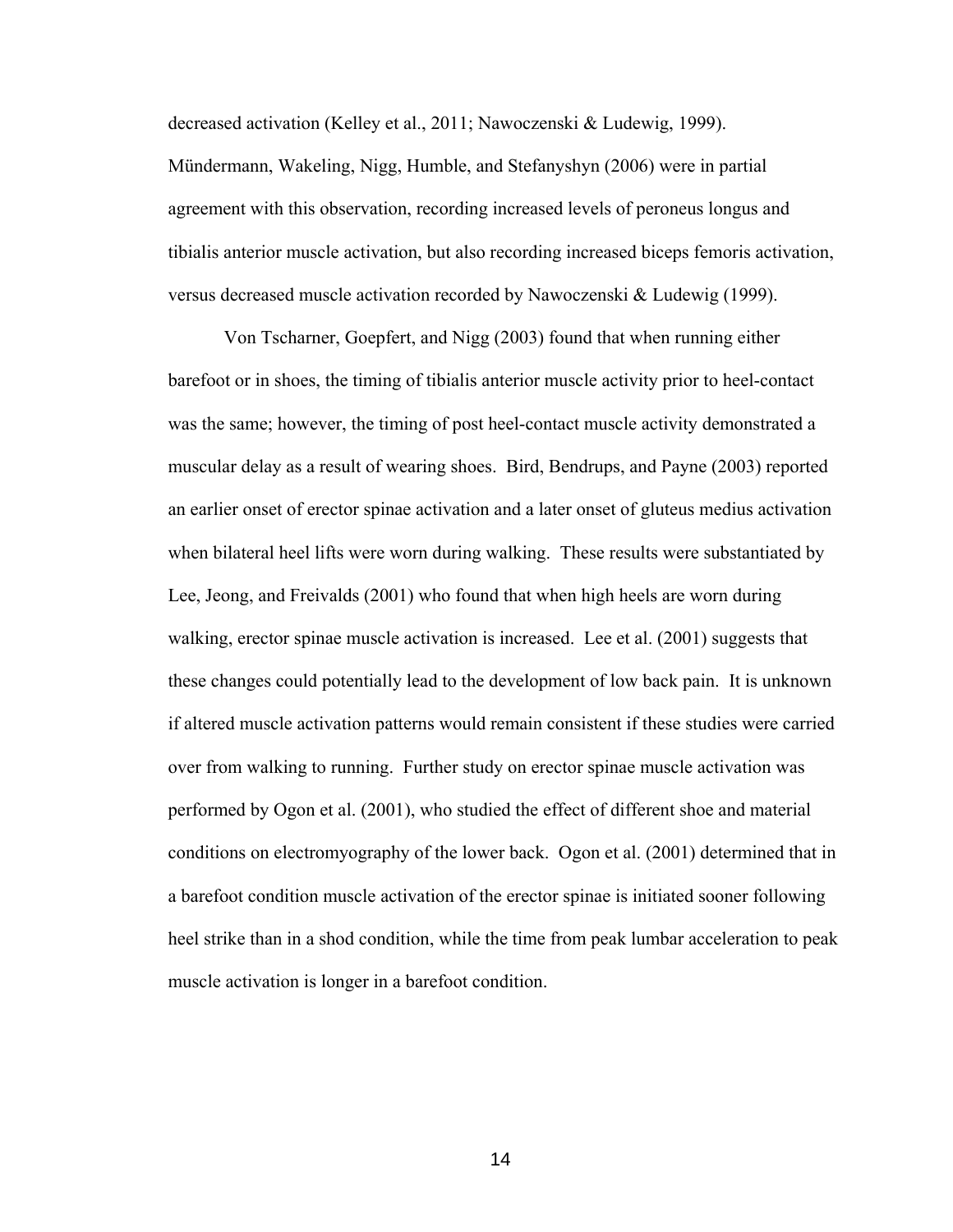#### **Low Back Pain**

 An overuse injury can be defined as pain or discomfort attributed to running that can potentially result in limitations being placed on running speed, distance, duration, or frequency (Hreljac, 2004). Among runners, between 25 and 65 percent tend to be diagnosed with overuse injuries over the course of a given training program (Taunton et al. 2003) with between 5-15 percent of injuries being said to originate in the lower back (Jacobs & Berson, 1986; Taunton et al. 2003). Thus, as there are approximately 18 million people in the United States that regularly run for fitness (Running USA, 2011) it can be estimated that between 0.23-1.76 million runners will suffer from some sort of injury of the lower back during a given training program. It is unknown how many additional persons may suffer from mild low back pain that would not be classified as an injury based upon the inclusion criteria for different research studies. Among low back injuries, approximately 80% are of unknown origin with resultant pain being classified as non-specific low back pain (Njoo & Van der Does, 1994). Low back injuries of known or unknown origin can be classified as one of the most costly types of injury commonly found in industrialized countries (Vogt et al. 2001) while back problems are the most common form of impairment among the young and middle aged (Andersson, 1999).

#### **Changes in gait kinematics resulting from low back pain.**

 While the origin of most low back injuries is unclear some basic differences exist between those suffering from chronic non-specific low back pain compared to healthy controls. When walking speed is controlled, those suffering from chronic non-specific low back pain have the tendency to employ a walking strategy in which smaller and faster strides are taken comparative to a healthy population (Keefe & Hill, 1985;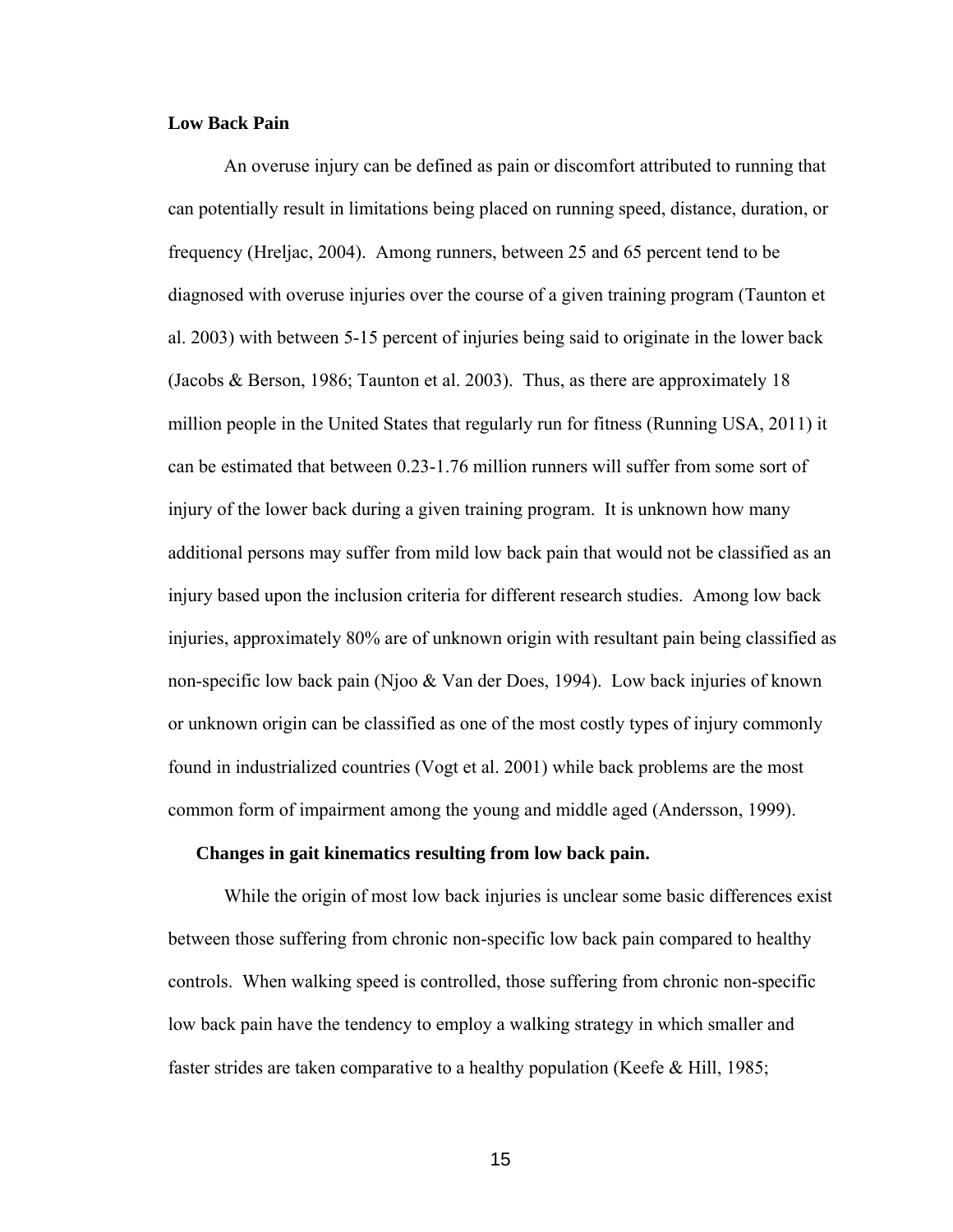Khodadadeh & Eisenstein, 1993). It is thought that these changes to normal gait may be employed by those with low back pain as a protective mechanism to prevent or lessen additional pain from occurring (Vogt et al. 2001), although not all research has noted differences in these stride parameters (Hanada, Johnson, & Hubley-Kozey, 2011). Further studies have revealed that in addition to stride length decreases among those suffering from low back pain, spinal joint accelerations decrease across the frontal, and sagittal planes during walking (Moe-Nilsson, Ljunggren, & Torebjörk, 1999; Vogt et al. 2001). It is thought that reduced proprioception of the lower back, which has been found among those with low back pain (Gill & Callaghan, 1998) may contribute to increased variability of joint movement, as any perturbations in feedback mechanisms could disrupt lower back coordination, thus leading to increased variability (Vogt et al. 2001). This hypothesis is supported by research which recorded increased gait variability among those with low back pain (Papadakis, Christakis, Tzagarakis, Chlouverakis, Kampanis, Stergiopoulos, & Katonis, 2009). While movement variability increases it is important to note that total range of motion in the lumbar region remains relatively equal during walking for those with and without low back pain, and as maximum range of motion is much higher than that employed during walking it becomes difficult to use kinematics as a descriptor for low back pain (Vogt et al. 2001). As the total range of motion during running is more than double that of walking (Levine et al. 2007), the use of kinematics is more useful during running than during walking, with studies reporting differences in running kinematics between those with low back pain and controls (Schache et al. 2002; Seay et al. 2011). A kinematic relationship has also been established between running and low back pain. Lower extremity joint stiffness, which has been linked with the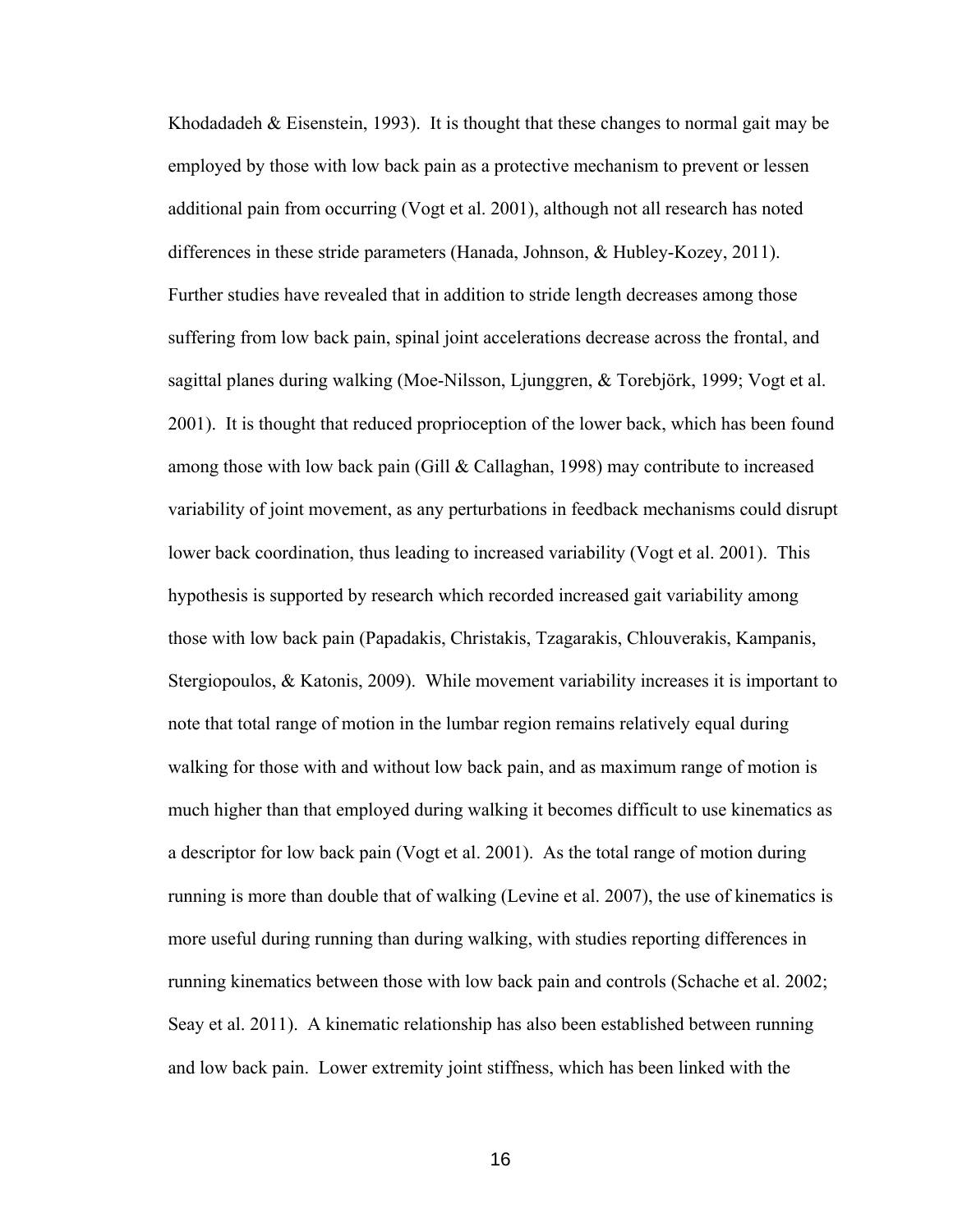development of low back pain (Voloshin & Wosk, 1982), at the knee increased with a decrease in joint range of motion for a population suffering from low back pain (Hamill et al. 2009).

#### **Muscle activation among those with low back pain.**

Additional research has focused on the muscle activation of those who do and do not suffer from low back pain. Those suffering from low back pain have demonstrated higher levels of muscle activity at rest (Jones, Henry, Raasch, Hitt, & Bunn, 2012), and during movement (Arab, Ghamkhar, Emami, & Nourbakhsh, 2011; Hanada et al. 2011; Jones et al. 2012; Van der Hulst, Vollenbroek-Hutten, Rietman, & Hermens, 2010; Van Dieen, Cholewicki, & Radebold, 2003; Wilson, Madigan, Davidson, & Nussbaum, 2006) than those not suffering from low back pain. Synchronous coactivation of the muscles of the core has also been found to be disturbed in a population suffering from chronic low back pain, as healthy individuals tend to display a synchronous muscle activation pattern for all core muscles, while this is not evident among those with low back pain (Hubley-Kozey  $& Vezina, 2002$ . The erector spinae muscle group has been shown to demonstrate increased muscle activation levels in a population suffering from low back pain (Hanada et al. 2011; Jones et al. 2012). It is thought that this occurs as the individual with low back pain subconsciously attempts to maintain stability in order to avoid injury, leading to greater levels of muscle activation and stiffening of the trunk (Jones et al. 2012).The hamstrings also tend to display higher activation levels among those with low back pain although more research is necessary to establish this relationship (Arab et al. 2011). Muscle activity of the rectus abdominis has been shown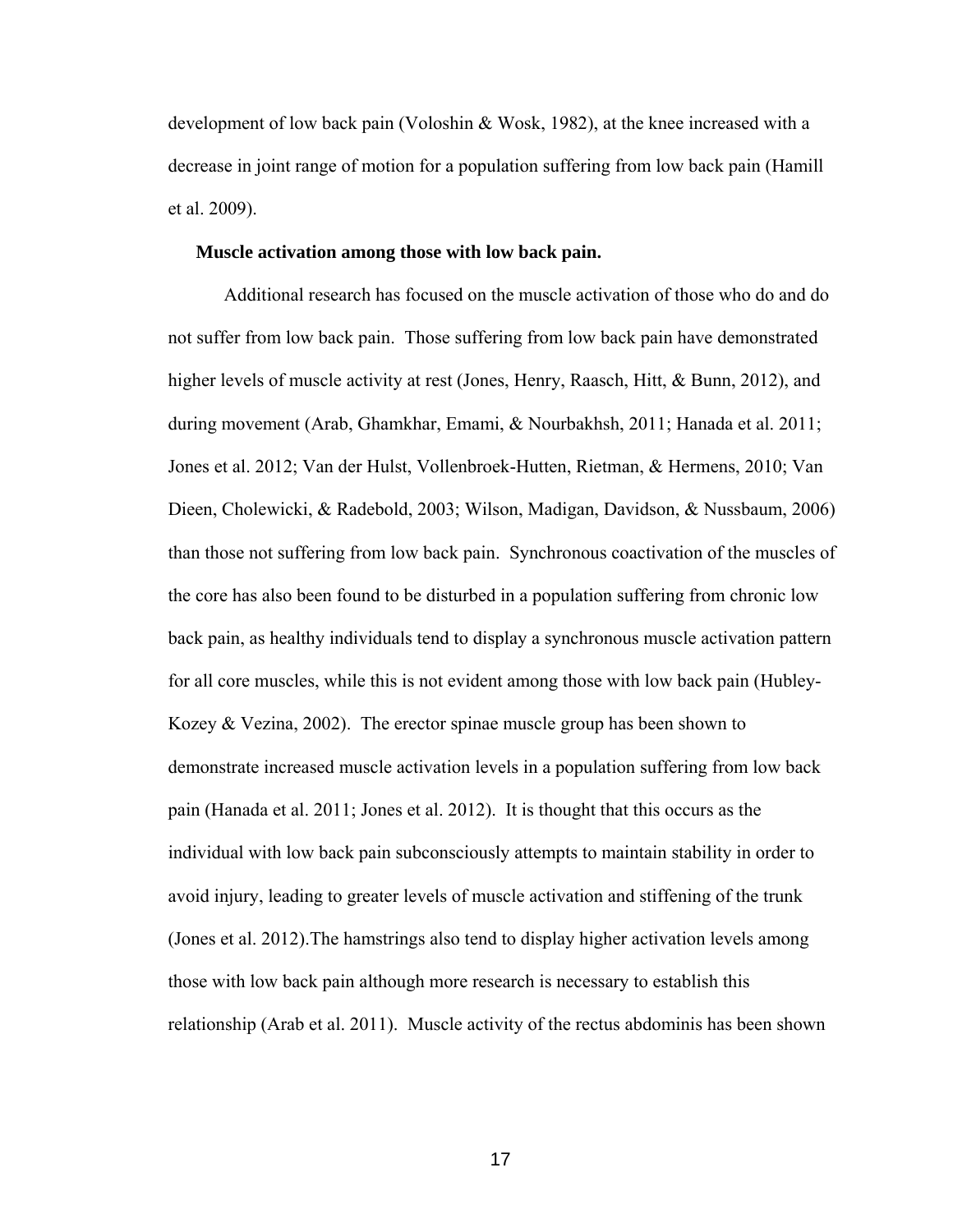to have mixed results when comparing those with and without low back pain (Hanada et al. 2011; Jones et al. 2012; Van der Hulst et al. 2010; Wilson et al. 2006).

When comparing those with low back pain and healthy controls following fatigue, it has been found that healthy individuals tend to demonstrate increased muscle activation of the rectus abdominis (Wilson et al. 2006). This is believed to occur concurrently with an increase in trunk flexion and a decrease in lumbar lordosis in a healthy population, while populations demonstrating low back pain demonstrate increased lumbar lordosis and increased trunk extension (Hart et al. 2009). Of note is that when walking (Van der Hulst et al. 2010), and when performing movement perturbations (Jones et al. 2012) in a non-fatigued state those with low back pain have been documented to experience increased activation of the rectus abdominis. This conflicts with the analysis performed by Hanada et al. (2011), where higher levels of rectus abdominis activation were documented among an asymptomatic control group during normal gait. A possible explanation for these conflicting results could stem from the differences in study design, as Jones et al. (2012) and Van der Hulst et al. (2010) studied muscle activity during movement perturbations and gait, without fatiguing subjects, while Wilson examined muscle activation following fatigue. In studying muscle activity in older adults it is also possible that age may have factored into observable differences between research by Hanada et al (2011) and that of other authors, while the notation by Jones et al. (2012) of higher rectus abdominis activation among those with low back pain was in direct response to a backwards perturbation, which is opposite that which would occur during gait.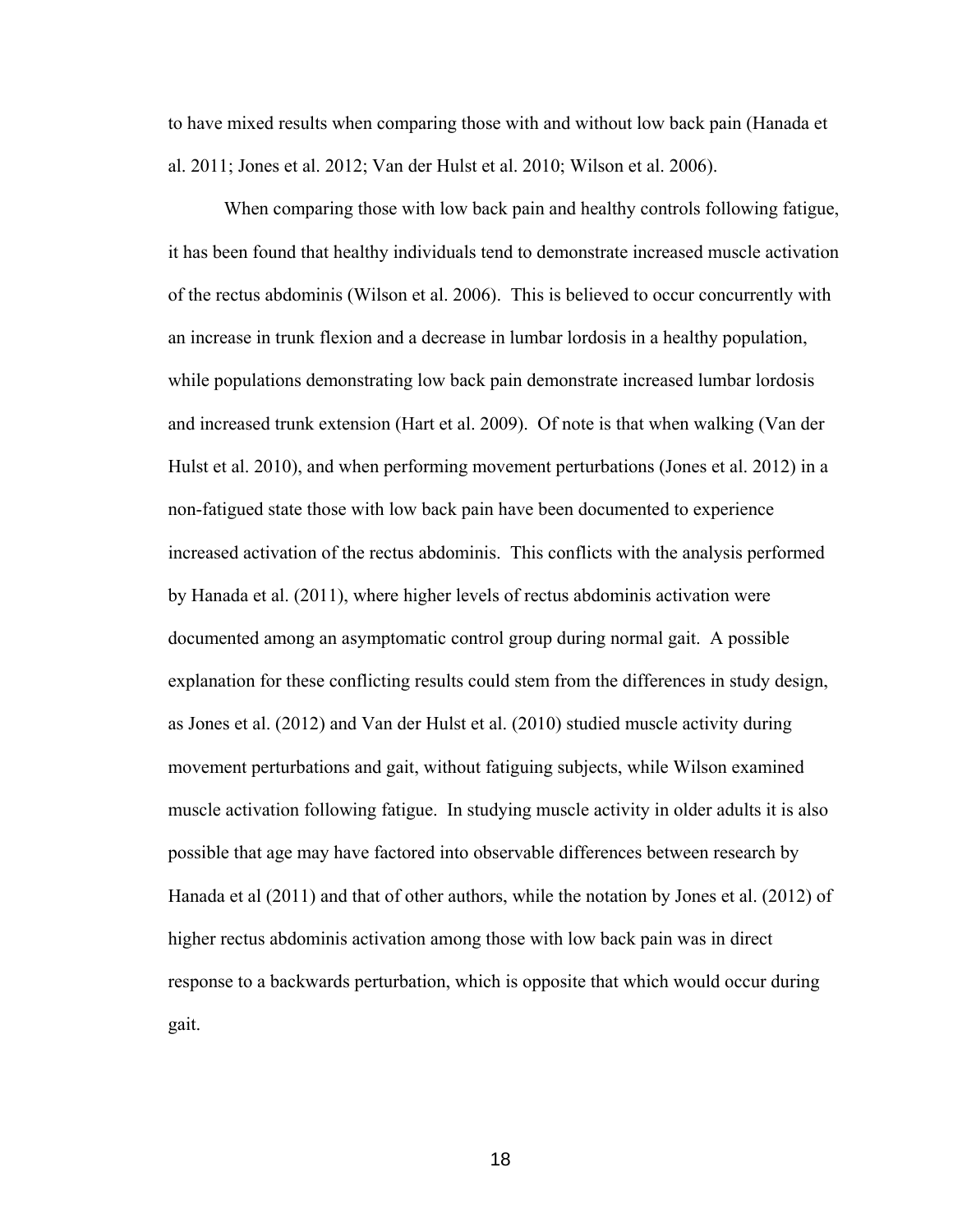#### **Lumbar lordosis.**

Previously it was noted that lumbar lordosis increased in a non-healthy population following fatigue, while the opposite occurred in a healthy population (Wilson et al. 2006). In general, lumbar lordosis is highest during quiet standing, with slightly higher levels of lumbar lordosis during running vs. walking (Levine et al. 2007). Changes in surface grade from uphill to downhill have been shown to produce decreases in lumbar lordosis during both walking and running (Levine et al. 2007).

Increased levels of lumbar lordosis during lifting have been linked with increased levels of muscle activation in various muscles of the lumbar spine, and increased stability (Arjmand & Shirazi-Adl, 2005). Some researchers believe that increased lordosis is employed by those with low back pain as a protective mechanism in order to avoid additional back pain (Hart et al. 2009). The increased muscle activation could potentially lead to increased fatigability of the muscle groups of the lumbar spine (Arjmand & Shirazi-Adl, 2005; Hart et al. 2009), while low muscular endurance of the lumbar spine has been linked with the development of low back pain (Biering-Sorensen, Thomsen,  $\&$ Hilden, 1989). A more lordotic posture has also been shown to result in increased compressive and shear forces during loading (Arjmand & Shirazi-Adl, 2005).

Supporting the hypothesis that high fatigability can lead to low back pain development is research that found that two types of strength programs aimed to increase strength in both the dorsal and ventral muscles of the trunk, thus reducing fatigability, will lead to decreases in pain for those suffering from low back pain (Franca, Burke, Hanada, & Marques, 2010), in addition to modeling research which found that spinal stability increased as a result of increasing intra-abdominal pressure (Stokes, Gardner-

the contract of the contract of the contract of the contract of the contract of the contract of the contract o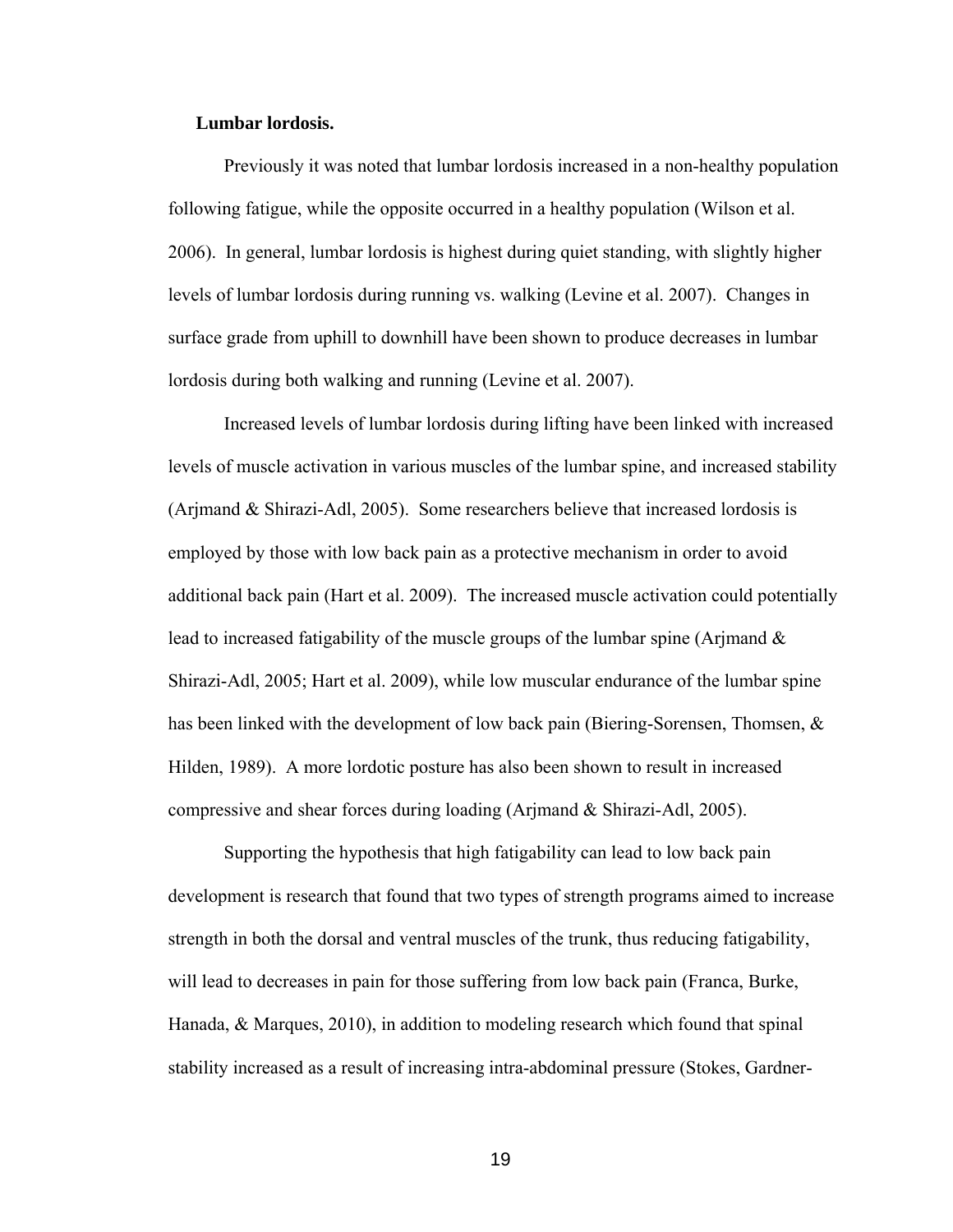Morse, & Henry, 2011). It should be noted that the modeling research did not find voluntarily increasing muscle activation at specific muscles to be effective in increasing intra-abdominal pressure, although increased muscle activation of the obliques and empos te g abdominis did lead to a mild increase in stability (Stokes et al. 2011). These results indicate that more research needs to be performed in this area in order to establish a firmer relationship between muscle strength/endurance and low back pain, while also leading to the potential but as yet undetermined hypothesis that while it may be beneficial to those with low back pain to employ a strategy to increase lumbar lordosis during gait, it may be unadvisable for healthy individuals whom have never experienced low back pain to do so.

 The question generally left unanswered by current research on low back pain is whether or not the common abnormalities demonstrated by those with low back pain precede or follow the emergence of said pain (Vogt et al. 2001). Seay et al. (2011) indicated that even following the resolution of low back pain, individuals continue to display movement patterns that are similar to those suffering from pain. These results do not give strength to the adoption of either argument. Therefore it is unknown if the adoption of gait characteristics, or muscle activation, similar to that employed by those with low back pain would lead to the development of low back pain in a healthy population.

#### **Running shoes**

 Over the past three decades, modern running shoes or orthotics have been commonly prescribed by medical practitioners as aids in helping to prevent running injuries (Johnston, Taunton, Lloyd-Smith, & McKenzie, 2003). Proponents of the use of

<u>20</u>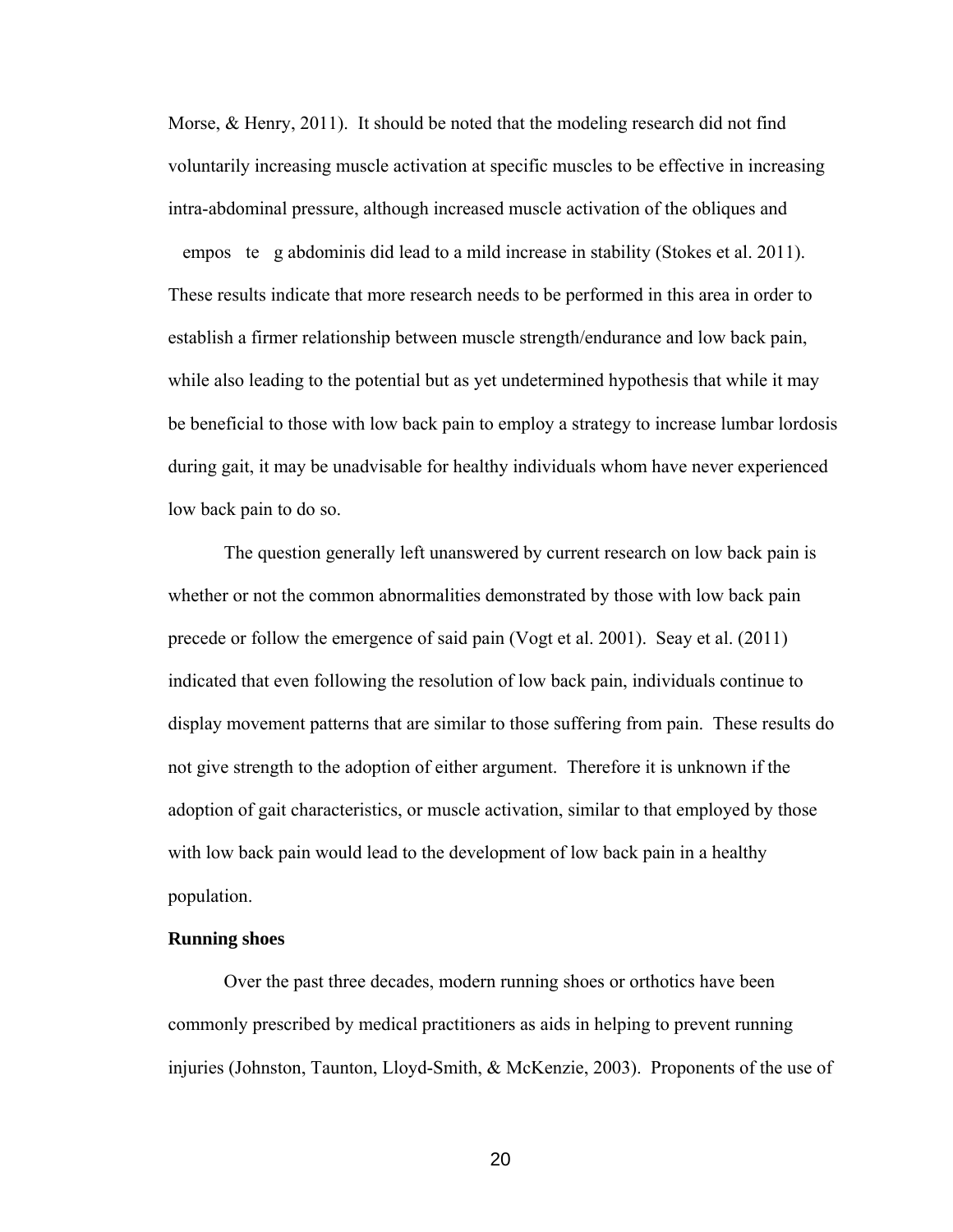modern running shoes suggest that shoes can reduce injury rates by reducing impact forces during running (Richards et al. 2009). Recent literature calls into question this practice, suggesting that the prescription of running shoes is not evidence based, and calling for further evaluation of footwear and running injuries (Richards et al. 2009). While opinions may be mixed regarding the use of footwear, documented differences can be seen when runners are tested with or without shoes. As can be seen from the previously reviewed literature, the modern running shoe has been linked with many biomechanical changes during running, ranging from kinematic changes (Bishop et al. 2006; Hardin et al. 2004; Lee et al. 2011; Lieberman et al. 2010; Lohman et al. 2011) to changes in muscular activity (Bird et al. 2003; Kelley et al. 2011; Mündermann et al. 2006; Nawoczenski & Ludewig, 1999; Von Tscharner et al. 2003). Studies have also been performed which have evaluated the effect of footwear other than running shoes on running kinematics/kinetics (Lee et al. 2011), and on injury risk resultant to wearing shoes with high heels (Lee et al. 2001).

#### **Surface stiffness.**

 Leg stiffness resultant to running on surfaces of varying degrees of stiffness has been examined. A well established finding of this line of research has determined that as surface stiffness increases, leg stiffness decreases (Bishop et al. 2006; Divert, Baur, Mornieux, Mayer, & Belli, 2005; Ferris, Liang, & Farley, 1999; Hardin et al. 2004), although Divert et al. (2005) recorded somewhat conflicting results as in this study shoe surface stiffness increased across time leading to decreases in leg stiffness, while runners in a barefoot condition recorded higher values for leg stiffness than while shod despite running on the supposedly stiffer surface of the treadmill bed. This is in agreement with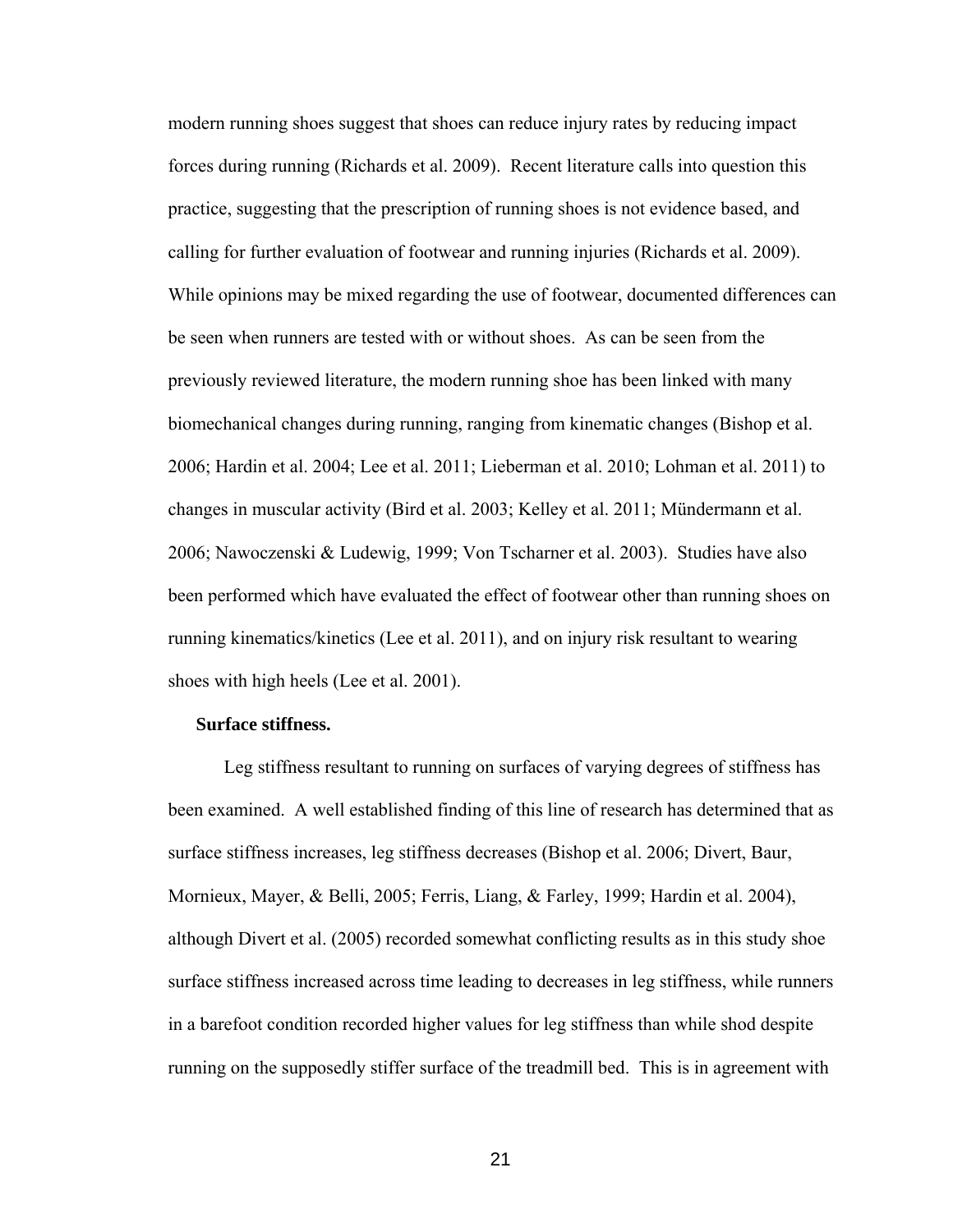results from De Wit, De Clercq, & Aerts, (2000) who also recorded higher levels of leg stiffness during barefoot running, but in contrast to results from Bishop et al. (2006) who recorded lower levels of leg stiffness during barefoot hopping.

Further research has demonstrated similar results during hopping (Farley & Morgenroth, 1999), while research examining head and trunk mechanics has measured increased levels of stiffness when surface stiffness decreases during walking (Nadeau, Amblard, Mesure, & Bourbonnais, 2003). Findings of various studies vary in relation to specific variables that are primarily thought to affect stiffness, with hip (Hardin et al. 2004), knee (Hardin et al. 2004; McMahon, Valiant, & Frederick, 1987), and ankle (Bishop et al. 2006; Farley & Morgenroth, 1999; Hardin et al. 2004) kinematics being thought to play a role in the development of leg stiffness. Changes in knee and hip kinematics as a result of surface stiffness come due to increased extension at ground contact when running over a stiffer surface, in addition to higher peak angular velocities being recorded at the hip and knee (Hardin et al. 2004). Changes in ankle kinematics as a result of surface stiffness included increased peak angular velocity when the surface was of a stiffer material, and increased angle of plantarflexion at toe-off (Hardin et al. 2004), with empos te ankle dorsiflexion at ground contact being recorded when running in a shod condition as compared with running barefoot (Bishop et al. 2006).

#### **Shoe material.**

 While material stiffness and material hardness are somewhat interrelated it is uncommon for both variables to be tested concurrently when performing research, with some exceptions noted (Divert et al. 2005). Material hardness has most often been tested during running in relation to the use of custom insoles that are inserted into the running

<u>22</u>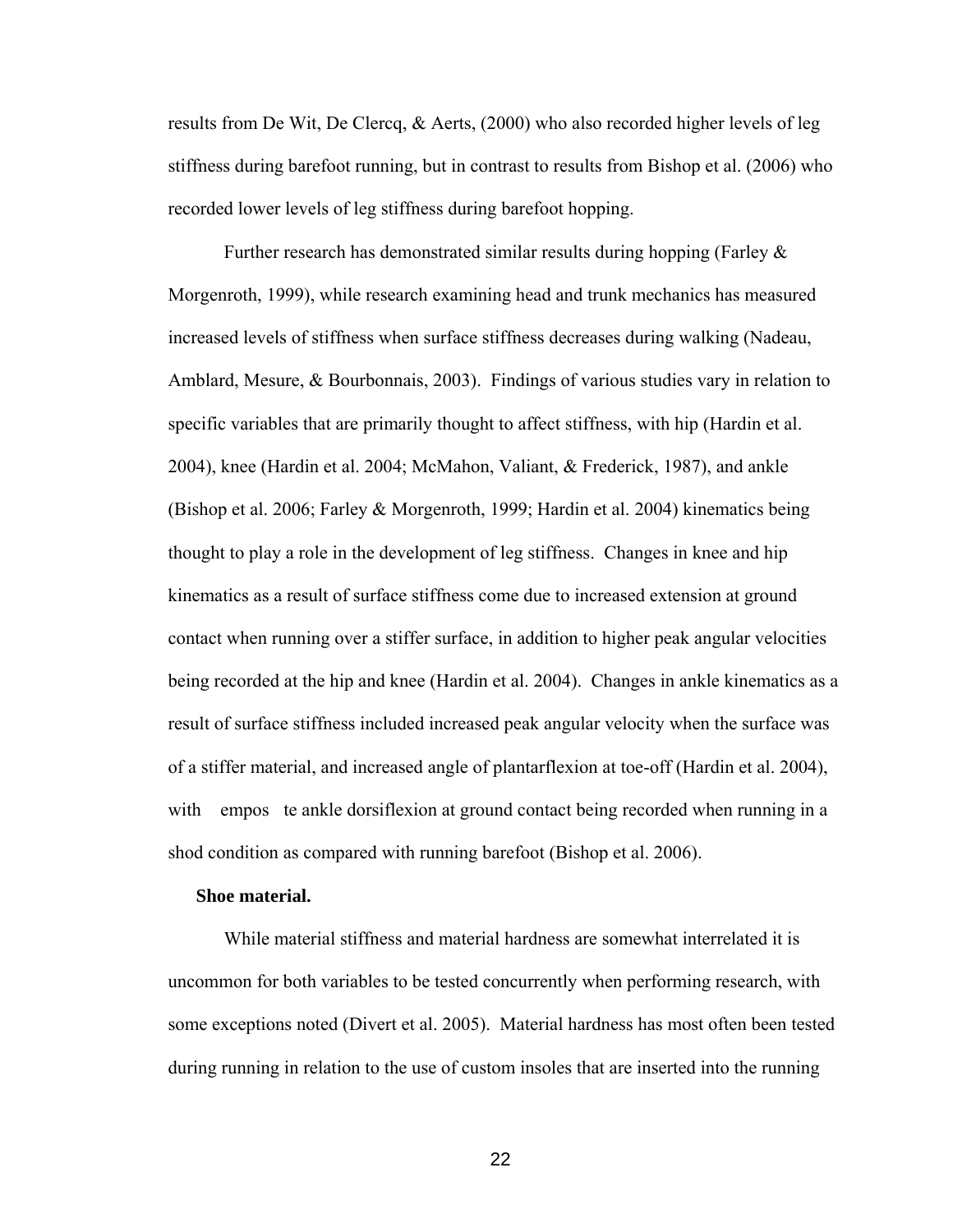shoe (Chen, Nigg, & de Koning, 1994; Nigg, Herzog, & Read, 1988; Ogon et al. 2001). Additional research has not specifically examined shoe material, but has tested variables across time as related to shoe age or amount of shoe mileage (Kong, Candelaria, & Smith, 2008; Rethnam & Makwana, 2011).

 Research examining material hardness has examined materials of different hardness ranging from Shore 9.5 to Shore 34 (Nigg et al. 1988; Ogon et al. 2001), while another study used the more subjective insole comfort, as described by study participants, with which to differentiate various insoles (Chen et al. 1994). Nigg et al. (1988) found that variations in insole hardness caused no significant differences related to vertical impact forces, nor were systematic kinematic differences observed when shoes were worn with the various insoles. This is in general agreement with Ogon et al. (2001) who recorded few differences in relation to muscle activity and accelerometry of the lower back, despite recording general trends supporting faster muscular onset with increasing insole hardness when comparing running with or without various insoles. The lack of systematic, significant differences when comparing insole materials in these studies can be attributed in part to energy storage/return relative to shoes and the lower extremity as Shorten (1993) reported that the energy return gained from a running shoe can affect the kinematics of the ankle and foot, but will provide a much smaller potential change than that which can be obtained from passive energy transfer or strain energy in the lower extremity.

 In studies examining new and old footwear, it was found that runners wearing old shoes recorded lower values for plantar pressure than runners wearing new shoes (Rethnam & Makwana, 2011). Further studies have also reported that stance time

<u>23</u>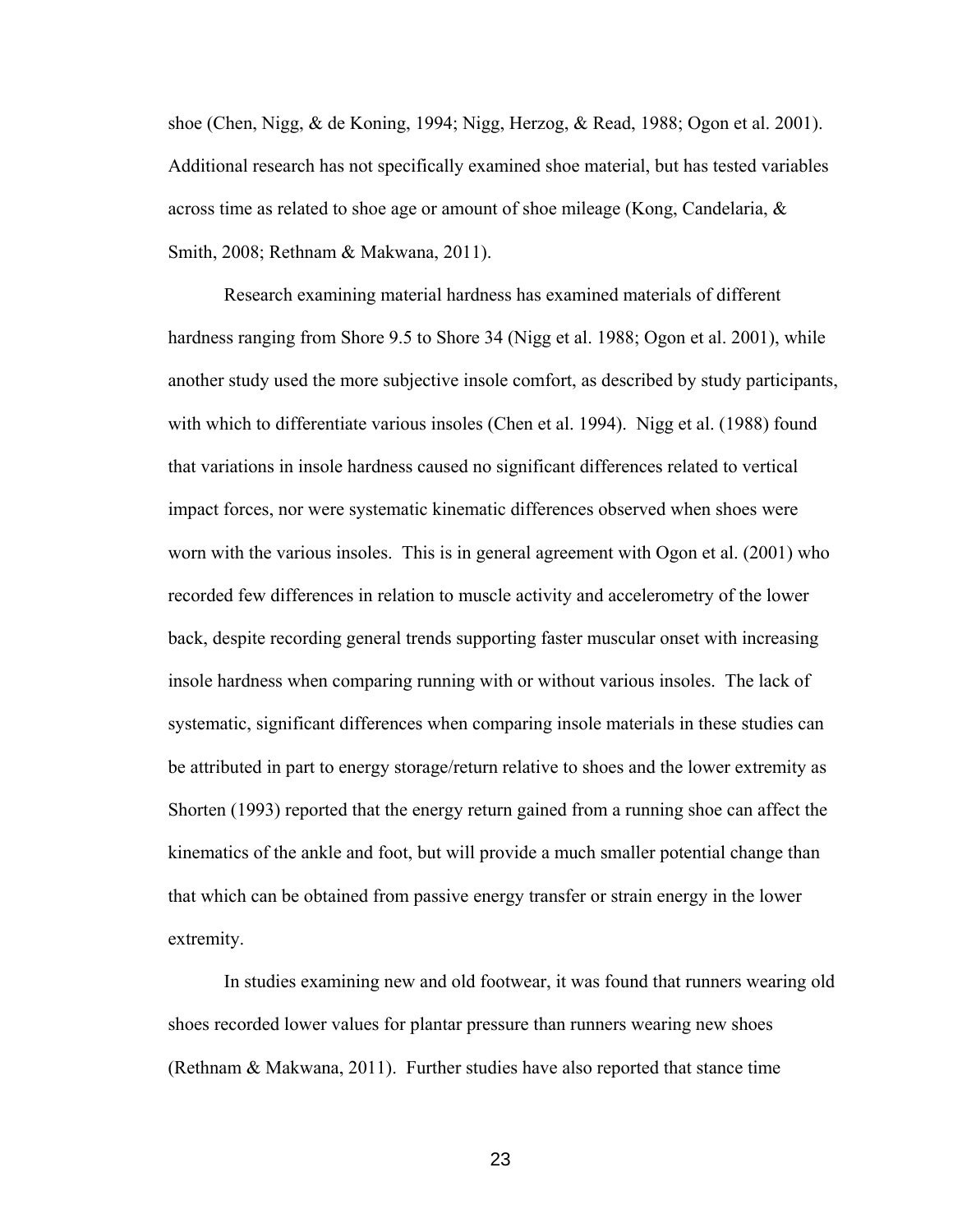increases, forward lean decreases, maximum dorsiflexion decreases, and plantar flexion at toe-off increases when subjects run in old running shoes (Kong et al. 2008). No differences were noted during the studies in relation to the properties of the various shoe materials, indicating that shoe cushioning properties were fairly independent of material (Rethnam & Makwana, 2011). Researchers in these studies conclude that the body adapts to changes in shoe material across time in order to maintain a constant external load on the system (Kong et al. 2008), while also suggesting that shoes should be given a substantial breaking in period prior to running in them (Rethnam & Makwana, 2011). **Summary** 

As footwear has been shown to cause changes in low back muscle activity (Bird et al. 2003; Ogon et al. 2001), with changes in low back kinematics being seen as a product of speed (Seay et al. 2011), surface inclination (Levine et al. 2007), and fatigue (Hart et al. 2009), the relevance of performing additional research examining low back function under various shoe conditions is warranted. Given additional research that involves the effect of footwear on leg stiffness (Bishop et al. 2006; Divert et al. 2005; Hardin et al. 2004), with further research recording differing values of leg stiffness among those suffering from low back pain (Hamill et al. 2009), the relevance of performing this type of research is substantiated further.

<u>24</u>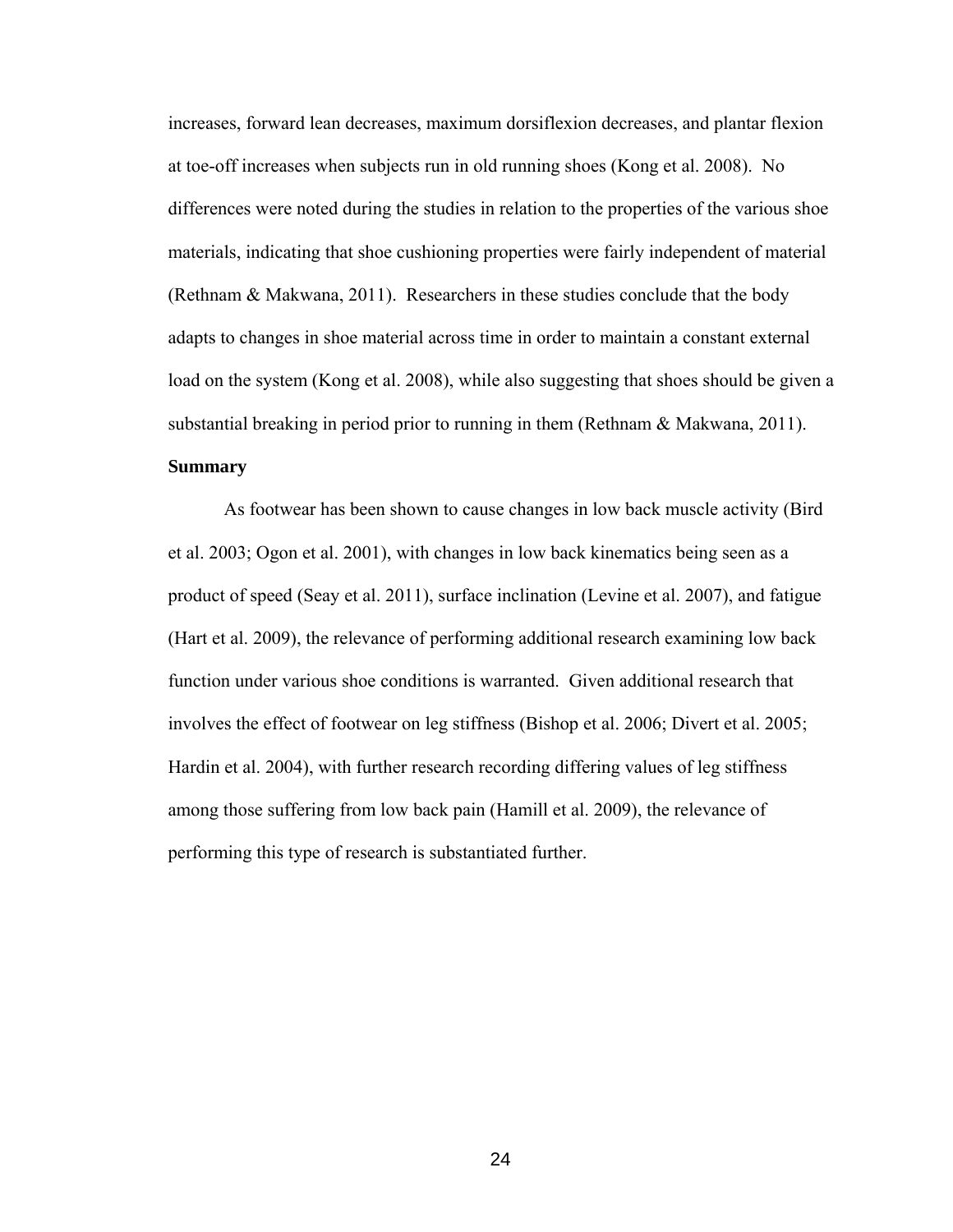#### **Chapter 3**

#### **Methods**

The purpose of this study was threefold, to determine the material characteristics of a minimalist running shoe tested with and without a commercially available shoe insert (1), and to determine if there are differences in kinematics (2) or muscle activity (3) when the minimalist shoe is worn with and without the same commercially available insert during treadmill running. The study protocol was determined and performed in accordance with this purpose, being performed as follows:

#### **Subjects**

Subjects were ten individuals (men  $n = 4$ , women  $n = 6$ , age 33.3  $\pm$  13.0 years, height  $168.5 \pm 9.8$  cm, mass  $64.5 \pm 13.5$  kg) who were recruited from the Las Vegas area community by word of mouth. Inclusion criteria for participation stipulated that subjects must have had no history of low back pain, must have had no known health problems related to a leg length discrepancy, were able to comfortably fit into the designated shoes in either the men's or the women's sizes, were comfortable running on a treadmill for up to 10 minutes, and performed aerobic exercise at least three times per week. Study participants reported running an average of  $44.4 \text{ km } (\pm 22.2 \text{ km})$  per week while running 4.7 days  $(\pm 1.5$  days) per week. Exclusion criteria for this study stipulated that subjects must not be pregnant. All subjects provided written informed consent prior to performing data collection (Appendix I).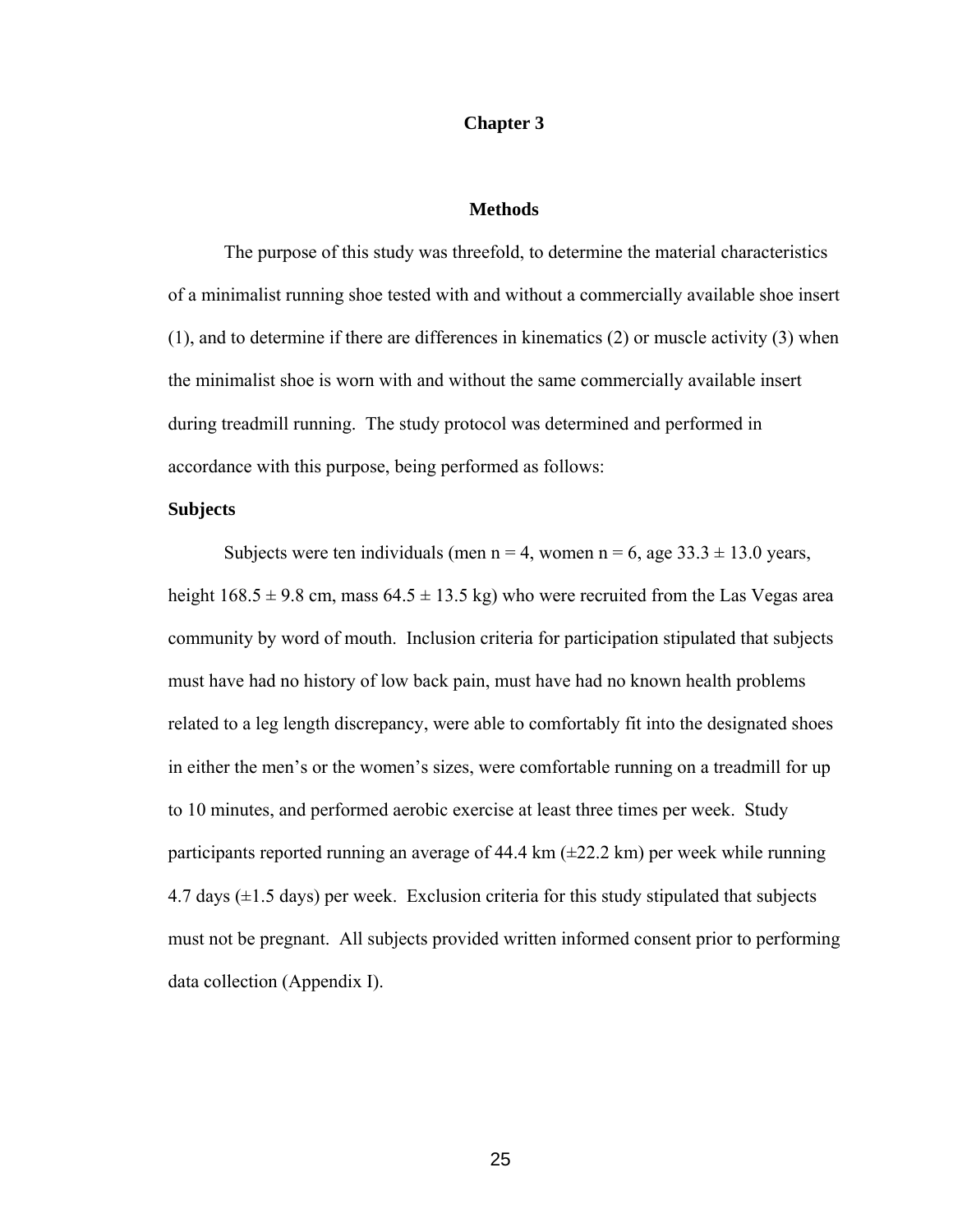#### **Instrumentation**

### **Footwear.**

This study used two specific running shoes for data collection: 1) Altra Adam<sup>TM</sup> (Figure 1) primarily used by male participants, and 2) Altra Eve<sup>TM</sup> (Figure 2) primarily used by female participants. A single commercially available running insole, the Spenco® PolySorb® Crosstrainer (Figure 3) was used for the study. The Altra Adam™, and Eve™ are both classified as minimalist running shoes with a reported outsole thickness of 3.4mm and no midsole. The shoes are packaged with a rubber insole reported to be 3mm, which can be placed in the shoes if desired. While there are some changes in the last of the different shoes, the overall differences between the shoes are minimal. The Spenco® PolySorb® Crosstrainer is a shoe insole designed to add cushioning and support in place of the insoles that come with a standard pair of athletic shoes. The construction of the insole consists of a polyurethane arch and heel support that covers the bottom of the insole until just past the arch. Styrene Butadiene Rubber covers the additional space on the bottom of the insole from the end of the arch to the toes. The center of the insole consists of a cushioning material which covers the length of the insole, and which is also placed in the center of the heel in the polyurethane arch and heel support. The insole is covered by a fabric top cloth. Performance conditions for the study included: 1) running in the Adam<sup>TM</sup> or the Eve<sup>TM</sup> without any inserts being placed in the shoes, and 2) running in the Adam™ or the Eve™ when the Spenco® PolySorb® Crosstrainer and 3mm rubber insole were placed in the shoes.

<u>26</u>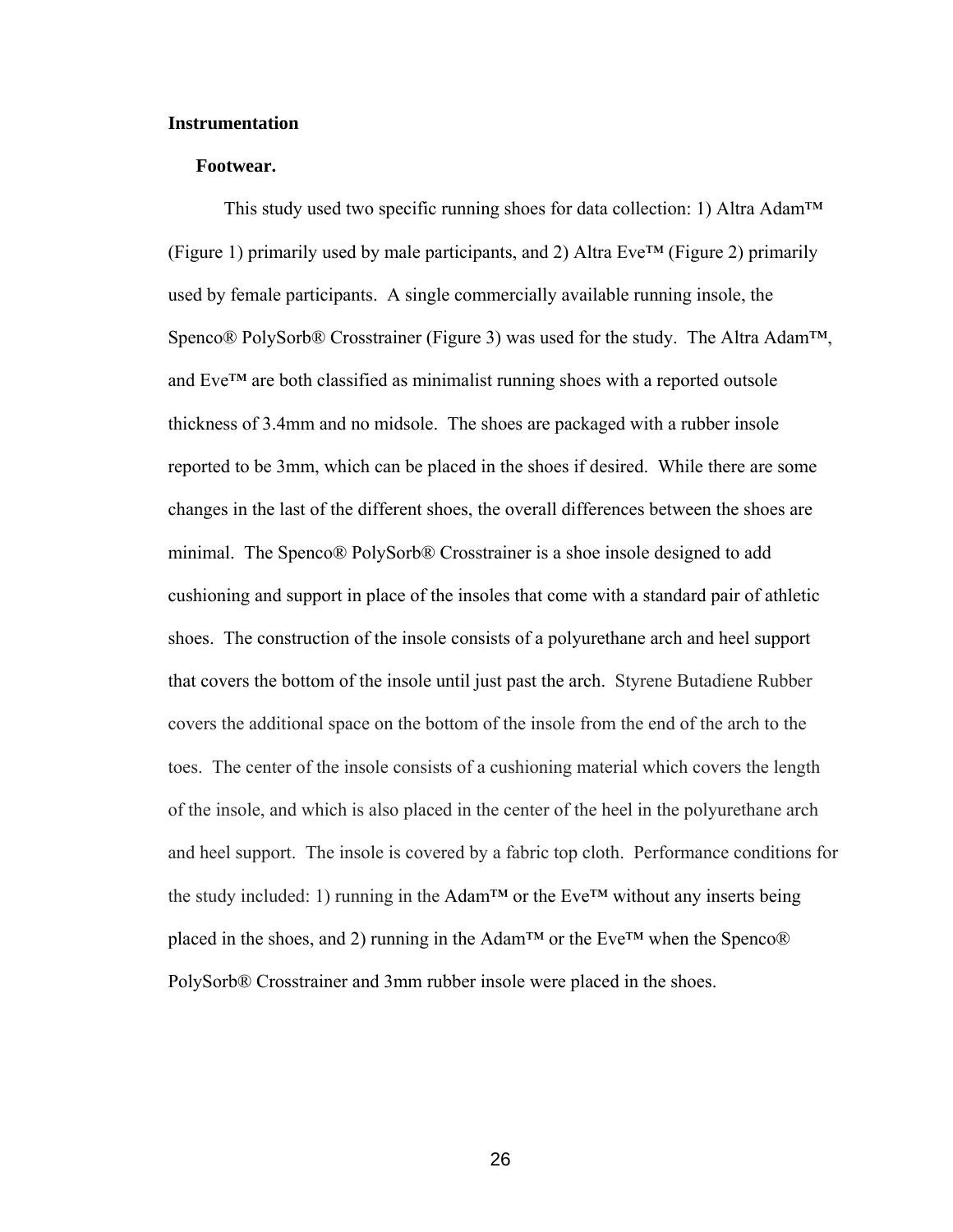

Figure 1: Altra Adam™



Figure 2: Altra Eve™



Figure 3: Spenco® PolySorb® Crosstrainer

# **Impact testing system.**

 Shoe impact testing was performed after completion of the performance conditions, using a mechanical impact tester (Exeter Research Inc. Brentwood, NH) (Figure 4) used jointly with Impact Plus (version 3.0) software. The impact tester measures different variables related to dropping an instrumented missle head with a mass of 8.5 kg onto the surface of a given object. Study dependent variables included: peak acceleration (g's) of the missle head, and peak pressure (Kpa) which are both measured during impact testing. Heel to forefoot drop height was also measured (mm) by first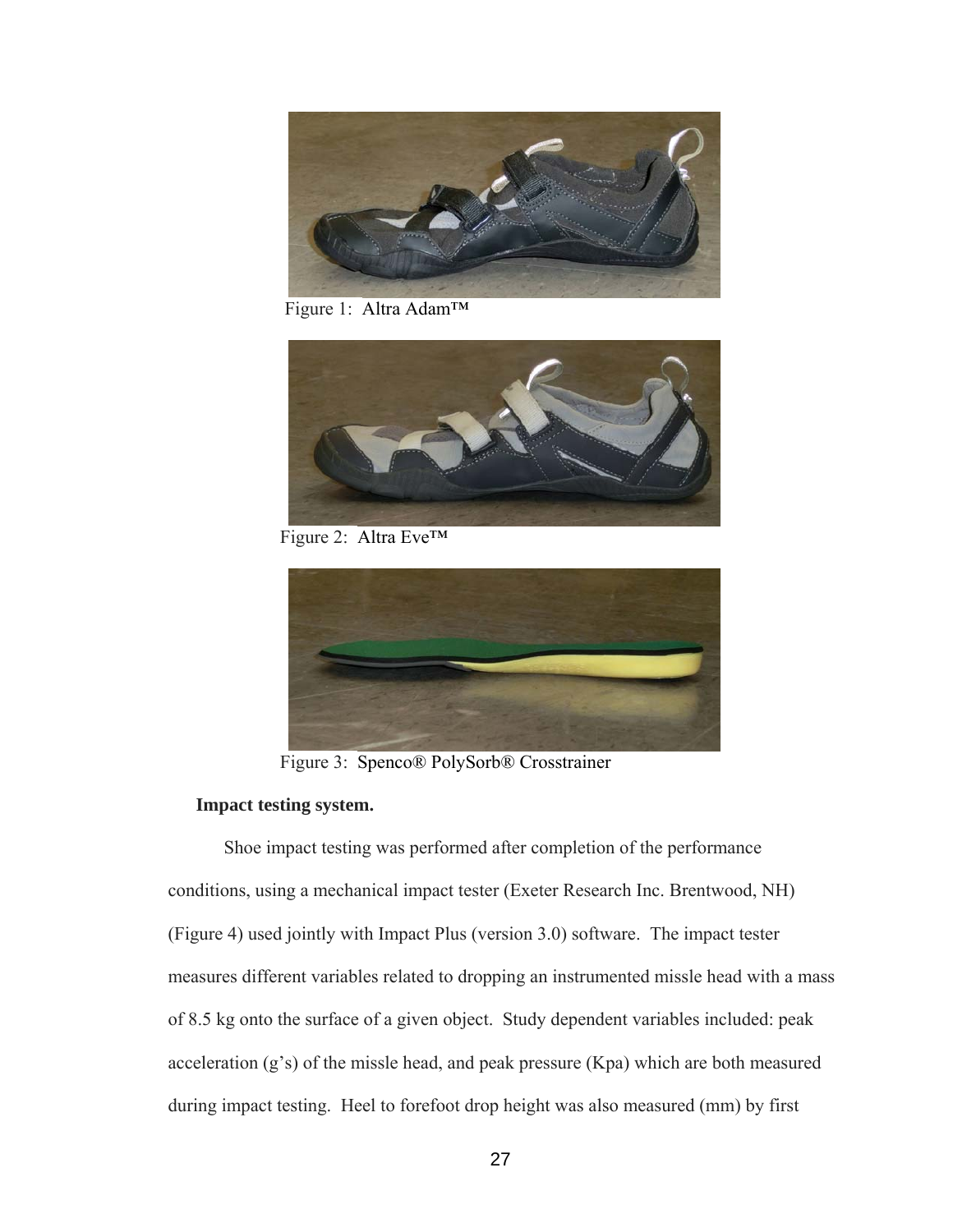determining material thickness (mm) which was measured by adjusting the height of the missle head to the material height followed by lowering the missle head to the test platform and then calculating the difference. This was performed at the heel and forefoot of the shoes in order to determine heel to forefoot drop height, with average differences of 0.7 mm ( 5.4 mm heel; 4.6 mm forefoot) when no insoles were placed in the shoes, and 9.0 mm (23.1 mm heel; 14.1 mm forefoot) when insoles were present. Material thickness as measured is accurate to within 0.5mm.



Figure 4: Impact Tester

#### **Electromyography and kinematics.**

 Subject electromyography and kinematics were obtained by first cleaning the electrode placement sites with alcohol pads, abrading the skin, and if necessary removing any hair. Electrode placement then occurred, with dual electrodes (Ambu Blue Sensor N; Ambu Inc. Ballerup, DK) being placed on the left side of the body and an inter-electrode distance of 25mm at each muscle site. Muscle sites which were instrumented included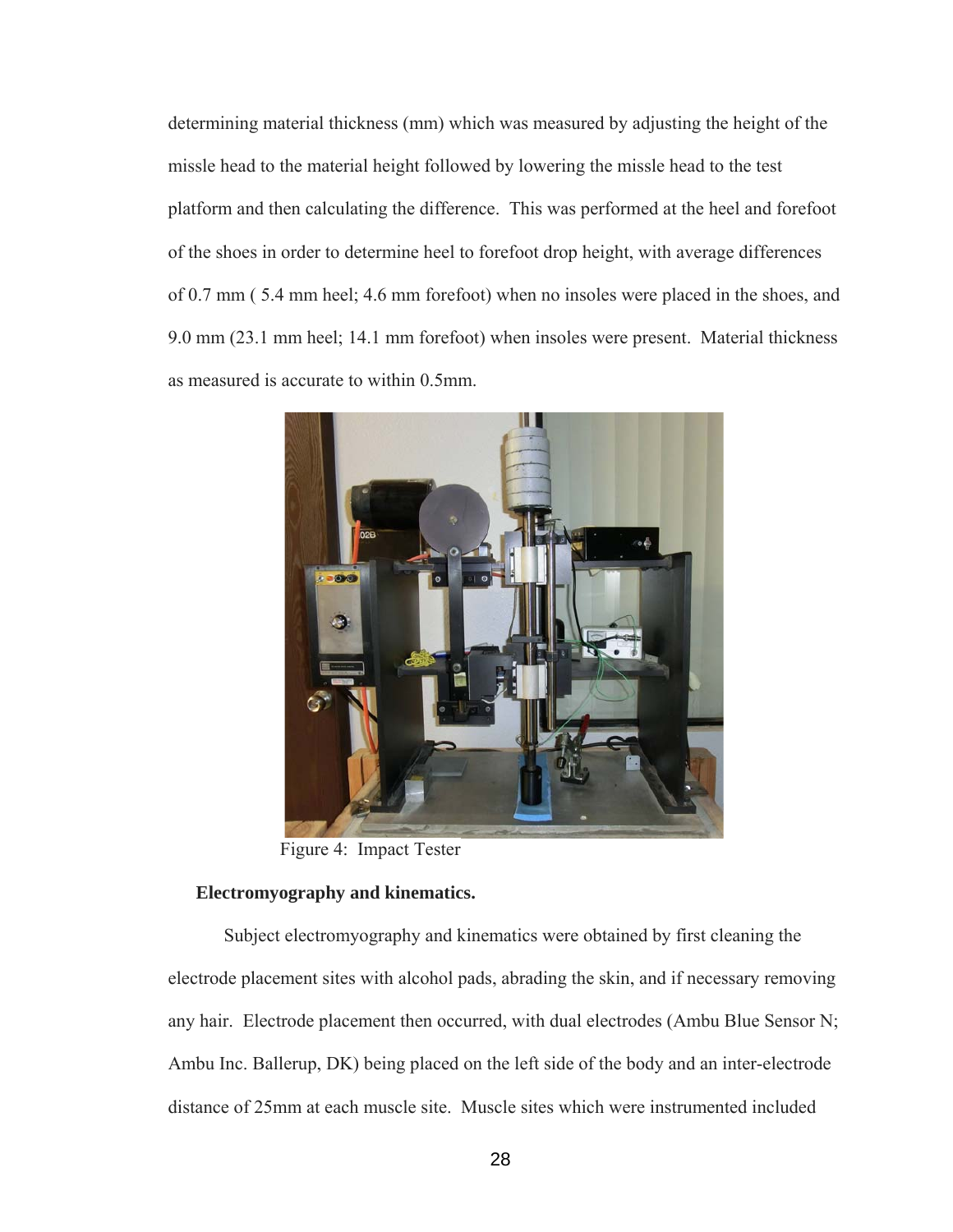the rectus abdominis, with the electrode center being placed at equal height and 30mm lateral to the navel (Figure 5), the erector spinae, with electrode placement 30mm lateral to the third lumbar vertebrae (Figure 6), and on the belly of the biceps femoris muscle (Figure 7), with a single electrode being placed on the posterior superior iliac spine for grounding purposes (Figure 6). Subjects were also instrumented with two electrogoniometers (Biometrics, Ltd. Gwent, UK; 1500Hz), with one being placed on the lumbar spine (Model G150B) with the bottom of the electrogoniometer being placed at the sacrum (Figure 6), while the other was placed on the lateral side of the left knee (Model G150) with the center of the electrogoniometer being placed over the knee joint axis (Figure 7). Leads from a telemetry system (TeleMyo 2400T, G2; Noraxon USA Inc. Scottsdale, AZ; 1500Hz) were attached to all electrodes, while electrogoniometers were also connected to the telemetry system. All leads and electrogoniometers were adhered to the subject's skin using the minimal amount of adhesive tape necessary to prevent tension being placed on the leads or electrodes during running. Electrogoniometers were attached to the skin following the obtaining of a zero offset in the data acquisition software where the current signal from the electrogoniometer was set as zero with subjects standing in a relaxed position, and electrogoniometers being placed in a neutral position on a flat countertop.

<u>29 and 29</u>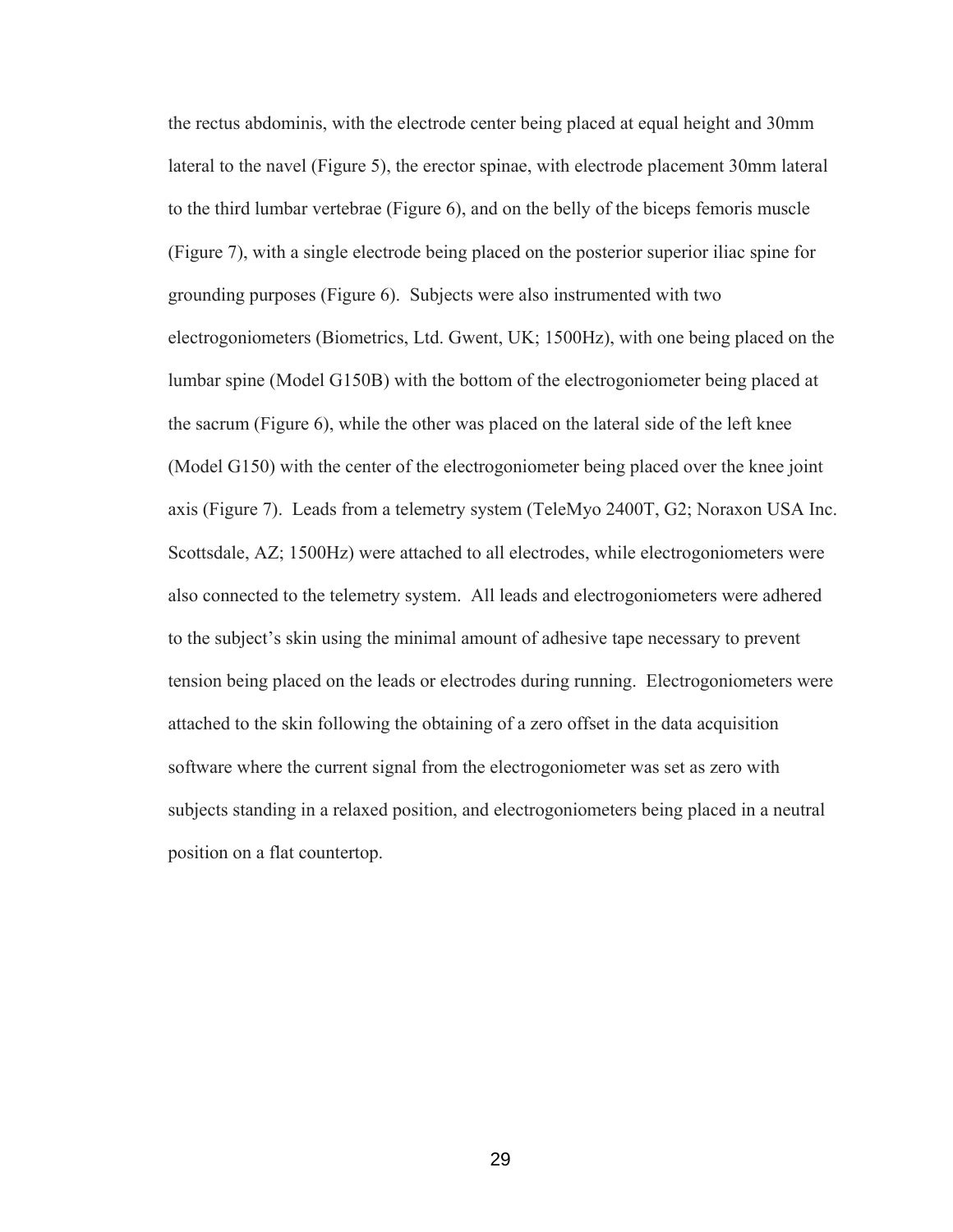

Figure 5: Rectus Abdominis electrodes



 Figure 6: Lumbar Electrogoniometer, Erector Spinae electrodes, and grounding electrode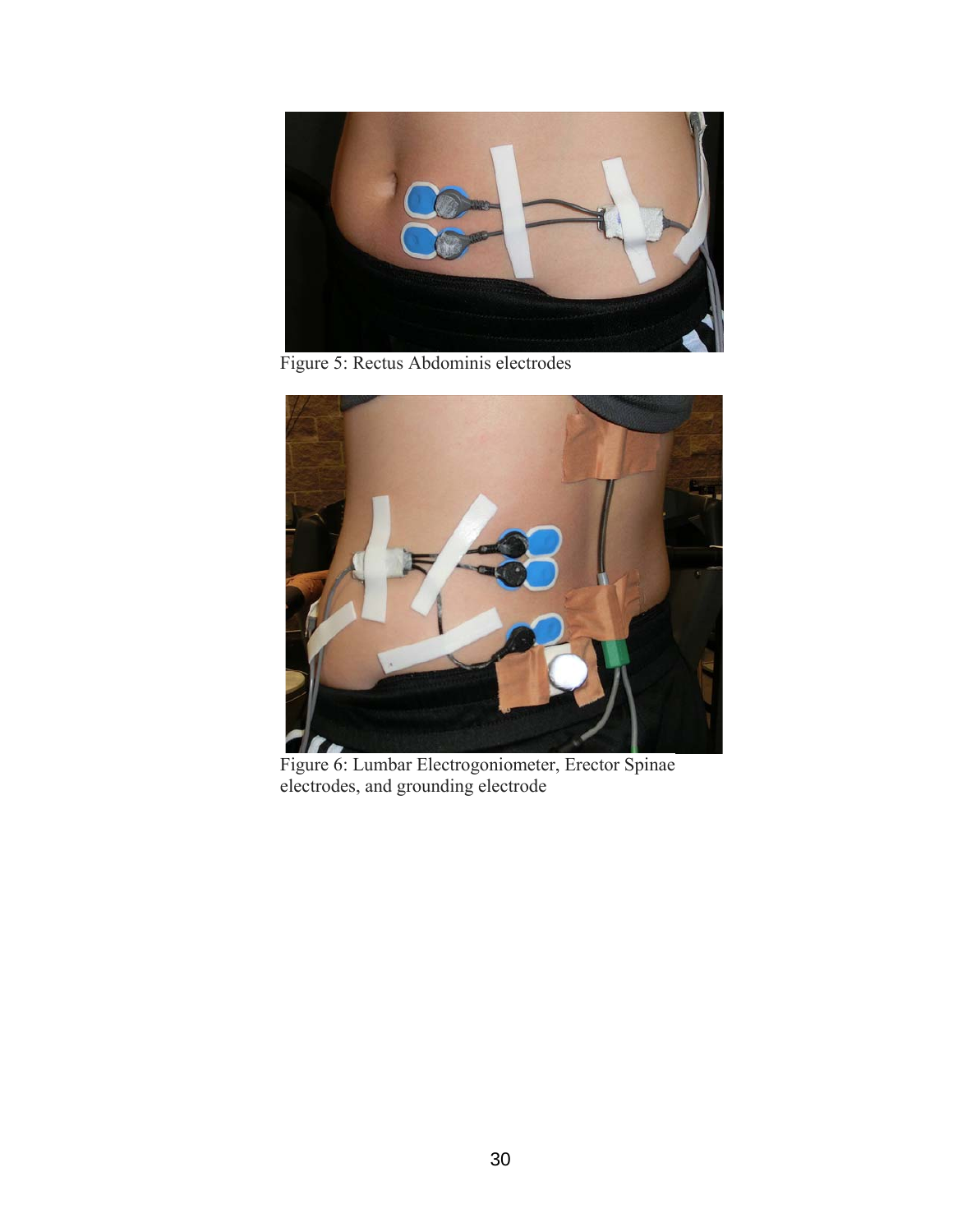

Figure 7: Knee Electrogoniometer, and Biceps Femoris electrodes

# **Treadmill running.**

 All running during test conditions, including any necessary warm-up was performed on a treadmill (C966; Precor, Woodinville, WA). Preferred running speed was determined blindly by the individual participants, who were instructed to choose a speed at which they would run if they were to run continuously for 30 minutes at an easy effort.

### **Test Procedure**

### **Running protocol.**

Following receipt of written informed consent as approved by the Institutional Review Board at the University of Nevada, Las Vegas, and verification that inclusion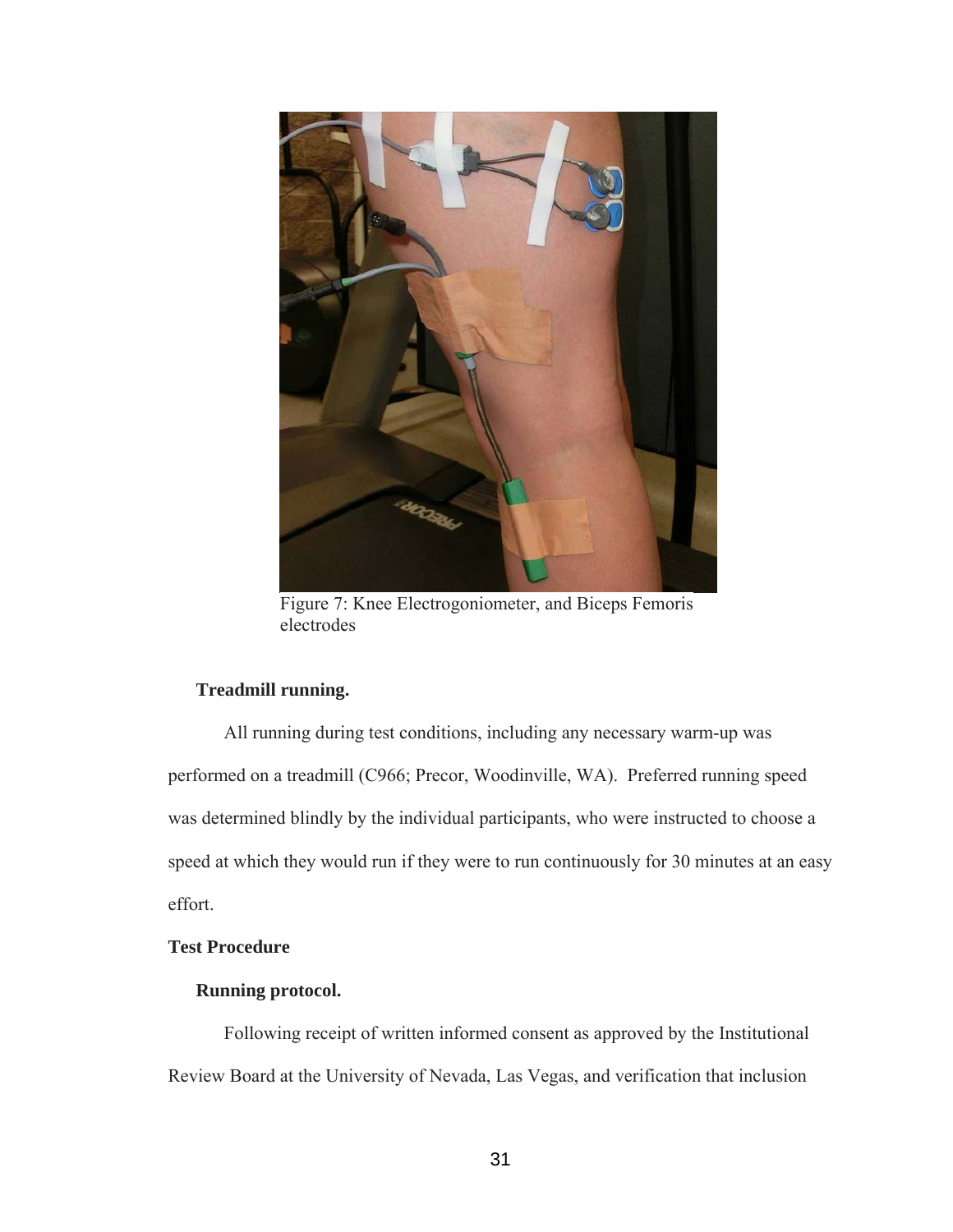criteria had been met, subjects were measured for height, weight, and bilateral functional leg length which was measured from the umbilicus to the medial malleolus. Subjects were then given the opportunity to warm up on the treadmill, and preferred speed was determined. Following warm up and determination of preferred speed, subjects ran in the test shoes under each condition to become accustomed with running in the test shoes, which was then followed by instrumentation of all electrodes. Maximum voluntary isometric contractions were then performed lasting five seconds each for all three muscle groups being tested.

The maximum voluntary isometric contraction of the rectus abdominis was obtained by having subjects perform an abdominal crunch, holding the position once the shoulders were lifted off of the table. The maximum voluntary isometric contraction of the erector spinae was obtained by having subjects lie with their upper extremity hanging off of a table, and instructing them to raise their chest above the level of the table and extend their arms out in front of their heads. The maximum voluntary isometric contraction of the biceps femoris was obtained by having subjects attempt to flex their leg at the knee while resistance was applied to the heel preventing any movement from taking place.

Prior to and following performance of the maximum voluntary isometric contractions a zero offset was obtained for all signals, with electrogoniometer instrumentation occurring after the zero offset was obtained the second time. Subjects then ran on the treadmill at their preferred speed while wearing the test shoes in each condition. Condition order was counterbalanced, with running taking place for two minutes, followed by data being collected for an additional 45 seconds.

<u>32</u>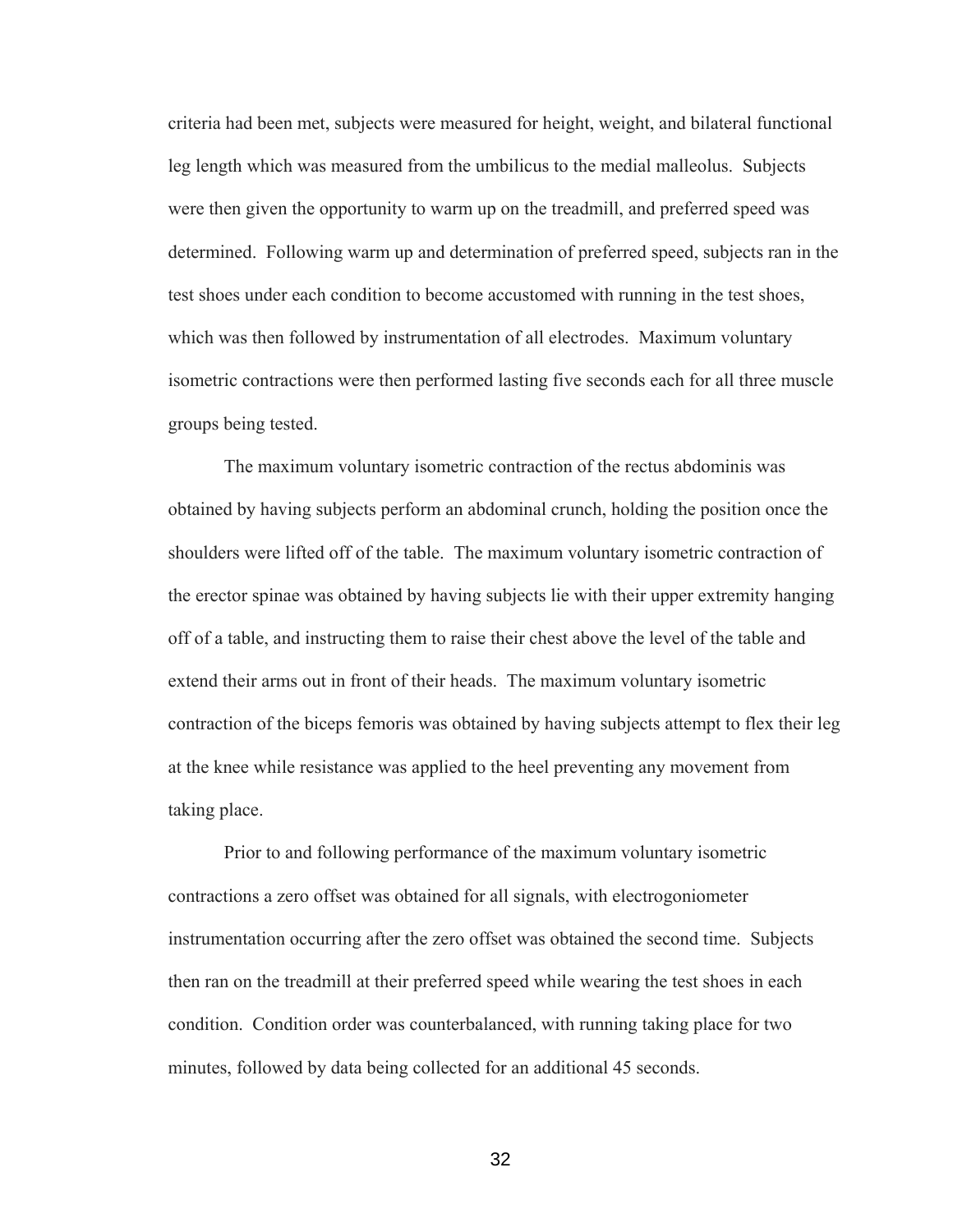### **Shoe impact testing.**

 Following subject data collection, the mechanical impact tester was used to test the material properties of the footwear. Women's sizes 6-9 of the Eve™ and men's sizes 8-11 of the Adam™ were impact tested (3000hz), with testing being performed at the heel and the forefoot of both shoes (Figures 8 and 9). Testing was performed twice as all shoes were impact tested with and without the added inserts. During both heel and forefoot testing under all conditions an additional piece of hard rubber was placed underneath the surface of the shoe in order to avoid damaging the mechanical impact tester when the shoe was tested without the added inserts. Testing followed a modified American Standard for Testing Materials (ASTM) test procedure (ASTM F-1614). A load of 8.5 kg with a missle head diameter of 45 mm was dropped from a height of 50 mm resulting in  $5 \pm 0.5$  Joules of energy at impact, with twenty pre-impacts being performed to condition the material, followed by data being collected during ten test impacts.



Figure 8: Impact testing at the heel of a test shoe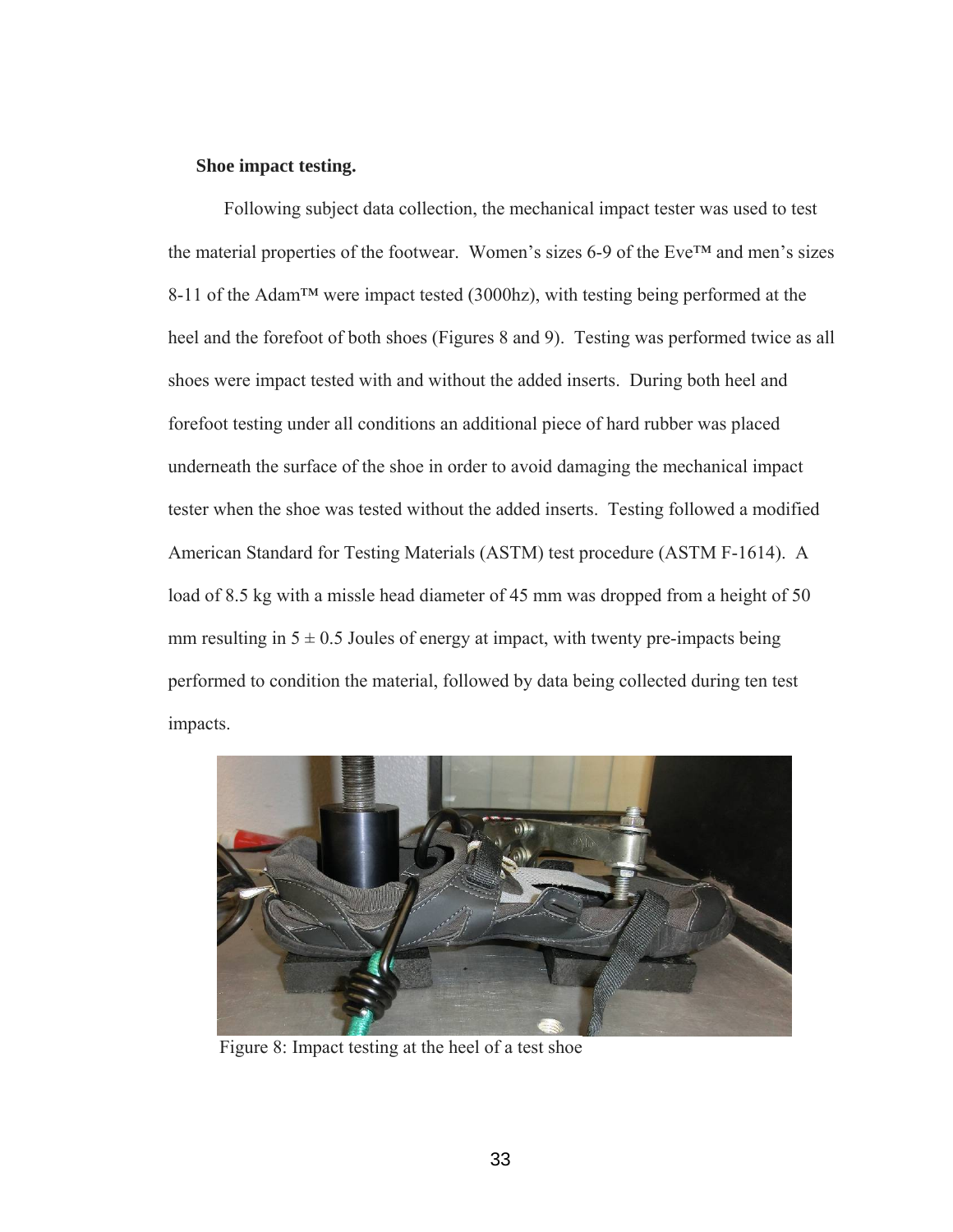

Figure 9: Impact testing at the forefoot of a test shoe

### **Data Reduction**

### **Running data.**

 Data from electromyography and kinematic data collection were reduced, with analysis being performed through the use of custom computer programs written using the MatLab computer programming language (The Math Works Inc., Natick, MA) (Appendix II). Average muscle activity from the rectus abdominis, erector spinae, and biceps femoris were calculated by fully rectifying the signal, with data normalization occurring by calculating the greatest one second average for each muscle when performing maximum voluntary isometric contractions and by relating muscle activity to 100% of the maximum voluntary isometric contraction. Further data reduction took place by smoothing signal data with a fourth order Butterworth filter (250hz). Data from the stance phase of ten consecutive running strides were extracted with the instances when peak knee extension occurred, as measured by the electrogoniometer instrumented to the left knee, being used to approximate the timing of the stance phase of running.

 Kinematic data obtained from the electrogoniometers instrumented to the knee and lumbar spine were analyzed by extracting stance data from the same ten consecutive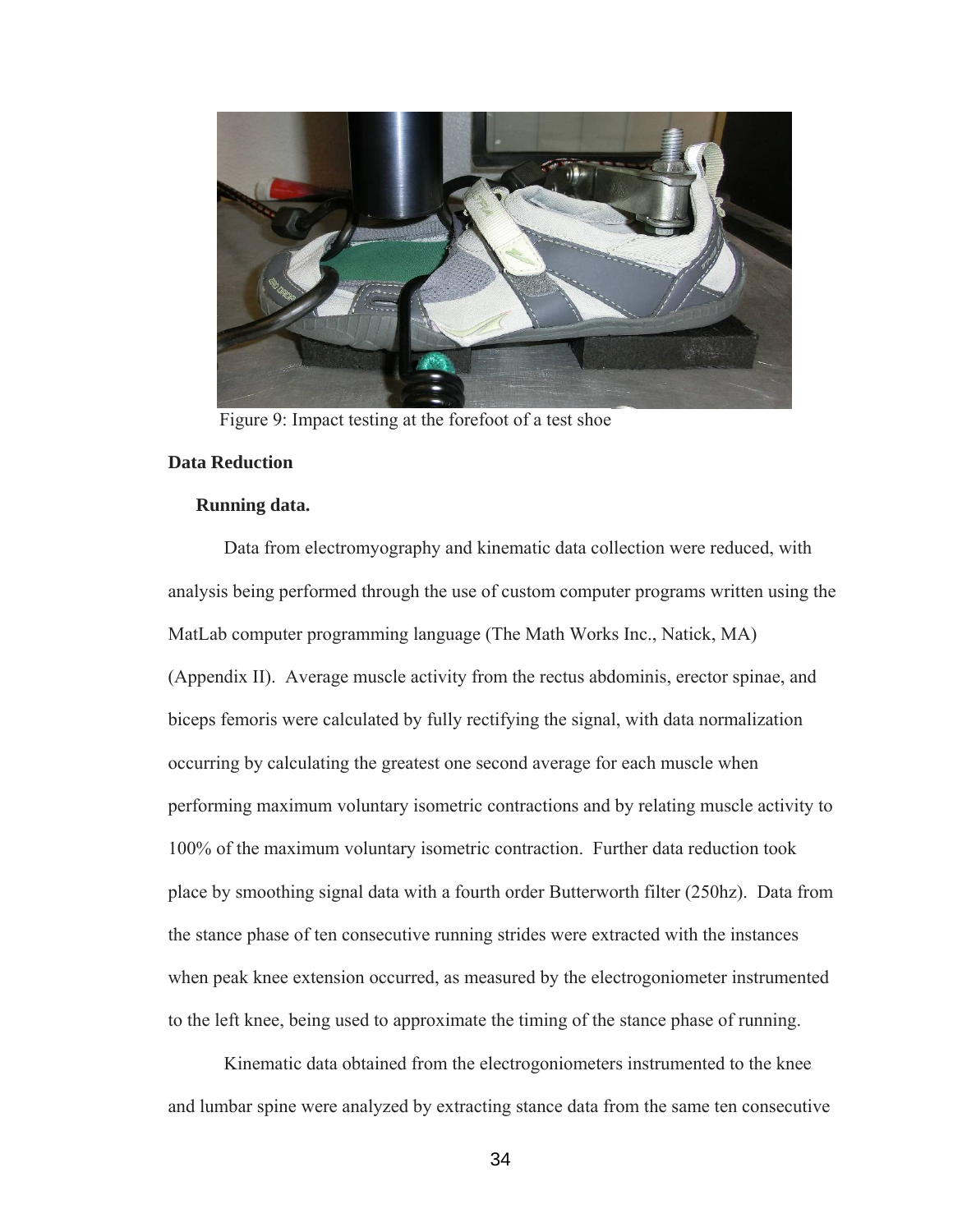running strides used for analysis of electromyography. Sagittal plane range of motion, and average position of the lumbar spine during stance were calculated using the electrogoniometer placed over the lumbar spine. Values for peak flexion, peak extension, and range of motion during stance were calculated in the sagittal plane using the electrogoniometer placed over the knee.

### **Shoe impact testing.**

 Peak acceleration and peak pressure were determined during impact testing of the heel and the forefoot of the shoes during both shoe conditions, while shoe material thickness was measured prior to performing test impacts. The Impact Plus 3.0 software calculated values for all variables. Peak acceleration was determined using the first central difference method with the formula  $a_i = (v_{i+1} - v_{i-1})/(t_{i+1} - t_{i-1})$  and was subsequently converted to units of gravity (g). Velocity was calculated with the formula  $v_i = (x_{i+1} - x_{i-1})/(t_{i+1} - t_{i-1})$ . Peak pressure was determined by using the equation Kpa = F/A, where force in newtons was calculated using the formula  $\Sigma F = m * a$ , and area was calculated based upon the diameter of the missile head. The data from all ten test impacts was then returned and averaged in order to prepare data for analysis.

#### **Statistical Analysis**

### **Running data.**

 Nine dependent variables were analyzed, with average muscle activation during stance for the rectus abdominis, erector spinae, and biceps femoris being analyzed using electromyography, while low back range of motion, average position of the low back, knee range of motion, peak knee extension, and peak knee flexion were analyzed using

 $35$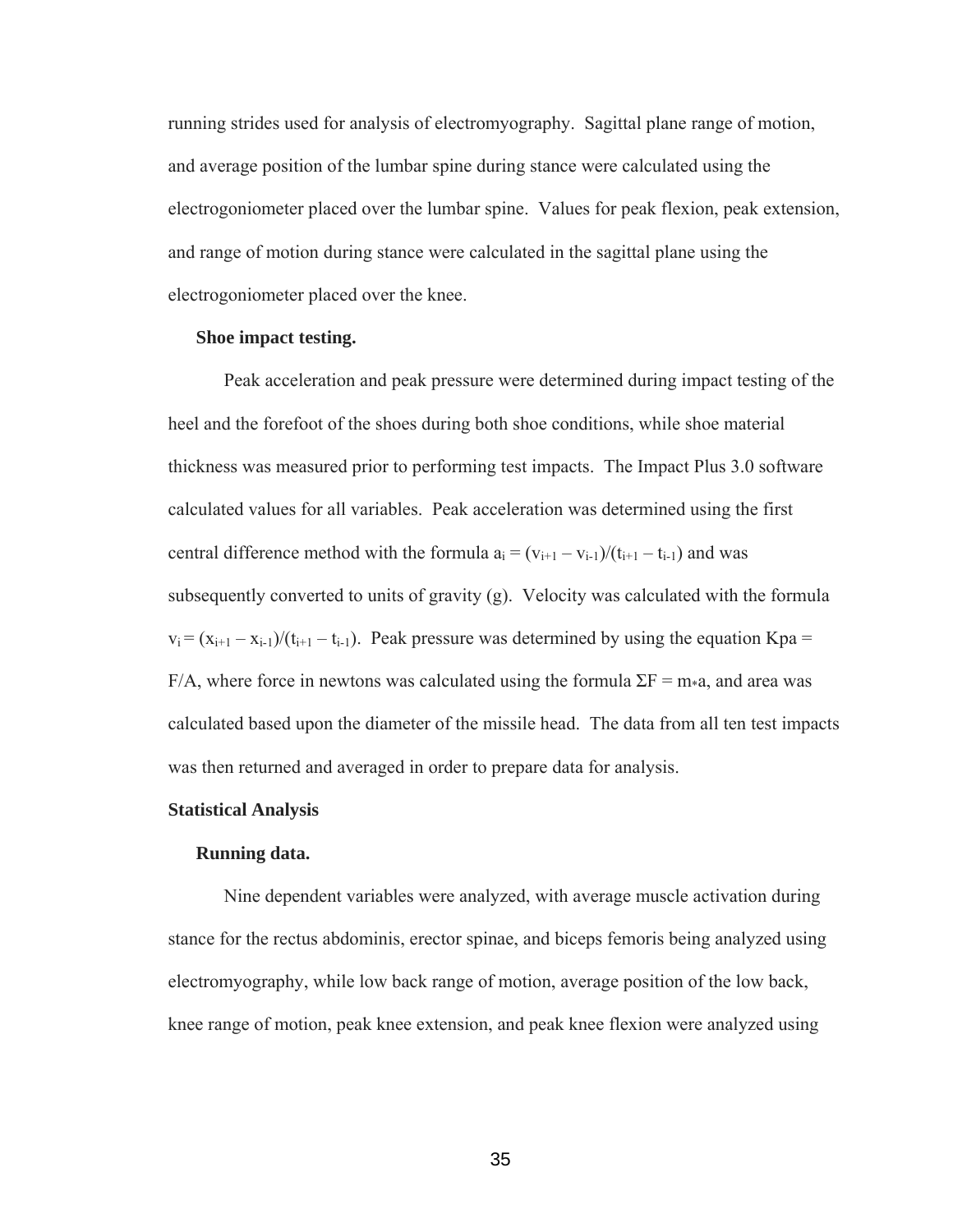electrogoniometers. Paired T-tests ( $\alpha$  = 0.05) were performed for all variables in order to determine differences between the two shoe conditions.

### **Shoe impact testing.**

 Two dependent variables were analyzed, including peak pressure, and peak acceleration. Independent T-tests were performed for each separate shoe condition comparing heel and forefoot impact characteristics without comparing conditions. Conditions were then compared by performing Independent T-tests comparing impact characteristics when shoes were worn with and without the added inserts, with separate analysis being performed based upon impact location (heel or forefoot). An alpha level of 0.01 was used for all statistical analysis.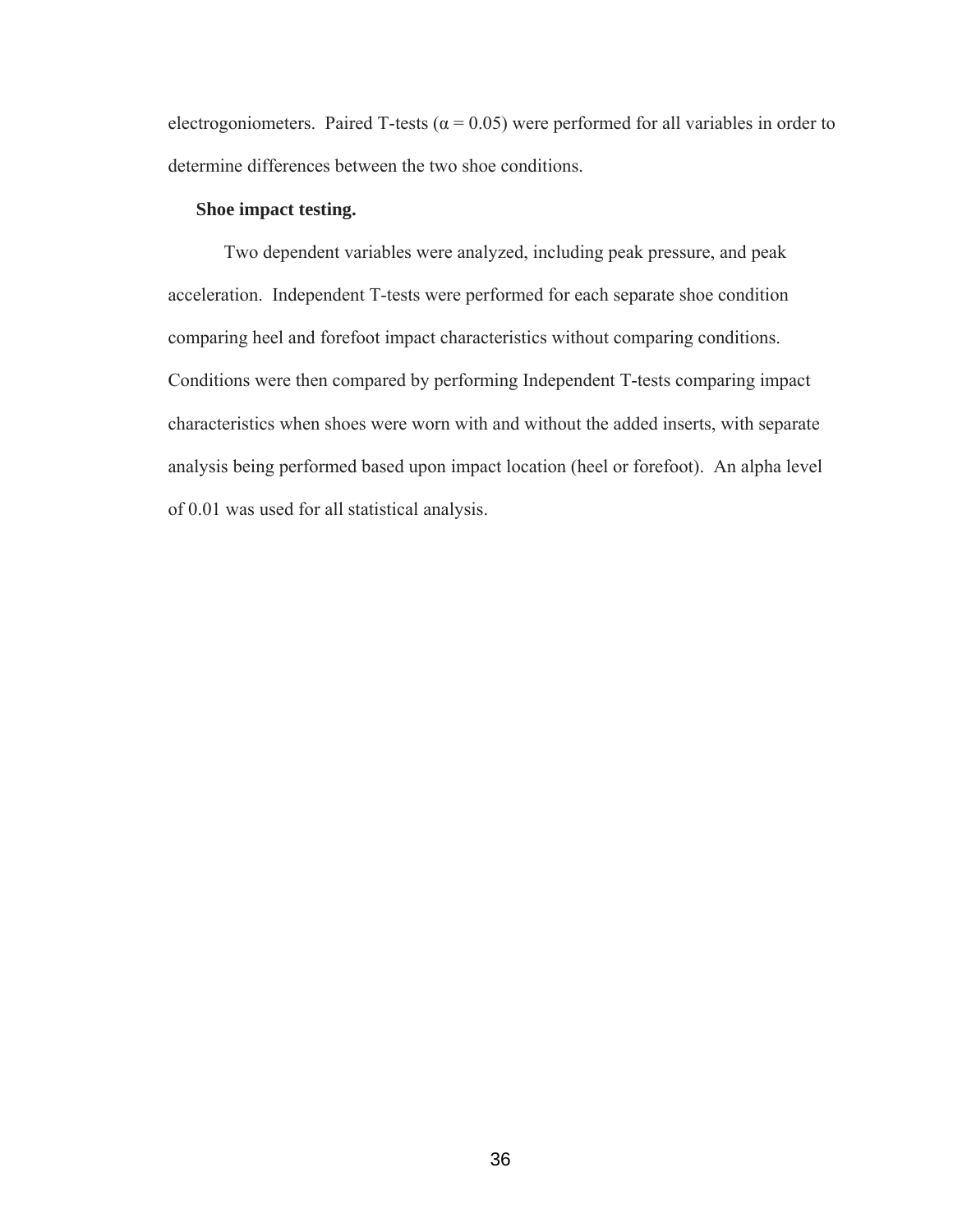#### **Chapter 4**

#### **Results**

In order to better understand the relation of footwear cushioning to low back mechanics, the purpose of this study was to 1) determine the material characteristics of a minimalist running shoe tested with and without a commercially available shoe insole, 2) determine if there are differences in lower back or knee kinematics when minimalist shoes are worn with and without a shoe insole during treadmill running, and 3) determine if there are differences in levels of muscle activation when minimalist shoes are worn with and without a shoe insole during treadmill running. The study was designed as such in order to come to a better understanding of the relation of footwear cushioning to low back mechanics during running, as little research has been performed which examines the relationship between footwear cushioning and low back mechanics during running, even though it has been reported that 70-85% of the population will experience an injury to the low back at some point in their lives (Andersson, 1999).

### **Shoe Impact Testing Results**

 All impact testing was performed with the test shoes being placed on top of a piece of black rubber in order to avoid damaging the impact tester. Observable differences for peak acceleration were recorded when impact test results were compared with and without the use of shoe inserts at both the heel  $(t(7.3)=83.5, p<0.001)$  and the forefoot  $(t(7.2)=18.9, p<0.001)$  of the respective shoes. Similarly, values for peak pressure were also significantly different when shoes were compared with and without inserts at the heel (t(7.3)=83.3, p<0.001), and the forefoot (t(7.2)=18.9, p<0.001). When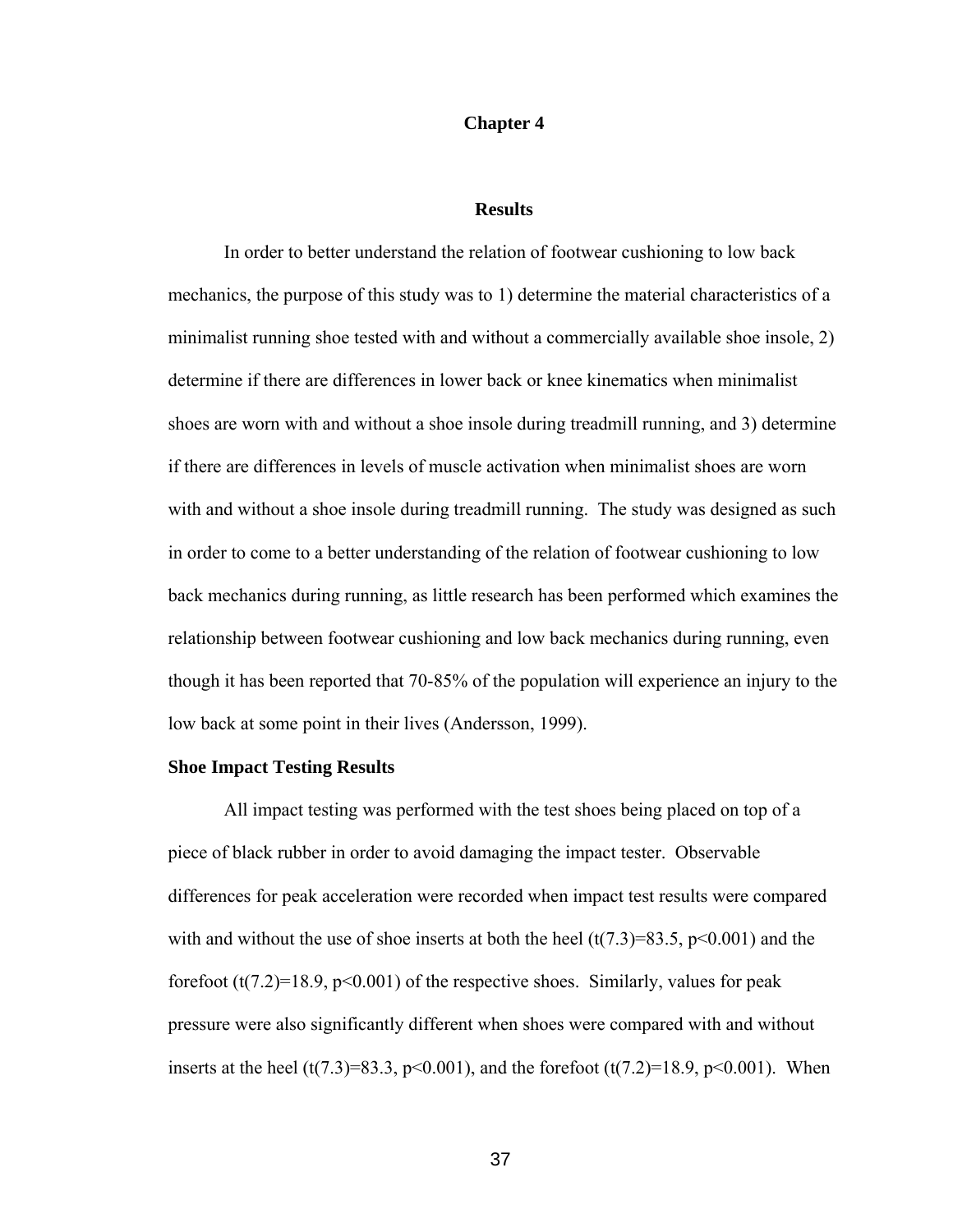impact test results were compared between the heel and the forefoot of the shoes without inserts being placed therein, no significant differences were observed for peak acceleration (t(14)=0.554, p=0.589) or for peak pressure (t(14)=0.534, p=0.601). Test results comparing the heel and forefoot when inserts were placed in the shoes resulted in significant observable differences for acceleration  $(t(14)=36.2, p<0.001)$  and pressure  $(t(14)=36.1, p<0.001)$ . Results of impact testing can be viewed in Table 1.

| Table 1                                                                                                     |      | Impact Testing Data |                   |                                         |        |       |  |
|-------------------------------------------------------------------------------------------------------------|------|---------------------|-------------------|-----------------------------------------|--------|-------|--|
|                                                                                                             |      | Heel                |                   | Forefoot                                |        |       |  |
|                                                                                                             |      | Acceleration<br>g)  | Pressure<br>(kPa) | Acceleration<br>Pressure<br>(kPa)<br>g) |        |       |  |
| Without                                                                                                     | mean | 23.88               | 1251.2            | 23.86                                   | 1250.4 |       |  |
| Inserts                                                                                                     | std  | 0.06                | 2.9               | 0.07                                    | 3.6    |       |  |
| With                                                                                                        | mean | 11.51               | 603.3             | 20.22                                   | 1059.8 | $***$ |  |
| Inserts                                                                                                     | std  | 0.42                | 21.8              | 0.54                                    | 28.3   |       |  |
|                                                                                                             |      | $\ast$              | *                 | $\ast$                                  | $\ast$ |       |  |
| $*$ = differences between test conditions (with or without inserts) are significant ( $p$ <0.001)           |      |                     |                   |                                         |        |       |  |
| $**$ = differences between test location (heel or forefoot) are significant ( $p<0.001$ ) for all variables |      |                     |                   |                                         |        |       |  |

#### **Running Results**

 No statistically significant differences were identified following analysis of muscle activity (Table 2) with average activity of the erector spinae (t(9) = -0.017; p = 0.987), rectus abdominis (t(9) = 0.814; p = 0.437), and biceps femoris (t(8) = -2.011; p = 0.079) all recording p-values of greater than 0.05. Results for one subject were excluded from analysis for the biceps femoris as an adequate maximum voluntary isometric contraction was not obtained. Analysis of kinematic variables resulted in significant observable differences between conditions for maximum knee flexion during stance (t(9)  $= 3.560$ ;  $p = 0.006$ ) while no statistically significant differences were identified for additional kinematic variables (Table 3) including mean back angle  $(t(9) = -0.554; p =$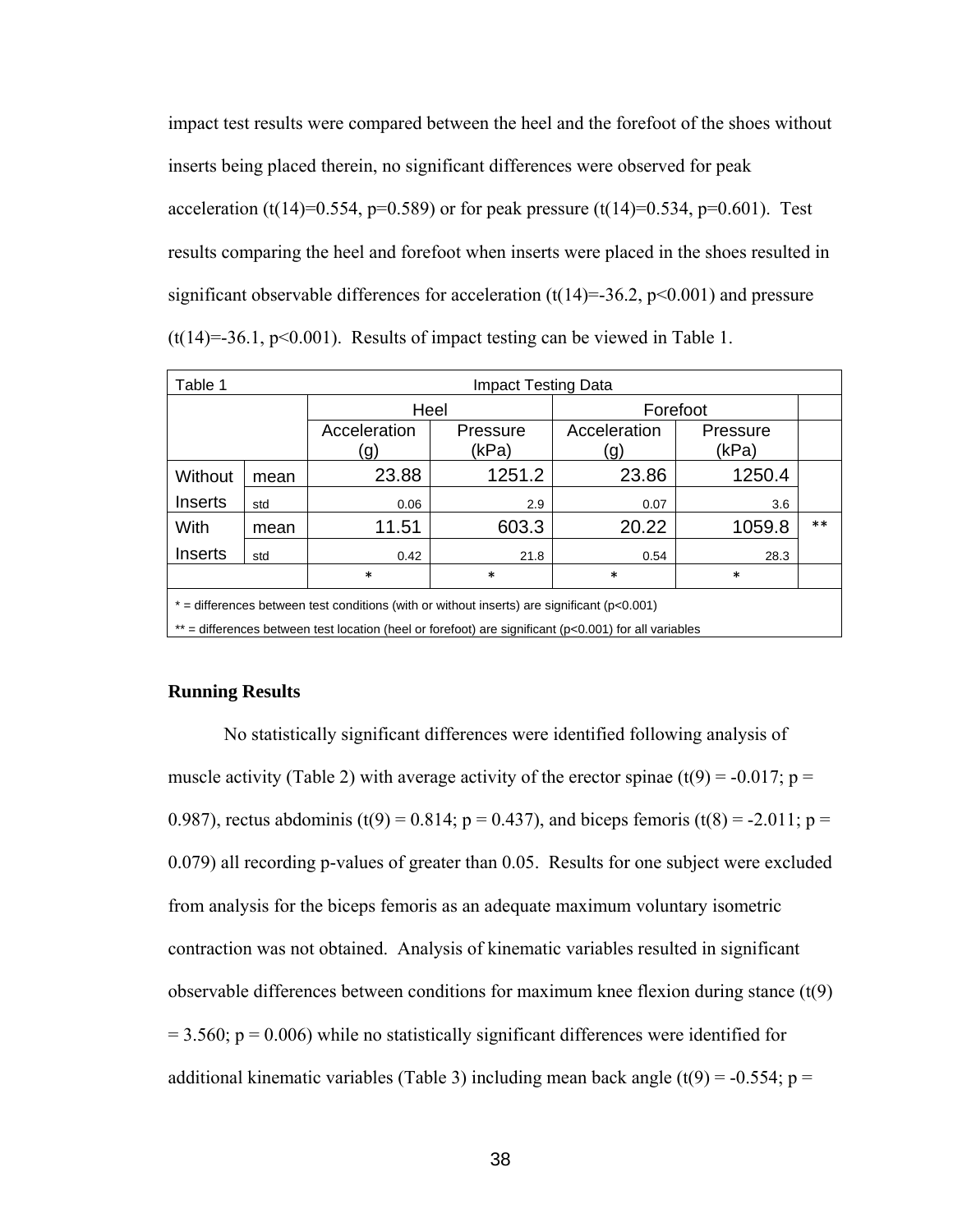0.593), back range of motion (t(9) = -1.489; p = 0.171), maximum knee extension (t(9) =

| Table 2        |      | <b>Muscle Activity</b> |                   |                   |  |
|----------------|------|------------------------|-------------------|-------------------|--|
|                |      | ES EMG $(\%)$          | <b>RA EMG (%)</b> | <b>BF EMG (%)</b> |  |
| <b>Without</b> | mean | 15.4                   | 9.7               | 35.9              |  |
| <b>Inserts</b> | std  | 7.1                    | 3.7               | 19.0              |  |
| With           | mean | 15.4                   | 9.3               | 41.0              |  |
| <b>Inserts</b> | std  | 5.6                    | 2.9               | 23.9              |  |

1.743;  $p = 0.115$ ), and knee range of motion (t(9) = -1.598;  $p = 0.144$ ).

| Table 3                                                                                          |      | <b>Kinematics</b> |             |           |         |            |
|--------------------------------------------------------------------------------------------------|------|-------------------|-------------|-----------|---------|------------|
|                                                                                                  |      | Mean              |             | Max       | Max     |            |
|                                                                                                  |      | Back              | <b>Back</b> | Knee      | Knee    | Knee       |
|                                                                                                  |      | Angle             | <b>ROM</b>  | Extension | Flexion | <b>ROM</b> |
|                                                                                                  |      | (deg)             | (deg)       | (deg)     | (deg)   | (deg)      |
| <b>Without</b>                                                                                   | mean | 26.7              | 10.2        | 2.7       | 30.3    | 27.6       |
| <b>Inserts</b>                                                                                   | std  | 9.9               | 3.8         | 6.9       | 5.5     | 8.5        |
| With                                                                                             | mean | 27.0              | 11.0        | 3.6       | 32.2    | 28.6       |
| <b>Inserts</b>                                                                                   | std  | 10.4              | 3.4         | 6.7       | 4.7     | 7.4        |
|                                                                                                  |      |                   |             |           | $\star$ |            |
| $*$ = differences between test conditions (with or without inserts) are significant ( $p<0.05$ ) |      |                   |             |           |         |            |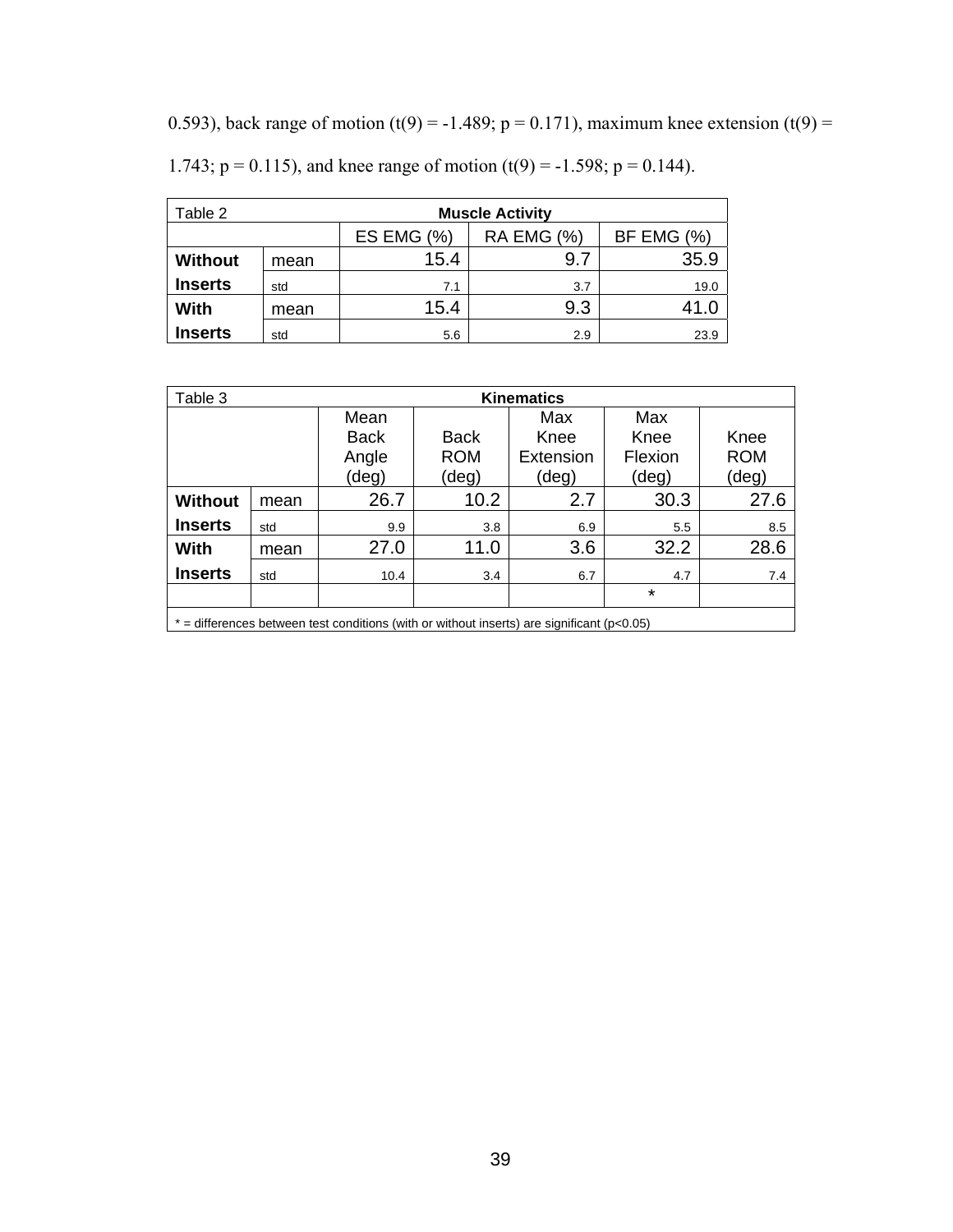#### **Chapter 5**

### **Discussion**

#### **Discussion of Results**

 Results of impact testing identified differences between the test shoes when measured with and without the use of an added insert, while also displaying differences between the heel and the forefoot of the test shoes when they were tested with the added inserts. Results of muscle activity and kinematics resulted in significant differences being observed between conditions for maximum knee flexion, with no additional differences being observed. While few significant differences were observed among the different variables during treadmill running, trends were observed for knee kinematics and for muscle activity at the rectus abdominis and biceps femoris which warrant further explanation. Individual subject data for maximum knee extension revealed that 7 of 10 participants experienced greater knee extension at ground contact when wearing the shoes without the added inserts (Figure 10). Similarly, individual subject data indicated that 8 of 10 subjects had a greater range of motion at the knee when wearing the shoes with the inserts (Figure 11). When observing results for muscle activity, 7 of 10 subjects recorded greater values for rectus abdominis activity when wearing the shoes without the inserts added (Figure 12), while 8 of 9 subjects recorded values for biceps femoris activation that were lower without the added inserts (Figure 13).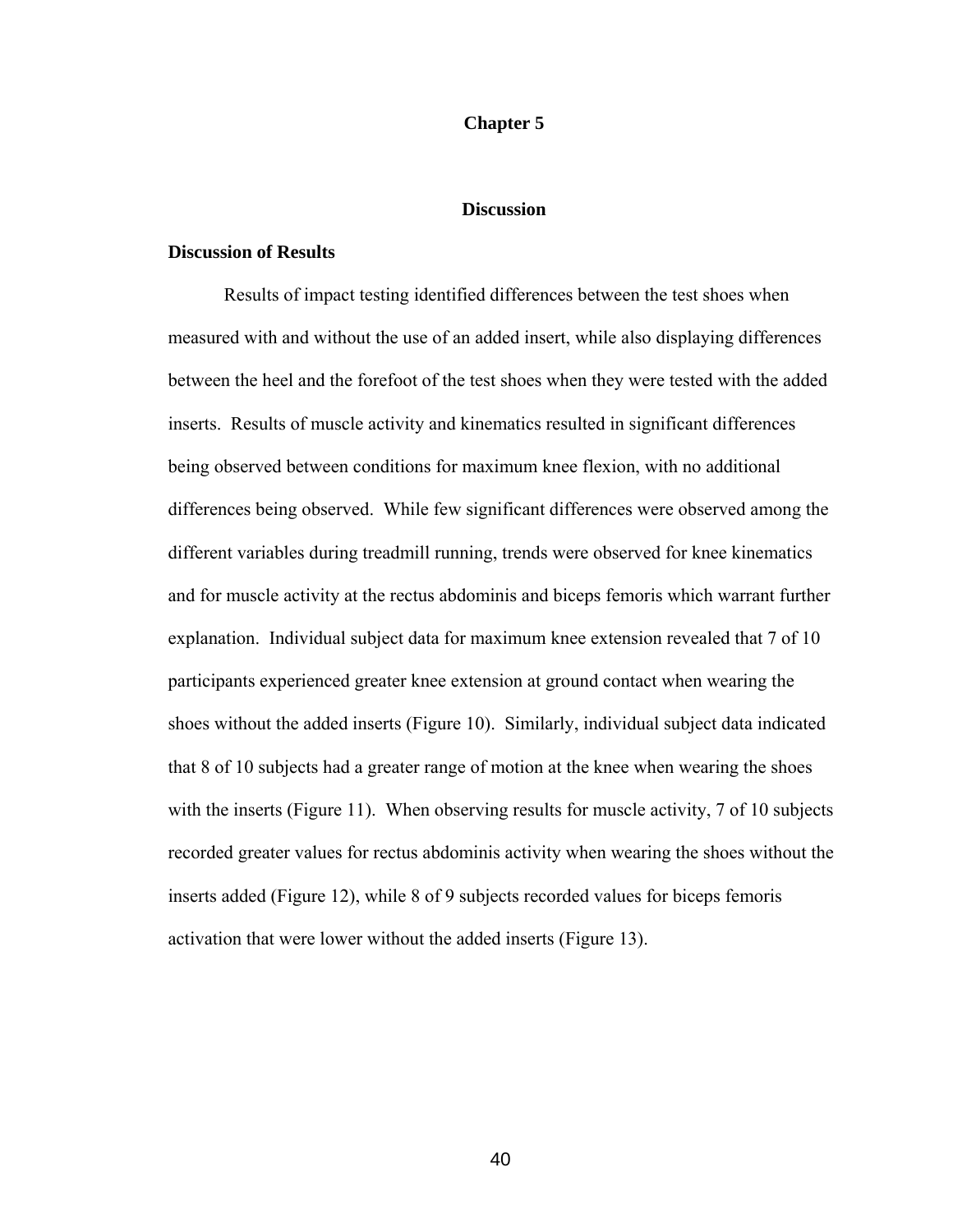



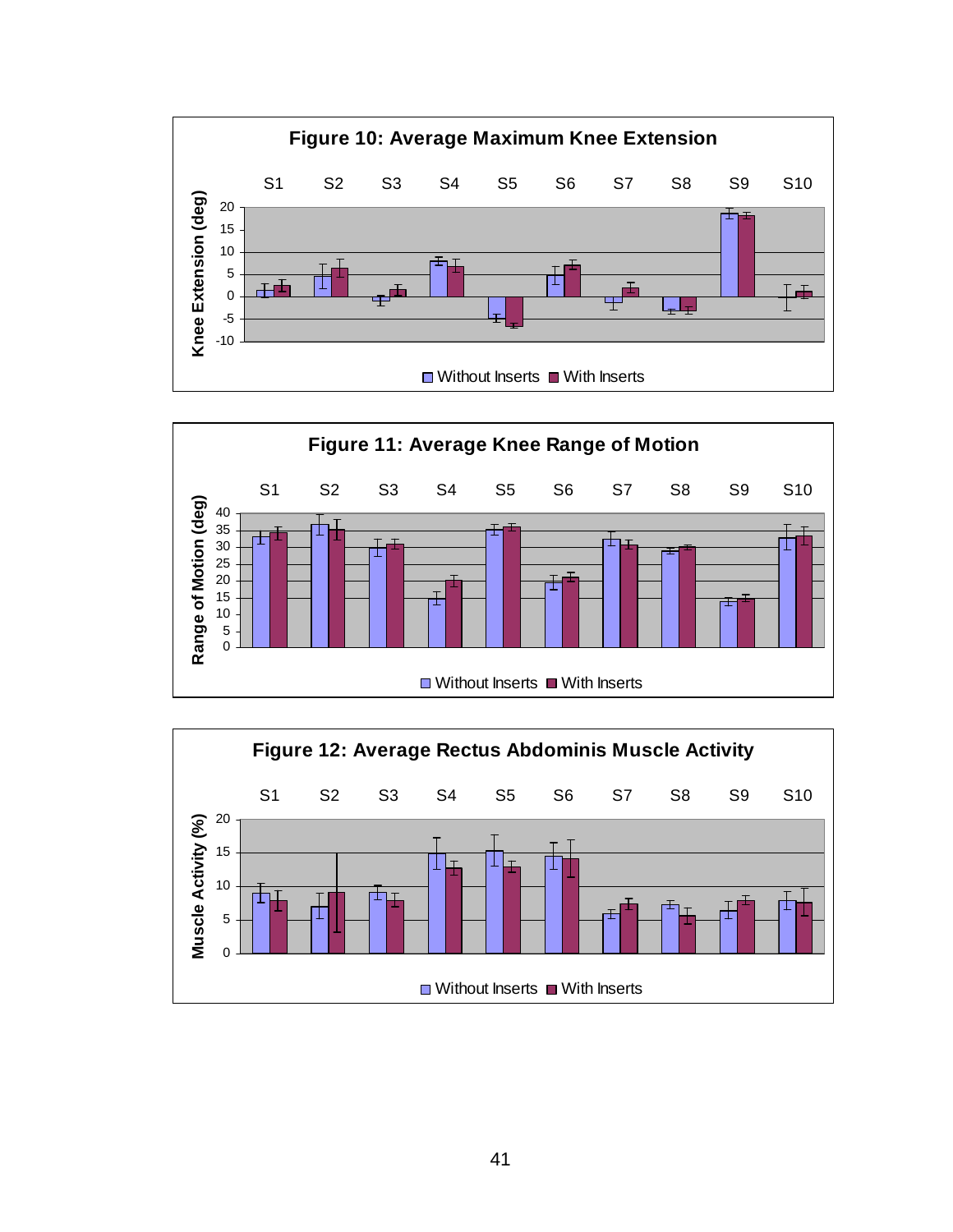

### **Muscle activity.**

 Changes in muscle activation and onset of muscle activity of the erector spinae have been recorded previously as a result of wearing heel lifts (Bird et al. 2003) or high heel shoes (Lee et al. 2001). The current research did not further substantiate the results of Lee et al. (2001) finding no significant differences in muscle activation between running conditions despite recording a greater heel to forefoot drop height when inserts were placed in the shoes  $(9.0\pm1.1\text{mm} \text{ vs. } 0.7\pm0.5\text{mm})$  while also recording a net heel height that was greater by 17.8mm on average. As the onset of muscle activity was not examined in this experiment it is unknown if results would have been in agreement with those recorded by Bird et al. (2003). It is possible that muscle activity showed no significant differences between shoe conditions due to the comparatively small change in heel height relative to that which exists due to the use of high heel shoes while also utilizing a shoe material that is compressive, unlike that of a high heel shoe. Additionally it is noted that muscle activity in the current study was only examined during the stance phase of gait, while Lee et al. (2001) determined average muscle activity across an entire stride. As the swing phase was excluded from the current analysis, any anticipatory

 $42$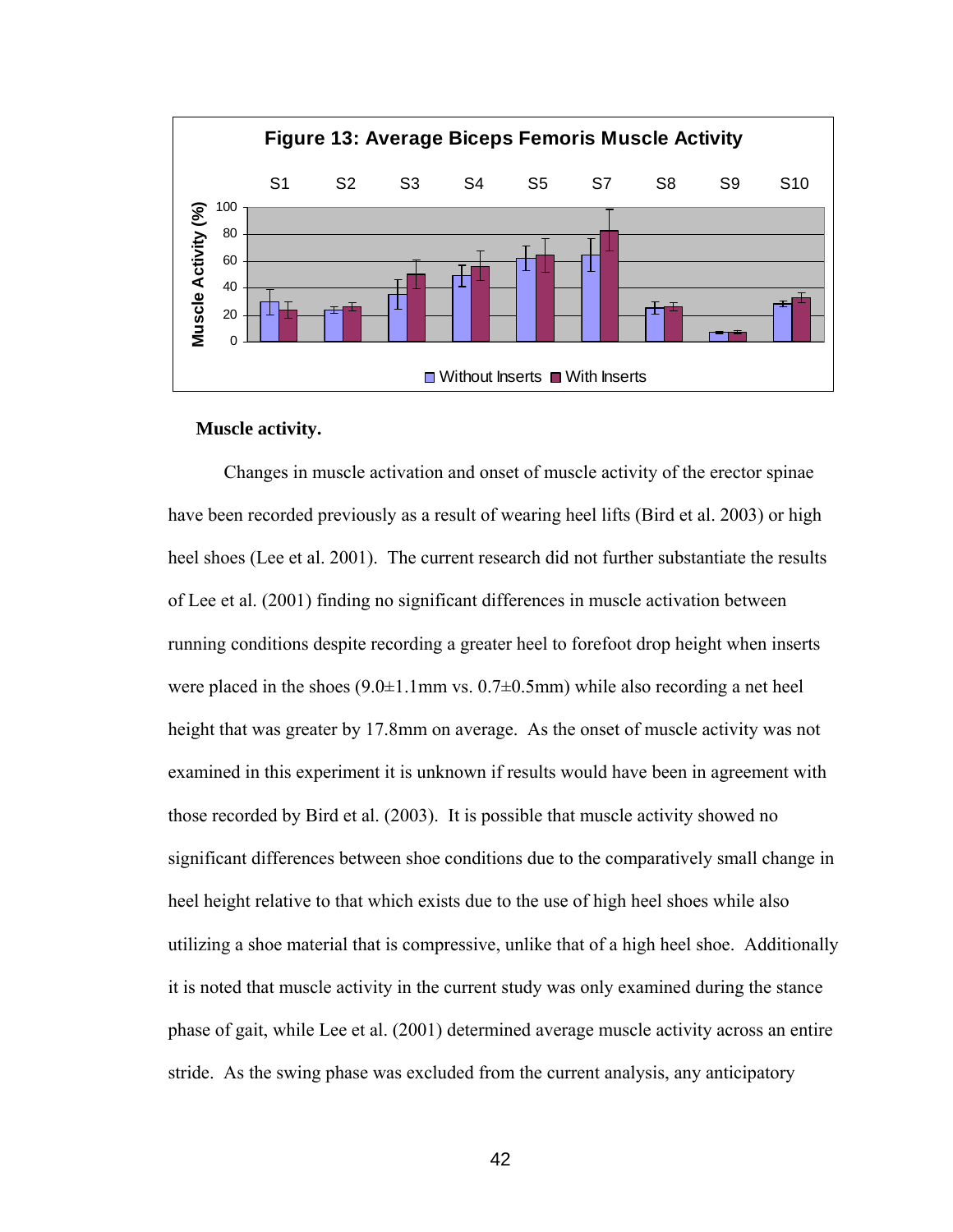effects that may exist relative to the use of different types of footwear can not be determined, potentially explaining the lack of significant differences in muscle activation observed in this study.

Results also differ in relation to those reported by Nadaeu et al. (2003) who reported increased stiffness of the trunk during walking on a foam pad versus the bare floor. It is possible that the necessary muscular stimulus from running itself was greater than any differences related to the material placed in the shoes. This thought is partially substantiated by Shorten (1993), who reported that energy transfer from shoes was modest in comparison to that which occurred due to passive energy transfer within the body. It is also possible that changes in trunk stiffness during running may be related to causes other than increases in trunk muscle activation.

Despite the lack of statistically significant group results, it was noted that the majority of study participants increased muscle activation at the rectus abdominis when inserts were not worn in the shoes, while most participants also experienced reduced levels of biceps femoris activation during this same condition. The lack of significant results may be due in part to the low number of study participants as variability among subjects was high, especially in relation to muscle activity recorded at the biceps femoris as results for this variable did approach significance ( $p = 0.079$ ). Despite the observed trends this still seems somewhat unlikely as variability was also high among subjects with observable differences being relatively small. Muscle activity related to foot strike at ground contact is of additional interest as it was observed that the three subjects who recorded increased rectus abdominis activity when inserts were placed in the shoes all changed footstrike at ground contact, running with a heel strike pattern with inserts added

<u>43</u>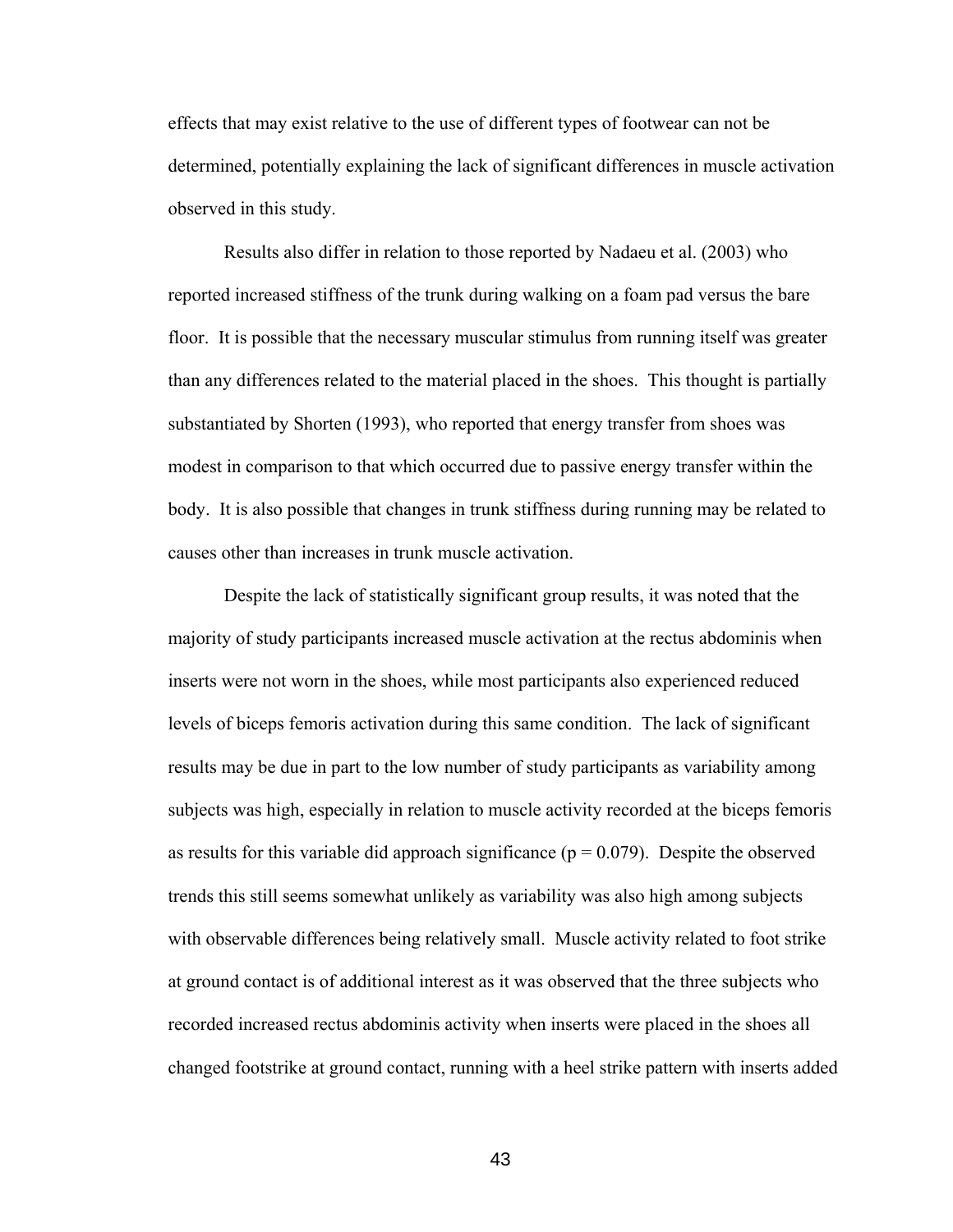to the shoes, and running with a midfoot or forefoot strike pattern when inserts were not present. This trend was not observed when study subjects did not change footstrike pattern at ground contact from one condition to the next, as all seven of these subjects recorded increased rectus abdominis activity when inserts were not placed in the shoes. These tendencies among study participants lead to the potential hypothesis that greater biceps femoris activation is required to stabilize the body when running on a softer surface, with increased rectus abdominis activation resulting in greater stability of the trunk when running on a harder surface. As results of this study showed no differences between conditions, this potential hypothesis would need to be re-examined, by controlling for foot strike at ground contact and recruiting a greater number of study participants, in order to determine its validity.

Study design also makes it impossible to determine what type of effect that the different types of footwear would have on muscle activity when examined for differences across longer periods of time either during a single bout of running, or during a training cycle. These types of studies could potentially shed more light on the findings of the current study, as study participants would be given the opportunity to develop long term muscular adaptations to the cushioning in the various shoes. When examining rectus abdominis muscle activation it may also be beneficial to perform future running trials at faster speeds, as research has indicated that the rectus abdominis does not activate at high levels unless the speed is relatively fast (Mann et al. 1986).

#### **Kinematics.**

 While no changes in kinematics were observed as a result of footwear condition, there did seem to be a trend toward greater knee extension being observed at ground

 $\sim$  44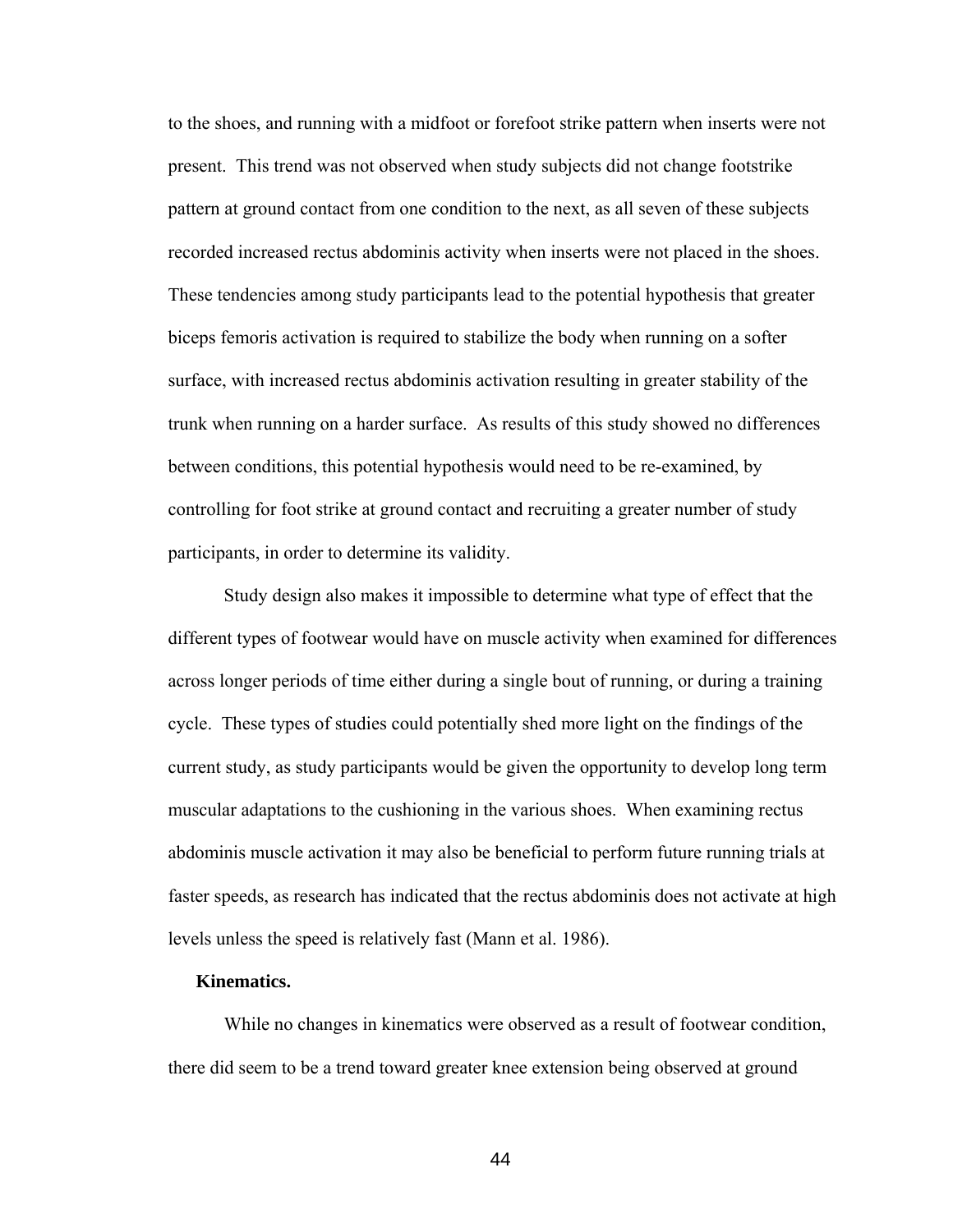contact. If true, this would indicate that running in footwear containing minimal cushioning could potentially result in greater extension being maintained throughout the stance phase of gait even if the range of motion is similar as it was shown in this study that maximum knee flexion was lower, and thus extension was greater, when inserts were not placed in the shoes. This thought would be in agreement with previous research that found that knee extension at ground contact increased as surface stiffness increased (Hardin et al. 2004). Bishop et al. (2006) found similar results to those observed in this study, with no significant results being seen for knee extension at ground contact when running barefoot vs. shod. It was postulated that the impact force of ground contact is absorbed primarily by the ankle during barefoot running (Bishop et al. 2006). Additionally, while the changes in knee flexion/extension led to no significant differences being observed for knee range of motion among subjects in this study, eight of the subjects decreased knee range of motion when running in the shoes without the added inserts. This was in general agreement with results from Bishop et al. (2006) who similarly found a decreased range of motion at the knee during barefoot running vs. shod running, while displaying no statistical significance between conditions. This would indicate that knee stiffness was potentially greater in the condition where inserts were not added to the shoes. This could have been related to the unfamiliarity of minimalist running shoes to the individuals who took part in the current study as none had previously run in minimalist footwear, with the only barefoot running reported having taken place on grass surfaces. Any changes due to shoe unfamiliarity were undoubtedly small as all kinematic differences were insignificant. Based upon these results, it seems reasonable to suggest that the surface material in running footwear is not the main

 $45$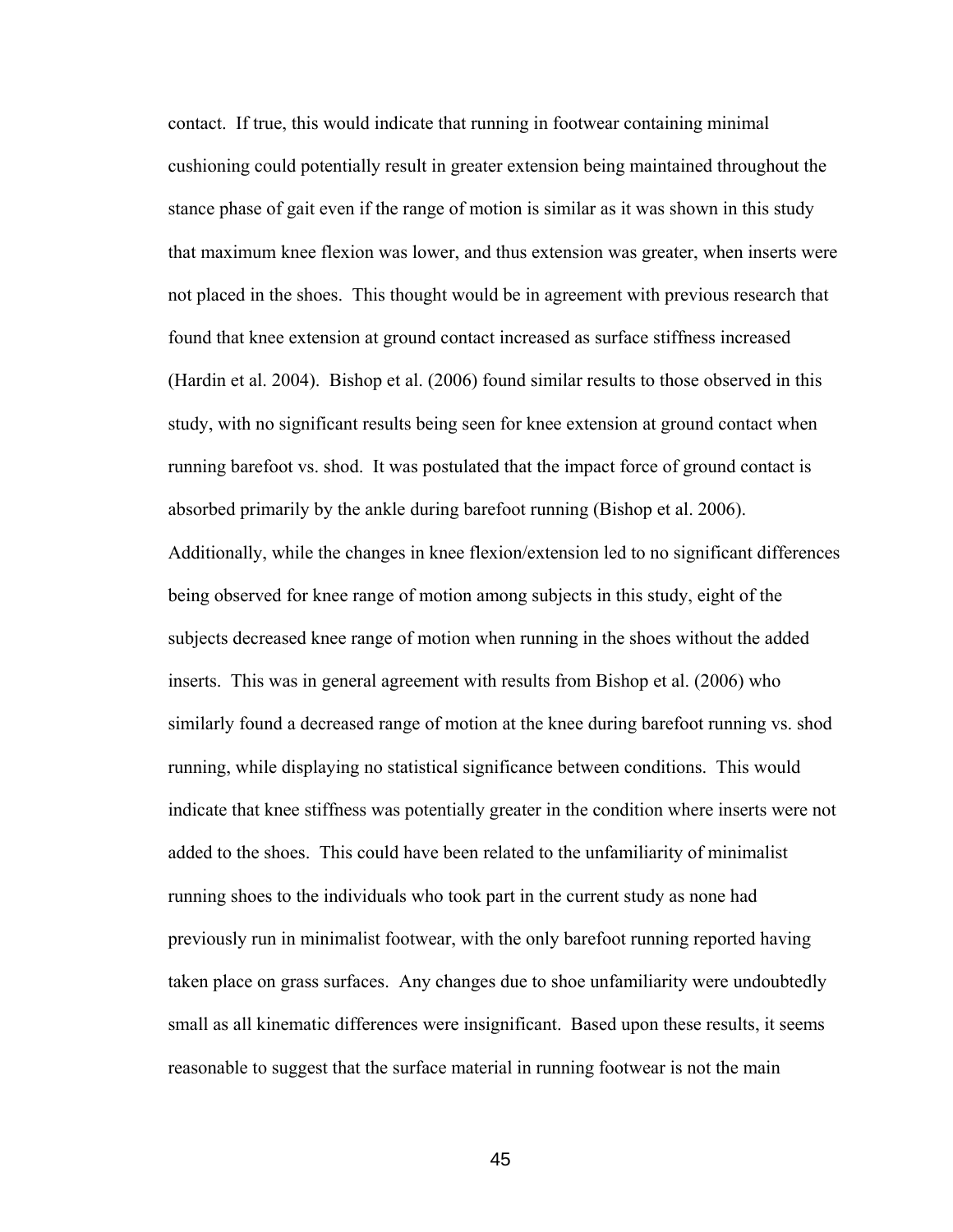determinant of knee stiffness. This result can be partially explained by research from Farley  $\&$  Morgenroth (1999) who determined that during hopping, ankle stiffness is the primary determinant of leg stiffness, with further substantiation of results provided by Bishop et al. (2006). This could lead to the potential hypothesis that stiffness at the knee would be affected less than stiffness at the ankle when modifications to footwear are made. Lower extremity joint stiffness has been linked with the development of low back pain (Voloshin & Wosk, 1982) and additional research has found increased knee joint stiffness in those with low back pain (Hamill et al. 2009). When referring to the results of these previous studies, while also referring to results of the present study where range of motion at the knee was not significantly different, it seems more likely that if low back pain developed following modifications being made to footwear, it would likely occur prior to the development of knee stiffness rather than low back pain developing due to the emergence of increased knee stiffness. Further research is warranted to substantiate such claims.

It is also worth noting that proponents of minimalist footwear advocate the adoption of a forefoot running style in which that portion of the foot contacts the ground first at ground contact, while runners who wear standard running shoes have the tendency to make initial ground contact with the rearfoot rather than the forefoot (Lieberman et al. 2010). Among the participants of this study seven ran with a habitual rearfoot strike pattern to their gait, with only three of the seven subjects switching to a midfoot strike (where the heel and forefoot make ground contact simultaneously) or forefoot strike pattern. In order for future studies to reach conclusions in regards to the effect on lower extremity knee joint stiffness due to running in shoes with minimal or standard amounts

 $46$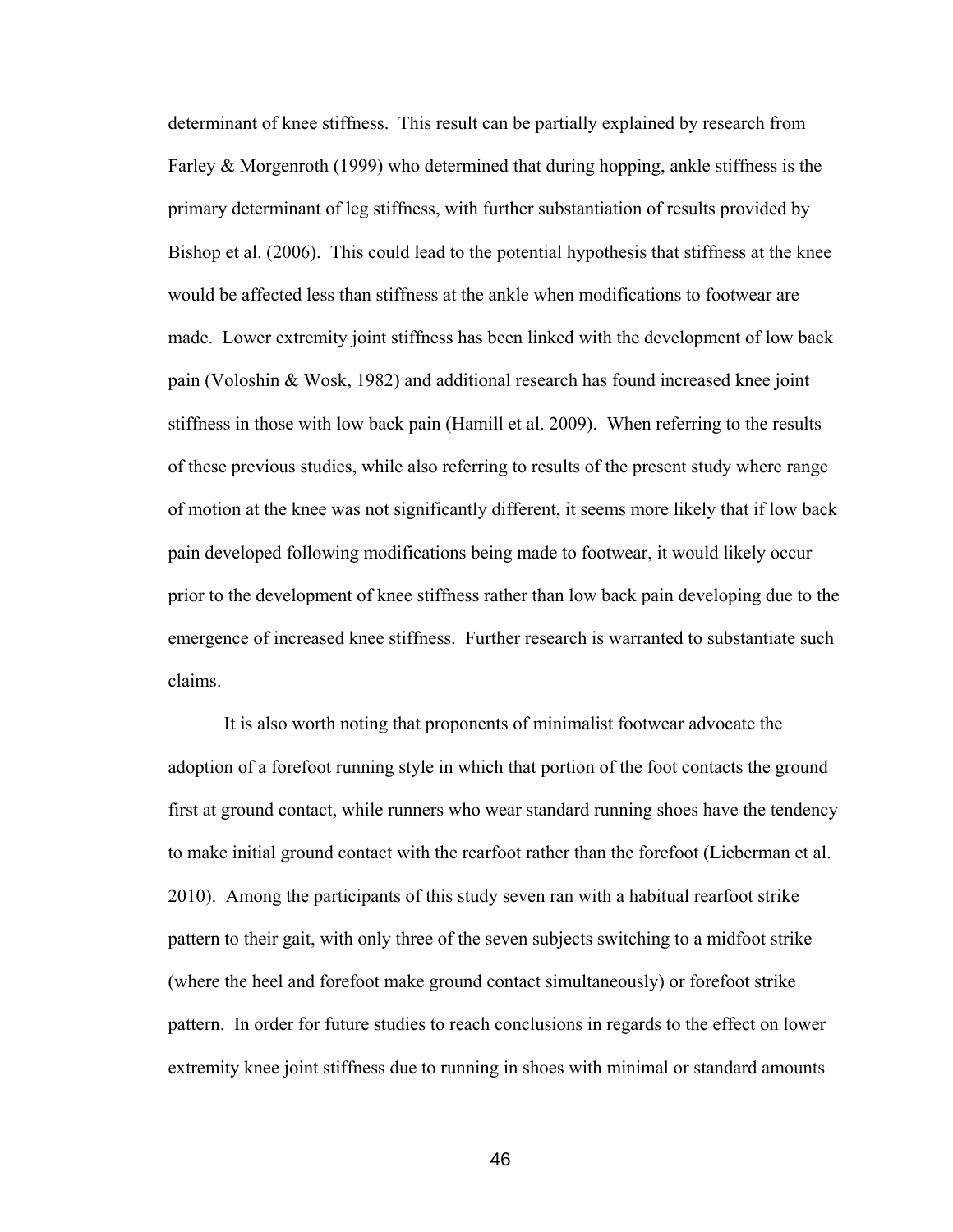of cushioning it will be necessary to control for foot placement at ground contact, especially when considering the trend for rectus abdominis muscle activity that was observed in this study when subjects did change their foot strike pattern at ground contact.

 In relation to lower back kinematics, no trends were observed relative to the average angle of the low back or range of motion. It was previously reported that the body adjusts when running over different surfaces in order to keep a constant external load on the system (Kong et al. 2009), while the main determinant of leg stiffness during hopping is the ankle (Farley & Morgenroth, 1999). Based upon these studies and the results of the current study, it can be hypothesized that the majority of kinematic adaptations related to shoe cushioning occur in the lower extremity which would lead to more minute, or non-existent kinematic differences being observable in the low back. As no differences were seen between conditions for low back kinematics in this study, there appear to be no advantages or disadvantages to low back kinematics when running in shoes with either minimal or greater amounts of cushioning.

#### **Conclusions**

 During treadmill running peak knee flexion during stance increases following the addition of a cushioned insert to a shoe with minimal cushioning. While it is possible that some additional differences would have become apparent if a larger sample size had been used, or if foot strike at ground contact would have been controlled for, additional differences in muscle activity and kinematics of the trunk and lower extremity as a result of wearing shoes with different cushioning properties did not exist in this study. This leads to the conclusion that when performing a single bout of treadmill running changing

<u>47 and 2014</u>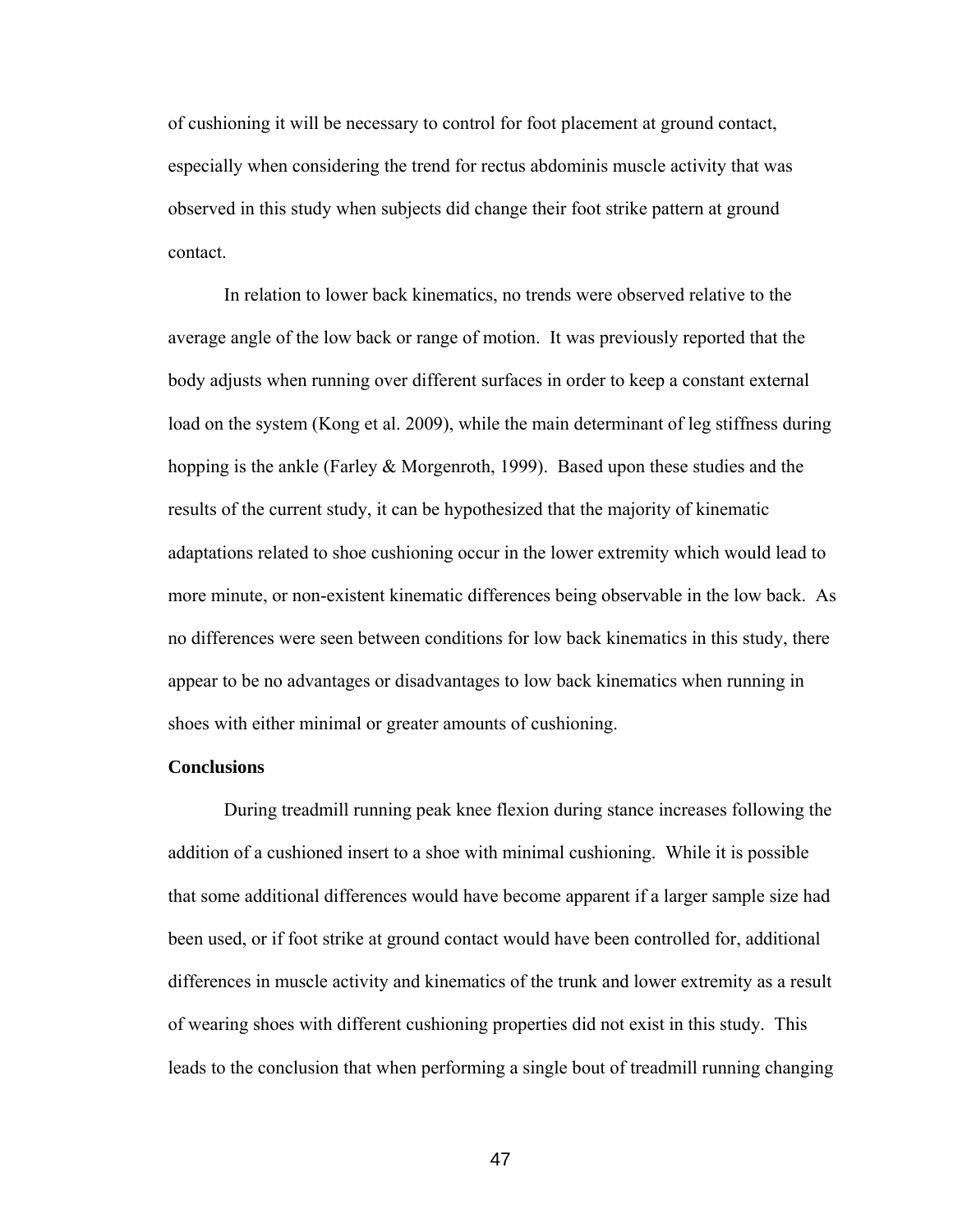the cushioning material of a shoe will not provide a differing stimulus to the low back, leading to no differences in low back muscle activity or kinematics. Additionally, despite the differences observed for maximum knee flexion there does not appear to be any advantage, in relation to low back muscle activity or kinematics, to wearing footwear of either minimal or greater cushioning during a single bout of treadmill running when the duration of time spent running is relatively short in duration.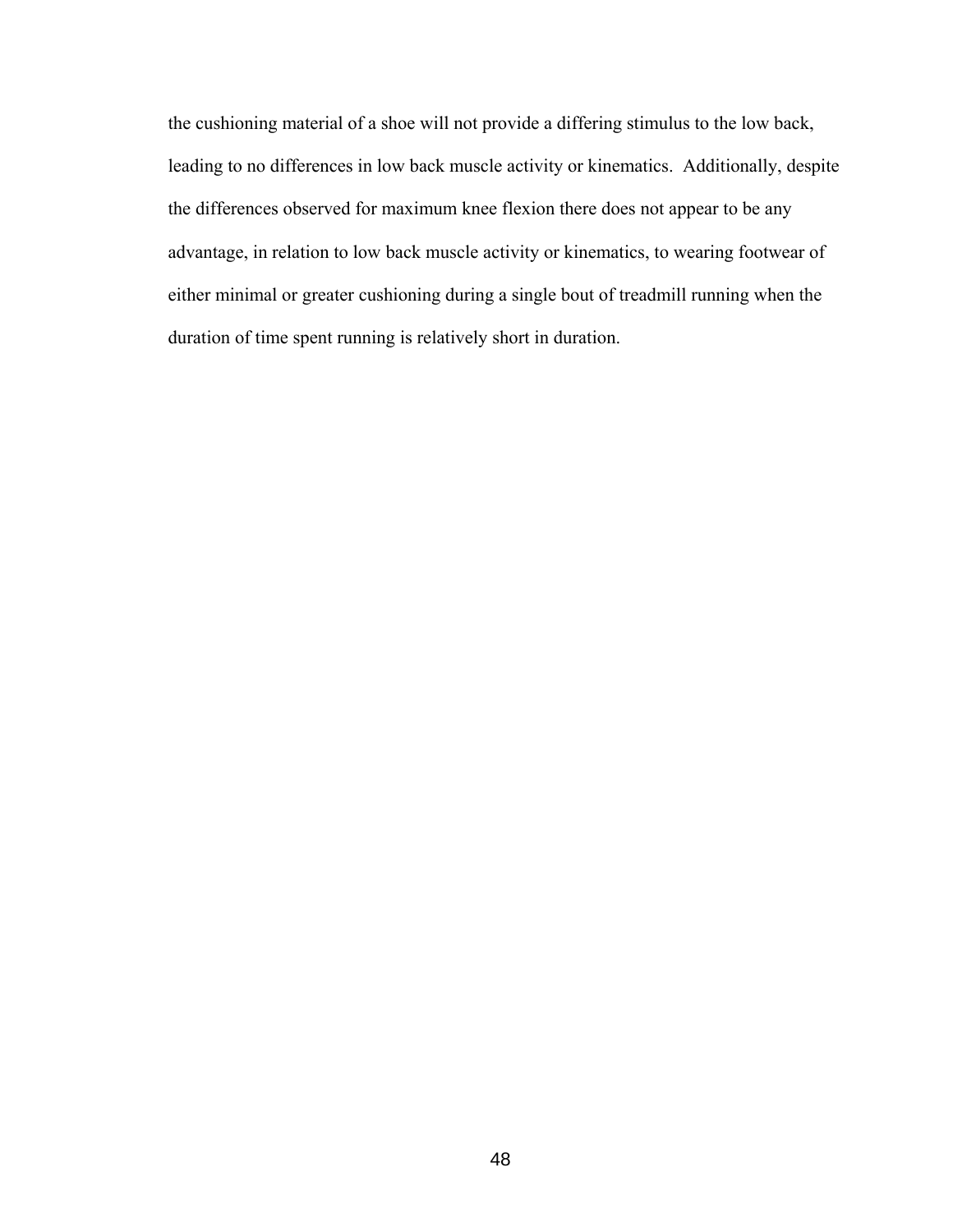# **Appendix I**

# **Informed Consent**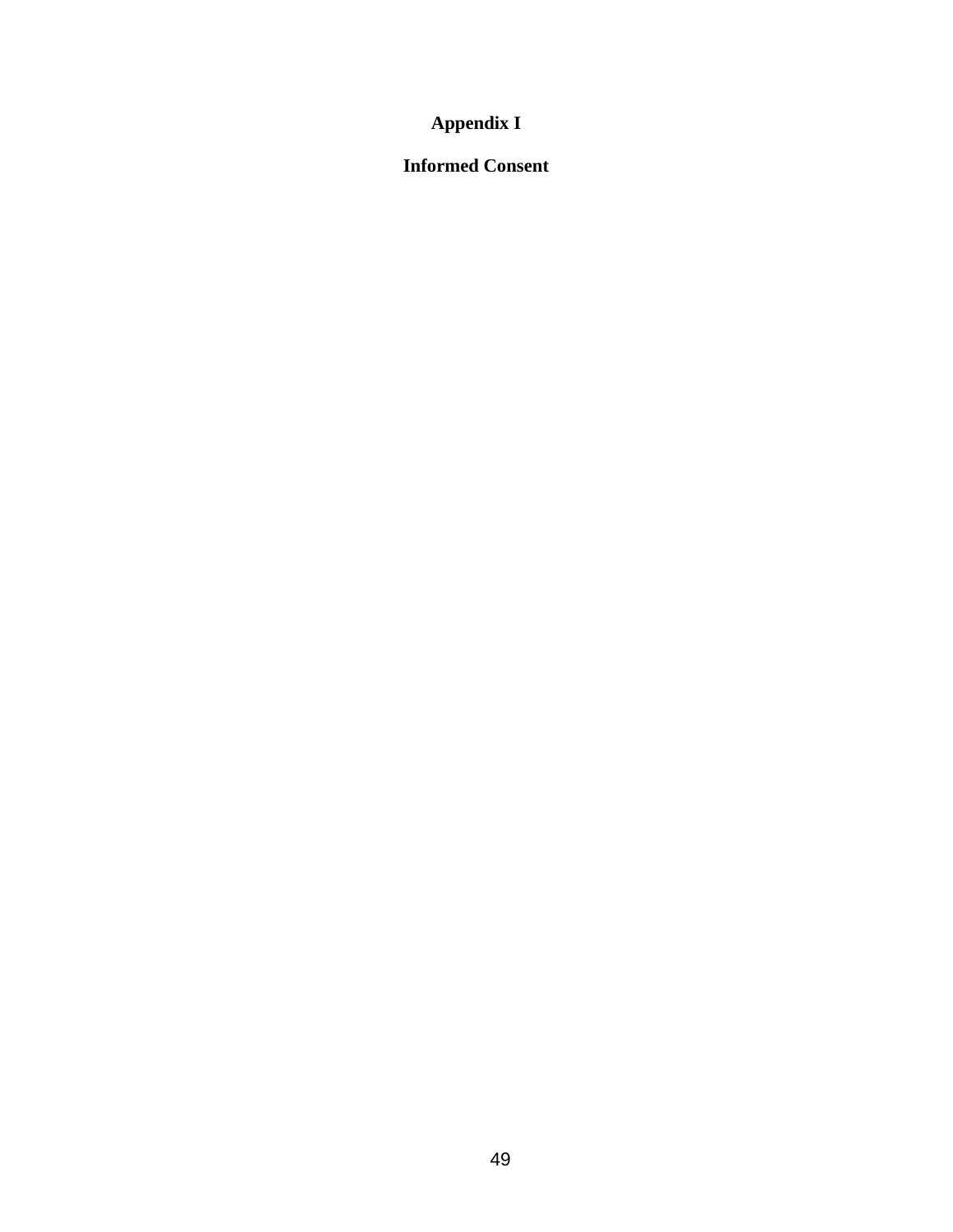

# **INFORMED CONSENT**

# **Department of Kinesiology and Nutrition Sciences**

**TITLE OF STUDY:** The Effect of Footwear on Mechanics of the Lower Back During Treadmill Running **INVESTIGATORS:** J. McClellan, J.S. Dufek, Ph.D.

# **CONTACT PHONE NUMBER:** J. McClellan, 702-573-8169

# **Purpose of the Study**

You are invited to participate in a research study. The purpose of the study is to investigate the effects of an athletic shoe, under different conditions, on the mechanics of the lower back during human treadmill running.

# **Participants**

You are being asked to participate in the study because you are an apparently healthy individual between the ages of 18-50, with no health related problems resultant to leg length discrepancy, and you are not pregnant. In addition, you are able to fit comfortably into the available test shoes. It is also expected that you voluntarily perform exercise at least three times per week, and are able to run unassisted on a treadmill for up to 10 minutes, with rest.

### **Procedures**

If you volunteer to participate in the study, you will be asked to do the following: 1) allow your age, height, weight, and bilateral leg length to be measured and recorded, 2) allow for instrumentation using standard equipment used to test muscle activity, determine joint angles, and perform video capture (this will include shaving and cleaning/abrading the electrode placement sites), 3) perform a standard running warm-up on the treadmill in order to determine your preferred speed, 4) run on a treadmill for up to 10 minutes at your preferred speed while wearing the test shoe with and without a commercial insole at which time video, joint angles, and muscle activity will be recorded.

# **Benefits of Participation**

There may be no benefits to you as a participant in this study. However, you may gain some information about running shoes or inserts relative to personal preferences such as comfort, etc. The study may also benefit research in general by adding to the available literature concerning lower back mechanics.

### **Risks of Participation**

There are risks involved in all research studies. This study may include only minimal risks. It is possible that you may trip or fall during treadmill running. We will ensure that the treadmill bed is clean and free of hazards. Also, you may potentially feel sore or acquire a running related injury. The electromyography sensors may also cause skin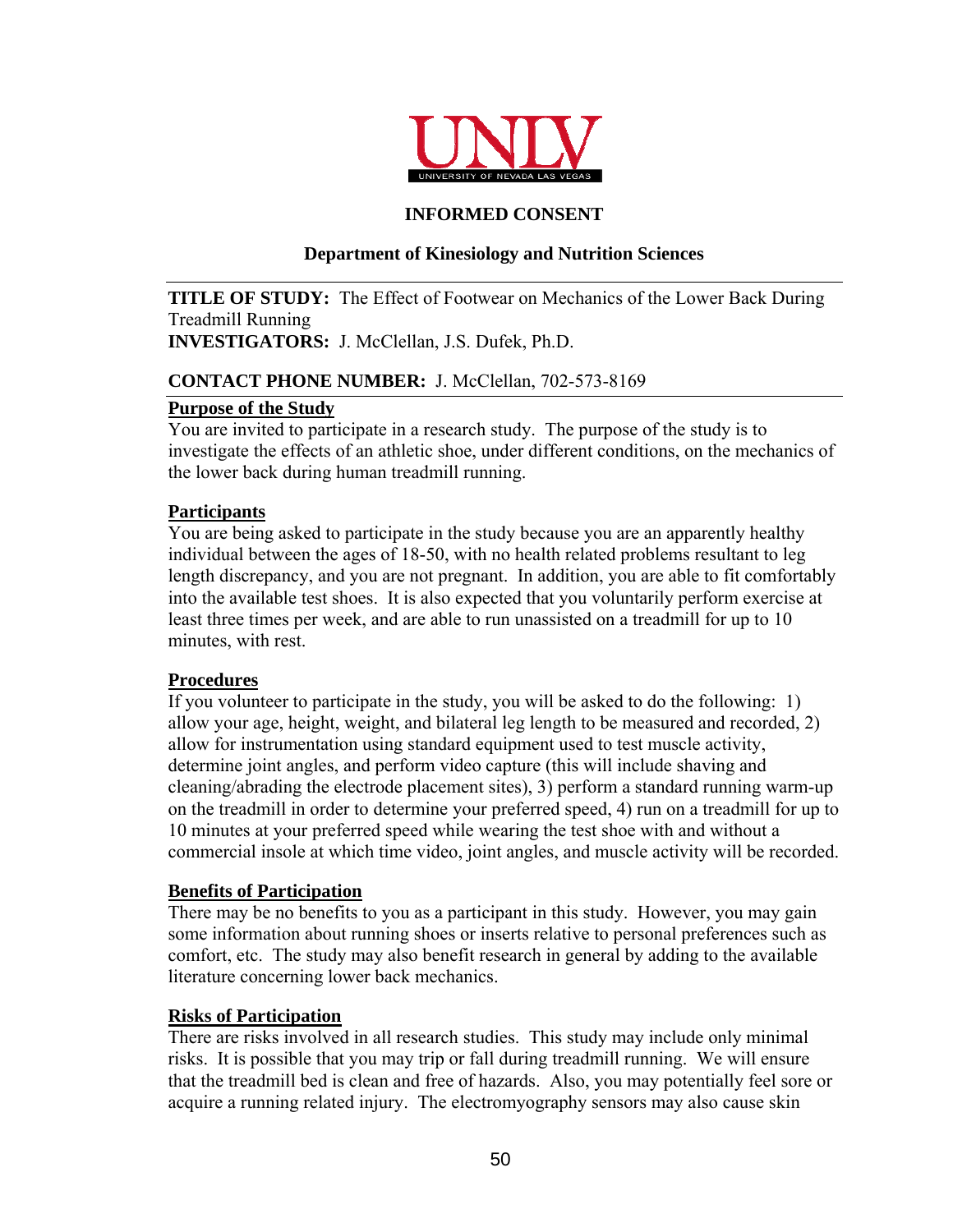**TITLE OF STUDY:** The Effect of Footwear on Mechanics of the Lower Back During Treadmill Running

irritation or discomfort upon removal, which may last for a few days after participating in the study.

### **Cost/Compensation**

There will be no financial cost to participate in this study. The study will take between 60-90 minutes of your time. You will not be compensated for your time.

### **Contact Information**

If you have any questions or concerns about the study, you may contact Jeffrey McClellan at 702-573-8169. For questions regarding the rights of research subjects, any complaints or comments regarding the manner in which the study is being conducted you may contact the **UNLV Office of Research Integrity – Human Subjects at 702-895- 2794 or toll free at 877-895-2794 or via email at [IRB@unlv.edu](mailto:IRB@unlv.edu).** 

# **Voluntary Participation**

Your participation in this study is voluntary. You may refuse to participate in this study or in any part of this study. You may withdraw at any time without prejudice to your relations with the university. You are encouraged to ask questions about this study at the beginning or any time during the research study.

# **Confidentiality**

All information gathered in this study will be kept completely confidential. No reference will be made in written or oral materials that could link you to this study. All records will be stored in a locked facility at UNLV for 3 years after completion of the study. After the storage time the information gathered will be destroyed.

### **Participant Consent**

I have read the above information and agree to participate in this study. I am at least 18 years of age. A copy of this form has been given to me.

 $\mathcal{L}_\text{max} = \mathcal{L}_\text{max} = \mathcal{L}_\text{max} = \mathcal{L}_\text{max} = \mathcal{L}_\text{max} = \mathcal{L}_\text{max} = \mathcal{L}_\text{max} = \mathcal{L}_\text{max} = \mathcal{L}_\text{max} = \mathcal{L}_\text{max} = \mathcal{L}_\text{max} = \mathcal{L}_\text{max} = \mathcal{L}_\text{max} = \mathcal{L}_\text{max} = \mathcal{L}_\text{max} = \mathcal{L}_\text{max} = \mathcal{L}_\text{max} = \mathcal{L}_\text{max} = \mathcal{$ 

Signature of Participant Date

Participant Name (Please Print)

### **Audio/Video Taping**

This study involves audio/video taping. It is my understanding that I will only be visible from the neck down in the camera field of view.

Signature of Participant Date

Participant Name (Please Print)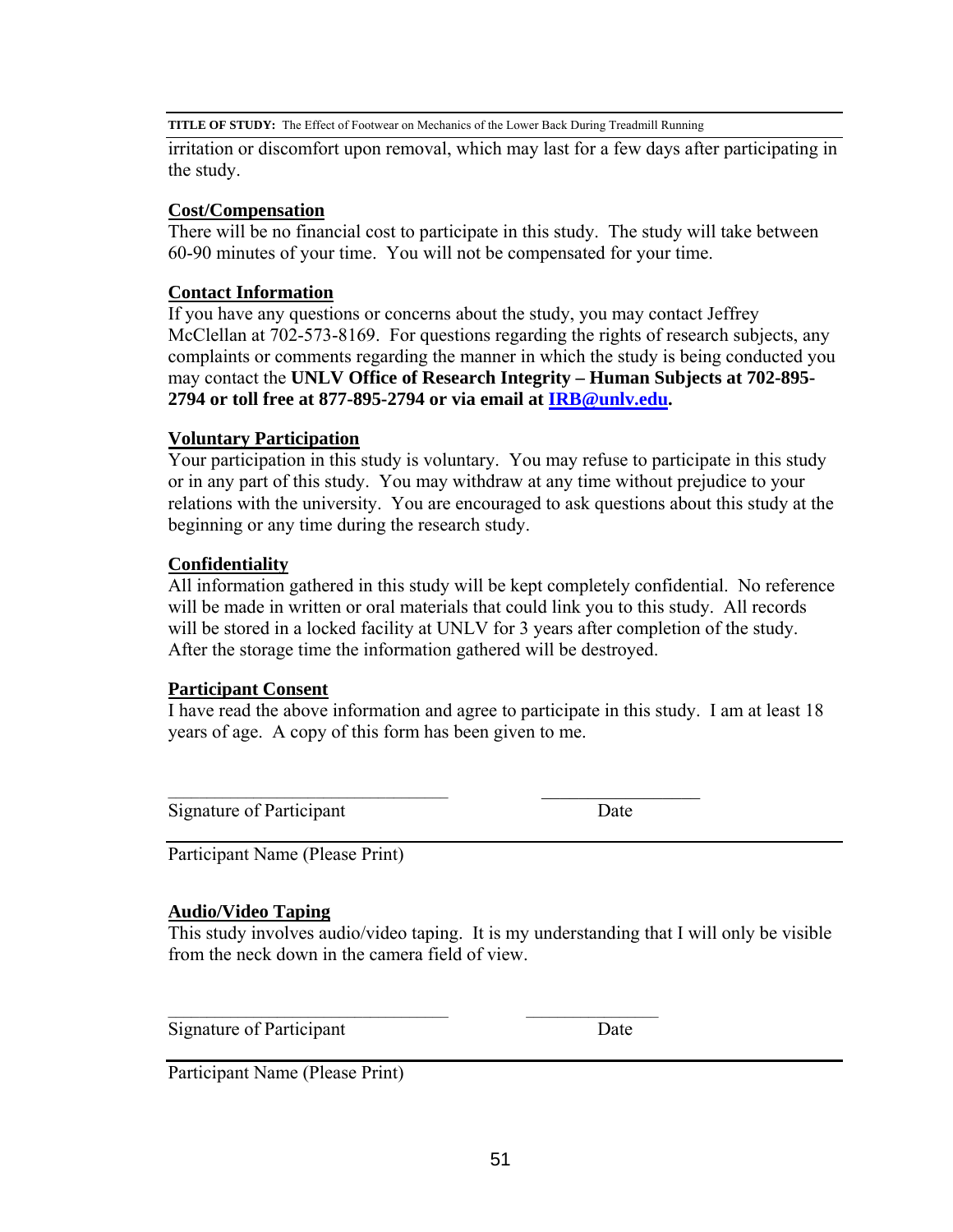**Appendix II** 

**Matlab**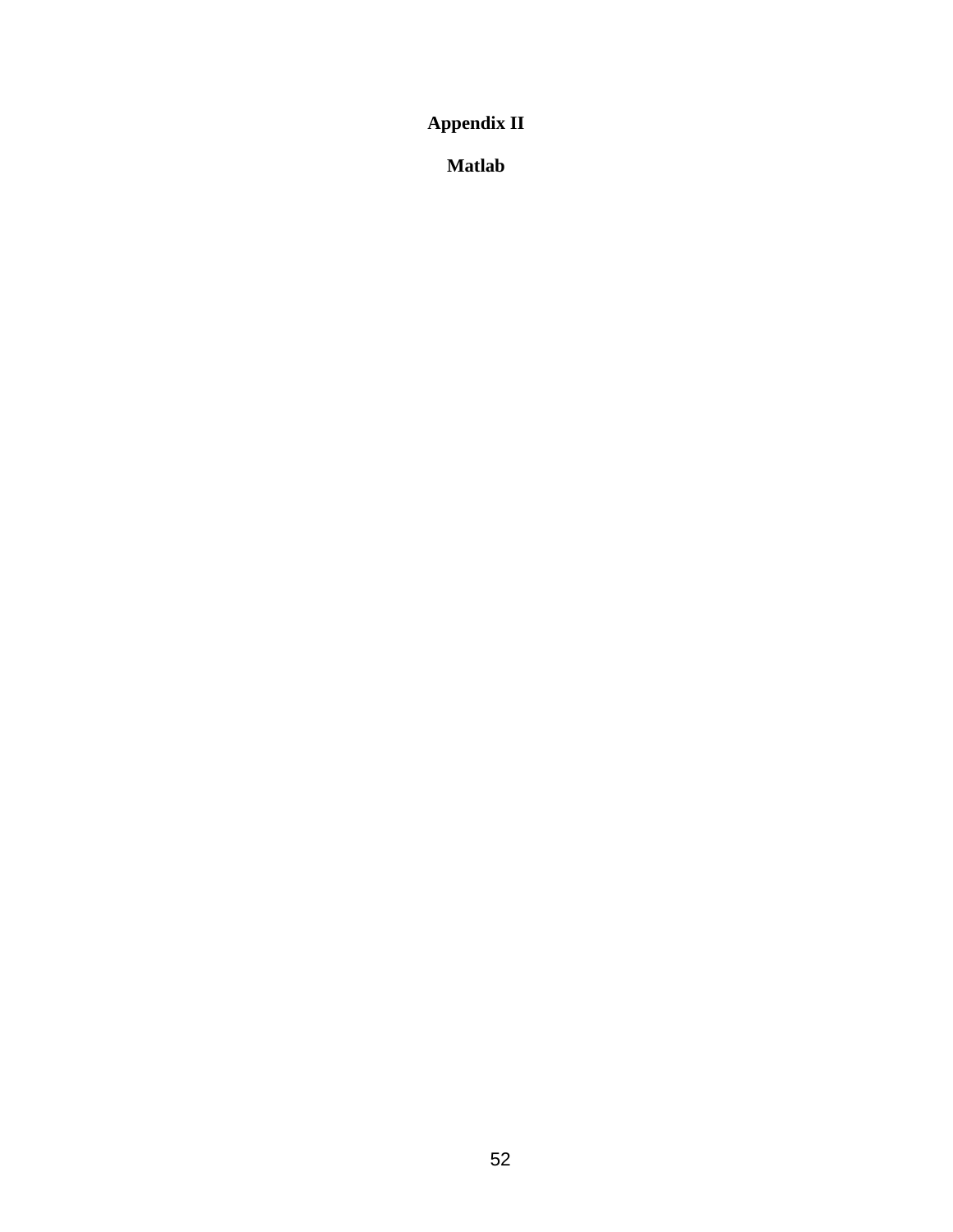```
%This program was written to process the EMG data collected 
%for Jeff's thesis during treadmill running. 
%3/21/2012 
%modified dwr_2010.m 
clear; 
clc; 
warning off 
%Identify critical variables 
   %Program parameters 
  subjects to process = 1; % process one subject at a time
  conditions to process = 1;
  trials to process = 1;
  start with subject = 1;
  start with condition = 1;
  start with trial = 1;
   %parameters for my_save 
  avg_file = ['s' int2str(start_with_subject) 'c' int2str(start_with_condition)
'avgemg.txt']; 
  rms file = ['s' int2str(start with subject) 'c' int2str(start with condition)
'rmsemg.txt']; 
  output file = ['s' int2str(start with subject) 'junk3.txt']; %output file name
  extraoutput file = ['s' int2str(start_with_subject) 'c' int2str(start_with_condition)
'kindata.txt']; %for positions of BF 
   %parameters for my_fopen 
  \text{directory} = [\text{`c}:\text{Biomech}\{\text{if}\text{LBR}\text{'}\}]; %directory where data are located
  headers = 5; \frac{9}{\text{number of headers in}} *.asc
  \text{columns} = 7; \% number of columns
  rows = inf;
   %muscles 
  musonecol = 2; %Lumbar Erector Spinae
  mus2col = 3; %Rectus Abdominis
  mus3col = 4; \%Biceps Femoris
  backelgon = 5; %Back Elgon
  muscol = [musonecol mus2col mus3col];
  kneelgon = 6; \%Knee Elgon
   %for normalization: identify the time (in secs) to calculate average
```
 %the program (lbropennormalize2012) will determine the greatest 1-second average %for each muscle from the MVC files avgtime  $= 1$ ;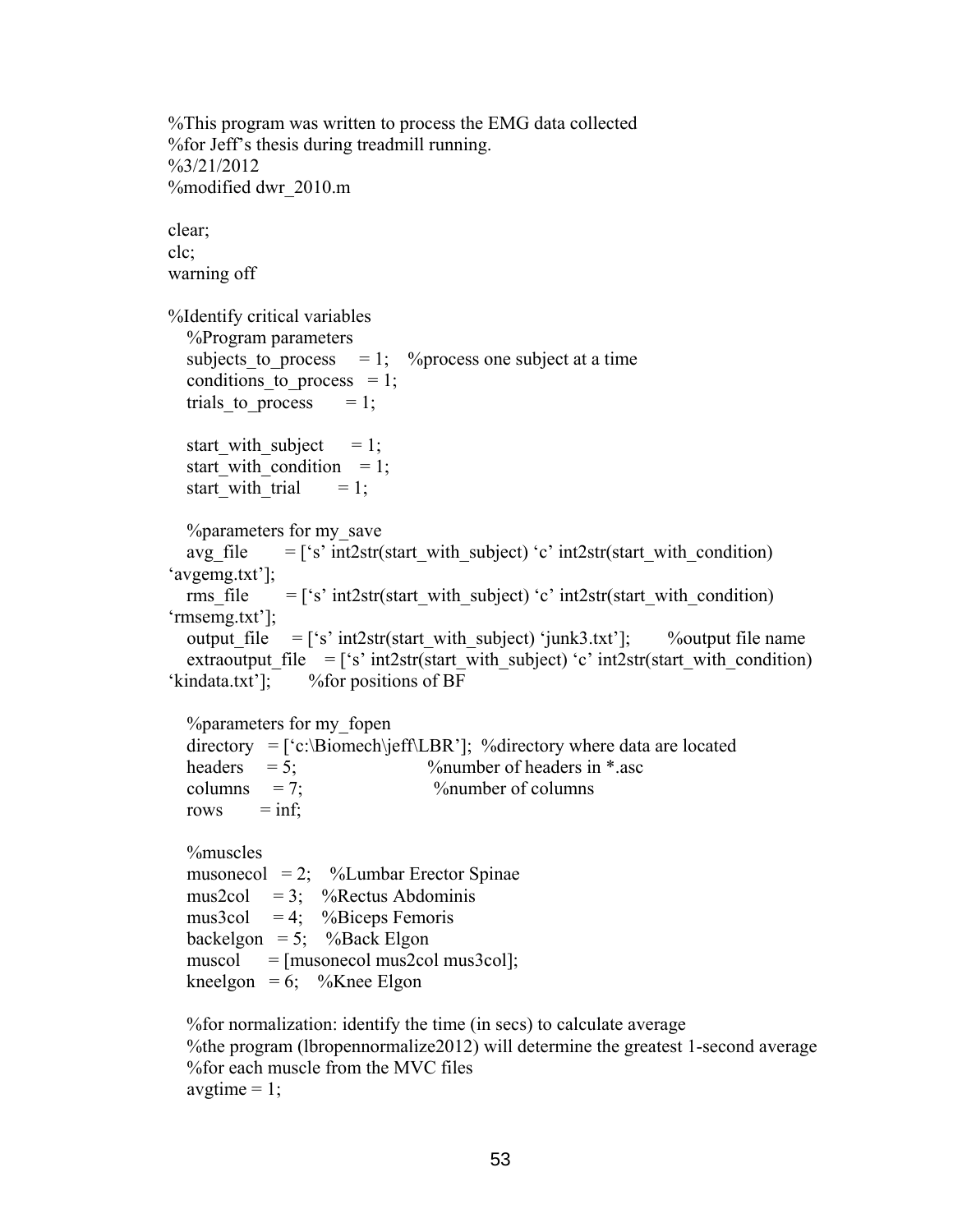```
 %EMG collection details
```

| <b><i>AULTRED CONCERTED LOCALITY</i></b>                                                                                                                                                                        |
|-----------------------------------------------------------------------------------------------------------------------------------------------------------------------------------------------------------------|
| fs = $1500$ ; %xample frequency<br>fc = $300$ ; %cutoff frequency                                                                                                                                               |
|                                                                                                                                                                                                                 |
| fcgen $= 500$ ; % % % % % % % % % % % cutoff frequency for general smoothing routine                                                                                                                            |
|                                                                                                                                                                                                                 |
| EMGwin = 15; % % % % % % % exercise EMG across<br>precision = 4; % % mumber of decimals                                                                                                                         |
| %plot window size<br>number of mins $= 10$ ;<br>number of peaks = $21$ ;<br>window_size = window_size*fs; $\%$ in row numbers<br>search size $= 100$ ; $\%$ points to search<br><i>Y</i> <sub>o</sub> plot info |
| labelone = $["ES"]$ ;                                                                                                                                                                                           |
| $label2 = [A']$ ;                                                                                                                                                                                               |
| $label3 = ['BE']$ ;                                                                                                                                                                                             |
| $label4 = ['BaElg']$ ;                                                                                                                                                                                          |
| $label5 = ['KnElg']$ ;                                                                                                                                                                                          |
| <b>%counter</b><br>rownumber = $0$ ;                                                                                                                                                                            |
| % MAIN PROCESSING<br>%==============================                                                                                                                                                            |
|                                                                                                                                                                                                                 |

for s = start with subject $\odot$ start with subject + subjects to process – 1)

 %reset output data avgout  $= []$ ; rmsout  $= []$ ;

for c = (start with condition $\otimes$ start with condition + conditions to process -1 )) for  $t = (start\_with\_trial\otimes start\_with\_trial + trials\_to\_process -1 ))$ 

 %open a file %EMG data have DC bias removed [musone, mus2, mus3, baelg, knelg, inputfile, outputfile] = lbropen2012(s,c, t, directory, columns, headers, musonecol, mus2col, mus3col, backelgon, kneelgon);

```
if window size > length(musone)window_size = length(musone);
 end
```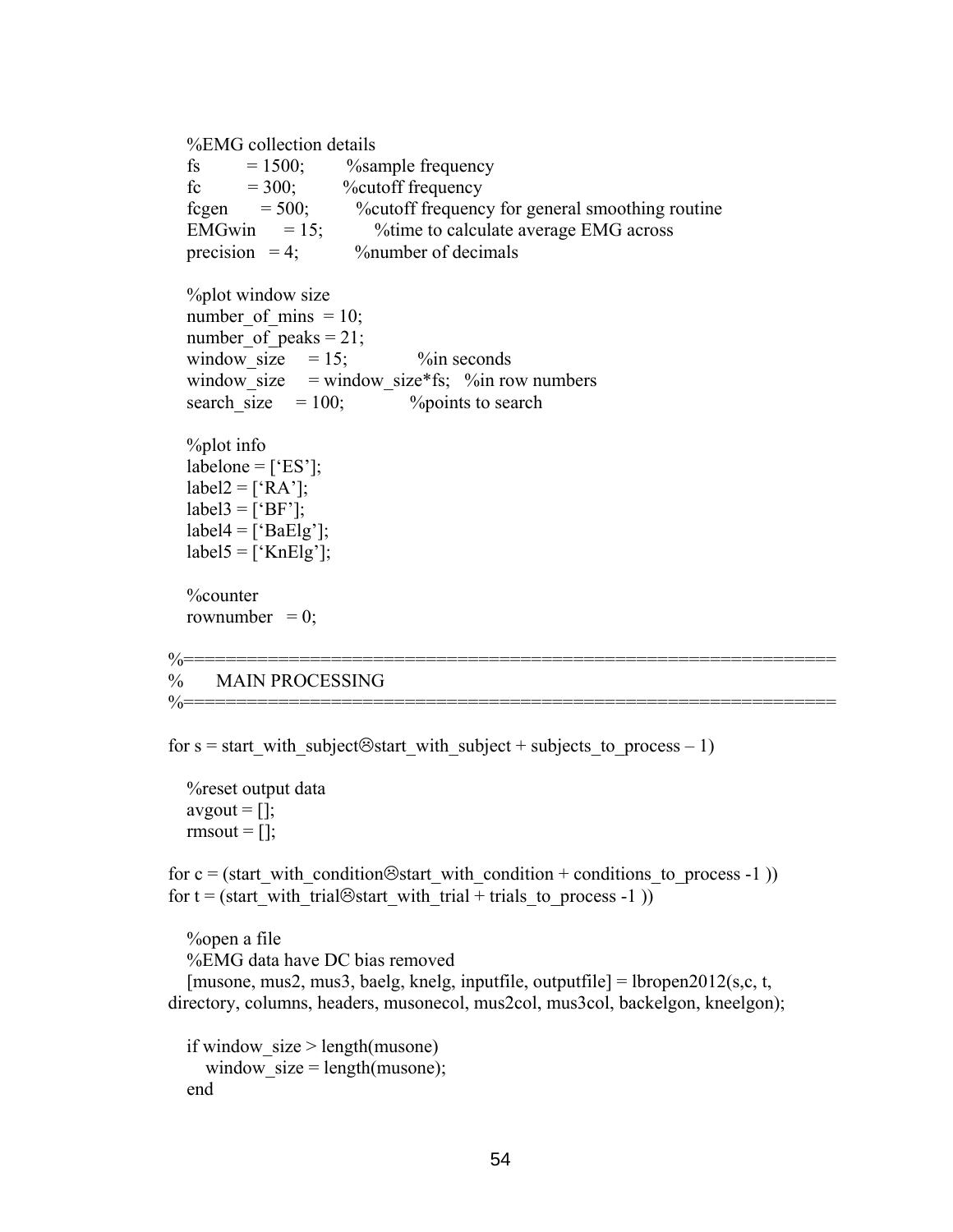%group data  $musdata = [musone, mus2, mus3];$ elgondata = [baelg, knelg];

%general smooth routine and normalize data

 % Returns 'musdatanorm' that are normalized to %MVC % 'musdata' are still raw data (DC bias removed) lbrsm2012

%==============================================================

 %run subroutine to smooth data, identify cycles, extract, interpolate and create ensemble plot

%==============================================================

%calls the following functions:

% lbr cycles2012

- % lbr kincycles2012
- % lbr\_extract2012
- % lbrmean2012

lbrsub2012

%==============================================================

 %calcualte average and RMS EMG data lbremga2\_2012

%==============================================================

end %end trial  $rownumber = rownumber + 1;$ 

 %for average and RMS EMG processing allout(rownumber,  $\mathcal{Q} =$  [s c avgout]; % removed SF from output rmsallout(rownumber,  $\mathcal{Q} =$  [s c rmsout]; % removed SF from output

clear musdata musdatanormsm elgondata;

end %end conditions

end %end subjects

%for average and RMS EMG processing

 %header: subject condition trial averageVL averageRF averageBF averageGA my\_save([directory '\output'], avg\_file, allout, precision);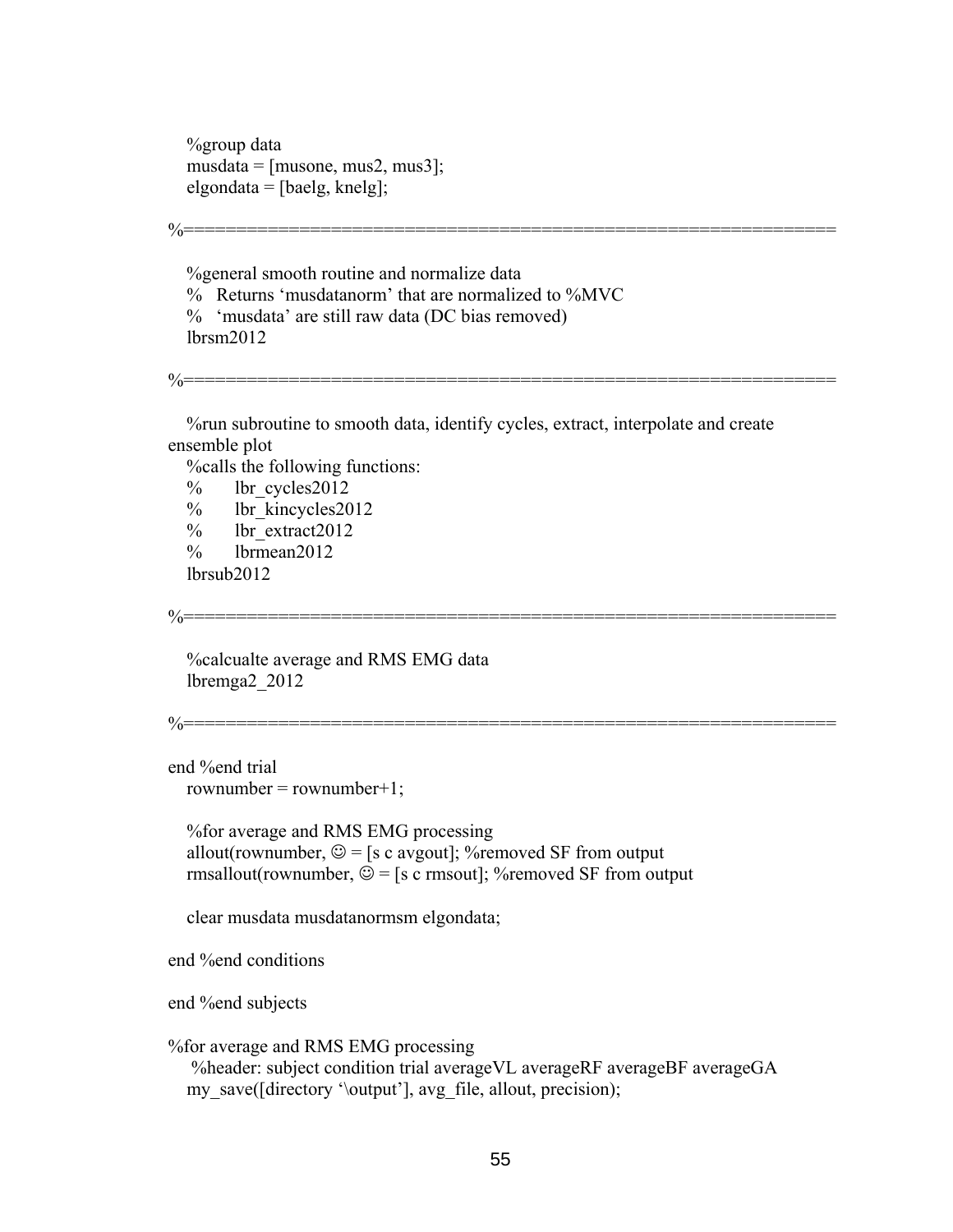%header: subject condition trial rmsVL rmsRF rmsBF rmsGA my\_save([directory '\output'], rms\_file, rmsallout, precision);

fprintf(1,'\nFinished processing.\n\n');

```
fclose('all'); 
%clear
```
%open a file for lbr project

function [musonedata, mus2data, mus3data, baelg, knelg, inputfile, outputfile] = lbropen2012(s,c, t, directory, peakcol, headers, musonecol, mus2col, mus3col, backelgon, kneelgon);

```
%create s?c?t? filename 
subj = int2str(s);cond = int2strI;
tri = int2str(t);
```
f\_name =  $['s' subj 'c' cond 't' tri]$ ; fprintf(1,'\n'); fprintf(1,f\_name); fprintf(1,'\n');

%create filenames inputfile  $=$  [f\_name '.txt']; outputfile =  $[f$  name '.out'];

```
%open a file using 'my_open' function 
data = my\_fopen(directory, inputfile, peakcol, inf, headers);
```

```
musonedata = data(:,musonecol);mus2data = data(:,mus2col);mus3data = data(:,mus3col);baelg = data(:,backelgon);knelg = data(:,kneelgon);
```

```
%remove DC bias 
musonedata = musonedata – mean(musonedata); 
mus2data = mus2data – mean(mus2data); 
mus3data = mus3data – mean(mus3data);
```

```
%function: my_fopen 
%this function will run the commonly used commands to open a file. 
%called as: 
% data = my fopen(directory, filename, columns, rows, headers)
%where
```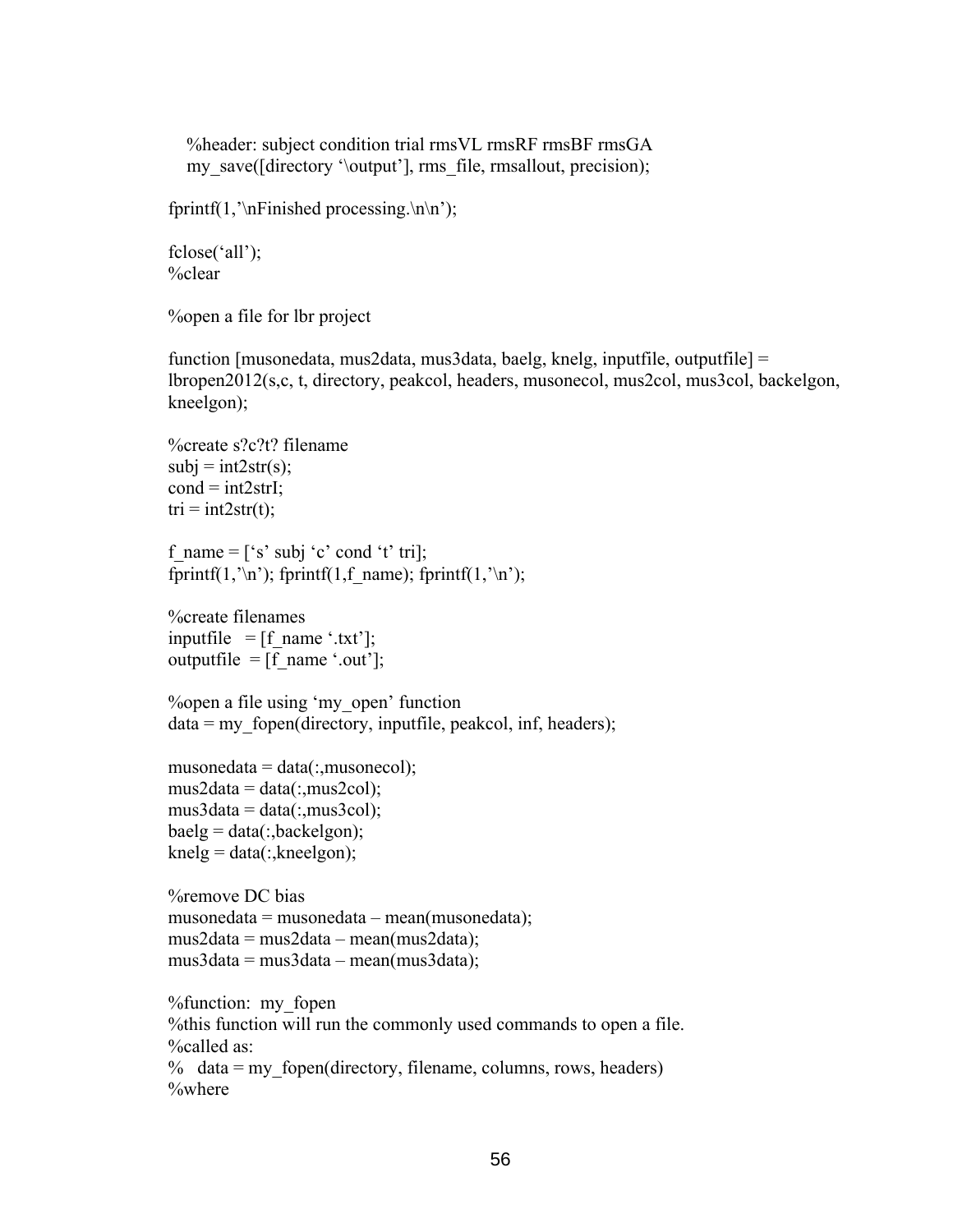```
% directory = location of file
```
- $%$  filename = name of file with extension
- $\%$  columns = number of columns
- $\%$  rows = number of rows
- $%$  headers = number of headers to get rid of

function tempdata = my\_fopen(my\_dir, file \_ name, columns, rows, headers);

```
\%my dir = data directory
% file name = filename with extension
\%columns = number of columns
%headers = number of headers to discard
```

```
 %set up commands for eval function 
 %change to working directory 
eval(['cd ' my dir ';']);
```

```
 %open the file 
 %create substrings 
c = 'fid = fopen('');
d = \lbrack \cdots \rbrack \lbrack \cdots \rbrack \rbrackrt<sup>1</sup>);';
```

```
 %create filename 
file_name = [c, file, name, d];
```

```
 %open peak input file 
eval(file_name);
```

```
 %check to see if the open was successful 
  if fid == -1 clc 
     message = ['The filename ' file_name ' does not exist in directory ' my dir]; error(message); 
       fprintf(1, \ln \n);
   end
```

```
 %get rid of headers 
for h = 1: headers
    fgets(fid); 
 end 
 %read in data 
A = f<sup>3</sup>(fid, '%f', [columns rows]);tempdata = A<sup>'</sup>;
```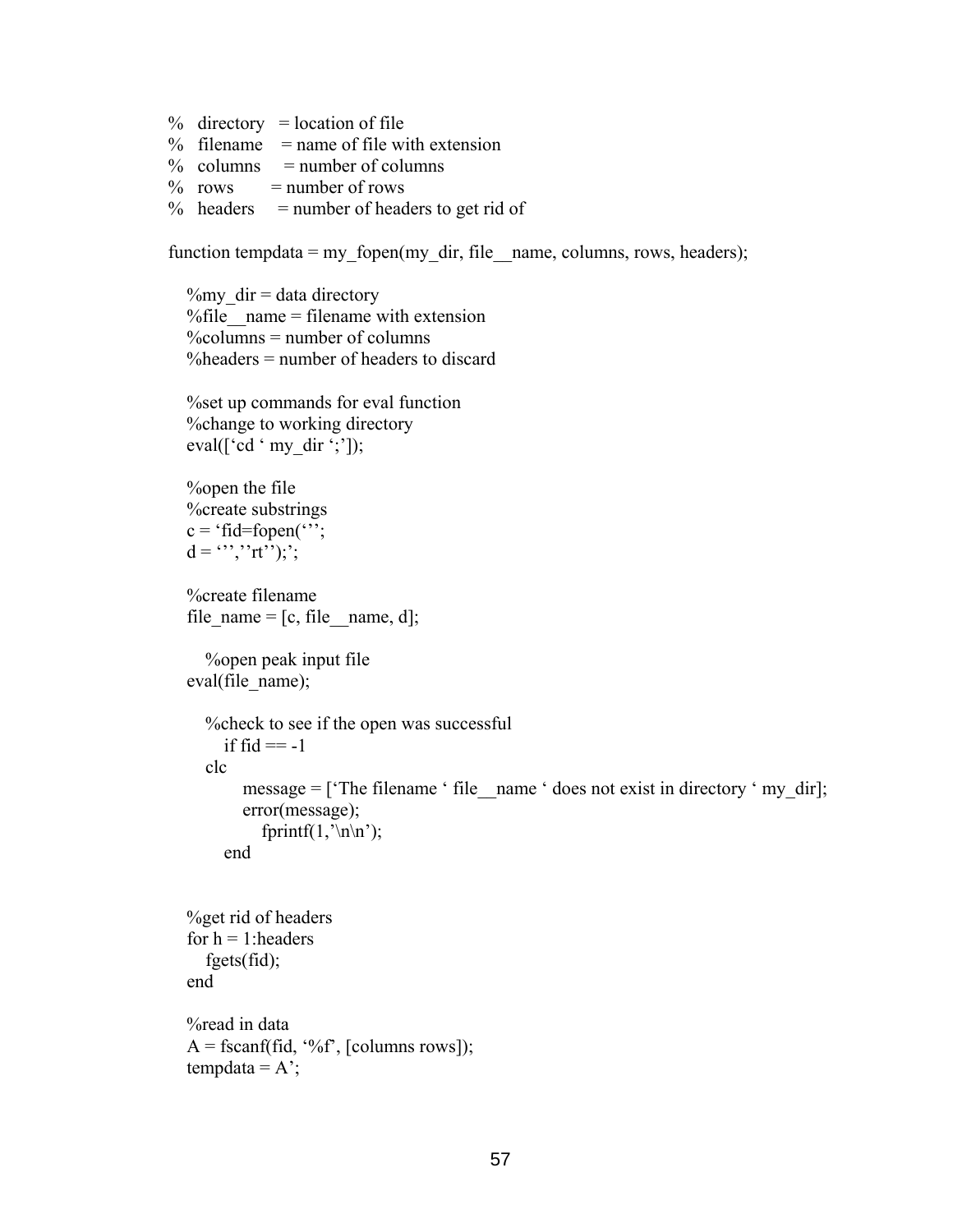```
%close files 
fclose('all'); 
%normalize data 
%routine called via lbr_2012 
%general smoothing routine 
for I = 1:3[musdata(:,i)] = my filt(musdata(:,i), fcgen, fs, 1); %smoothed with fc of 500hz
  musdatanorm sm(:,i) = my filt(musdata(:,i),fc,fs,1); %smoothed with fc of 300hz
end 
%normalize data 
%there are three muscles to process 
for I = 1:3 %create max file name 
  if I == 1maxfilename = ['s' int2str(s) 'mvees.txt'];
  elseif I = 2maxfilename = ['s' int2str(s) 'mvcra.txt'];
  elseif I == 3maxfilename = ['s' int2str(s) 'mvcbf.txt'];
   end 
   %Normalize data to peak 1-sec average 
   %only do this if it is the first file processed for a subject 
  if rownumber == 0[norm] = [bropennormalized2012(s,c, t, directory, columns, headers, muscle(i), fs,maxfilename, avgtime); 
   end 
   %normalize data 
  musdatanorm(:,i) = musdata(:,i)./norm*100;
  musdatanormsm(:,i) = musdatanormsm(:,i)./norm*100;
```
end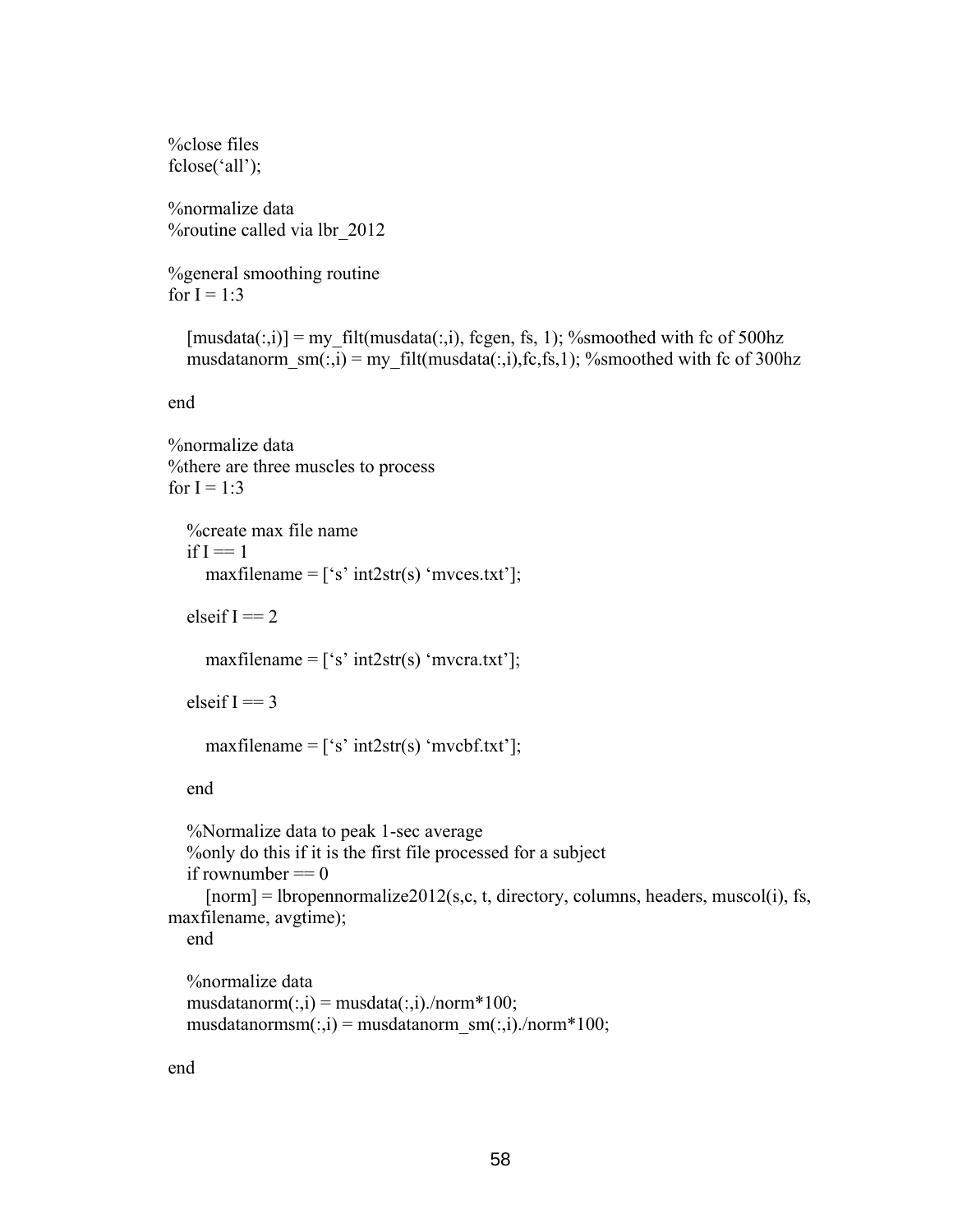%return to lbr\_2012.m

```
%Fourth Order Zero lag Butterworth Filter 
%Function called as: 
%[smooth data] = my filt(rawdata, fc, fs, type)
%where 
%fc = cutoff frequency
%fs = sample frequency
\%type = type of filter
\% 1 = low pass filter
% 2 = high pass filter
%==================================================
```
function [smoothed data] = my filt(raw data,fc, fs, type)

warning off;

%calculate wn

 $wn = 2*fc/fs;$ 

```
%calculate butterworth coefficients (2<sup>nd</sup> order)if type == 1[B,A]=butter(2,wn);end 
if type == 2[B,A]=butter(2,wn, 'high');end
```
%calculate smoothed data using a zero-phase lag routine smoothed\_data=filtfilt(B,A,raw\_data);

warning on;

%open a file for LBR project %called via lbrsm2012.m

function  $[MUSnorm] = lbropennormalize2012(s,c, t, directory, peaked, headers,$ MUScol, fs, maxfilename, avgtime);

close(gcf)

```
%create s?c?t? filename 
subj = int2str(s);cond = int2strI;
tri = int2str(t);
```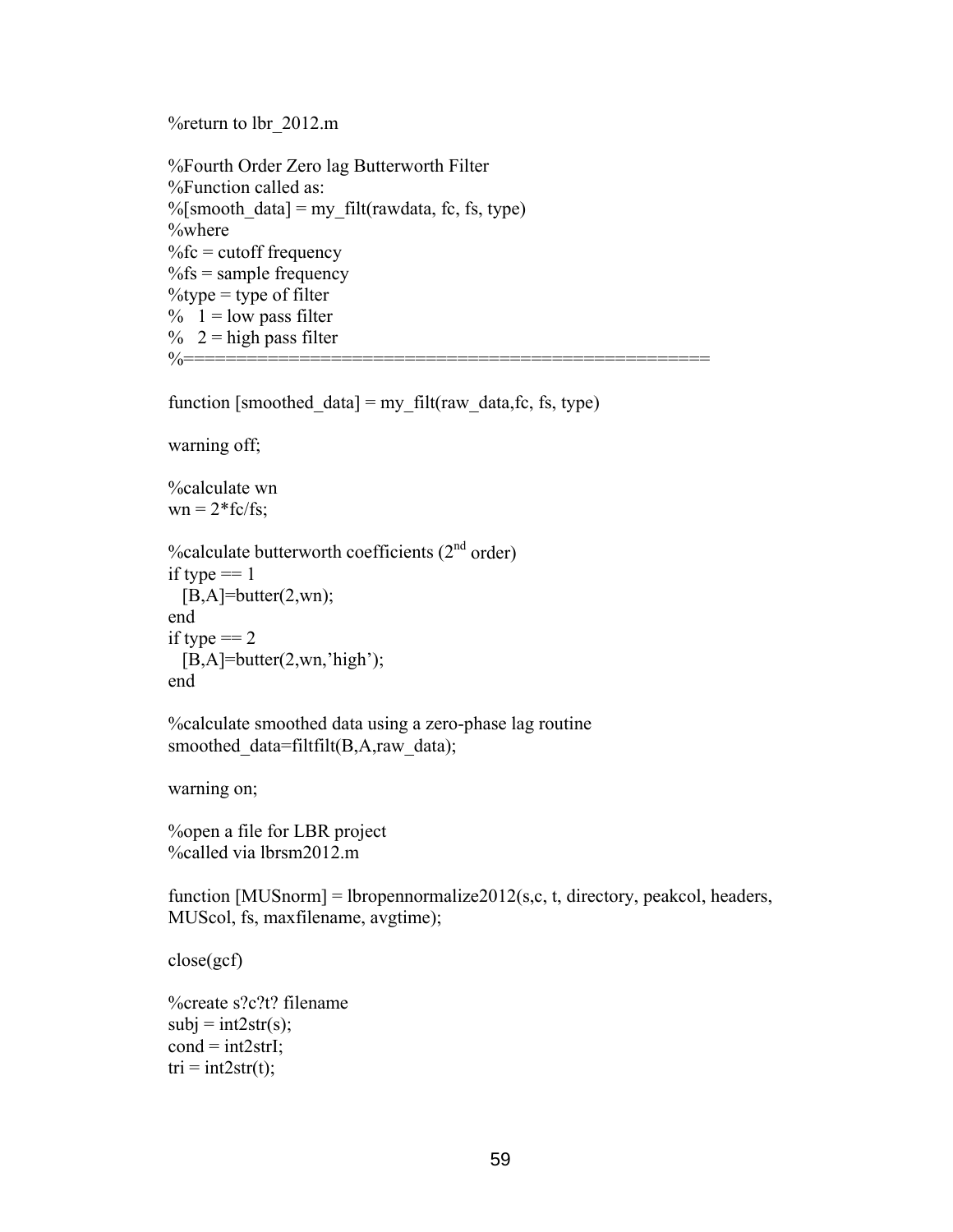```
%------------------------------------------------------ 
fprintf(1, \ln); fprintf(1, \maxfilename); fprintf(1, \ln);
%create filenames 
inputfile = [maxfilename '.txt'];
%open a file using 'my_open' function 
data = my_fopen(directory, maxfilename, peakcol, inf, headers);
temptime = 1:length(data);
musdata = data(:,MUScol);musdata = musdata – mean(musdata); %remove DC bias 
musdata = abs(musdata); %full wave rectify
for I = 1: length (musdata) - (fs*avgtime)
  tempmean(i) = mean(musdata(i:i+fs*avgtime));end 
MUSnorm = max(tempmean);plot(temptime, musdata) 
hold on 
musnormplot = ones(1, length(musdata))*MUSnorm;plot(temptime, musnormplot, 'r-') 
if MUScol == 2 title('ES MVC') 
elseif MUScol == 3 title('RA MVC') 
elseif MUScol == 4 title('BF MVC') 
end 
ylabel('EMG') 
xlabel('Time') 
pause 
close(gcf) 
%------------------------------------------------------
```

```
60 60
```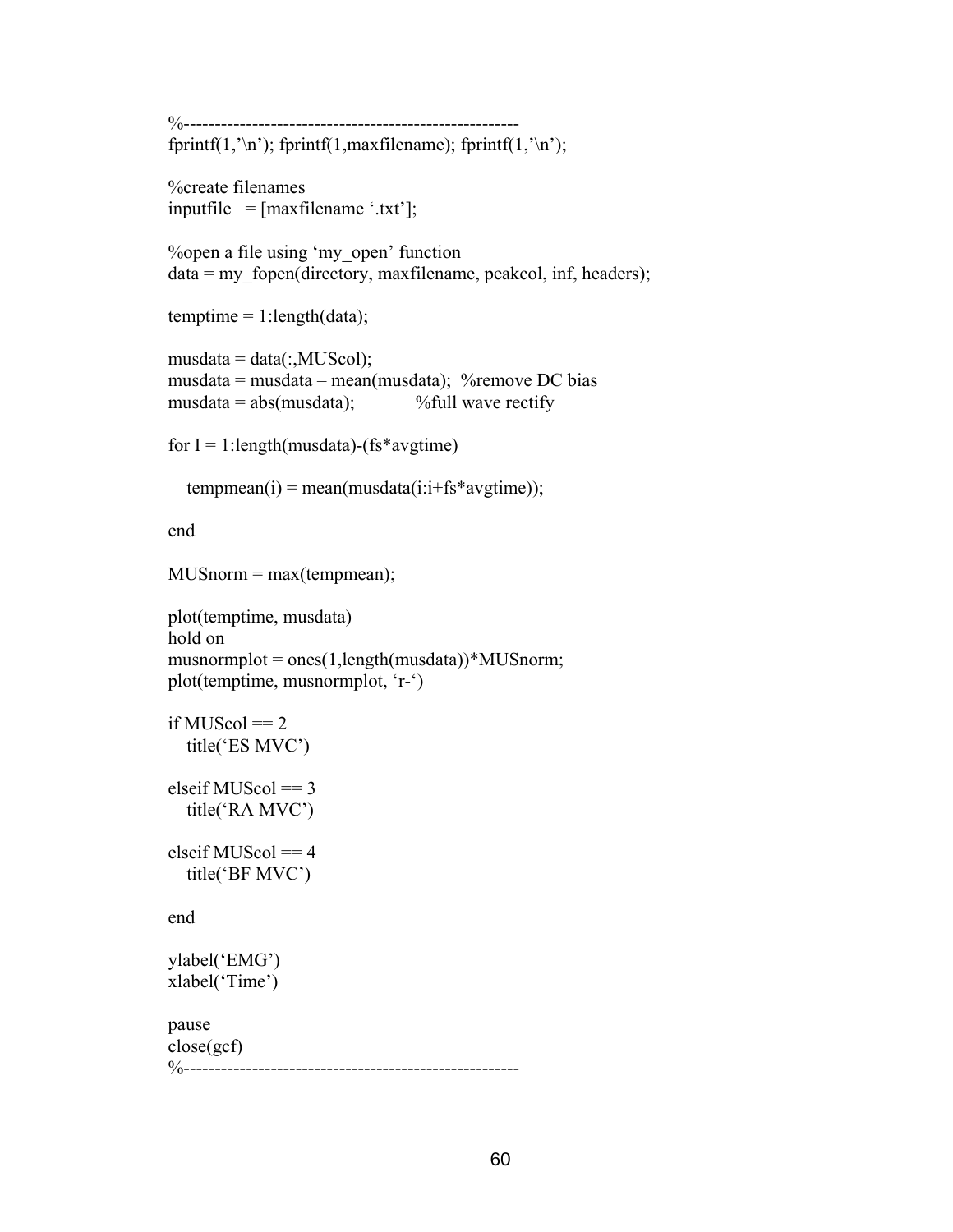%called via lbr\_2012 %smooth, normalize data, extract data  $\frac{0}{0}$ 

%plot data

 lbrplot2012(musdatanorm\_sm, elgondata, labelone, label2, label3, label4, label5, ['Smoothed Data'], window size);

 %find peaks [baelgaverage maxbaelg minbaelg rombaelg cycles] = lbr\_cycles2012( $[0:1/fs\odot length(knelg)-1)/fs$ ], knelg, baelg, fs, 5, 150, inputfile, number of peaks);

 %find peaks, then calculate kinematic data variables [knmin knminstdv knmax knmaxstdv knrom knromstdv knflexvel knflexvelstdv] = lbr kincycles2012( $[0:1/fs\Theta$ length(knelg)-1)/fs], knelg, fs, 10, 100, inputfile, number of mins);

 %calculate values for back kinematics lbrmean2012

%data to save

 extraoutputdata = [baelgmean' baelgstd' meanmaxbaelg' stdmaxbaelg' meanminbaelg' stdminbaelg' meanrombaelg' stdrombaelg' knmin' knminstdv' knmax' knmaxstdv' knrom' knromstdv' knflexvel' knflexvelstdv'];

 %save subject data my\_save([directory '\output'], extraoutput\_file, extraoutputdata, precision);

clear extraoutputdata;

%return to lbr\_2012

function lbrplot2012(musdata, elgondata, labelone, label2, label3, label4, label5, plottitle, window size);

```
 %plot raw data 
subplot(5,1,1) plot(musdata(1:window_size,1)) 
   ylabel(labelone) 
   title(plottitle) 
subplot(5,1,2) plot(musdata(1:window_size,2)) 
   ylabel(label2) 
subplot(5,1,3) plot(musdata(1:window_size,3)) 
   ylabel(label3)
```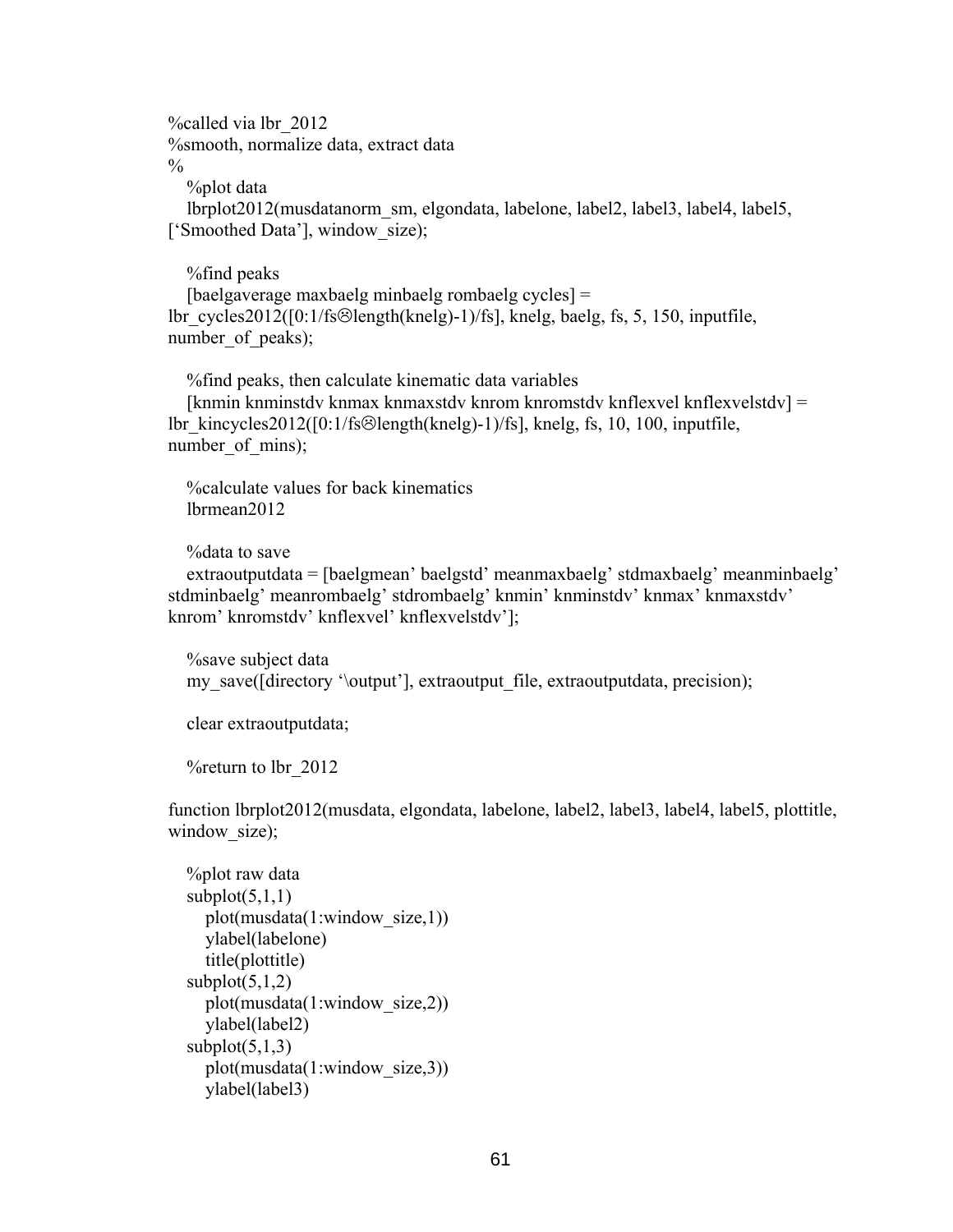```
subplot(5,1,4) plot(elgondata(1:window_size,1)) 
   ylabel(label4) 
subplot(5,1,5) plot(elgondata(1:window_size,2)) 
   ylabel(label5)
```

```
 pause 
 close(gcf)
```
%This routine is written to identify a number of peaks in a data set based upon %selecting the first 4 peaks.  $\%$ time = time column  $\%$ data = data column  $\%$ fs = sample rate  $\%$ plotsec = the number of seconds to plot to identify the first 4 peaks  $%$ searchwindow = number of points to search around %filename = name of file being processed %numberofpeaks = number of peaks to pull from the data set

function [baelgaverage maxbaelg minbaelg rombaelg cycles] = lbr  $cycles2012$ (time, data, moredata, fs, plotsec, searchwindow, filename, numberofpeaks)

```
 %------------------------------------- 
 % Identify max positions 
 %-------------------------------------
```
close(gcf)

```
 %plot first few seconds of position data 
 plot(time(1:plotsec*fs), data(1:plotsec*fs)) 
 xlabel('time (s)') 
 ylabel('knee elgon (units)') 
temptitle = [filename]; title(temptitle) 
 hold on
```
 %identify four peaks fprintf $(1, \n\infty)$  four peaks.')

for  $I = 1:4$ 

```
[p(i), ppos(i)] = lbrfindmin(data, searchwindow, fs); plot(time(ppos(i)), data(ppos(i)), 'ro') 
 plot(time(ppos(i)), data(ppos(i)), 'r.')
```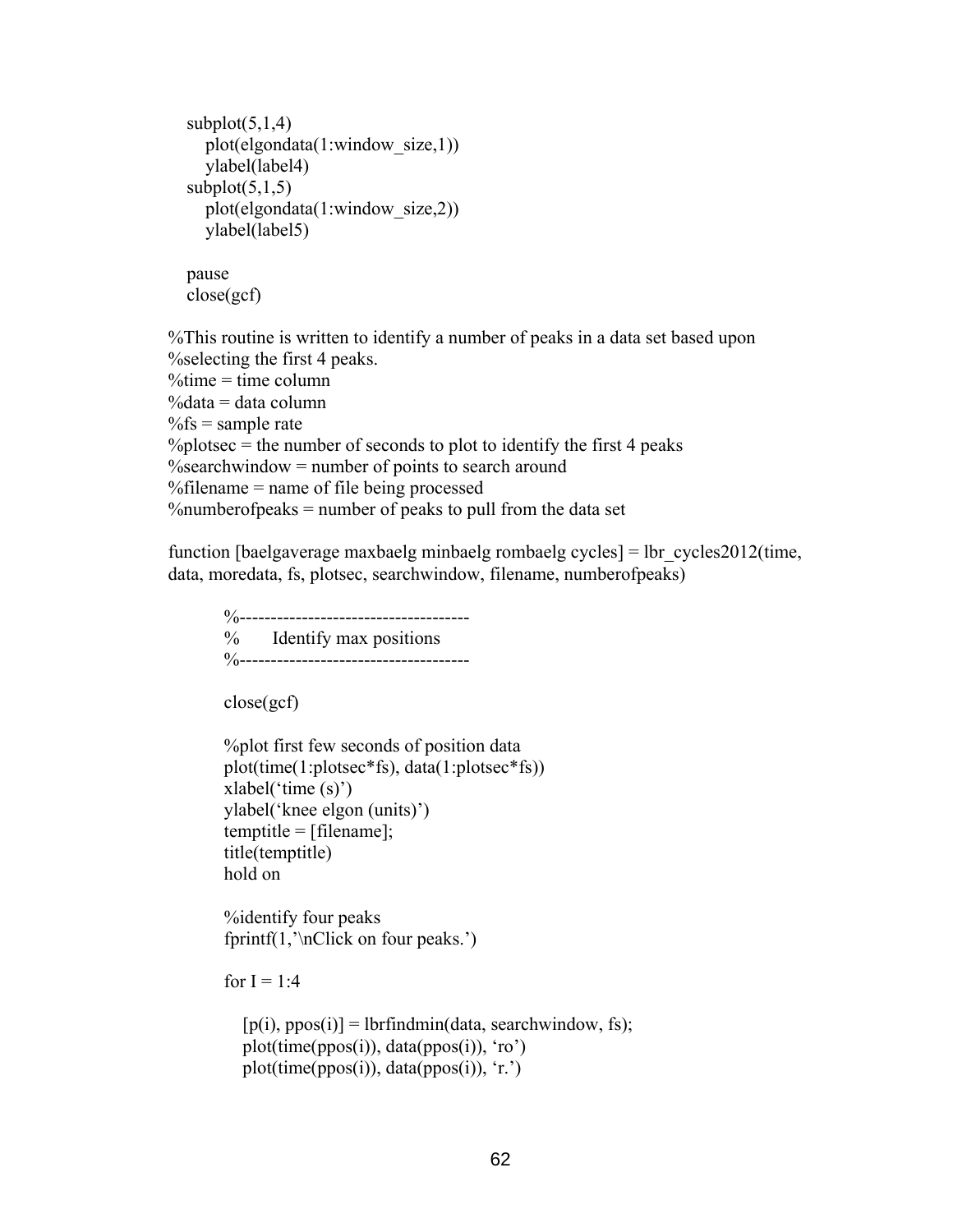end

```
 %calculate interval using different combinations of peaks 
tempsf(1) = (ppos(4)-ppos(1))/3;tempsf(2) = (ppos(3)-ppos(1))/2;tempsf(3) = (ppos(2) - ppos(1))/1;tempsf(4) = (ppos(4)-ppos(2))/2;tempsf(5) = (ppos(4)-ppos(3))/1;tempsf(6) = (ppos(3)-ppos(2))/1; %average SF 
sf = mean(tempsf);
 %use this to predict future peaks knowing where the first one occurs 
peak(1) = data(ppos(1));interval = sf; close(gcf) 
 %plot all data points after determining position 
 plot(time(1:plotsec*fs*2), data(1:plotsec*fs*2)) 
 ylabel('data (units)') 
 xlabel('time (s)') 
 temptitle = [filename]; 
 title(temptitle) 
 hold on 
 %plot first point 
plot(time(ppos(1)), data(ppos(1)), 'ro')
plot(time(ppos(1)), data(ppos(1)), 'r.')
for I = 2: number of peaks
   %find min 
  startsearch = round(ppos(i-1) + 0.5* interval);
  endsearch = round(startsearch + interval);
  [temp, empos] = min(data(startsearch:endsearch)); %adjust position 
  ppos(i) = \text{empos} + \text{startsearch} - 1; %plot 
   plot(time(ppos(i)), data(ppos(i)), 'ro') 
   plot(time(ppos(i)), data(ppos(i)), 'r.')
```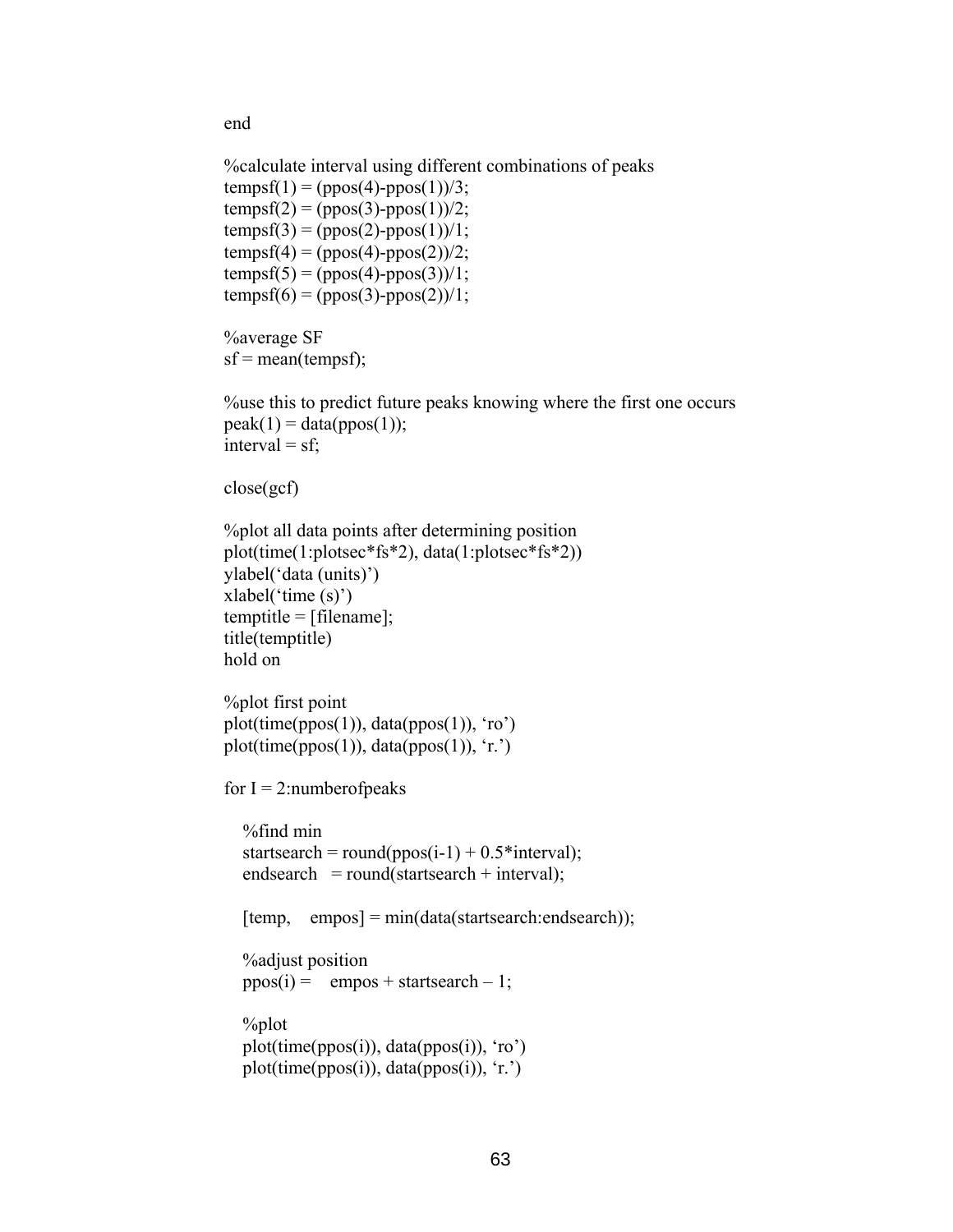```
 hold off 
 %return positions of peaks 
cycles = ppos; %calculate values for the back elgon 
for I = 1: number of peaks-1
  start = cycle(i);
  f \text{inish} = \text{cycles}(i+1);baelgaverage(i) = mean(moredata(start:finish)); % mean for each individual
   cycle 
  maxbaelg(i) = max(moredata(start: finish)); %max for each cycle
  minbaelg(i) = min(moredata(start:finish)); % min for each cycle
  rombaelg(i) = (maxbaelg(i) – minbaelg(i)); %rom for each cycle
 end
```
pause

end

%This file was written in order to calculate elgon values for Jeff's thesis including: %knee flexion velocity %range of motion of the knee %maximum and minimum values for knee flexion/extension

%called from lbrsub2012

function [knmin knminstdv knmax knmaxstdv knrom knromstdv knflexvel knflexvelstdv]  $=$  lbr kincycles2012(time, data, fs, plotsec, searchwindow, filename, numberofmins)

 %--------------------------------------- % Identify max positions %---------------------------------------

close(gcf)

```
 %plot first few seconds of position data 
 figure('position',[30 50 1200 800]); 
 plot(time(1:plotsec*fs), data(1:plotsec*fs)) 
 xlabel('time (s)') 
 ylabel('knee elgon (units)') 
temptitle = [filename]; title(temptitle) 
 hold on
```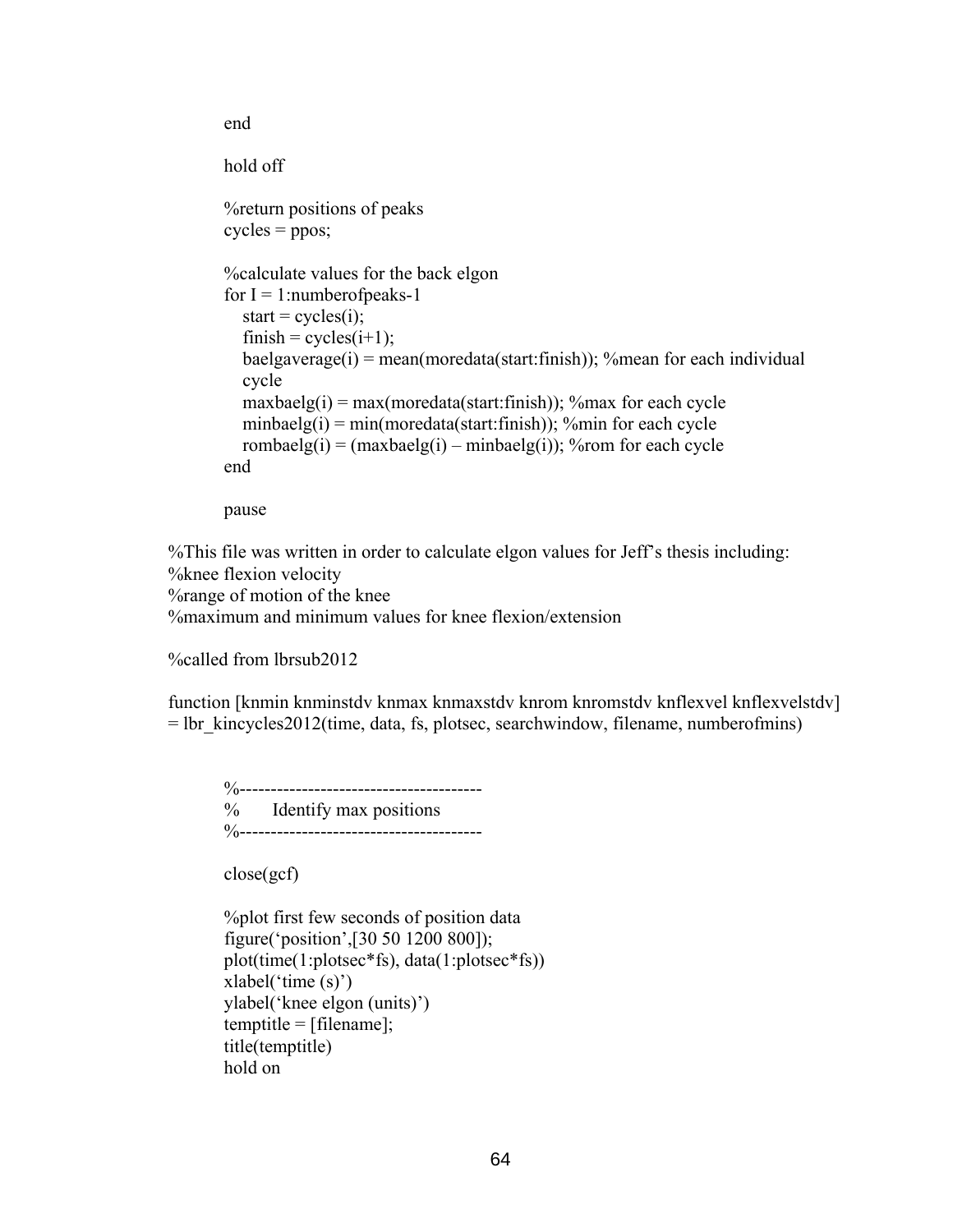%identify locations for peak knee extension and for peak knee flexion fprintf(1, $\in$ Click on peak extension for ten knee peaks. $\infty$ )

```
for I = 1: numberofmins
```

```
 %identify ten locations for peak knee extension 
  [p(i), ppos(i)] = lbrfindmin(data, searchwindow, fs); plot(time(ppos(i)), data(ppos(i)), 'ro') 
   plot(time(ppos(i)), data(ppos(i)), 'r.') 
  extmax(i) = data(ppos(i)); end
```

```
 fprintf(1,'\nClick on peak flexion for ten knee peaks.')
```

```
for I = 1: numberofmins
   %identify ten locations for peak knee flexion 
  [p(i), pos(i)] = lbrfindpeak(data, searchwindow, fs); plot(time(pos(i)), data(pos(i)), 'bo') 
   plot(time(pos(i)), data(pos(i)), 'r.') 
  flexmax(i) = data(pos(i)); end
```

```
 hold off 
 close(gcf)
```

```
 %calculate average values for knee extension and flexion 
knmin = mean(extmax);
knminstdv = std(extmax);
kmmax = mean(flexmax);kmmaxstdv = std(flexmax);
```

```
for I = 1: numberofmins
   %find range of motion 
  ROM(i) = (flexmax(i) - extmax(i)); end
```

```
\text{known} = \text{mean}(\text{ROM});
knromstdv = std(ROM);
```

```
 %find knee flexion velocity 
for I = 1: numberofmins
  flextime(i) = ((pos(i)-ppos(i))*(1/fs));flexvel(i) = (ROM(i)/flextime(i)); end
```

```
knflexvel = mean(flexvel);
```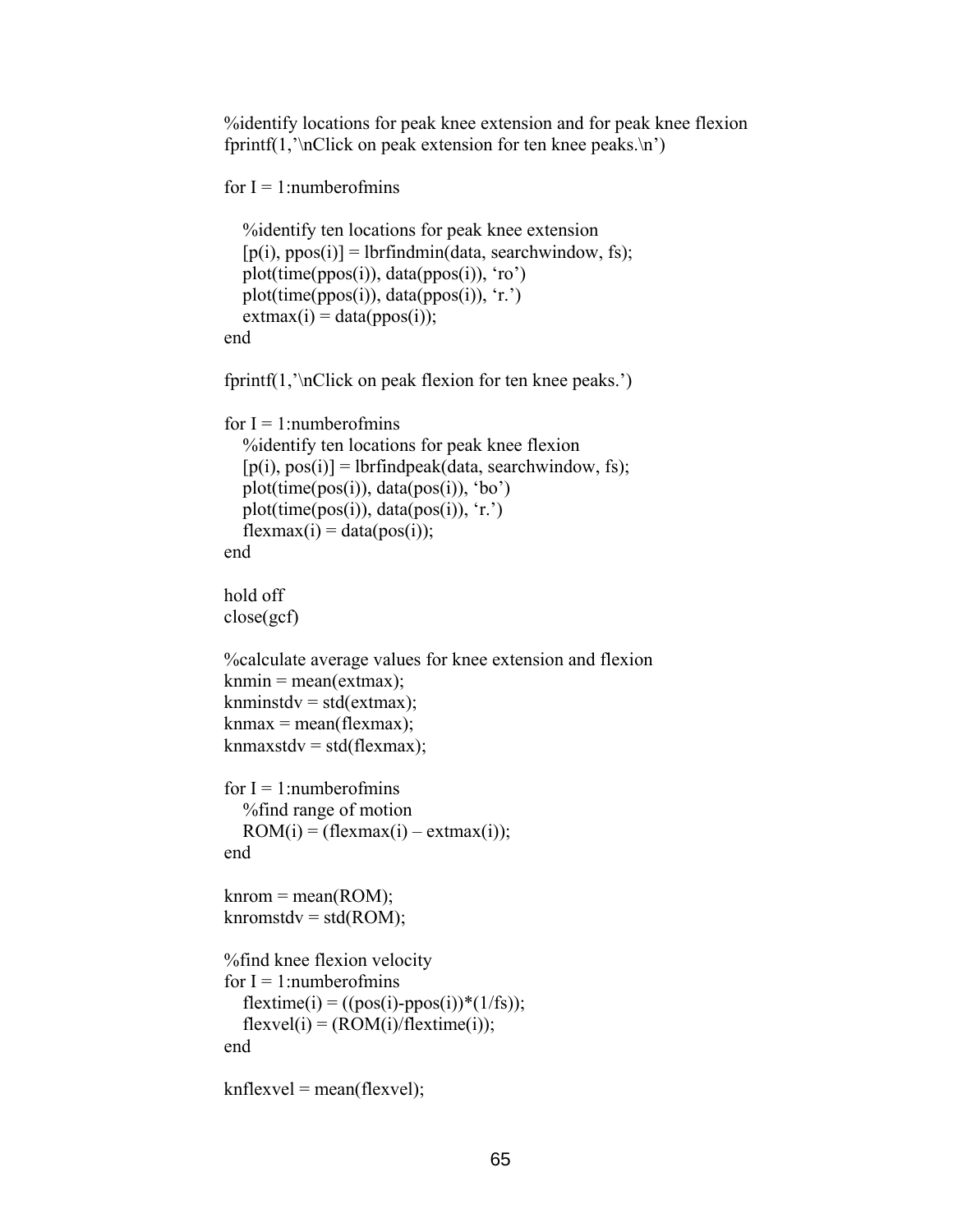$knflexvelstdv = std(flexvel);$ 

pause

%Function lbrfindmin.m

%Locates minimum value and position relative to data size %Important: The function requires that the x axis is time. %The peakpos returned is position number (not time). %The function includes a call to ginput for one click.

Function [peak, peakpos] = lbrfindmin(data, searchwindow, fs);

```
[xpos, ypos] = ginput(1);xpos = round(xpos * fs);
```

```
start = xpos-searchwindow; 
if (start\leq1)
  start=1; 
end
```

```
peak = min(data(start:xpos + searchwindow));
```

```
temppeakpos = find(data(start:xpos+searchwindow)==peak)
```
 $temppeakpos(5)=0;$ 

```
peakpos = temppeakpos(1);
```

```
peakpos = peakpos + (start) - 1;
```

```
%Function lbrfindpeak.m
```
%Locates peak value and position relative to data size %Important: The function requires that the x axis is time. %The peakpos returned is position number (not time). %The function includes a call to ginput for one click.

Function [peak, peakpos] = findpeak(data, searchwindow, fs);

```
[xpos, ypos] = ginput(1);xpos = round(xpos * fs);start = xpos-searchwindow; 
if (start\leq1)
   start=1; 
end
```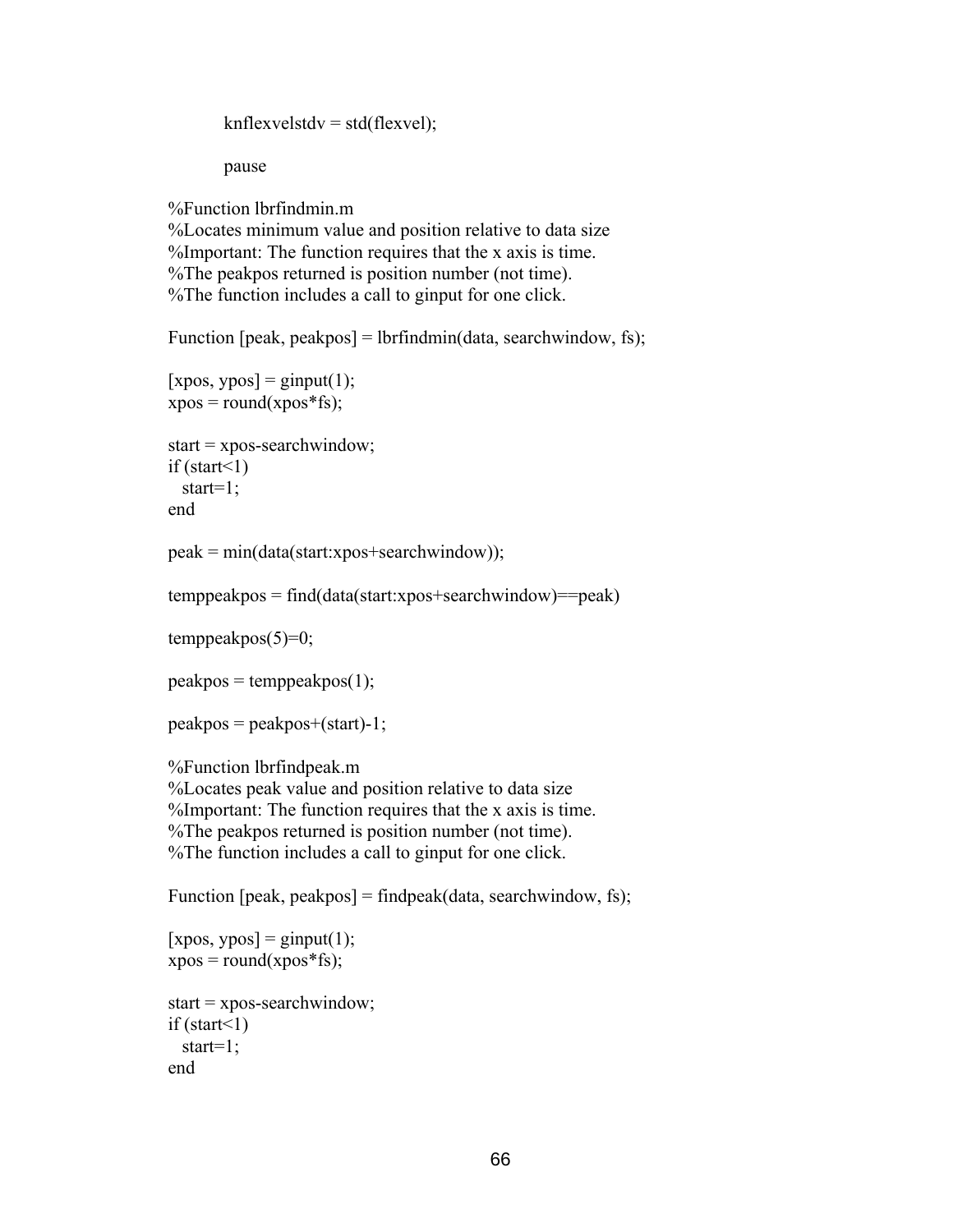```
peak = max(data(start:xpos+searchwindow));
```

```
temppeakpos = find(data(start:xpos+searchwindow)==peak)
```

```
temppeakpos(5)=0;
```
 $peakpos = temppeakpos(1);$ 

```
peakpos = peakpos + (start) - 1;
```

```
%Calculate back kinematics for LBR 
%called from lbrsub2012
```

```
% for I = 1:2:number of peaks-1 % extracting only odd numbered cycles
  baelgmean = mean(baelgaverage(1:2:number of peaks-1));
 baelgstd = std(baelgaverage(1:2:number of peaks-1));
```

```
meanmaxbaelg = mean(maxbaelg(1:2:number of peaks-1));
stdmaxbaelg = std(maxbaelg(1:2:number of peaks-1));
```

```
meanminbaelg = mean(minbaelg(1:2:number of peaks-1));
stdminbaelg = std(minbaelg(1:2:number of peaks-1));
```

```
meanrombaelg = mean(rombaelg(1:2:number of peaks-1));
  stdrombaelg = std(rombaelg(1:2:number of peaks-1));
%end 
    close(gcf)
```

```
%Function: my_save(directory, filename, data, precision) 
%This function will save data to a specified file with a specified precision
```
function my\_save(directory, filename, data, precision)

```
 %initialize variable 
all column info = [;
 %change directory 
  temp = pwd;
   eval(['cd ' directory]); 
 %open the file to write to 
   fid=fopen(filename, 'w'); 
 %make quote notation 
  q ="";
```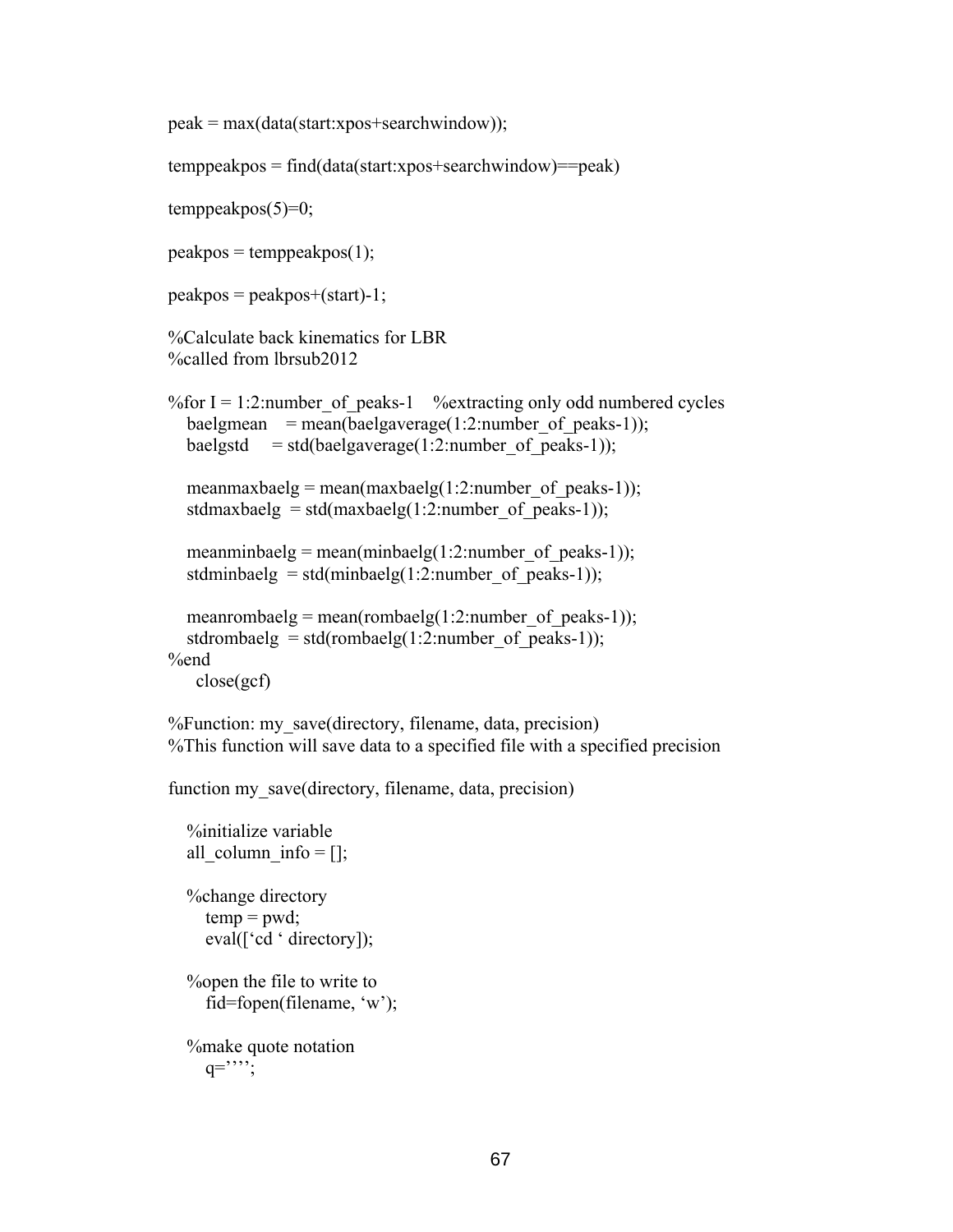```
 %check the size of the data array 
    [rows columns] = size(data); %Create the necessary write commands 
    column precision = int2str(precision);
    column info = ['%5.' Column precision 'f'];
    for I = 1: columns
       all column info = [column info ' ' all column info];
     end 
   %transpose the output data array because the print command writes 
   %column 1, then column 2, ... 
     data=data'; 
   %create command line 
    print_command = [ 'fprintf(fid,' q all_column_info '\n' q ', data);'];
   %save data 
     eval([print_command]);
   %close file 
      fclose(fid); 
   %change back to original directory 
     eval(['cd ' temp]); 
%calculate means and RMS for time period 
%called via lbr_2012 
%DC bias already removed 
   %check to make sure data set is long enough 
   if EMGwin*fs > length(musdatanormsm) 
    winend = length(musdatanormsm);
   else 
    winend = EMGwin*fs;
   end 
   %calculate average across each cycle in the data (e.g. during stance only) 
  for o = 1:number of peaks-1
    start(o) = cycles(o);finish(o) = cycles(o+1);for I = 1:3tempavgmus(o,i) = mean(abs(mus datanormsm((start(o): finish(o)),i)));
```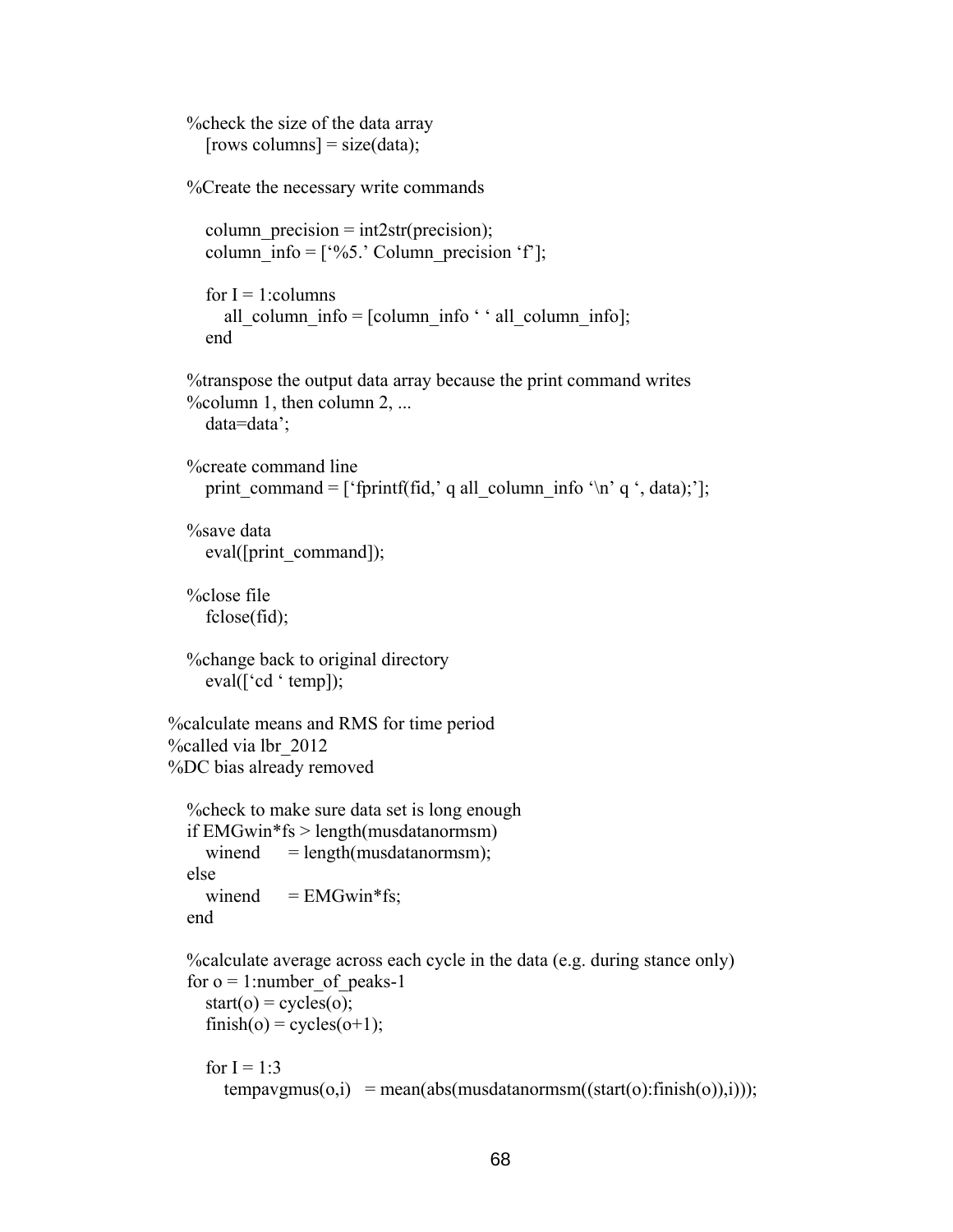```
temprmsmus(o,i) = rms(abs(mus datanormsm((start(o):finish(o)),i)));
   end 
 end 
for I = 1:3avgmus(i) = mean(tempaygmus(1:2:number_of_peaks-1,i));r_{\text{max}}(i) = \text{mean}(\text{term}m_{\text{max}}(1:2:\text{number of peaks-1},i)); end 
avgout = [avgout avgmus];rmsout = [rmsout rmsmus];
```

```
 %return to lbr_2012
```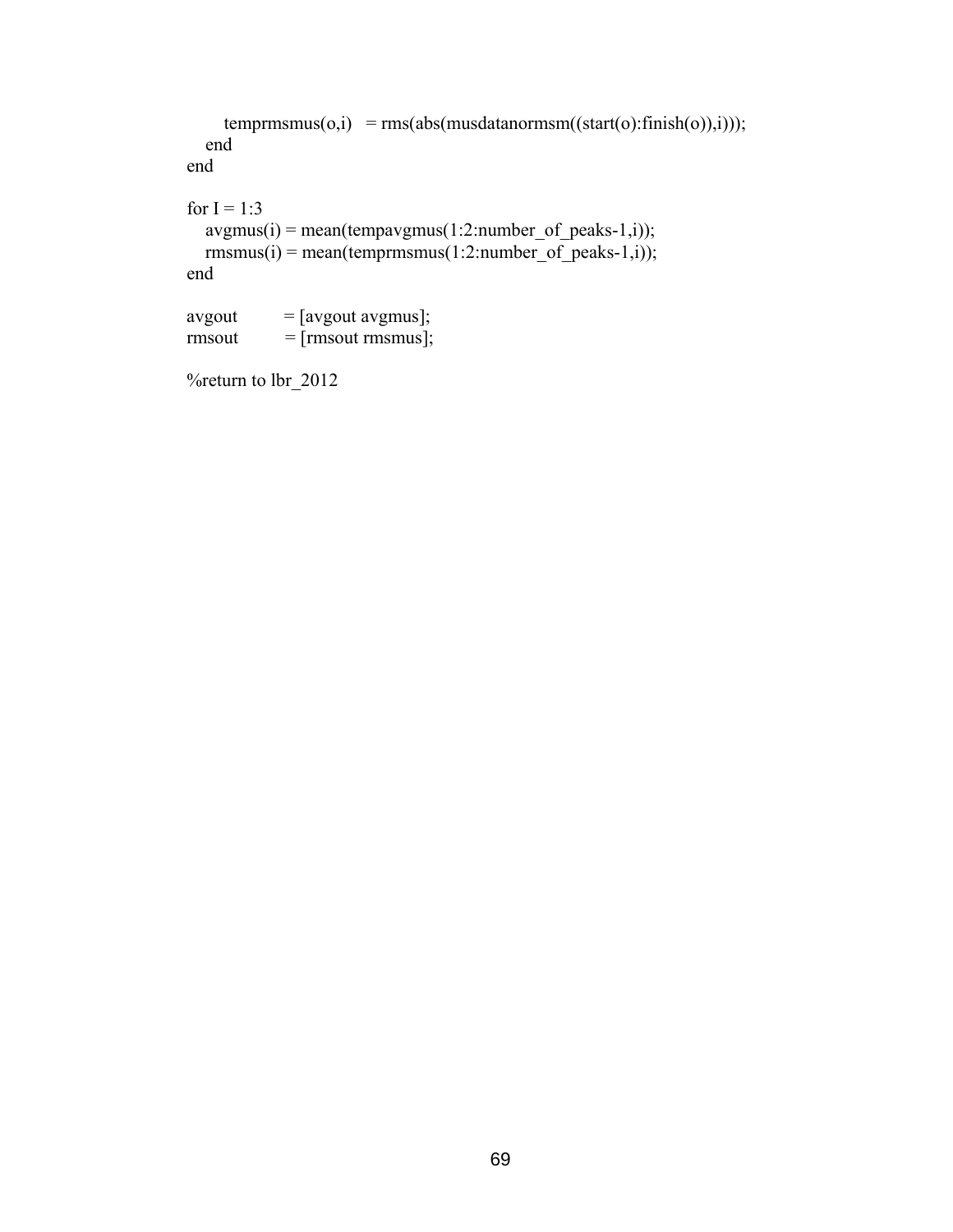# **Appendix III**

**Data Collection Sheet**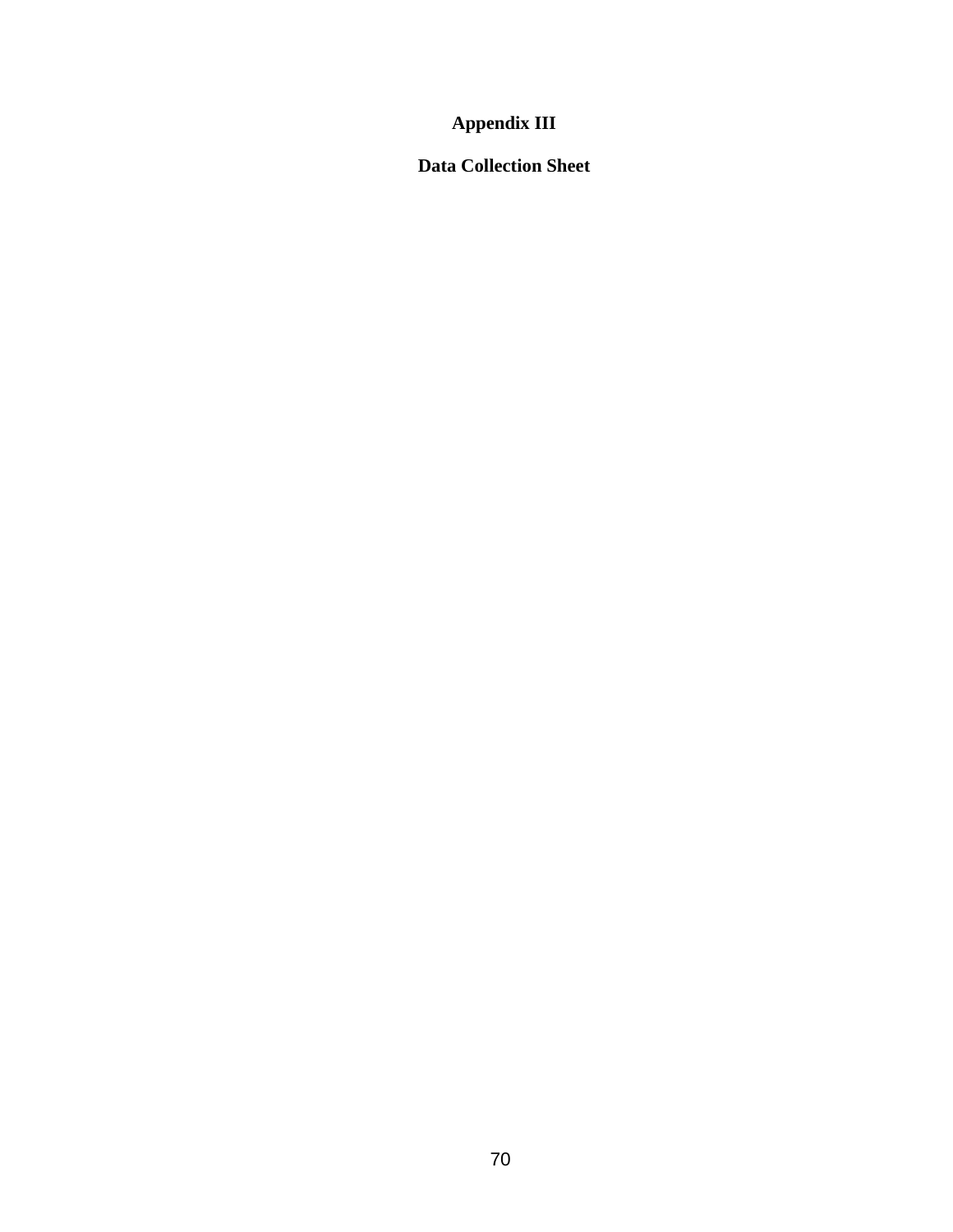| Footwear – Low Back data collection sheet                                                                              |  |         |  |  |
|------------------------------------------------------------------------------------------------------------------------|--|---------|--|--|
| <b>Informed Consent?</b><br>Warm up?<br>Shoes fit?<br>Prior history of low back pain?<br>Data sampling rate at 1500hz? |  |         |  |  |
| Date:                                                                                                                  |  |         |  |  |
|                                                                                                                        |  | Gender: |  |  |
| $\boxed{\textrm{DOB:}\underline{\hspace{1.5cm}}\qquad \qquad \hspace{1.5cm}}$                                          |  |         |  |  |
| Start Condition:                                                                                                       |  |         |  |  |
| Shoe Size:<br>With Insert:                                                                                             |  |         |  |  |
| Without Insert:                                                                                                        |  |         |  |  |
| Leg Length (cm): Right: Left:                                                                                          |  |         |  |  |
|                                                                                                                        |  |         |  |  |
|                                                                                                                        |  |         |  |  |
| Preferred Speed (mph):                                                                                                 |  |         |  |  |
| Weekly Running Mileage:                                                                                                |  |         |  |  |
| Running Frequency (times/week):                                                                                        |  |         |  |  |
| History of minimalist/barefoot running and running experience:                                                         |  |         |  |  |

Notes:

C1 – without insert (note footstrike pattern) –

 $C2 - with insert -$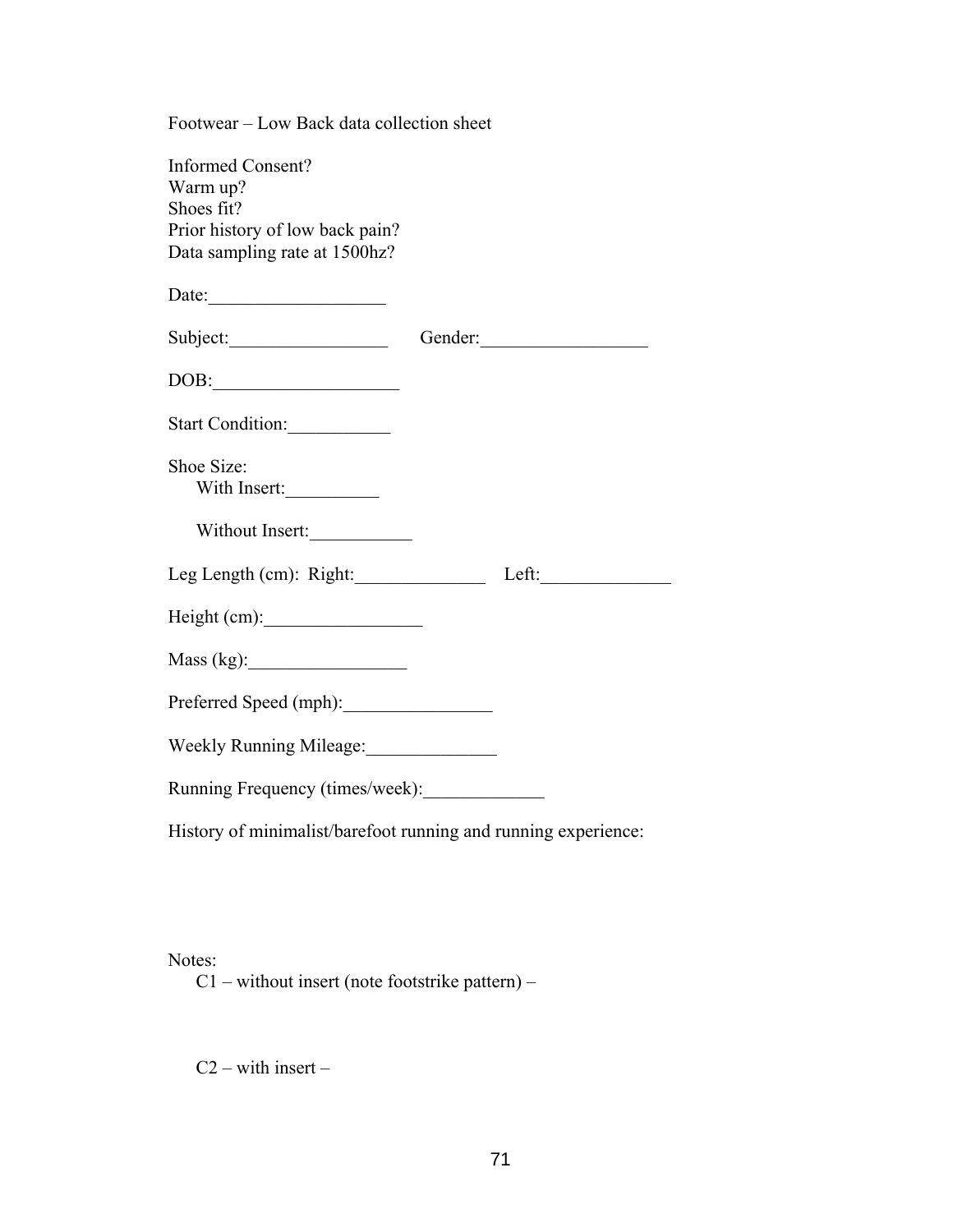# **Appendix IV**

# **Individual Subject Data**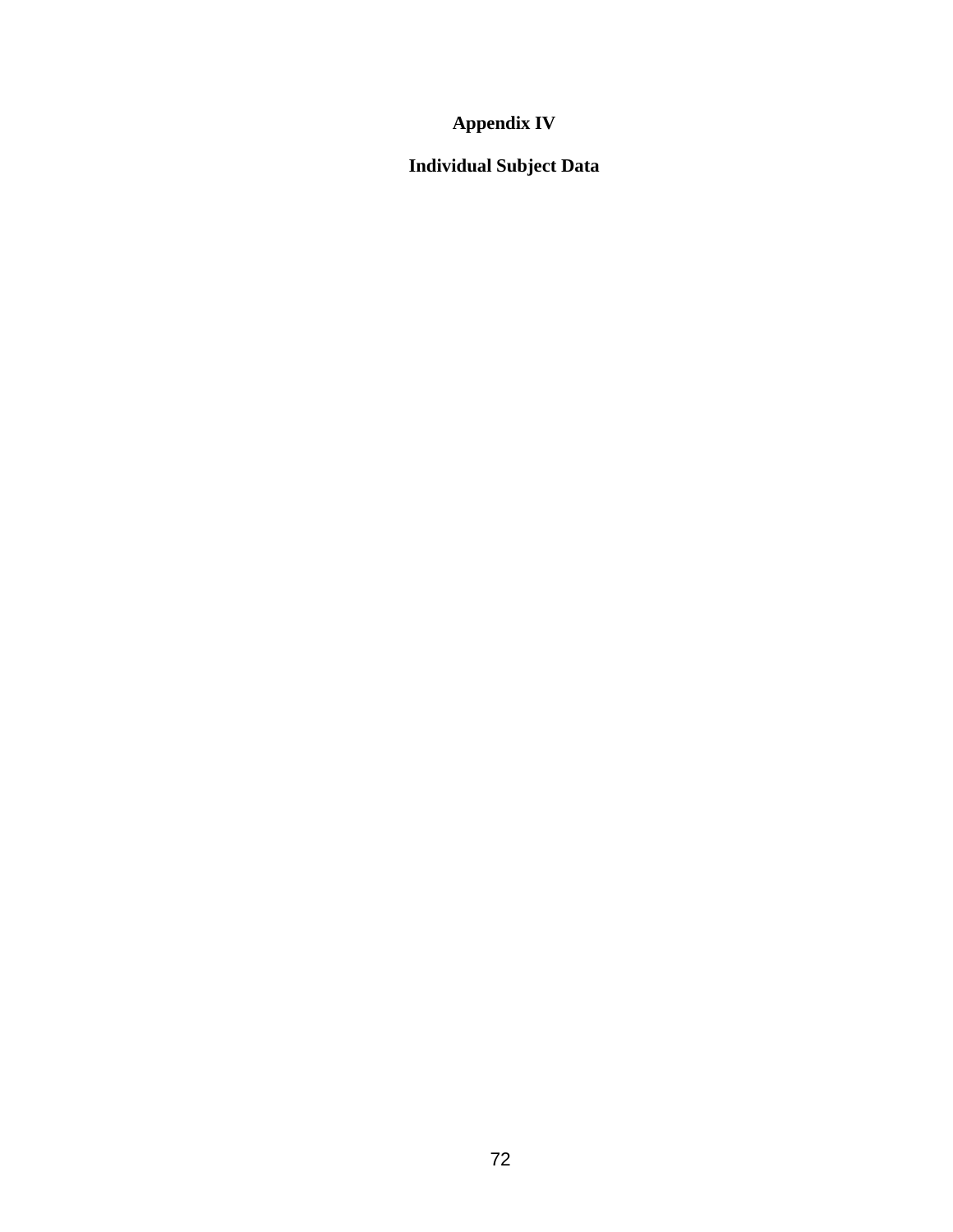| 6/2/1993                              |
|---------------------------------------|
| 18                                    |
| Female                                |
| 152.9                                 |
| 44.7                                  |
| 84.5                                  |
| 84                                    |
| 2.73                                  |
| 80.5                                  |
| 6                                     |
| $\overline{2}$                        |
| barefoot strides on grass, running in |
| track flats                           |
| rearfoot                              |
| rearfoot                              |
|                                       |

|                             |         |        | C2      |        |
|-----------------------------|---------|--------|---------|--------|
|                             | Mean    | Std    | Mean    | Std    |
| ES EMG $(\% )$              | 9.4232  | 1.7318 | 8.8213  | 1.5326 |
| RA EMG $(\% )$              | 8.9916  | 1.4804 | 7.8572  | 1.4995 |
| BF EMG $(\% )$              | 29.4802 | 9.4641 | 23.7301 | 6.1609 |
| Average Back Position (deg) | 28.3093 | 1.647  | 30.0119 | 1.5738 |
| Back ROM (deg)              | 13.1263 | 1.0995 | 12.8349 | 1.0025 |
| Max Knee Extension (deg)    | 1.3724  | 1.6104 | 2.4268  | 1.3582 |
| Max Knee Flexion (deg)      | 34.293  | 1.085  | 36.5863 | 1.1699 |
| Knee ROM (deg)              | 32.9206 | 1.9046 | 34.1596 | 1.9221 |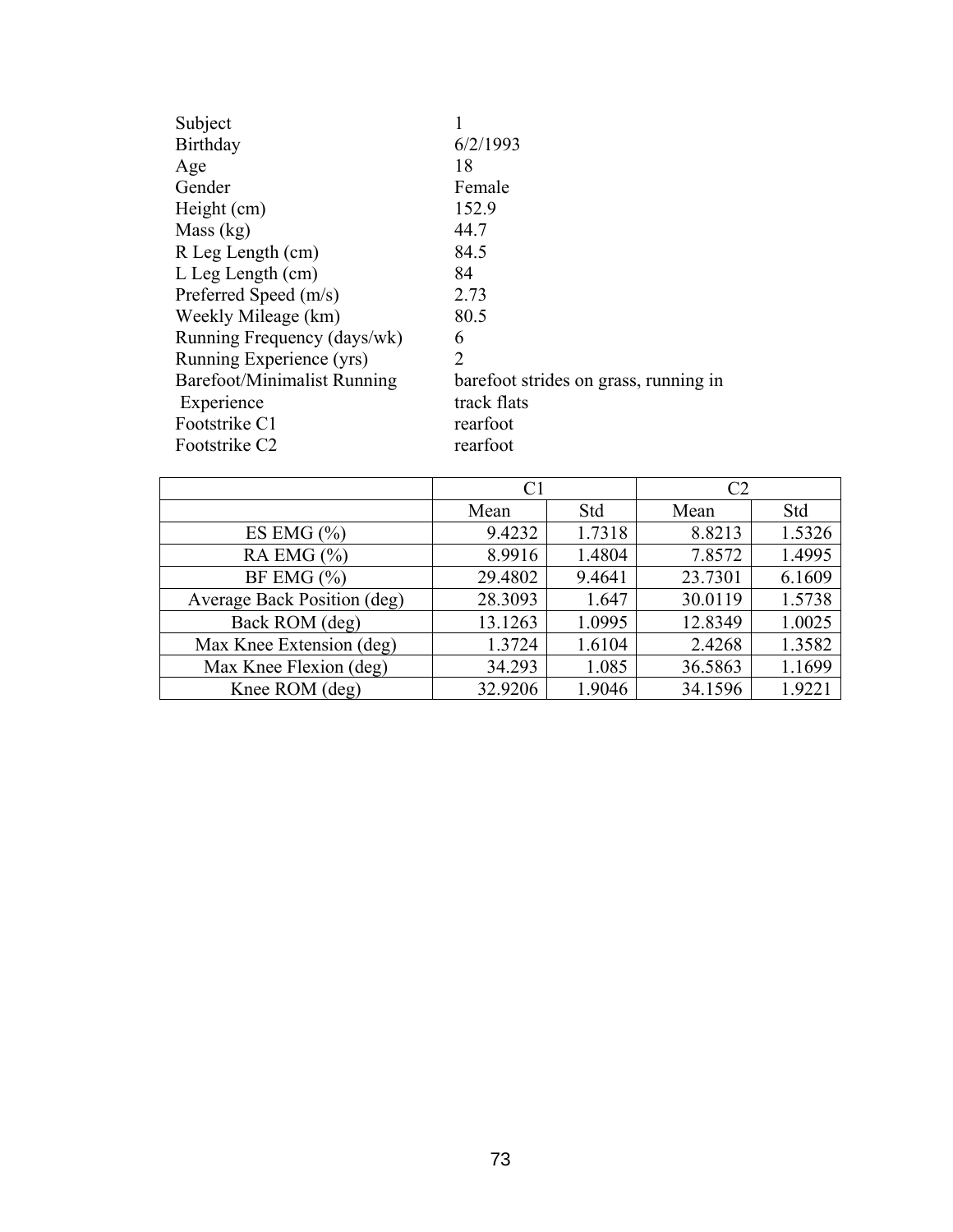| Subject                     | $\overline{2}$                                      |
|-----------------------------|-----------------------------------------------------|
| Birthday                    | 9/21/1993                                           |
| Age                         | 18                                                  |
| Gender                      | Male                                                |
| Height (cm)                 | 181.3                                               |
| Mass $(kg)$                 | 66.7                                                |
| R Leg Length (cm)           | 102.1                                               |
| $L$ Leg Length $(cm)$       | 102.5                                               |
| Preferred Speed (m/s)       | 4.20                                                |
| Weekly Mileage (km)         | 64.4                                                |
| Running Frequency (days/wk) | 7                                                   |
| Running Experience (yrs)    | 6                                                   |
| Barefoot/Minimalist Running | barefoot strides on grass, running in Nike Free and |
| Experience                  | track flats                                         |
| Footstrike C1               | midfoot                                             |
| Footstrike C <sub>2</sub>   | rearfoot                                            |
|                             |                                                     |

|                             |         |        | C2      |        |
|-----------------------------|---------|--------|---------|--------|
|                             | Mean    | Std    | Mean    | Std    |
| ES EMG $(\% )$              | 6.4211  | 2.3307 | 7.7729  | 2.2157 |
| RA EMG $(\% )$              | 7.0325  | 1.8744 | 9.0595  | 5.866  |
| BF EMG $(\% )$              | 23.1848 | 2.3341 | 25.7794 | 3.1235 |
| Average Back Position (deg) | 31.7017 | 1.836  | 31.346  | 1.1226 |
| Back ROM (deg)              | 17.7868 | 2.0626 | 15.9882 | 1.1039 |
| Max Knee Extension (deg)    | 4.6146  | 2.6961 | 6.461   | 2.0584 |
| Max Knee Flexion (deg)      | 41.2657 | 0.8764 | 41.5987 | 1.8233 |
| Knee ROM (deg)              | 36.6511 | 2.8956 | 35.1377 | 3.061  |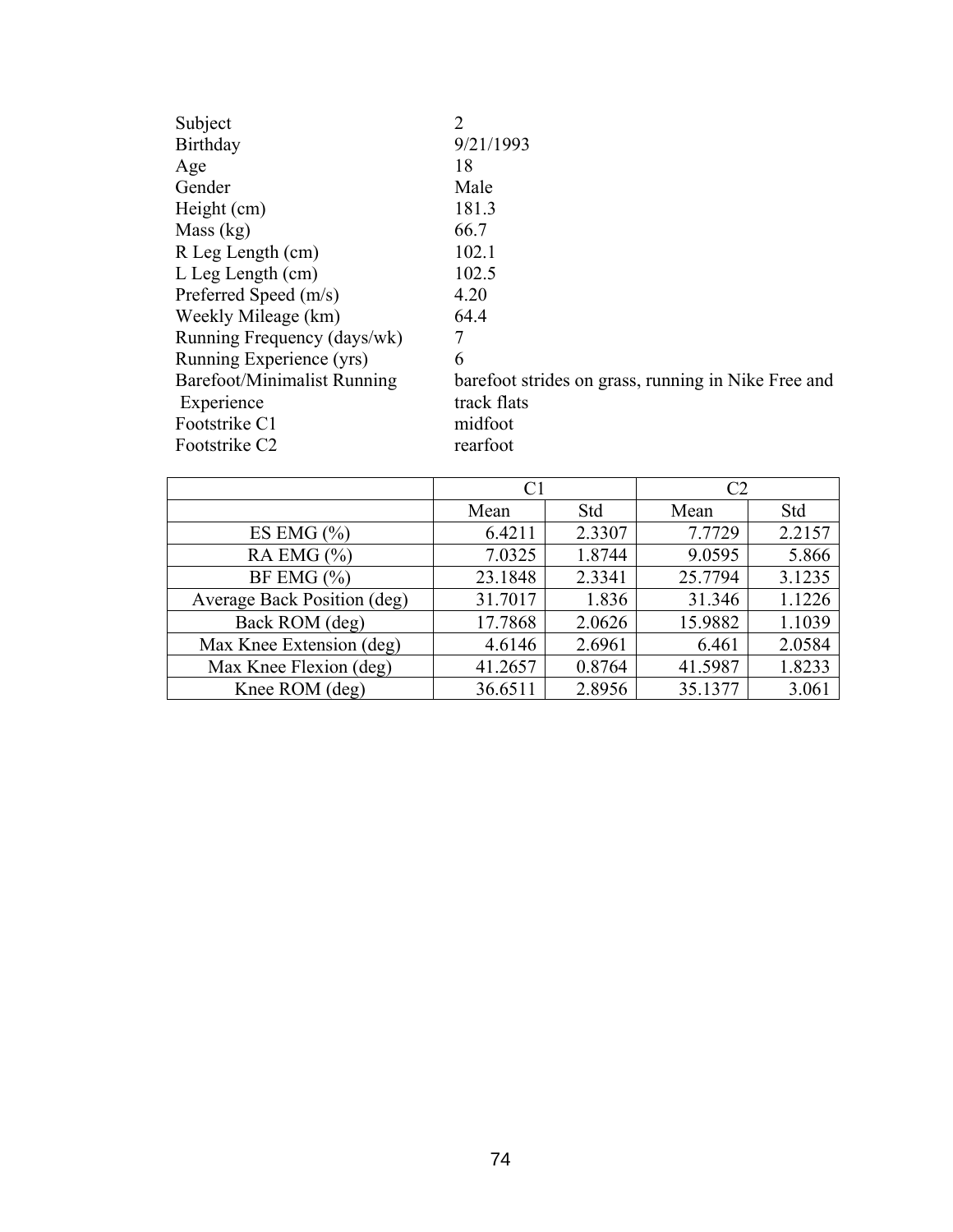| Subject                     | 3                                                    |
|-----------------------------|------------------------------------------------------|
| Birthday                    | 2/18/1970                                            |
| Age                         | 42                                                   |
| Gender                      | Female                                               |
| Height (cm)                 | 170.1                                                |
| Mass $(kg)$                 | 57.6                                                 |
| R Leg Length (cm)           | 96                                                   |
| $L$ Leg Length $(cm)$       | 96                                                   |
| Preferred Speed (m/s)       | 2.86                                                 |
| Weekly Mileage (km)         | 53.1                                                 |
| Running Frequency (days/wk) | 6                                                    |
| Running Experience (yrs)    | 29                                                   |
| Barefoot/Minimalist Running | beach running, barefoot strides on grass, running in |
| Experience                  | track flats                                          |
| Footstrike C1               | forefoot                                             |
| Footstrike C <sub>2</sub>   | forefoot                                             |
|                             |                                                      |

|                             | C1        |         | C2      |         |
|-----------------------------|-----------|---------|---------|---------|
|                             | Mean      | Std     | Mean    | Std     |
| ES EMG $(\% )$              | 12.0231   | 4.2901  | 13.9469 | 2.3022  |
| RA EMG $(\% )$              | 9.1104    | 1.0119  | 7.9535  | 0.9444  |
| BF EMG $(\% )$              | 34.9346   | 11.0578 | 50.2094 | 10.5987 |
| Average Back Position (deg) | 30.0644   | 1.2566  | 31.4074 | 0.9816  |
| Back ROM (deg)              | 6.7393    | 1.7569  | 9.2685  | 1.559   |
| Max Knee Extension (deg)    | $-0.8951$ | 1.1012  | 1.4981  | 1.26    |
| Max Knee Flexion (deg)      | 28.8292   | 1.8615  | 32.3696 | 1.2248  |
| Knee ROM (deg)              | 29.7242   | 2.5497  | 30.8715 | 1.5389  |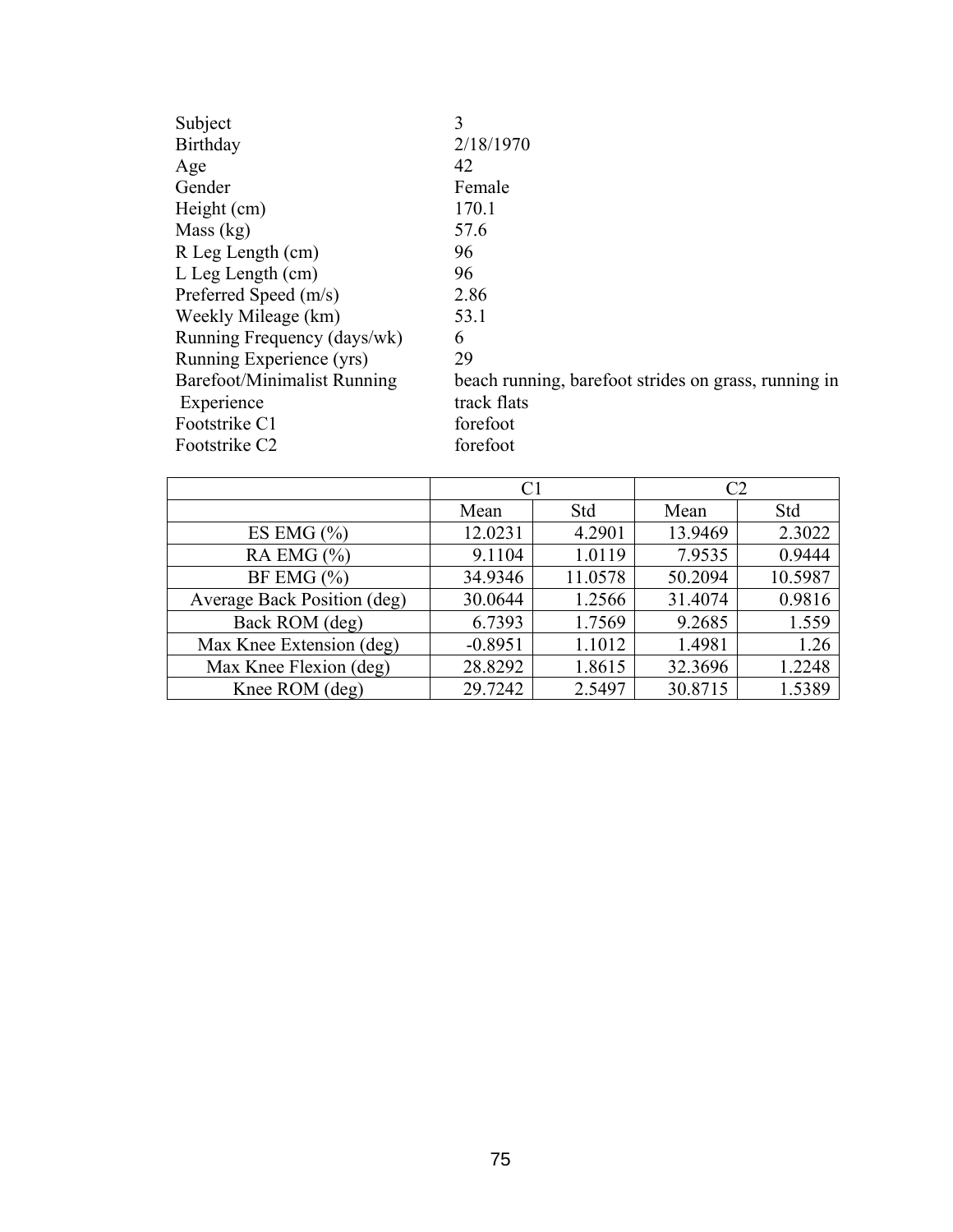| Subject                     | 4                                        |
|-----------------------------|------------------------------------------|
| Birthday                    | 9/14/1991                                |
| Age                         | 20                                       |
| Gender                      | Female                                   |
| Height (cm)                 | 155.3                                    |
| Mass $(kg)$                 | 48.2                                     |
| R Leg Length (cm)           | 86                                       |
| $L$ Leg Length $(cm)$       | 87.5                                     |
| Preferred Speed (m/s)       | 1.61                                     |
| Weekly Mileage (km)         | 48.3                                     |
| Running Frequency (days/wk) | 6                                        |
| Running Experience (yrs)    | 4                                        |
| Barefoot/Minimalist Running | ran barefoot as a child, but not for the |
| Experience                  | past 10 years                            |
| Footstrike C1               | midfoot                                  |
| Footstrike C <sub>2</sub>   | midfoot                                  |

|                             | C1      |        | $\mathcal{C}2$ |         |
|-----------------------------|---------|--------|----------------|---------|
|                             | Mean    | Std    | Mean           | Std     |
| ES EMG $(\% )$              | 13.6416 | 1.6173 | 13.7239        | 3.1748  |
| RA EMG $(\% )$              | 14.893  | 2.3112 | 12.7396        | 1.0543  |
| BF EMG $(\% )$              | 48.9066 | 8.2211 | 56.4351        | 11.3226 |
| Average Back Position (deg) | 35.2915 | 2.3545 | 38.8859        | 0.9837  |
| Back ROM (deg)              | 10.97   | 1.21   | 11.2526        | 1.2426  |
| Max Knee Extension (deg)    | 7.9022  | 0.9355 | 6.8648         | 1.4862  |
| Max Knee Flexion (deg)      | 22.4916 | 1.6949 | 26.8035        | 0.9736  |
| Knee ROM (deg)              | 14.5894 | 1.9388 | 19.9387        | 1.6412  |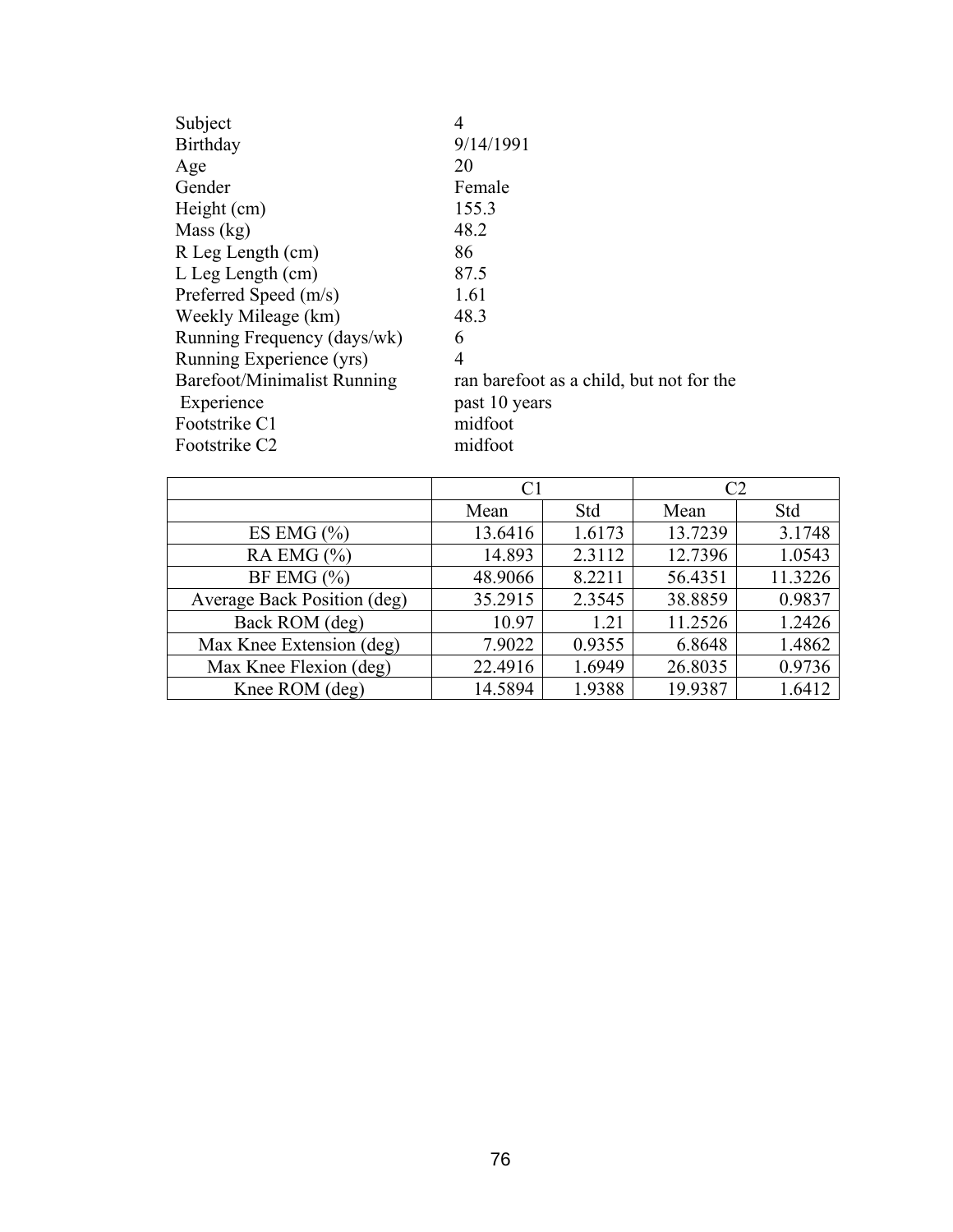| Subject                     | 5                            |
|-----------------------------|------------------------------|
| Birthday                    | 10/17/1972                   |
| Age                         | 39                           |
| Gender                      | female                       |
| Height (cm)                 | 168.9                        |
| Mass (kg)                   | 67.3                         |
| R Leg Length (cm)           | 98                           |
| L Leg Length (cm)           | 98.3                         |
| Preferred Speed (m/s)       | 2.9057665                    |
| Weekly Mileage (km)         | 40.233675                    |
| Running Frequency (days/wk) | 4                            |
| Running Experience (yrs)    | 6                            |
| Barefoot/Minimalist Running | 5 months wearing lightweight |
| Experience                  | trainers                     |
| Footstrike C1               | rearfoot                     |
| Footstrike C <sub>2</sub>   | rearfoot                     |

|                             | C <sub>1</sub> |        | C <sub>2</sub> |         |
|-----------------------------|----------------|--------|----------------|---------|
|                             | Mean           | Std    | Mean           | Std     |
| ES EMG $(\% )$              | 14.0613        | 1.2394 | 15.8021        | 2.5445  |
| RA EMG $(\% )$              | 15.3503        | 2.3169 | 12.9451        | 0.8281  |
| BF EMG $(\% )$              | 62.1023        | 8.9271 | 64.0886        | 12.4781 |
| Average Back Position (deg) | 30.5863        | 0.761  | 30.8994        | 1.2016  |
| Back ROM (deg)              | 14.2522        | 1.2027 | 16.1133        | 1.0024  |
| Max Knee Extension (deg)    | $-4.7711$      | 0.9242 | $-6.5475$      | 0.5791  |
| Max Knee Flexion (deg)      | 30.3486        | 1.1466 | 29.3904        | 0.9473  |
| Knee ROM (deg)              | 35.1197        | 1.5564 | 35.9379        | 1.099   |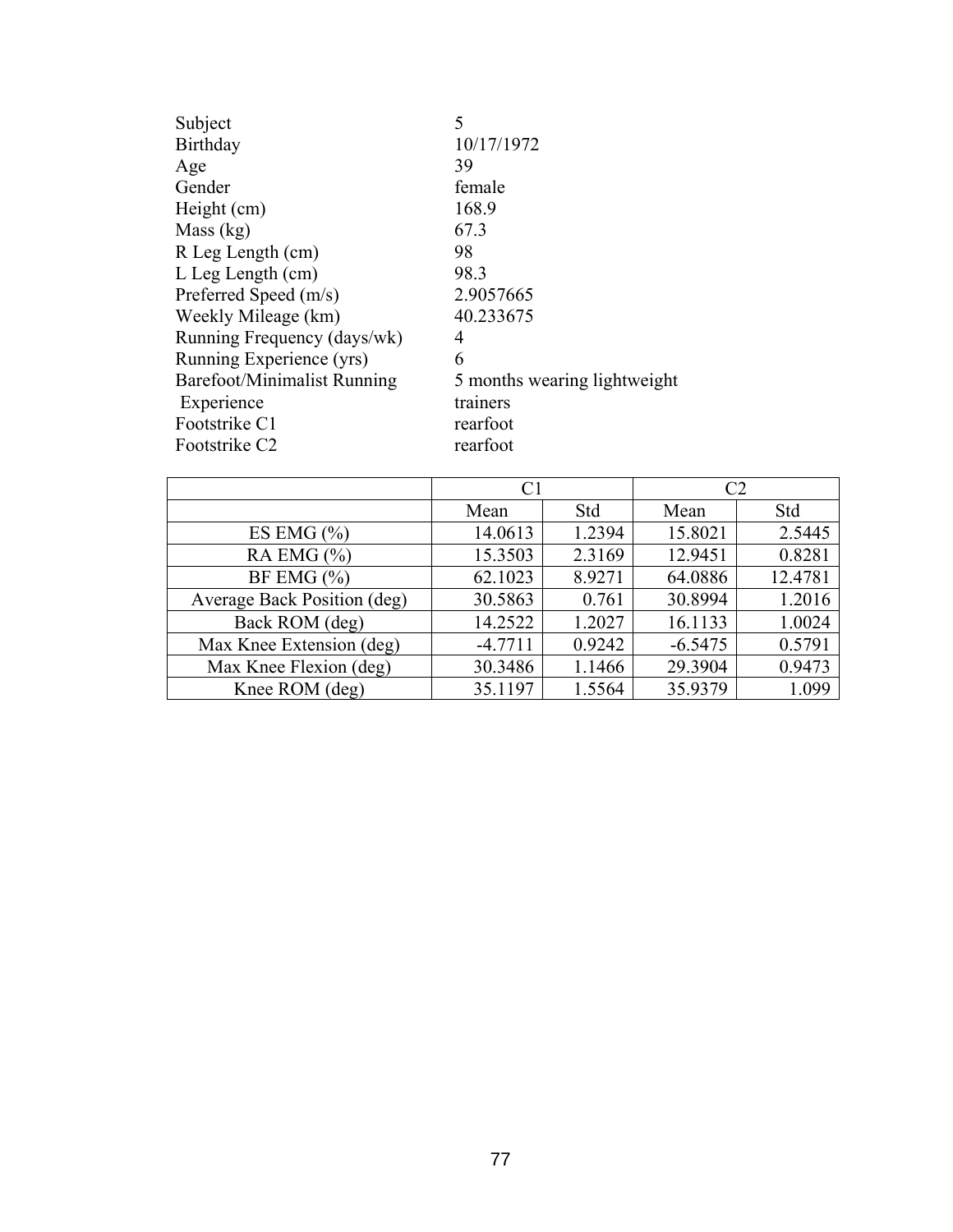| Subject                     | 6                                     |
|-----------------------------|---------------------------------------|
| <b>Birthday</b>             | 8/5/1963                              |
| Age                         | 48                                    |
| Gender                      | Male                                  |
| Height (cm)                 | 180.1                                 |
| Mass (kg)                   | 82.7                                  |
| R Leg Length (cm)           | 103.3                                 |
| L Leg Length (cm)           | 102.9                                 |
| Preferred Speed (m/s)       | 3.00                                  |
| Weekly Mileage (km)         | 16.1                                  |
| Running Frequency (days/wk) | 3                                     |
| Running Experience (yrs)    | 8                                     |
| Barefoot/Minimalist Running | none. Retrained gait from rearfoot to |
| Experience                  | forefoot strike                       |
| Footstrike C1               | forefoot                              |
| Footstrike C <sub>2</sub>   | forefoot                              |

|                             | C1       |         | C <sub>2</sub> |         |
|-----------------------------|----------|---------|----------------|---------|
|                             | Mean     | Std     | Mean           | Std     |
| ES EMG $(\% )$              | 29.8009  | 5.24    | 24.284         | 4.2501  |
| RA EMG $(\% )$              | 14.5326  | 2.0168  | 14.1179        | 2.7905  |
| BF EMG $(\% )$              | 161.7067 | 30.4779 | 149.2973       | 23.2651 |
| Average Back Position (deg) | 21.6061  | 1.0718  | 20.452         | 0.676   |
| Back ROM (deg)              | 6.4533   | 1.4618  | 5.9563         | 0.9385  |
| Max Knee Extension (deg)    | 4.7253   | 2.0691  | 7.0899         | 1.0002  |
| Max Knee Flexion (deg)      | 24.1563  | 2.079   | 28.0717        | 1.351   |
| Knee ROM (deg)              | 19.431   | 2.1923  | 20.9818        | 1.3814  |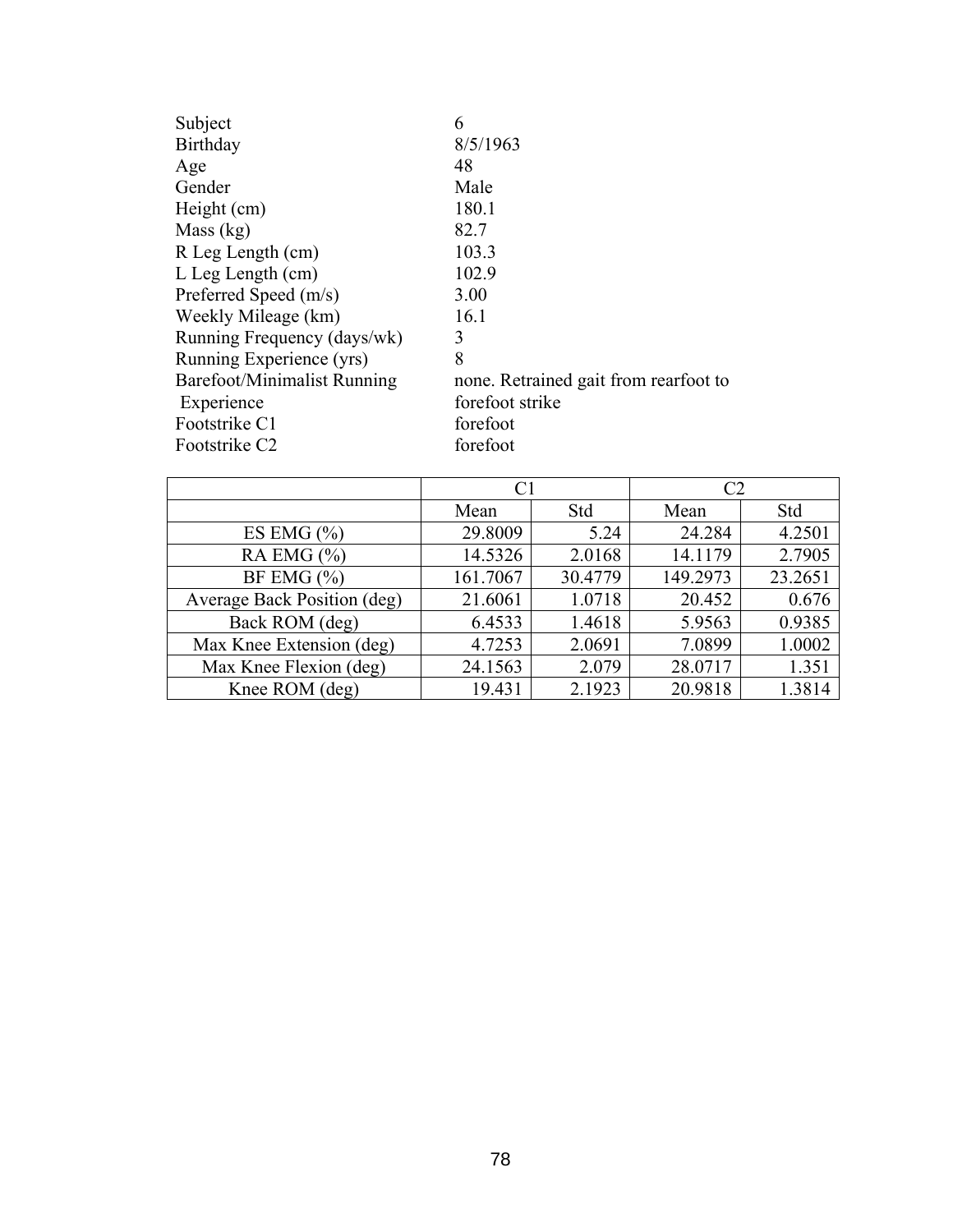| Subject                     |                                        |
|-----------------------------|----------------------------------------|
| Birthday                    | 10/2/1982                              |
| Age                         | 29                                     |
| Gender                      | Female                                 |
| Height (cm)                 | 172.6                                  |
| Mass $(kg)$                 | 63.2                                   |
| R Leg Length (cm)           | 97.5                                   |
| $L$ Leg Length $(cm)$       | 97.8                                   |
| Preferred Speed (m/s)       | 2.59                                   |
| Weekly Mileage (km)         | 24.1                                   |
| Running Frequency (days/wk) | 3                                      |
| Running Experience (yrs)    | 7                                      |
| Barefoot/Minimalist Running | cooldown barefoot on grass after track |
| Experience                  | workouts                               |
| Footstrike C1               | forefoot                               |
| Footstrike C <sub>2</sub>   | rearfoot                               |

|                             | C1        |         |         |         |
|-----------------------------|-----------|---------|---------|---------|
|                             | Mean      | Std     | Mean    | Std     |
| ES EMG $(\% )$              | 8.828     | 1.8274  | 9.6184  | 1.6094  |
| RA EMG $(\% )$              | 5.8908    | 0.6773  | 7.3987  | 0.8574  |
| BF EMG $(\% )$              | 64.4092   | 11.9851 | 82.8527 | 15.5249 |
| Average Back Position (deg) | 39.1539   | 1.3356  | 38.2226 | 0.6284  |
| Back ROM (deg)              | 8.1222    | 1.4564  | 10.7387 | 1.5586  |
| Max Knee Extension (deg)    | $-1.4385$ | 1.4864  | 2.0813  | 1.0937  |
| Max Knee Flexion (deg)      | 30.9791   | 1.2695  | 32.7796 | 1.3555  |
| Knee ROM (deg)              | 32.4176   | 2.1457  | 30.6983 | 1.4074  |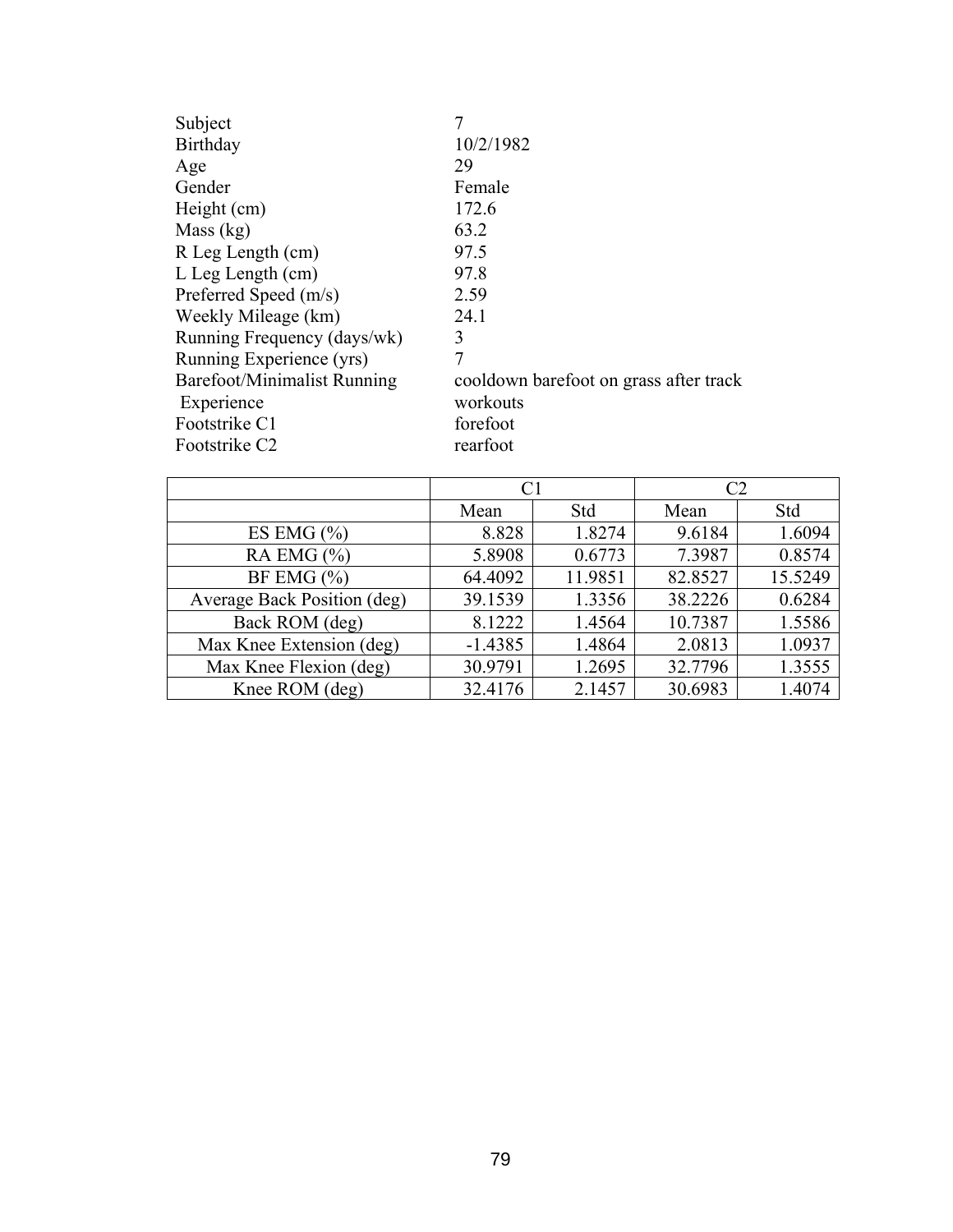| Subject                            | 8        |
|------------------------------------|----------|
| Birthday                           | 9/5/1968 |
| Age                                | 43       |
| Gender                             | Male     |
| Height (cm)                        | 175.4    |
| Mass (kg)                          | 79.5     |
| R Leg Length (cm)                  | 95.8     |
| $L$ Leg Length $(cm)$              | 96.7     |
| Preferred Speed (m/s)              | 2.41     |
| Weekly Mileage (km)                | 64.4     |
| Running Frequency (days/wk)        | 5        |
| Running Experience (yrs)           | 3        |
| <b>Barefoot/Minimalist Running</b> |          |
| Experience                         | none     |
| Footstrike C1                      | rearfoot |
| Footstrike C <sub>2</sub>          | rearfoot |

|                             | C <sub>1</sub> |        | C <sub>2</sub> |        |
|-----------------------------|----------------|--------|----------------|--------|
|                             | Mean           | Std    | Mean           | Std    |
| ES EMG $(\% )$              | 17.7597        | 1.9201 | 18.5123        | 3.0189 |
| RA EMG $(\% )$              | 7.2227         | 0.6191 | 5.5667         | 1.1873 |
| BF EMG $(\% )$              | 25.1682        | 4.3732 | 26.0456        | 3.0273 |
| Average Back Position (deg) | 20.7416        | 0.5093 | 19.3241        | 0.4737 |
| Back ROM (deg)              | 8.2484         | 0.8487 | 11.3996        | 0.8835 |
| Max Knee Extension (deg)    | $-3.2542$      | 0.5403 | $-3.0805$      | 0.7599 |
| Max Knee Flexion (deg)      | 25.551         | 0.8919 | 26.8856        | 0.6439 |
| Knee ROM (deg)              | 28.8052        | 0.9811 | 29.9661        | 0.7693 |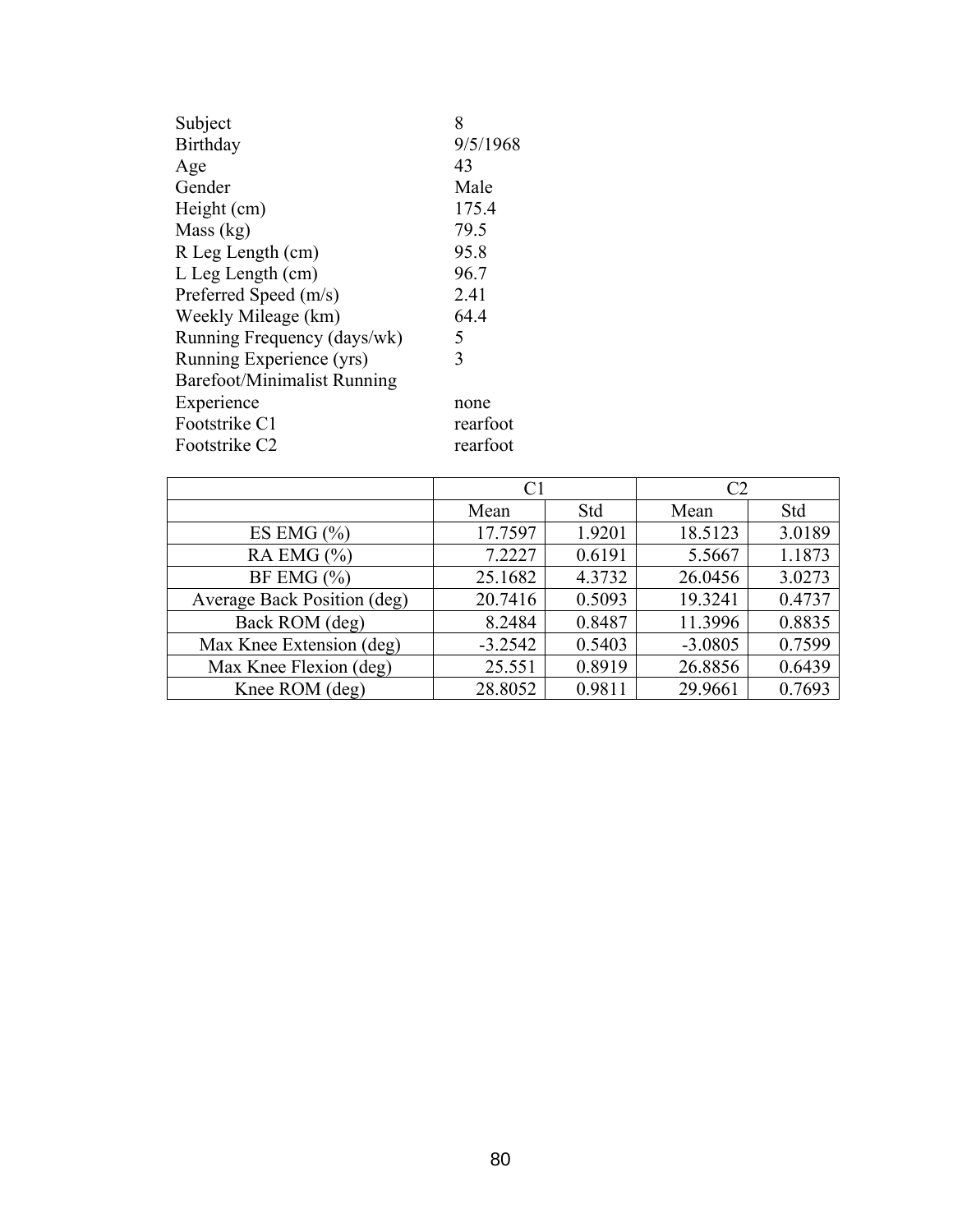| Subject                            | 9                   |
|------------------------------------|---------------------|
| Birthday                           | 3/2/1962            |
| Age                                | 50                  |
| Gender                             | Male                |
| Height (cm)                        | 168.5               |
| Mass $(kg)$                        | 80.8                |
| R Leg Length (cm)                  | 95.5                |
| $L$ Leg Length $(cm)$              | 95.6                |
| Preferred Speed (m/s)              | 1.70                |
| Weekly Mileage (km)                | 40.2                |
| Running Frequency (days/wk)        | 4                   |
| Running Experience (yrs)           | 10                  |
| <b>Barefoot/Minimalist Running</b> | barefoot strides on |
| Experience                         | grass               |
| Footstrike C1                      | forefoot            |
| Footstrike C <sub>2</sub>          | rearfoot            |

|                             | C1      |        | C <sub>2</sub> |        |
|-----------------------------|---------|--------|----------------|--------|
|                             | Mean    | Std    | Mean           | Std    |
| ES EMG $(\% )$              | 19.9874 | 3.3369 | 20.4214        | 1.8515 |
| RA EMG $(\% )$              | 6.4062  | 1.297  | 7.9192         | 0.6633 |
| BF EMG $(\% )$              | 6.7458  | 0.8289 | 7.1782         | 1.169  |
| Average Back Position (deg) | 3.5084  | 0.9896 | 3.8931         | 0.8279 |
| Back ROM (deg)              | 6.6864  | 0.6352 | 7.11           | 0.8049 |
| Max Knee Extension (deg)    | 18.7139 | 1.1566 | 18.212         | 0.6519 |
| Max Knee Flexion (deg)      | 32.3735 | 0.5178 | 32.8647        | 0.8377 |
| Knee ROM (deg)              | 13.6596 | 1.1635 | 14.6527        | 0.9893 |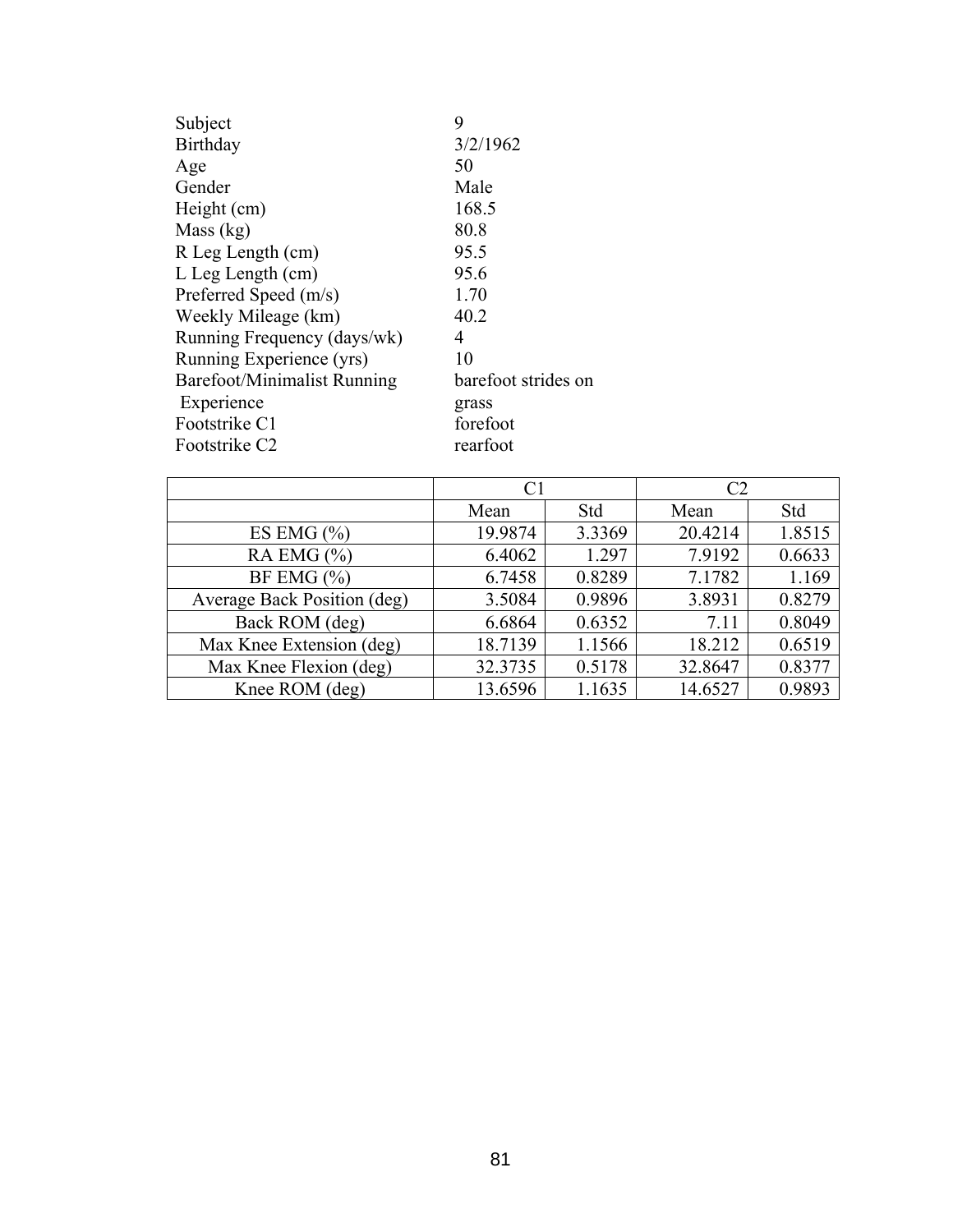| Subject                            | 10        |
|------------------------------------|-----------|
| Birthday                           | 12/1/1991 |
| Age                                | 20        |
| Gender                             | Female    |
| Height (cm)                        | 159.7     |
| Mass (kg)                          | 54.7      |
| R Leg Length (cm)                  | 91        |
| $L$ Leg Length $(cm)$              | 90.2      |
| Preferred Speed (m/s)              | 2.28      |
| Weekly Mileage (km)                | 12.9      |
| Running Frequency (days/wk)        | 3         |
| Running Experience (yrs)           | 3         |
| <b>Barefoot/Minimalist Running</b> |           |
| Experience                         | none      |
| Footstrike C1                      | rearfoot  |
| Footstrike C <sub>2</sub>          | rearfoot  |

|                             | C1        |        | C2      |        |
|-----------------------------|-----------|--------|---------|--------|
|                             | Mean      | Std    | Mean    | Std    |
| ES EMG $(\% )$              | 21.8021   | 5.192  | 20.963  | 7.0344 |
| RA EMG $(\% )$              | 7.8834    | 1.4187 | 7.6421  | 2.0894 |
| BF EMG $(\% )$              | 28.0797   | 2.5677 | 32.5114 | 3.5722 |
| Average Back Position (deg) | 26.4161   | 1.7584 | 25.6778 | 1.3386 |
| Back ROM (deg)              | 9.4142    | 1.2373 | 8.9272  | 1.0299 |
| Max Knee Extension (deg)    | $-0.1901$ | 2.8808 | 1.0852  | 1.5035 |
| Max Knee Flexion (deg)      | 32.5806   | 1.5242 | 34.5311 | 1.8887 |
| Knee ROM (deg)              | 32.7707   | 3.8281 | 33.446  | 2.7313 |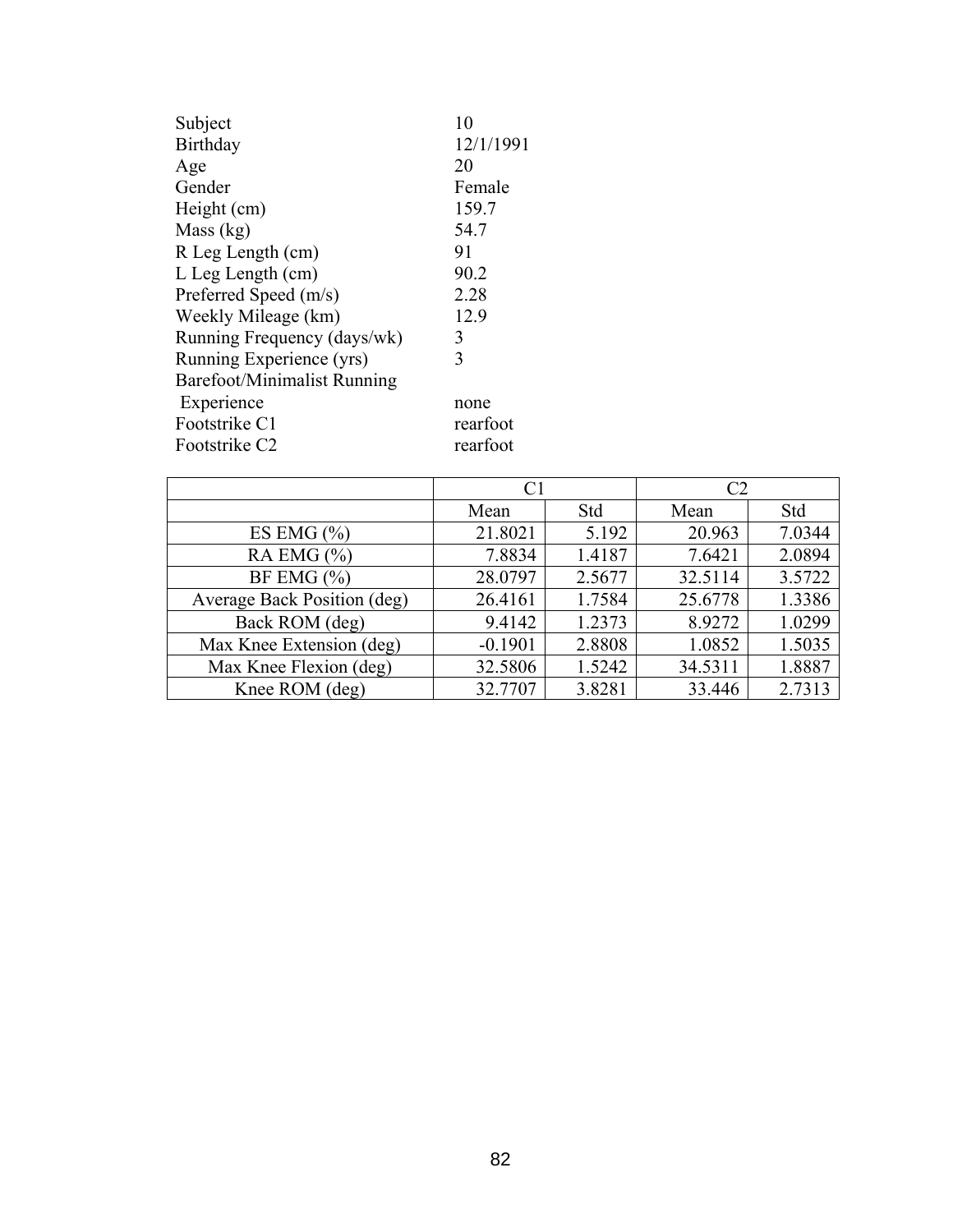**Appendix V** 

**SPSS Output**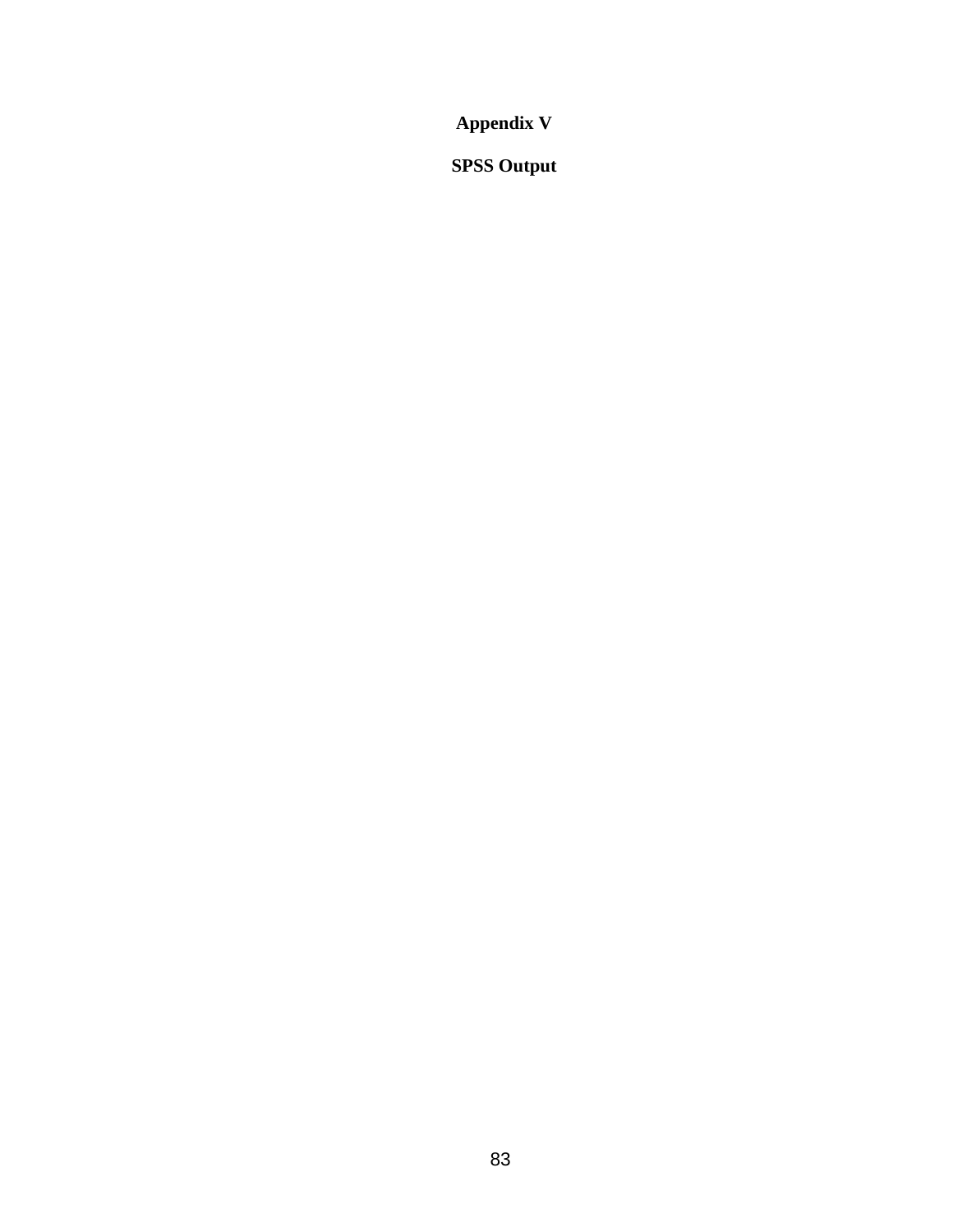#### **Running Trials**

| <b>Paired Samples Statistics</b> |                |            |    |                |                 |  |  |  |  |
|----------------------------------|----------------|------------|----|----------------|-----------------|--|--|--|--|
|                                  |                | Mean       | N  | Std. Deviation | Std. Error Mean |  |  |  |  |
| Pair 1                           | <b>ESEMG</b>   | 15.3748    | 10 | 7.07735        | 2.23806         |  |  |  |  |
|                                  | ESEMG2         | 15.3866    | 10 | 5.62468        | 1.77868         |  |  |  |  |
| Pair 2                           | <b>RAEMG</b>   | 9.7314     | 10 | 3.72676        | 1.17850         |  |  |  |  |
|                                  | RAEMG2         | 9.3200     | 10 | 2.87684        | .90974          |  |  |  |  |
| Pair 3                           | <b>BFEMG</b>   | 35.8902    | 9  | 19.03492       | 6.34497         |  |  |  |  |
|                                  | BFEMG2         | 40.9812    | 9  | 23.91993       | 7.97331         |  |  |  |  |
| Pair 4                           | BackPosture    | 26.7379    | 10 | 9.90123        | 3.13104         |  |  |  |  |
|                                  | BackPostrure2  | 27.0120    | 10 | 10.36705       | 3.27835         |  |  |  |  |
| Pair 5                           | <b>BackROM</b> | 10.1799    | 10 | 3.80402        | 1.20294         |  |  |  |  |
|                                  | BackROM2       | 10.9589    | 10 | 3.37532        | 1.06737         |  |  |  |  |
| Pair 6                           | MaxKneeExt     | $-2.6779$  | 10 | 6.85328        | 2.16720         |  |  |  |  |
|                                  | MaxKneeExt2    | $-3.6091$  | 10 | 6.72110        | 2.12540         |  |  |  |  |
| Pair 7                           | MaxKneeFlex    | $-30.2869$ | 10 | 5.47302        | 1.73072         |  |  |  |  |
|                                  | MaxKneeFlex2   | $-32.1881$ | 10 | 4.66805        | 1.47617         |  |  |  |  |
| Pair 8                           | KneeROM        | 27.6089    | 10 | 8.51815        | 2.69367         |  |  |  |  |
|                                  | KneeROM2       | 28.5790    | 10 | 7.37854        | 2.33330         |  |  |  |  |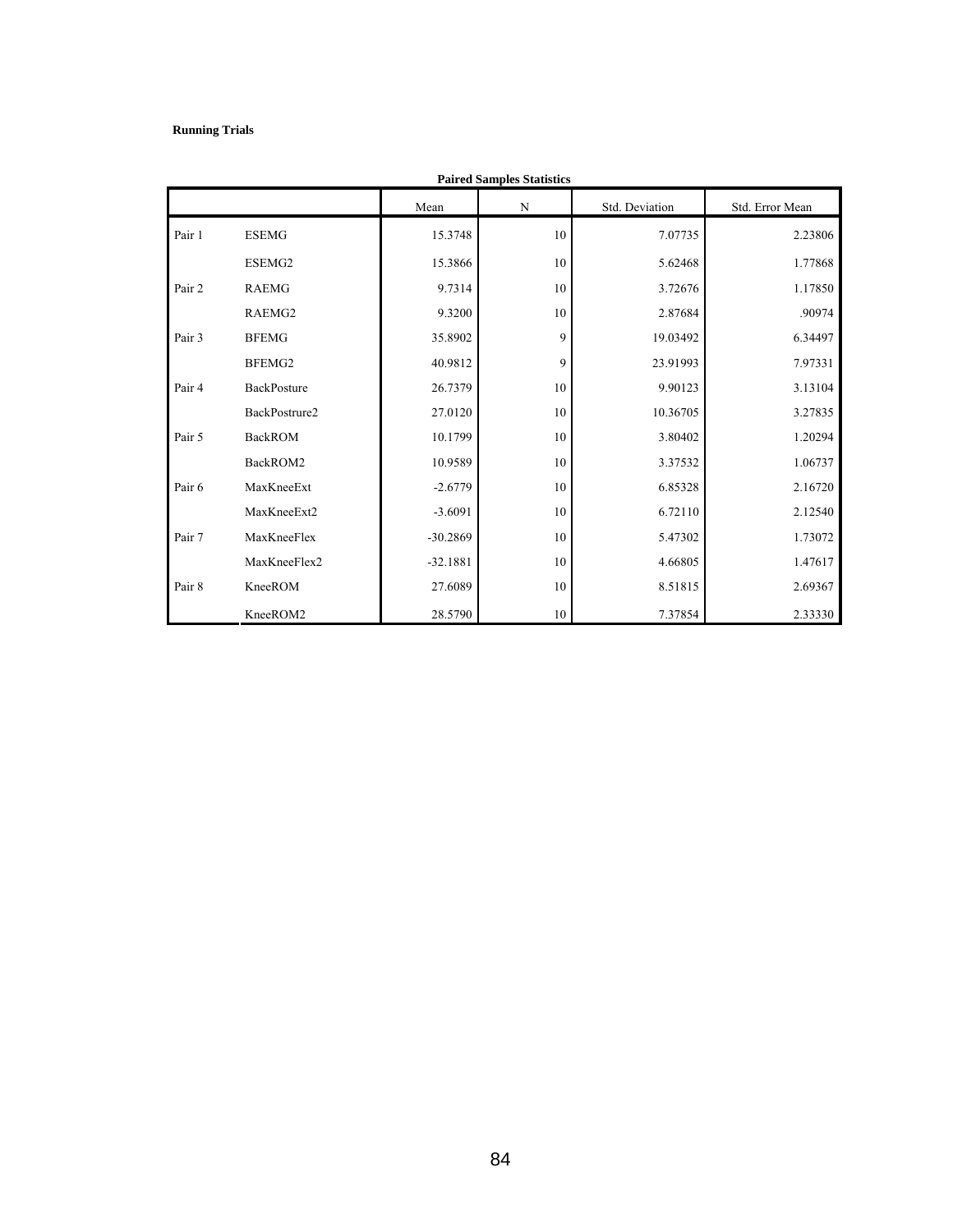#### **Running Trials**

|                  | <b>Paired Samples Test</b> |            |           |                    |                         |         |          |              |            |  |
|------------------|----------------------------|------------|-----------|--------------------|-------------------------|---------|----------|--------------|------------|--|
|                  |                            |            |           | Paired Differences |                         |         |          |              |            |  |
|                  |                            |            |           |                    | 95% Confidence Interval |         |          |              |            |  |
|                  |                            |            | Std.      | Std. Error         | of the Difference       |         |          |              | $Sig. (2-$ |  |
|                  |                            | Mean       | Deviation | Mean               | Lower                   | Upper   | t        | df           | tailed)    |  |
| Pair             | <b>ESEMG - ESEMG2</b>      | $-.01178$  | 2.14596   | .67861             | $-1.54691$              | 1.52335 | $-.017$  | $\mathbf{Q}$ | .987       |  |
| 1                |                            |            |           |                    |                         |         |          |              |            |  |
| Pair             | RAEMG - RAEMG2             | .41140     | 1.59858   | .50552             | $-0.73215$              | 1.55495 | .814     | 9            | .437       |  |
| $\sqrt{2}$       |                            |            |           |                    |                         |         |          |              |            |  |
| Pair             | <b>BFEMG - BFEMG2</b>      | $-5.09101$ | 7.59303   | 2.53101            | $-10.92753$             | .74551  | $-2.011$ | 8            | .079       |  |
| $\mathfrak z$    |                            |            |           |                    |                         |         |          |              |            |  |
| Pair             | BackPosture -              | $-27409$   | 1.56337   | .49438             | $-1.39246$              | .84428  | $-.554$  | 9            | .593       |  |
| $\overline{4}$   | BackPostrure2              |            |           |                    |                         |         |          |              |            |  |
| Pair             | BackROM-                   | $-0.77902$ | 1.65433   | .52315             | $-1.96246$              | .40442  | $-1.489$ | 9            | .171       |  |
| $\sqrt{5}$       | BackROM2                   |            |           |                    |                         |         |          |              |            |  |
| Pair             | MaxKneeExt-                | .93117     | 1.68978   | .53435             | $-.27762$               | 2.13996 | 1.743    | 9            | .115       |  |
| 6                | MaxKneeExt2                |            |           |                    |                         |         |          |              |            |  |
| Pair             | MaxKneeFlex -              | 1.90126    | 1.68873   | .53402             | .69321                  | 3.10931 | 3.560    | 9            | .006       |  |
| $\boldsymbol{7}$ | MaxKneeFlex2               |            |           |                    |                         |         |          |              |            |  |
| Pair             | KneeROM -                  | $-97012$   | 1.91966   | .60705             | $-2.34336$              | .40312  | $-1.598$ | 9            | .144       |  |
| $\,8\,$          | KneeROM2                   |            |           |                    |                         |         |          |              |            |  |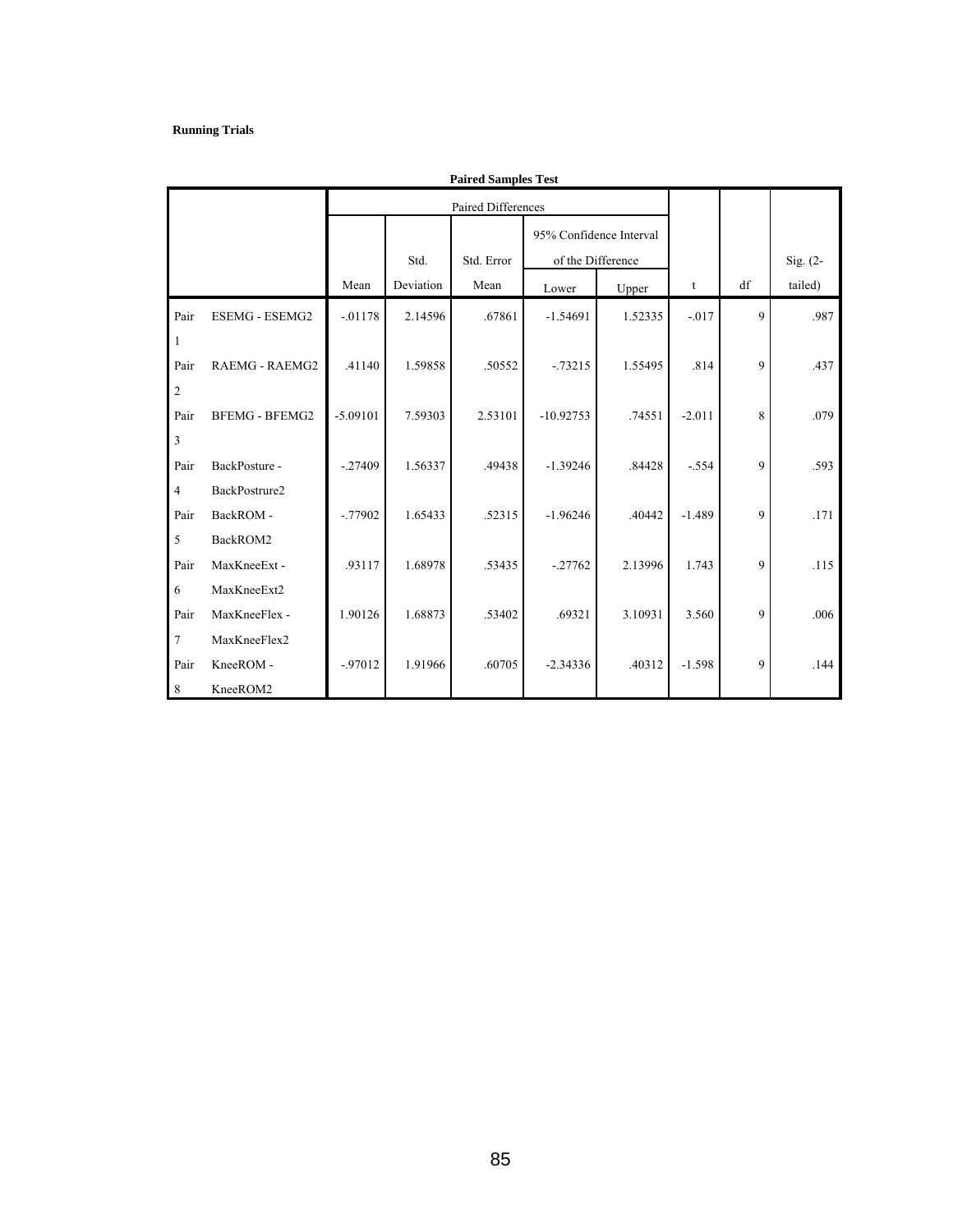#### **Impact Testing**

| <b>Group Statistics</b> |              |                |   |           |                |                 |  |
|-------------------------|--------------|----------------|---|-----------|----------------|-----------------|--|
| insolestatus            |              | Impactlocation | N | Mean      | Std. Deviation | Std. Error Mean |  |
| without insole          | acceleration | Heel           | 8 | 23.8750   | .05555         | .01964          |  |
|                         |              | Forefoot       | 8 | 23.8575   | .07005         | .02477          |  |
|                         | pressure     | Heel           | 8 | 1251.2375 | 2.94072        | 1.03970         |  |
|                         |              | Forefoot       | 8 | 1250.3563 | 3.62011        | 1.27990         |  |
| with insole             | acceleration | Heel           | 8 | 11.5112   | .41512         | .14677          |  |
|                         |              | Forefoot       | 8 | 20.2212   | .54012         | .19096          |  |
|                         | pressure     | Heel           | 8 | 603.3225  | 21.81241       | 7.71185         |  |
|                         |              | Forefoot       | 8 | 1059.7800 | 28.33133       | 10.01664        |  |

|              |             |                 | Levene's<br>Test for<br>Equality of |      |                              |        |            |            |               |            |                                   |  |  |
|--------------|-------------|-----------------|-------------------------------------|------|------------------------------|--------|------------|------------|---------------|------------|-----------------------------------|--|--|
|              |             |                 | Variances                           |      | t-test for Equality of Means |        |            |            |               |            |                                   |  |  |
|              |             |                 |                                     |      |                              |        |            | Mean       | Std.<br>Error |            | 99% Confidence<br>Interval of the |  |  |
|              |             |                 | $\rm F$                             |      |                              | df     | $Sig. (2-$ | Diff.      |               |            | Difference                        |  |  |
| insolestatus |             |                 |                                     | Sig. | t                            |        | tailed)    |            | Diff.         | Lower      | Upper                             |  |  |
| without      | acceleratio | Equal variances | 1.454                               | .248 | .554                         | 14     | .589       | .018       | .032          | $-.077$    | .112                              |  |  |
| insole       | $\mathbf n$ | assumed         |                                     |      |                              |        |            |            |               |            |                                   |  |  |
|              |             | Equal variances |                                     |      | .554                         | 13.309 | .589       | .018       | .032          | $-.077$    | .112                              |  |  |
|              |             | not assumed     |                                     |      |                              |        |            |            |               |            |                                   |  |  |
|              | pressure    | Equal variances | 1.336                               | .267 | .534                         | 14     | .601       | .881       | 1.649         | $-4.028$   | 5.790                             |  |  |
|              |             | assumed         |                                     |      |                              |        |            |            |               |            |                                   |  |  |
|              |             | Equal variances |                                     |      | .534                         | 13.436 | .602       | .881       | 1.649         | $-4.059$   | 5.822                             |  |  |
|              |             | not assumed     |                                     |      |                              |        |            |            |               |            |                                   |  |  |
| with         | acceleratio | Equal variances | .428                                | .524 | $-36.164$                    | 14     | .000       | $-8.710$   | .241          | $-9.427$   | $-7.993$                          |  |  |
| insole       | $\mathbf n$ | assumed         |                                     |      |                              |        |            |            |               |            |                                   |  |  |
|              |             | Equal variances |                                     |      | $-36.164$                    | 13.131 | .000       | $-8.710$   | .241          | $-9.434$   | $-7.986$                          |  |  |
|              |             | not assumed     |                                     |      |                              |        |            |            |               |            |                                   |  |  |
|              | pressure    | Equal variances | .423                                | .526 | $-36.108$                    | 14     | .000       | $-456.458$ | 12.641        | -494.089   | $-418.826$                        |  |  |
|              |             | assumed         |                                     |      |                              |        |            |            |               |            |                                   |  |  |
|              |             | Equal variances |                                     |      | $-36.108$                    | 13.141 | .000       | $-456.458$ | 12.641        | $-494.469$ | $-418.446$                        |  |  |
|              |             | not assumed     |                                     |      |                              |        |            |            |               |            |                                   |  |  |

#### **Independent Samples Test**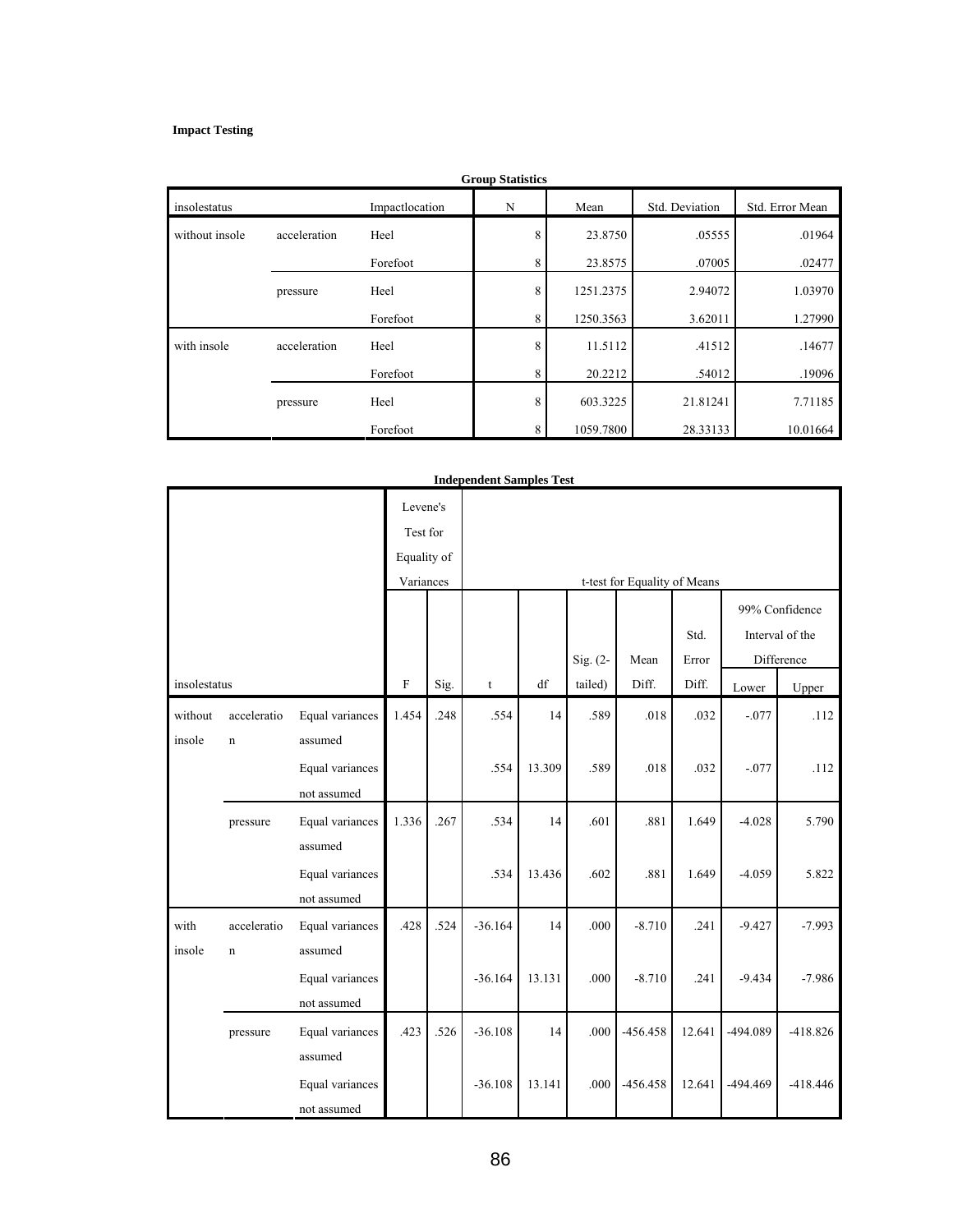| <b>Independent Samples Test</b> |                                     |                                |                           |      |                              |                        |          |            |        |          |                 |  |  |
|---------------------------------|-------------------------------------|--------------------------------|---------------------------|------|------------------------------|------------------------|----------|------------|--------|----------|-----------------|--|--|
|                                 | Levene's<br>Test for<br>Equality of |                                |                           |      |                              |                        |          |            |        |          |                 |  |  |
|                                 |                                     |                                | Variances                 |      | t-test for Equality of Means |                        |          |            |        |          |                 |  |  |
|                                 |                                     |                                |                           |      |                              |                        |          |            |        |          | 99% Confidence  |  |  |
|                                 |                                     |                                |                           |      |                              |                        |          |            | Std.   |          | Interval of the |  |  |
|                                 |                                     |                                |                           |      |                              |                        | Sig. (2- | Mean       | Error  |          | Difference      |  |  |
| insolestatus                    |                                     |                                | $\boldsymbol{\mathrm{F}}$ | Sig. | $\mathsf{t}$                 | $\mathrm{d}\mathrm{f}$ | tailed)  | Diff.      | Diff.  | Lower    | Upper           |  |  |
| without<br>insole               | acceleratio<br>$\mathbf n$          | Equal variances<br>assumed     | 1.454                     | .248 | .554                         | 14                     | .589     | .018       | .032   | $-.077$  | .112            |  |  |
|                                 |                                     | Equal variances<br>not assumed |                           |      | .554                         | 13.309                 | .589     | .018       | .032   | $-.077$  | .112            |  |  |
|                                 | pressure                            | Equal variances<br>assumed     | 1.336                     | .267 | .534                         | 14                     | .601     | .881       | 1.649  | $-4.028$ | 5.790           |  |  |
|                                 |                                     | Equal variances<br>not assumed |                           |      | .534                         | 13.436                 | .602     | .881       | 1.649  | $-4.059$ | 5.822           |  |  |
|                                 | acceleratio<br>$\mathbf n$          | Equal variances<br>assumed     | .428                      | .524 | $-36.164$                    | 14                     | .000     | $-8.710$   | .241   | $-9.427$ | $-7.993$        |  |  |
|                                 |                                     | Equal variances<br>not assumed |                           |      | $-36.164$                    | 13.131                 | .000     | $-8.710$   | .241   | $-9.434$ | $-7.986$        |  |  |
|                                 |                                     | Equal variances<br>assumed     | .423                      | .526 | $-36.108$                    | 14                     | .000     | $-456.458$ | 12.641 | -494.089 | $-418.826$      |  |  |

**Impact Testing** 

| <b>Group Statistics</b> |                                |                |   |           |                |                 |  |  |
|-------------------------|--------------------------------|----------------|---|-----------|----------------|-----------------|--|--|
| impactoocation          |                                | Insolestatus   | N |           | Std. Deviation | Std. Error Mean |  |  |
| heel                    | without insole<br>acceleration |                | 8 | 23.8750   | .05555         | .01964          |  |  |
|                         |                                | with insole    | 8 | 11.5112   | .41512         | .14677          |  |  |
|                         | pressure                       | without insole | 8 | 1251.2375 | 2.94072        | 1.03970         |  |  |
|                         |                                | with insole    | 8 | 603.3225  | 21.81241       | 7.71185         |  |  |
| forefoot                | acceleration                   | without insole | 8 | 23.8575   | .07005         | .02477          |  |  |
|                         |                                | with insole    | 8 | 20.2212   | .54012         | .19096          |  |  |
|                         | pressure                       | without insole | 8 | 1250.3563 | 3.62011        | 1.27990         |  |  |
|                         |                                | with insole    |   | 1059.7800 | 28.33133       | 10.01664        |  |  |

**Independent Samples Test**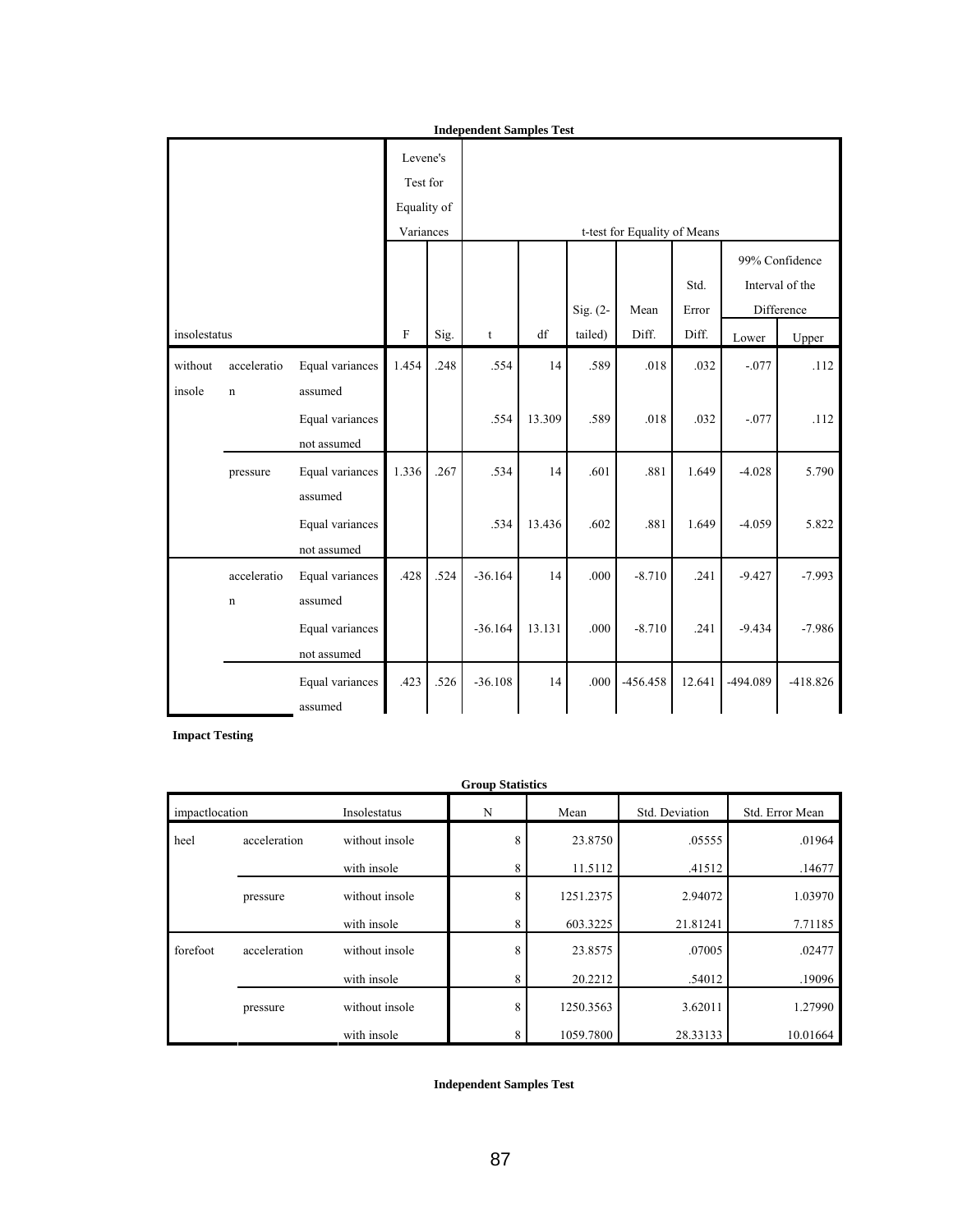|                | Levene's Test<br>for Equality of<br>Variances |                                | t-test for Equality of Means<br>99% Confidence |      |             |                       |          |                               |        |         |         |
|----------------|-----------------------------------------------|--------------------------------|------------------------------------------------|------|-------------|-----------------------|----------|-------------------------------|--------|---------|---------|
|                |                                               |                                |                                                |      | Sig. (2-    | Std.<br>Mean<br>Error |          | Interval of the<br>Difference |        |         |         |
| impactlocation |                                               |                                | $\mathbf F$                                    | Sig. | $\mathsf t$ | df                    | tailed)  | Diff.                         | Diff.  | Lower   | Upper   |
| heel           | acceleratio<br>$\mathbf n$                    | Equal variances<br>assumed     | 14.826                                         | .002 | 83.496      | 14                    | .000     | 12.364                        | .148   | 11.923  | 12.805  |
|                |                                               | Equal variances<br>not assumed |                                                |      | 83.496      | 7.251                 | .000     | 12.364                        | .148   | 11.852  | 12.876  |
|                | pressure                                      | Equal variances<br>assumed     | 14.842                                         | .002 | 83.262      | 14                    | $.000\,$ | 647.915                       | 7.782  | 624.750 | 671.080 |
|                |                                               | Equal variances<br>not assumed |                                                |      | 83.262      | 7.254                 | .000     | 647.915                       | 7.782  | 621.006 | 674.824 |
| forefoot       | acceleratio<br>$\mathbf n$                    | Equal variances<br>assumed     | 11.233                                         | .005 | 18.884      | 14                    | .000     | 3.636                         | .193   | 3.063   | 4.209   |
|                |                                               | Equal variances<br>not assumed |                                                |      | 18.884      | 7.235                 | .000     | 3.636                         | .193   | 2.970   | 4.303   |
|                | pressure                                      | Equal variances<br>assumed     | 11.322                                         | .005 | 18.873      | 14                    | .000     | 190.576                       | 10.098 | 160.516 | 220.637 |
|                |                                               | Equal variances<br>not assumed |                                                |      | 18.873      | 7.229                 | .000     | 190.576                       | 10.098 | 155.616 | 225.537 |

### **References**

- Albertus-Kajee, Y., Tucker, R., Derman, W., Lamberts, R.P., Lambert, M.I. (2011). Alternative methods of normalising EMG during running. *Journal of Electromyography and Kinesiology*. 21(4):579-86.
- Andersson, G.B. (1999). Epidemiological features of chronic low-back pain. *Lancet*. 354(9178):581-5.
- Arab, A.M., Ghamkhar, L., Emami, M., Nourbakhsh, M.R. (2011). Altered muscular activation during prone hip extension in women with and without low back pain. *Journal of Chiropractic and Manual Therapy*. 19:18.
- Arjmand, N., Shirazi-Adl, A. (2005). Biomechanics of changes in lumbar posture in static lifting. *Spine*. 30(23):2637-48.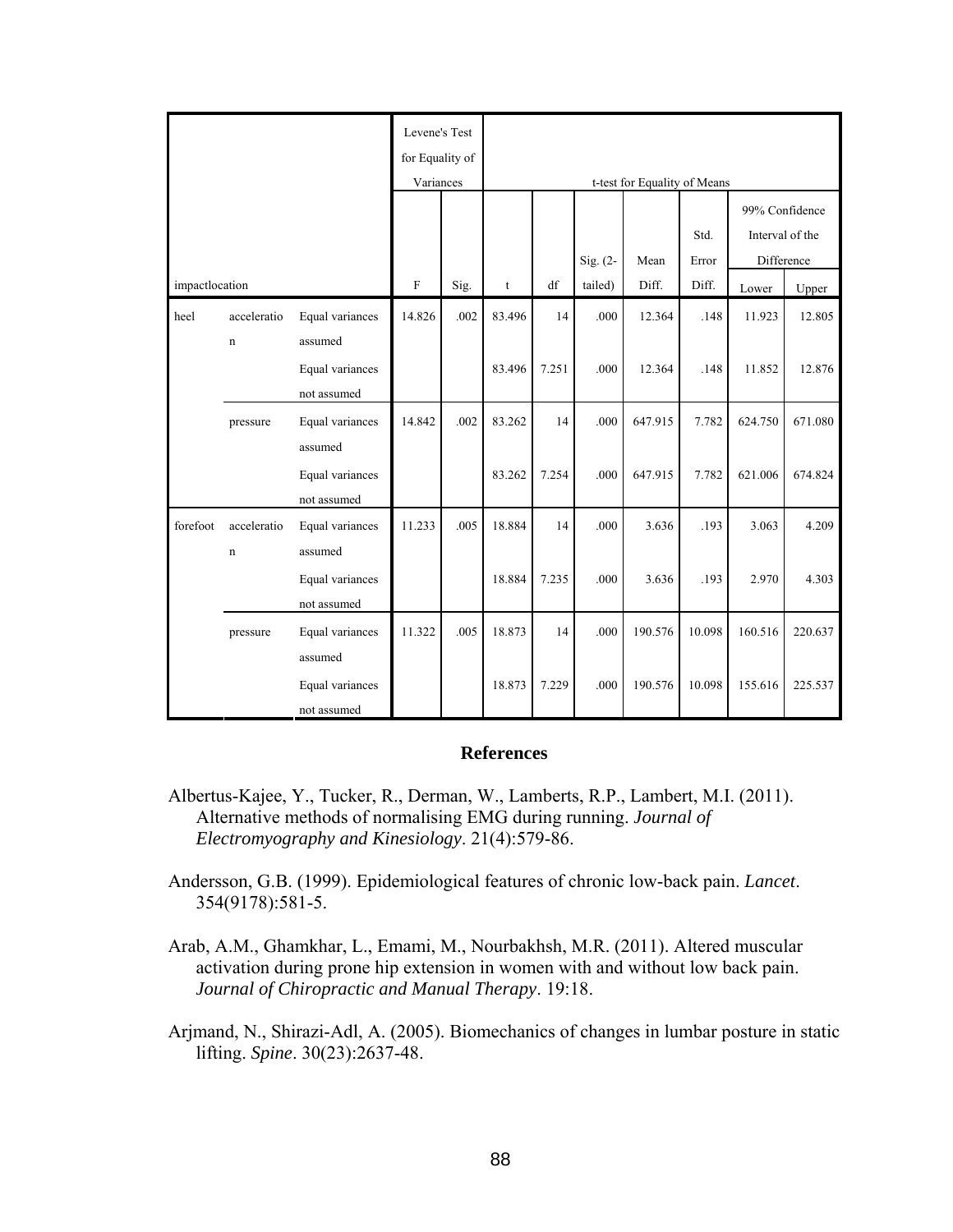- Biering-Sørensen, F., Thomsen, C.E., Hilden, J. (1989). Risk indicators for low back trouble. *Scandinavian Journal of Rehabilitation and Medicine*. 21(3):151-7.
- Bird, A.R., Bendrups, A.P., Payne, C.B. (2003). The effect of foot wedging on electromyographic activity in the erector spinae and gluteus medius muscles during walking. *Gait & Posture*. 18(2):81-91.
- Bishop, M., Fiolkowski, P., Conrad, B., Brunt, D., Horodyski, M. (2006). Athletic footwear, leg stiffness, and running kinematics. *Journal of Athletic Training*. 41(4):387-92.
- Chen, H., Nigg, B.M., de Koning, J. (1994). Relationship between plantar pressure distribution under the foot and insole comfort. *Clinical Biomechanics*. 9(6):335-341.
- Chumanov, E.S., Heiderscheit, B.C., Thelen, D.G. (2011). Hamstring musculotendon dynamics during stance and swing phases of high-speed running. *Medicine and Science in Sports and Exercise*. 43(3):525-32.
- De Wit, B., De Clercq, D., Aerts, P. (2000). Biomechanical analysis of the stance phase during barefoot and shod running. *Journal of Biomechanics*. 33(3):269-78.
- Divert, C., Baur, H., Mornieux, G., Mayer, F., Belli, A. (2005). Stiffness adaptations in shod running. *Journal of Applied Biomechanics*. 21(4):311-21.
- Elliott, B.C., Blanksby, B.A. (1976). A cinematographic analysis of overground and treadmill running by males and females. *Medicine and Science in Sports*. 8:84–7.
- Farley, C.T., Morgenroth, D.C. (1999). Leg stiffness primarily depends on ankle stiffness during human hopping. *Journal of Biomechanics*. 32(3):267-73.
- Fellin, R.E., Rose, W.C., Royer, T.D., Davis, I.S. (2010). Comparison of methods for kinematic identification of footstrike and toe-off during overground and treadmill running. *Journal of Science and Medicine in Sport*. 13(6):646-50.
- Ferris, D.P., Liang, K., Farley, C.T. (1999). Runners adjust leg stiffness for their first step on a new running surface. *Journal of Biomechanics*. 32(8):787-94.
- Flynn, T.W., Soutas-Little, R.W. (1993). Mechanical power and muscle action during forward and backward running. *Journal of Orthopedic and Sports Physical Therapy*. 17(2):108-12.
- França, F.R., Burke, T.N., Hanada, E.S., Marques, A.P. (2010). Segmental stabilization and muscular strengthening in chronic low back pain: a comparative study. *Clinics*. 65(10):1013-7.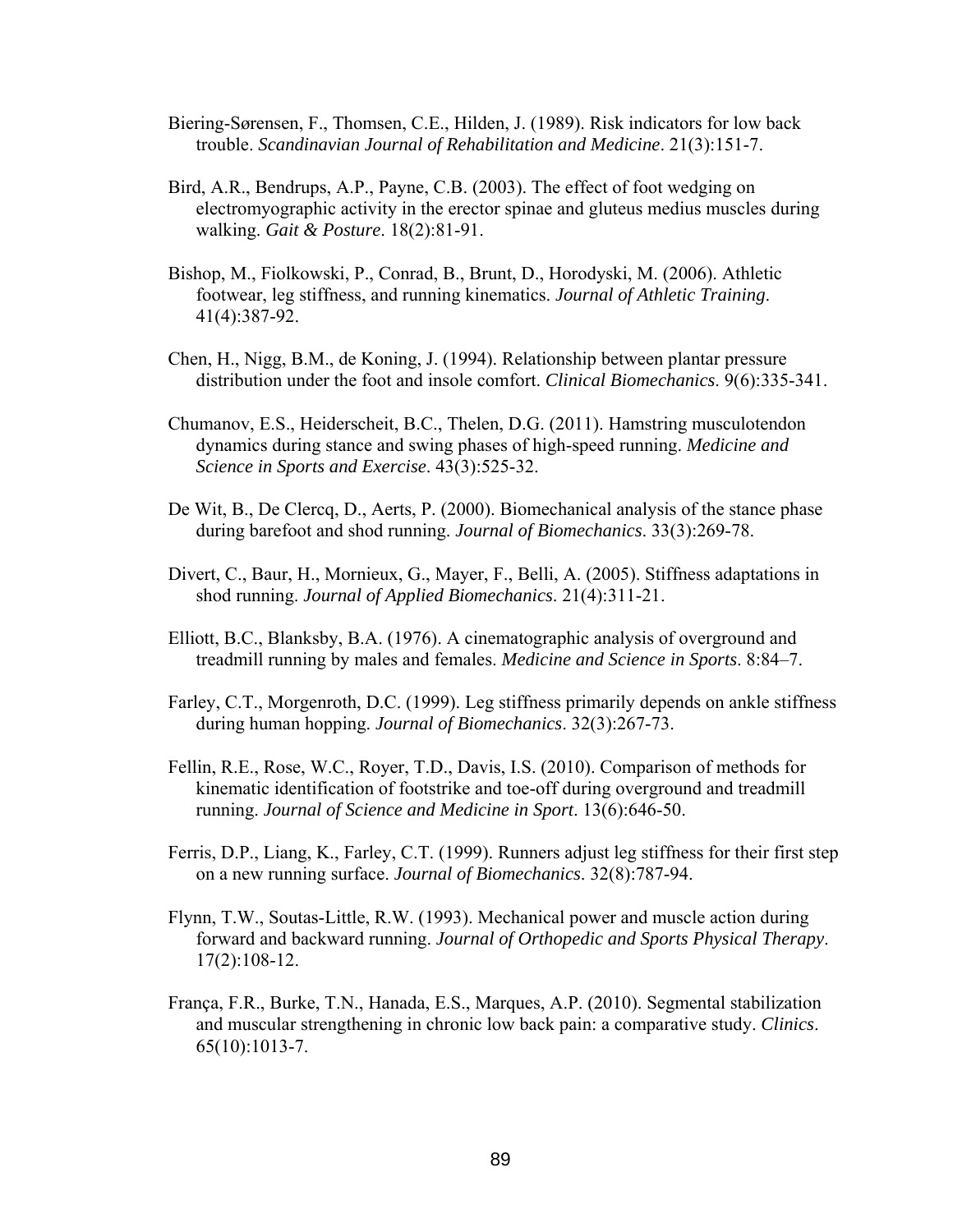- Gill, K.P., Callaghan, M.J. (1998). The measurement of lumbar proprioception in individuals with and without low back pain. *Spine*. 23(3):371-7.
- Guidetti, L., Rivellini, G., Figura, F. (1996). EMG patterns during running: Intra- and inter-individual variability. *Journal of Electromyography and Kinesiology*. 6(1):37- 48.
- Hamill, J., Moses, M., Seay, J. (2009). Lower extremity joint stiffness in runners with low back pain. *Research in Sports Medicine*. 17(4):260-73.
- Hanada, E.Y., Johnson, M., Hubley-Kozey, C. (2011). A comparison of trunk muscle activation amplitudes during gait in older adults with and without chronic low back pain. *Physical Medicine and Rehabilitation*. 3(10):920-8.
- Hardin, E.C., van den Bogert, A.J., Hamill, J. (2004). Kinematic adaptations during running: effects of footwear, surface, and duration. *Medicine and Science in Sports and Exercise*. 36(5):838-44.
- Hart, J.M., Kerrigan, D.C., Fritz, J.M., Ingersoll, C.D. (2009). Jogging kinematics after lumbar paraspinal muscle fatigue. *Journal of Athletic Training*. 44(5):475-81.
- Hreljac, A. (2004). Impact and overuse injuries in runners. *Medicine and Science in Sports and Exercise*. 36(5):845-9.
- Hubley-Kozey, C.L., Vezina, M.J. (2002). Differentiating temporal electromyographic waveforms between those with chronic low back pain and healthy controls. *Clinical Biomechanics*. 17(9-10):621-9.
- Jacobs, S.J., Berson, B.L. (1986). Injuries to runners: a study of entrants to a 10,000 meter race. *American Journal of Sports Medicine*. 14(2):151-5.
- James, S.L., Bates, B.T., Osternig, L.R. (1978). Injuries to runners. *American Journal of Sports Medicine*. 6(2):40-50.
- Johnston, C.A., Taunton, J.E., Lloyd-Smith, D.R., McKenzie, D.C. (2003). Preventing running injuries. Practical approach for family doctors. *Canadian Family Physician*. 49:1101-9.
- Jones, S.L., Henry, S.M., Raasch, C.C., Hitt, J.R., Bunn, J.Y. (2012). Individuals with non-specific low back pain use a trunk stiffening strategy to maintain upright posture. *Journal of Electromyography and Kinesiology*. 22(1):13-20.
- Keefe, F.J., Hill, R.W. (1985). An objective approach to quantifying pain behavior and gait patterns in low back pain patients. *Pain*. 21(2):153-61.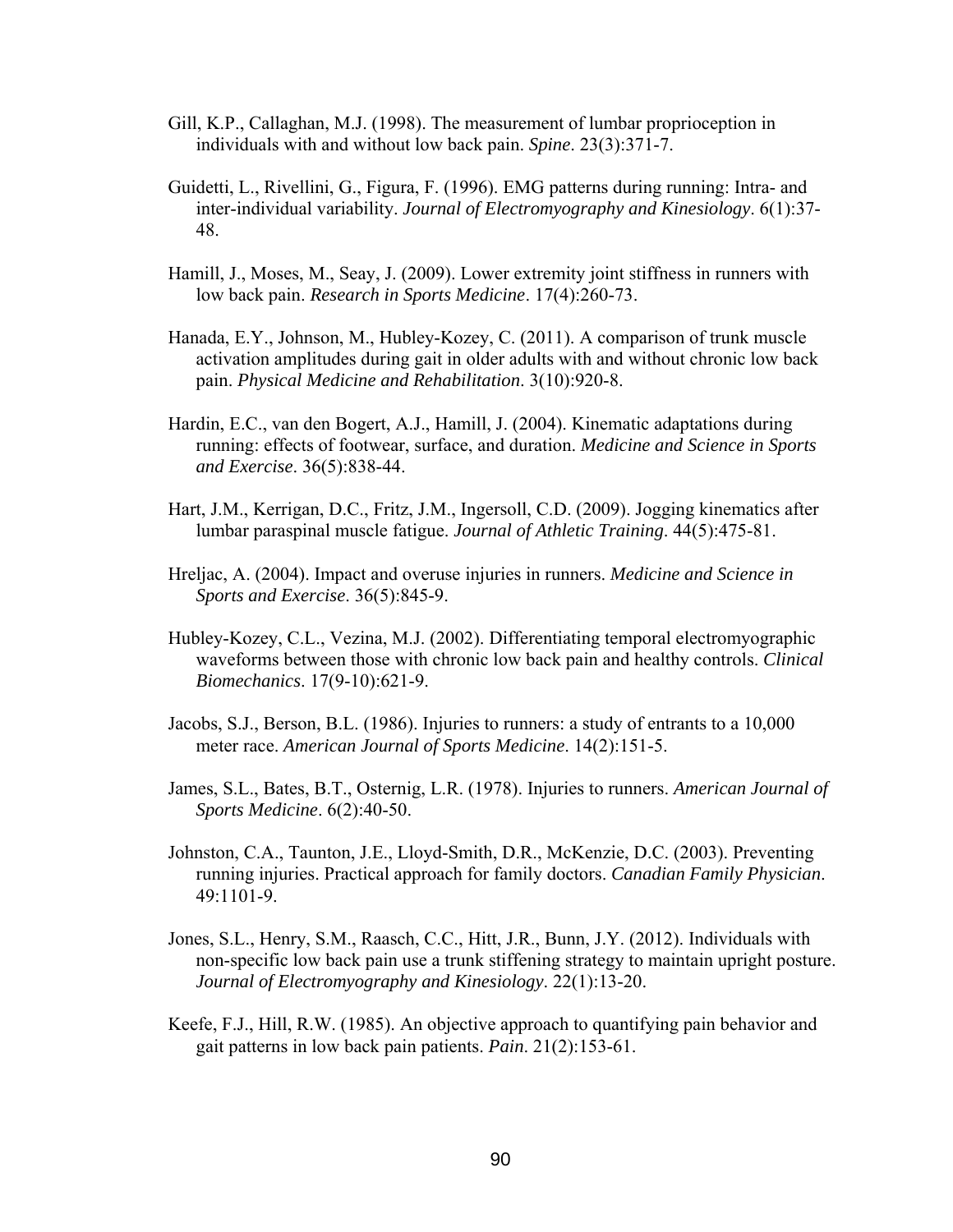- Kelly, L.A., Girard, O., Racinais, S. (2011). Effect of orthoses on changes in neuromuscular control and aerobic cost of a 1-h run. *Medicine and Science in Sports and Exercise*. 43(12):2335-43.
- Khodadadeh, S., Eisenstein, S.M. (1993). Gait analysis of patients with low back pain before and after surgery. *Spine*. 18(11):1451-5.
- Kong, P.W., Candelaria, N.G., Smith, D.R. (2009). Running in new and worn shoes: a comparison of three types of cushioning footwear. *British Journal of Sports Medicine*. 43(10):745-9.
- Kyröläinen, H., Avela, J., Komi, P.V. (2005). Changes in muscle activity with increasing running speed. *Journal of Sports Science*. 23(10):1101-9.
- Lee, C.H., Jeong, E.H., Freivalds, A. (2001). Biomechanical effects of wearing highheeled shoes. *International Journal of Industrial Ergonomics*. 28:321–6.
- Lee, Y., Kim, Y.K., Kim, Y.H., Kong, S., Lee, K.K. (2011). Kinematic and kinetic analyses of novice running in dress shoes and running shoes. *Acta Bioengineering and Biomechanics*. 13(3):55-61.
- Levine, D., Colston, M.A., Whittle, M.W., Pharo, E.C., Marcellin-Little, D.J. (2007). Sagittal lumbar spine position during standing, walking, and running at various gradients. *Journal of Athletic Training*. 42(1):29-34.
- Liebenberg, J., Scharf, J., Forrest, D., Dufek, J.S., Masumoto, K., Mercer, J.A. (2011). Determination of muscle activity during running at reduced body weight. *Journal of Sports Science*. 29(2):207-14.
- Lieberman, D.E., Venkadesan, M., Werbel, W.A., Daoud, A.I., D'Andrea, S., Davis, I.S., Mang'eni, R.O., Pitsiladis, Y. (2010). Foot strike patterns and collision forces in habitually barefoot versus shod runners. *Nature*. 463(7280):531-5.
- Lohman, E.B., Balan Sackiriyas, K.S., Swen, R.W. (2011). A comparison of the spatiotemporal parameters, kinematics, and biomechanics between shod, unshod, and minimally supported running as compared to walking. *Physical Therapy in Sport*. 12(4):151-63.
- Mann, R.A., Hagy, J. (1980). Biomechanics of walking, running, and sprinting. *American Journal of Sports Medicine*. 8(5):345-50.
- Mann, R.A., Moran, G.T., Dougherty, S.E. (1986). Comparative electromyography of the lower extremity in jogging, running, and sprinting. *American Journal of Sports Medicine*. 14(6):501-10.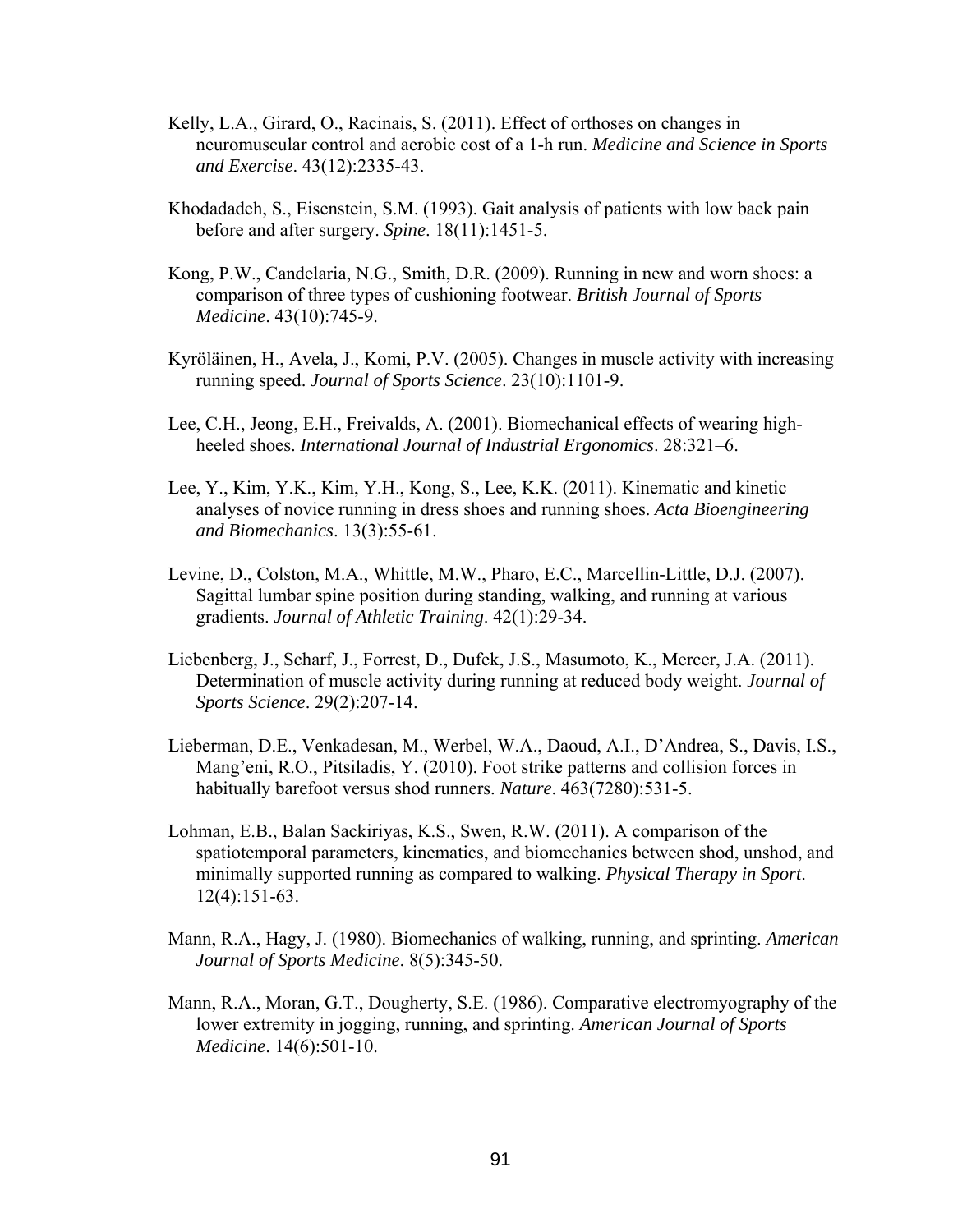- McMahon, T.A., Valiant, G., Frederick, E.C. (1987). Groucho running. *Journal of Applied Physiology*. 62(6):2326-37.
- Moe-Nilssen, R., Ljunggren, A.E., Torebjörk, E. (1999). Dynamic adjustments of walking behavior dependent on noxious input in experimental low back pain. *Pain*. 83(3):477-85.
- Mündermann, A., Wakeling, J.M., Nigg, B.M., Humble, R.N., Stefanyshyn, D.J. (2006). Foot orthoses affect frequency components of muscle activity in the lower extremity. *Gait & Posture*. 23(3):295-302.
- Murley, G.S., Landorf, K.B., Menz, H.B., Bird, A.R. (2009). Effect of foot posture, foot orthoses and footwear on lower limb muscle activity during walking and running: a systematic review. *Gait & Posture*. 29(2):172-87.
- Nadeau, S., Amblard, B., Mesure, S., Bourbonnais, D. (2003). Head and trunk stabilization strategies during forward and backward walking in healthy adults. *Gait & Posture*. 18(3):134-42.
- Nawoczenski, D.A., Ludewig, P.M. (1999). Electromyographic effects of foot orthotics on selected lower extremity muscles during running. *Archives of Physical Medicine and Rehabilitation*. 80(5):540-4.
- Nigg, B.M., Herzog, W., Read, L.J. (1988). Effect of viscoelastic shoe insoles on vertical impact forces in heel-toe running. *American Journal of Sports Medicine*. 16(1):70-6.
- Njoo, K.H., Van der Does, E. (1994). The occurrence and inter-rater reliability of myofascial trigger points in the quadratus lumborum and gluteus medius: a prospective study in non-specific low back pain patients and controls in general practice. *Pain*. 58(3):317-23.
- Ogon, M., Aleksiev, A.R., Spratt, K.F., Pope, M.H., Saltzman, C.L. (2001). Footwear affects the behavior of low back muscles when jogging. *International Journal of Sports Medicine*. 22(6):414-9.
- Papadakis, N.C., Christakis, D.G., Tzagarakis, G.N., Chlouverakis, G.I., Kampanis, N.A., Stergiopoulos, K.N., Katonis, P.G. (2009). Gait variability measurements in lumbar spinal stenosis patients: part A. Comparison with healthy subjects. *Physiological Measurement*. 30(11):1171-86.
- Pink, M., Perry, J., Houglum, P.A., Devine, D.J. (1994). Lower extremity range of motion in the recreational sport runner. *American Journal of Sports Medicine*. 22(4):541-9.
- Rethnam, U., Makwana, N. (2011). Are old running shoes detrimental to your feet? A pedobarographic study. *BMC Research Notes*. 4:307.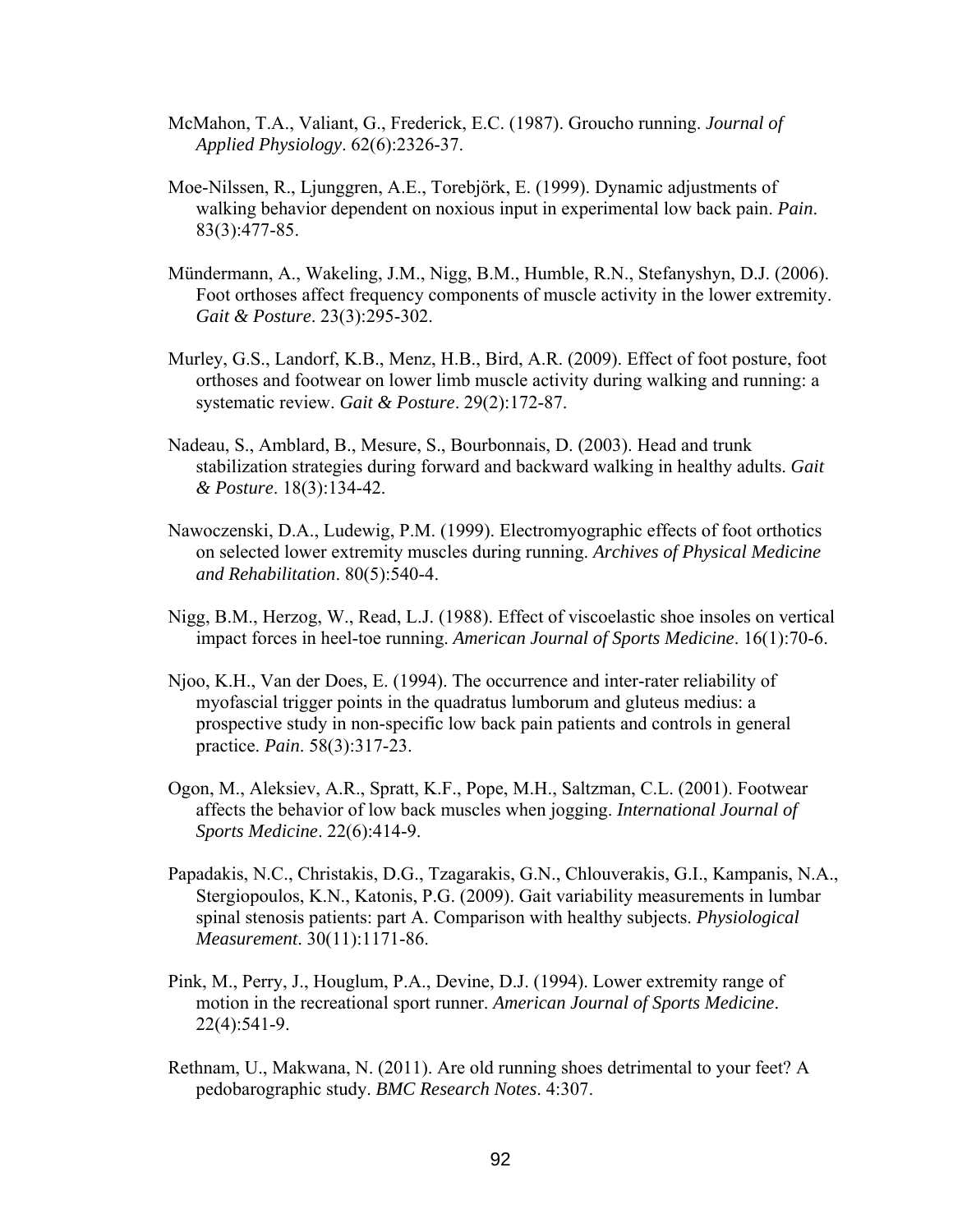- Richards, C.E., Magin, P.J., Callister, R. (2009). Is your prescription of distance running shoes evidence-based? *British Journal of Sports Medicine*. 43(3):159-62.
- Riley, P.O., Dicharry, J., Franz, J., Della Croce, U., Wilder, R.P., Kerrigan, D.C. (2008). A kinematics and kinetic comparison of overground and treadmill running. *Medicine and Science in Sports and Exercise*. 40(6):1093-100.
- *Running USA's State of the Sport 2011 – Part II: Running Industry Report. <http://www.runningusa.org/node/76115#76664>.*
- Schache, A.G., Blanch, P., Rath, D., Wrigley, T., Bennell, K. (2002). Three-dimensional angular kinematics of the lumbar spine and pelvis during running. *Human Movement Science*. 21(2):273-93.
- Seay, J., Selbie, W.S., Hamill, J. (2008). In vivo lumbo-sacral forces and moments during constant speed running at different stride lengths. *Journal of Sports Science*. 26(14):1519-29.
- Seay, J.F., Van Emmerik, R.E., Hamill, J. (2011). Influence of low back pain status on pelvis-trunk coordination during walking and running. *Spine*. 36(16):E1070-9.
- Shorten, M.R. (1993). The empos te of running and running shoes. *Journal of Biomechanics*. 26 Suppl 1:41-51.
- Soderberg, G.L., Knutson, L.M. (2000). A guide for use and interpretation of kinesiologic electromyographic data. *Physical Therapy*. 80(5):485-98.
- Stokes, I.A., Gardner-Morse, M.G., Henry, S.M. (2011). Abdominal muscle activation increases lumbar spinal stability: analysis of contributions of different muscle groups. *Clinical Biomechanics*. 26(8):797-803.
- Taunton, J.E., Ryan, M.B., Clement, D.B., McKenzie, D.C., Lloyd-Smith, D.R., Zumbo, B.D. (2003). A prospective study of running injuries: the Vancouver Sun Run "In Training" clinics. *British Journal of Sports Medicine*. 37(3):239-44.
- Van der Hulst, M., Vollenbroek-Hutten, M.M., Rietman, J.S., Hermens, H.J. (2010). Lumbar and abdominal muscle activity during walking in subjects with chronic low back pain: support of the "guarding" hypothesis? *Journal of Electromyography and Kinesiology*. 20(1):31-8.
- Van Dieën, J.H., Cholewicki, J., Radebold, A. (2003). Trunk muscle recruitment patterns in patients with low back pain enhance the stability of the lumbar spine. *Spine*. 28(8):834-41.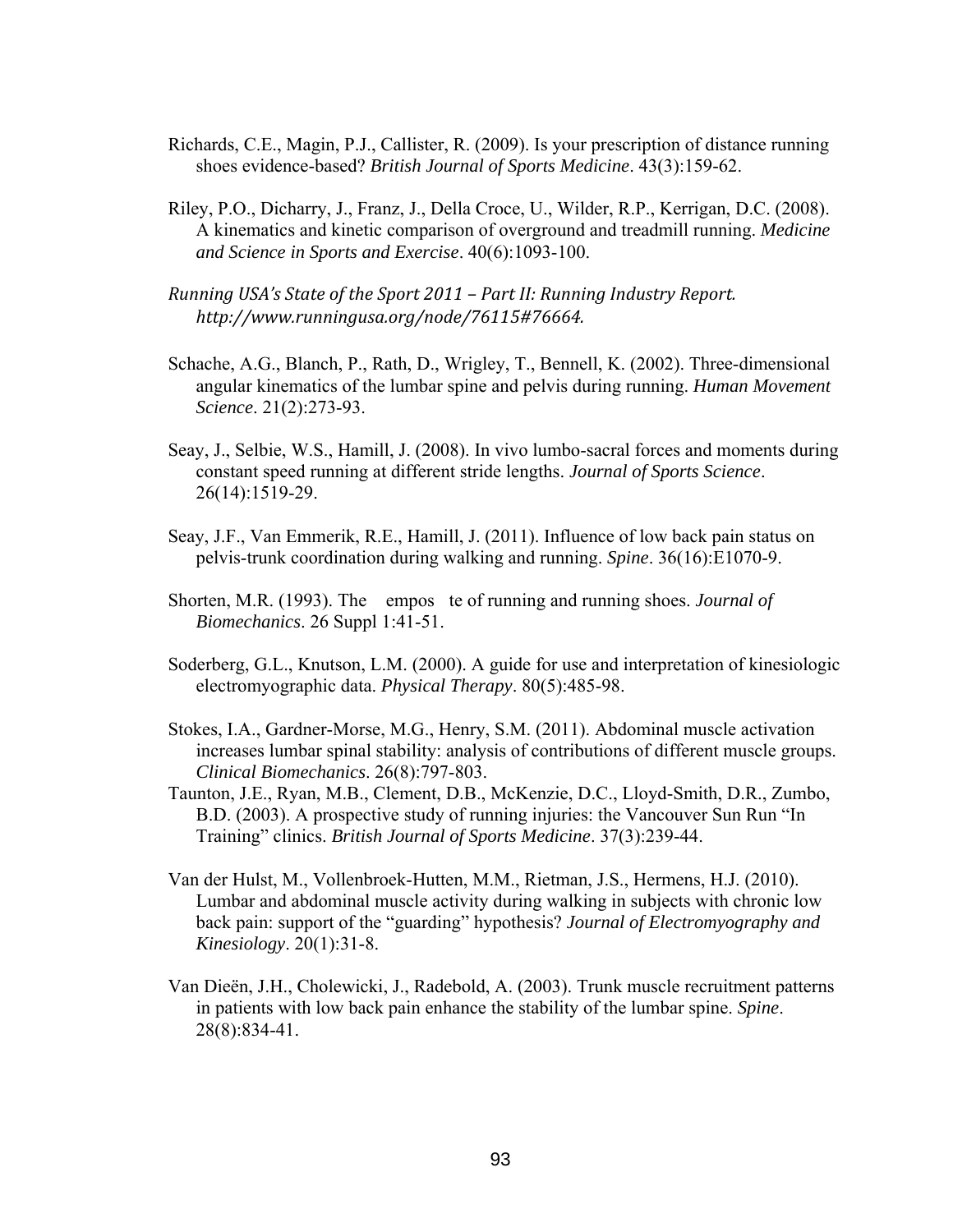- Vogt, L., Pfeifer, K., Portscher, M., Banzer, W. (2001). Influences of nonspecific low back pain on three-dimensional lumbar spine kinematics in locomotion. *Spine*. 26(17):1910-9.
- Voloshin, A., Wosk, J. (1982). An in vivo study of low back pain and shock absorption in the human locomotor system. *Journal of Biomechanics*. 15(1):21-7.
- Von Tscharner, V., Goepfert, B., Nigg, B.M. (2003). Changes in EMG signals for the muscle tibialis anterior while running barefoot or with shoes resolved by non-linearly scaled wavelets. *Journal of Biomechanics*. 36(8):1169-76.
- Williams, K.R. (1985). Biomechanics of running. *Exercise and Sports Science Reviews*. 13:389-441.
- Wilson, E.L., Madigan, M.L., Davidson, B.S., Nussbaum, M.A. (2006). Postural strategy changes with fatigue of the lumbar extensor muscles. *Gait & Posture*. 23(3):348-54.

**Vitae** 

1575 W. Warm Springs Rd #921 Henderson, NV 89014 (702)573-8169 [reffery@gmail.com](mailto:reffery@gmail.com) 

#### **Education**

B.S. Brigham Young University, Provo, UT 2008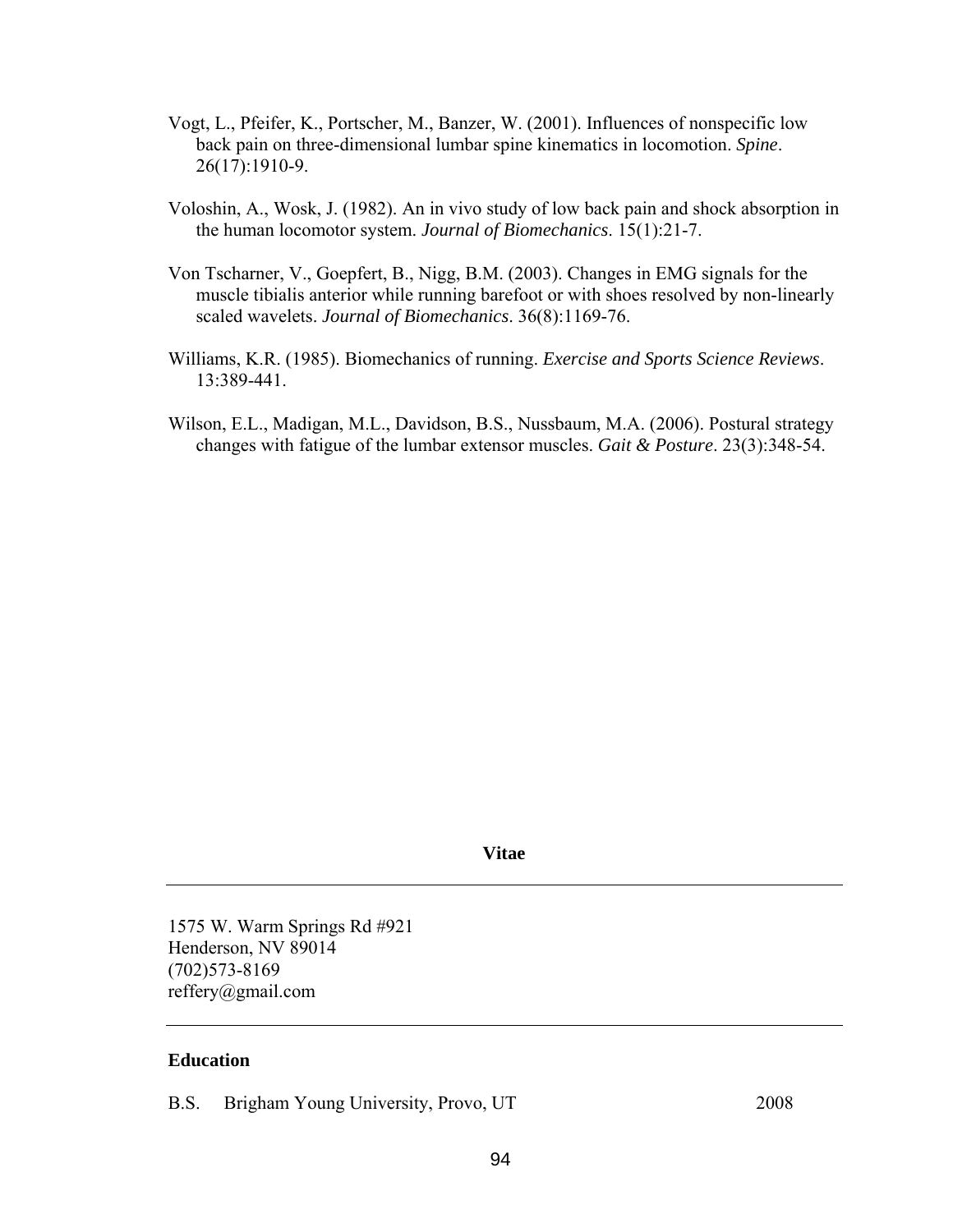Exercise Science: Physical Education Teaching/Coaching emphasis

## **Work Experience**

| Graduate Assistant: The University of Nevada, Las Vegas, Las Vegas, NV | 2010-2012 |
|------------------------------------------------------------------------|-----------|
| Support Staff for the disabled: Danville Services, Provo, UT           | 2009-2010 |
| Support Staff for the disabled: Chrysalis Inc., Orem, UT               | 2007-2008 |
| Night Janitorial Staff: Brigham Young University, Provo, UT            | 2007      |
| Floor Technician: Brigham Young University, Provo, UT                  | 2006      |
|                                                                        |           |

### **Grants Received**

**McClellan, J.R.**, Dufek, J.S. The Effect of Footwear on Lower Back Mechanics During Treadmill Running. Altra Footwear, equipment grant \$800, 2011.

**McClellan, J.R.** Dual-Task Performance Among Children with Cerebral Palsy Following a Novel Physical Therapy Intervention. Graduate and Professional Student Association, UNLV, travel grant \$100, 2011.

## **Abstracts and Presentations**

Hickman, R., Dufek, J.S., Blahovec, A., Kuiken, A., **McClellan, J.R.**, Mears, J., Riggins, H. Feasibility and effects on gait of large amplitude movement training in children with CP. American Physical Therapy Association Annual Conference, Tampa, FL, June 2012.

**McClellan, J.R.**, Dufek, J.S., Hickman, R. Effectiveness of a Novel Therapeutic Technique on Improving Gait Characteristics among Children with Cerebral Palsy. American College of Sports Medicine Annual Meeting, San Francisco, CA, May 2012.

Agnelli, C., **McClellan, J.R.**, Tarno, J., Nielson, J., Mercer, J.A. Insight to muscle activity during the lacrosse shot. American College of Sports Medicine Annual Meeting, San Francisco, CA, May 2012.

**McClellan, J.R.**, Dufek, J.S. Are Shock Characteristics at Impact Influenced by Midsole Hardness During Running? Rocky Mountain Regional American Society of Biomechanics Meeting, Boise, ID, April 2012.

**McClellan, J.R.**, Dufek, J.S., Hickman, R., Blahovec, A., Kuiken, A., Mears, J., Riggins, H. Dual-Task Performance Among Children with Cerebral Palsy Following a Novel Physical Therapy Intervention. Southwest Regional American College of Sports Medicine Annual Meeting, Reno, NV, October 2011.